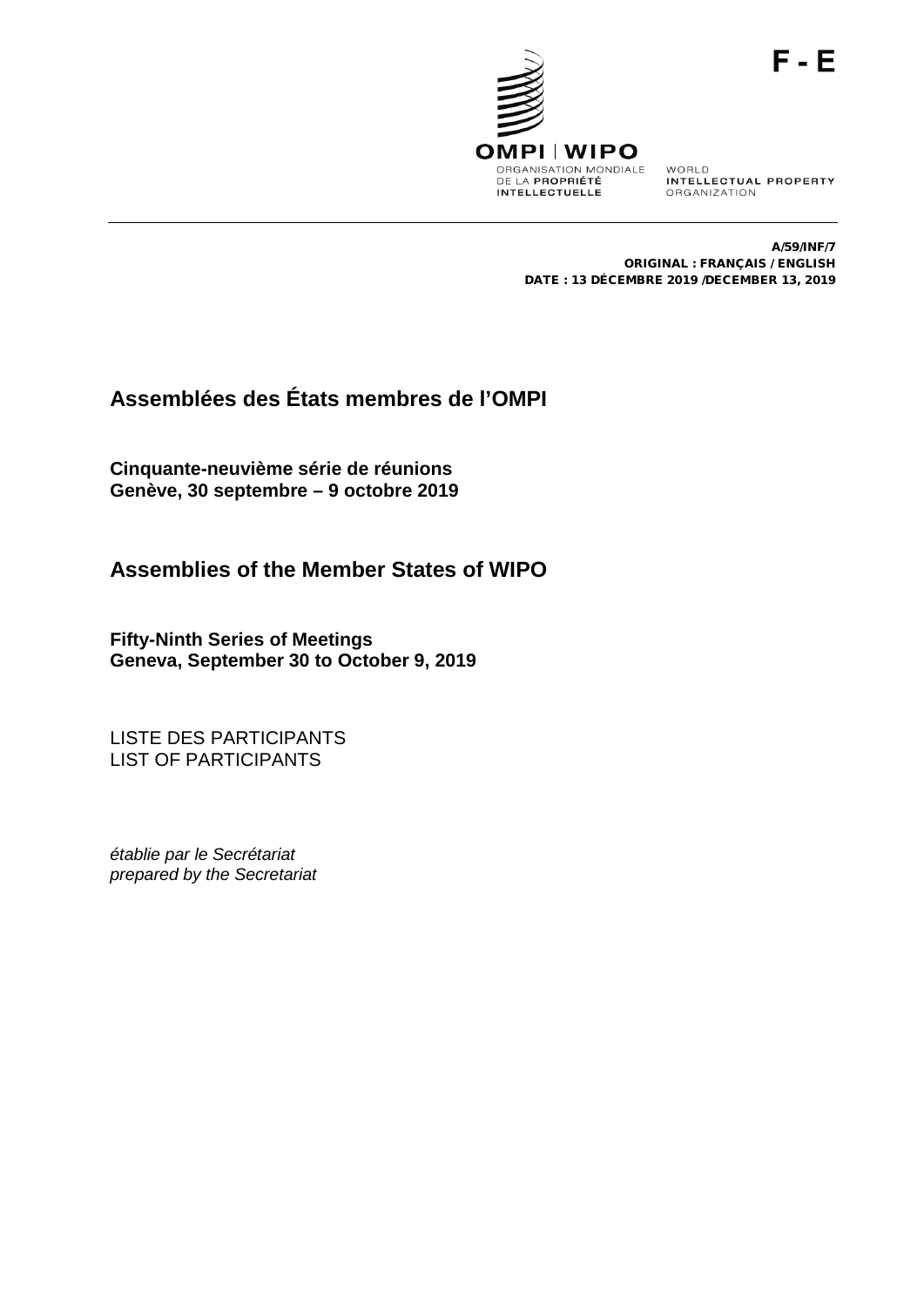# **I. ÉTATS/STATES**

(dans l'ordre alphabétique des noms français des États) (in the alphabetical order of the names in French)

### AFGHANISTAN

Nasir Ahmad ANDISHA (Mr.), Ambassador, Permanent Representative, Permanent Mission, **Geneva** 

Shoaib TIMORY (Mr.), Minister-Counsellor, Permanent Mission, Geneva [soman.fahim@gmail.com](mailto:soman.fahim@gmail.com)

Soman FAHIM (Ms.), Second Secretary, Permanent Mission, Geneva

### AFRIQUE DU SUD/SOUTH AFRICA

Nozipho Joyce MXAKATO-DISEKO (Ms.), Ambassador, Permanent Representative, Permanent Mission, Geneva

Rory VOLLER (Mr.), Commissioner, Companies and Intellectual Property Commission (CIPC), Department of Trade and Industry, Pretoria

Evelyn MASOTJA (Ms.), Deputy Director-General, Consumer and Corporate Regulation Division, Department of Trade and Industry, Pretoria

Meshendri PADAYACHY (Ms.), Manager, Intellectual Property Law and Policy, Consumer and Corporate Regulation Division, Department of Trade and Industry, Pretoria [mpadayachy@thedti.gov.za](mailto:mpadayachy@thedti.gov.za)

Sizeka MABUNDA (Mr.), Deputy Director, Audio-Visual, Department of Arts and Culture, Pretoria

[sizekama@dac.gov.za](mailto:sizekama@dac.gov.za)

Nomonde MAIMELA (Ms.), Executive Manager, Companies and Intellectual Property Commission (CIPC), Department of Trade and Industry, Pretoria [nmaimela@cipc.co.za](mailto:nmaimela@cipc.co.za)

Loganathan CHETTY (Mr.), Senior Manager, Innovation, Policy and Outreach, Companies and Intellectual Property Commission (CIPC), Department of Trade and Industry, Pretoria

Paballo PHIRI (Ms.), Director, Fund and Incentive Management, National Intellectual Property Management Office (NIPMO), Department of Science and Technology, Pretoria [paballo.phiri@nipmo.org.za](mailto:paballo.phiri@nipmo.org.za)

Lizwi NKOMBELA (Mr.), Counsellor, Economic and Development Unit, Permanent Mission, Geneva

Mandla NKABENI (Mr.), First Secretary, Permanent Mission, Geneva [nkabenij@dirco.gov.za](mailto:nkabenij@dirco.gov.za)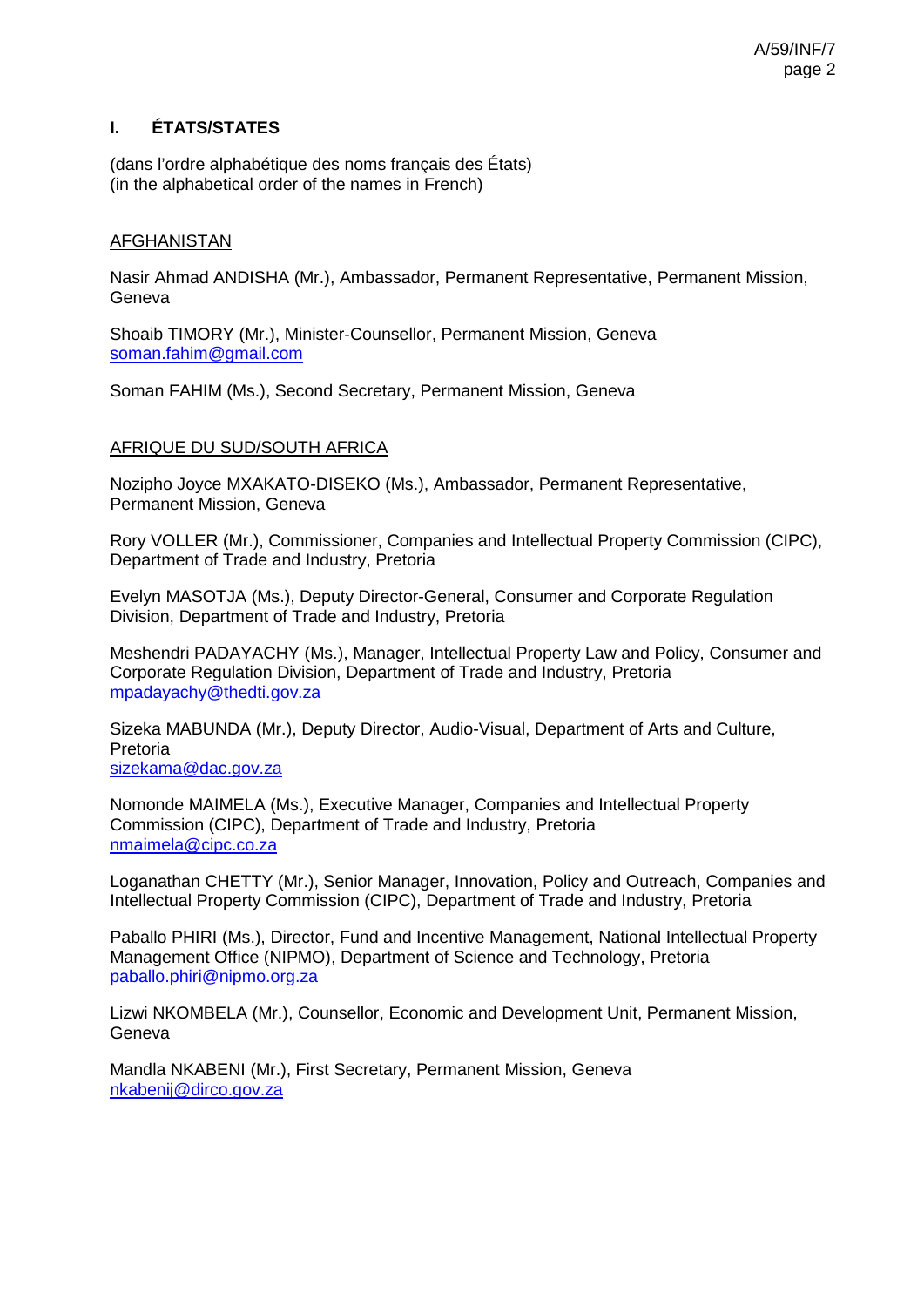### ALBANIE/ALBANIA

Maria SOLIS (Ms.), Director of Coordination, Promotion, Training and Analysis, General Directorate of Industrial Property (GDIP), Ministry of Economic Development, Tourism, Trade and Entrepreneurship, Tirana [maria.solis@dppm.gov.al](mailto:maria.solis@dppm.gov.al)

Ravesa LLESHI (Ms.), Ambassador, Permanent Representative, Permanent Mission, Geneva [mission.geneve@mfa.gov.al](mailto:mission.geneve@mfa.gov.al)

Rudina BOLLANO (Ms.), Director of Examination, General Directorate of Industrial Property (GDIP), Ministry of Economic Development, Tourism, Trade and Entrepreneurship, Tirana

Bujar BALA (Mr.), Minister-Counselor, Permanent Mission, Geneva

### ALGÉRIE/ALGERIA

Boudjemâa DELMI (M.), ambassadeur, représentant permanent, Mission permanente, Genève

Abdelhafid BELMEHDI (M.), directeur général, Institut national algérien de la propriété industrielle (INAPI), Ministère de l'industrie, de la petite et moyenne entreprise et de la promotion des investissements, Alger [dg@inapi.org](mailto:dg@inapi.org) 

Toufik DJOUAMA (M.), ministre conseiller, Mission permanente, Genève [djouama@mission-algeria.ch](mailto:djouama@mission-algeria.ch)

Mohamed BAKIR (M.), premier secrétaire, Mission permanente, Genève [bakir@mission-algeria.ch](mailto:bakir@mission-algeria.ch)

### ALLEMAGNE/GERMANY

Johannes Christian WICHARD (Mr.), Director, Subdivision Trade and Commercial Law, Federal Ministry of Justice and Consumer Protection, Berlin

Michael Freiherr VON UNGERN-STERNBERG (Mr.), Ambassador, Permanent Representative, Permanent Mission, Geneva

Hans-Peter JUGEL (Mr.), Ambassador, Deputy Permanent Representative, Permanent Mission, Geneva [pol-s2-io@genf.diplo.de](mailto:pol-s2-io@genf.diplo.de)

Ulrich DEFFAA (Mr.), Vice-President, German Patent and Trade Mark Office (DPMA), Berlin

Bernd MAILE (Mr.), Director, Central Department, German Patent and Trade Mark Office (DPMA), Berlin

Jutta FIGGE (Ms.), Head of Division, Federal Ministry of Justice and Consumer Protection, Berlin [figge-ju@bmjv.bund.de](mailto:figge-ju@bmjv.bund.de)

Joerg ROSENOW (Mr.), Head of Division, Federal Ministry of Justice and Consumer Protection, Berlin [rosenow-jo@bmjv.bund.de](mailto:rosenow-jo@bmjv.bund.de)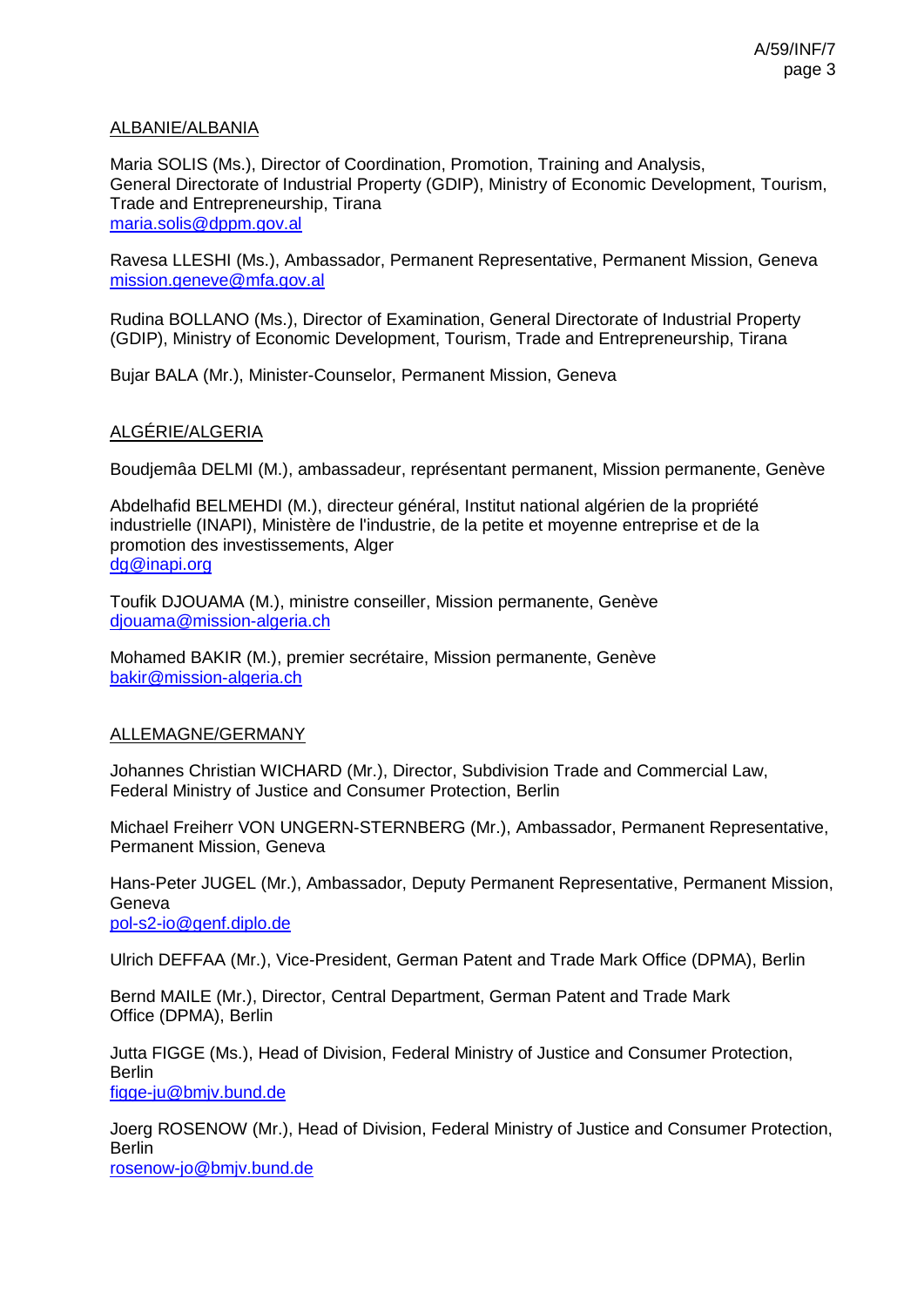Volker RÜGER (Mr.), Head of Division, German Patent and Trade Mark Office (DPMA), Berlin [volker.rueger@dpma.de](mailto:volker.rueger@dpma.de)

Laura FRANK (Ms.), Legal Adviser, German Patent and Trade Mark Office (DPMA), Berlin

Ralf HEISE (Mr.), Deputy Head, Central Unit, International Affairs, German Patent and Trade Mark Office (DPMA), Berlin [ralf.heise@dpma.de](mailto:ralf.heise@dpma.de)

Oliver WERNER (Mr.), Patent Division, German Patent and Trade Mark Office (DPMA), Berlin

Sebastian HUISSMANN (Mr.), Patent Division, German Patent and Trade Mark Office (DPMA), Berlin [sebastian.huissmann@dpma.de](mailto:sebastian.huissmann@dpma.de) 

Jan POEPPEL (Mr.), Counsellor, Permanent Mission, Geneva

Katharina PITZEN (Ms.), Intern, Permanent Mission, Geneva [wi-referendar1-io@genf.diplo.de](mailto:wi-referendar1-io@genf.diplo.de) 

### ANGOLA

Margarida IZATA (Ms.), Ambassador, Permanent Representative, Permanent Mission, Geneva

Ana Paula DA COSTA BOLIVAR PEREIRA MIGUEL (Ms.), Director General, Angolan Institute of Industrial Property, Ministry of Industry, Luanda [anapaulabolivar@yahoo.com](mailto:anapaulabolivar@yahoo.com)

Carla Luísa LOURO PEREIRA DE CARVALHO (Ms.), Deputy Director, Angolan Institute of Industrial Property, Ministry of Industry, Luanda

Alberto GUIMARÃES (Mr.), Second Secretary, Permanent Mission, Geneva

Elizete Patrícia Domingos AFONSO (Ms.), Patent Examiner, Electromechanical Engineer, Angolan Institute of Industrial Property, Ministry of Industry, Luanda [elizeteafonso87@hotmail.com](mailto:elizeteafonso87@hotmail.com)

#### ANTIGUA-ET-BARBUDA/ANTIGUA AND BARBUDA

Maureen HYMAN PAYNE (Ms.), Senator, Parliamentary Secretary, Ministry of Legal Affairs, St. John's [paynep@hotmail.com](mailto:paynep@hotmail.com)

Ricki CAMACHO (Ms.), Registrar, Antigua and Barbuda Intellectual Property and Commerce Office (ABIPCO), Ministry of Legal Affairs, St. John's [ricki.camacho@ab.gov.ag](mailto:ricki.camacho@ab.gov.ag)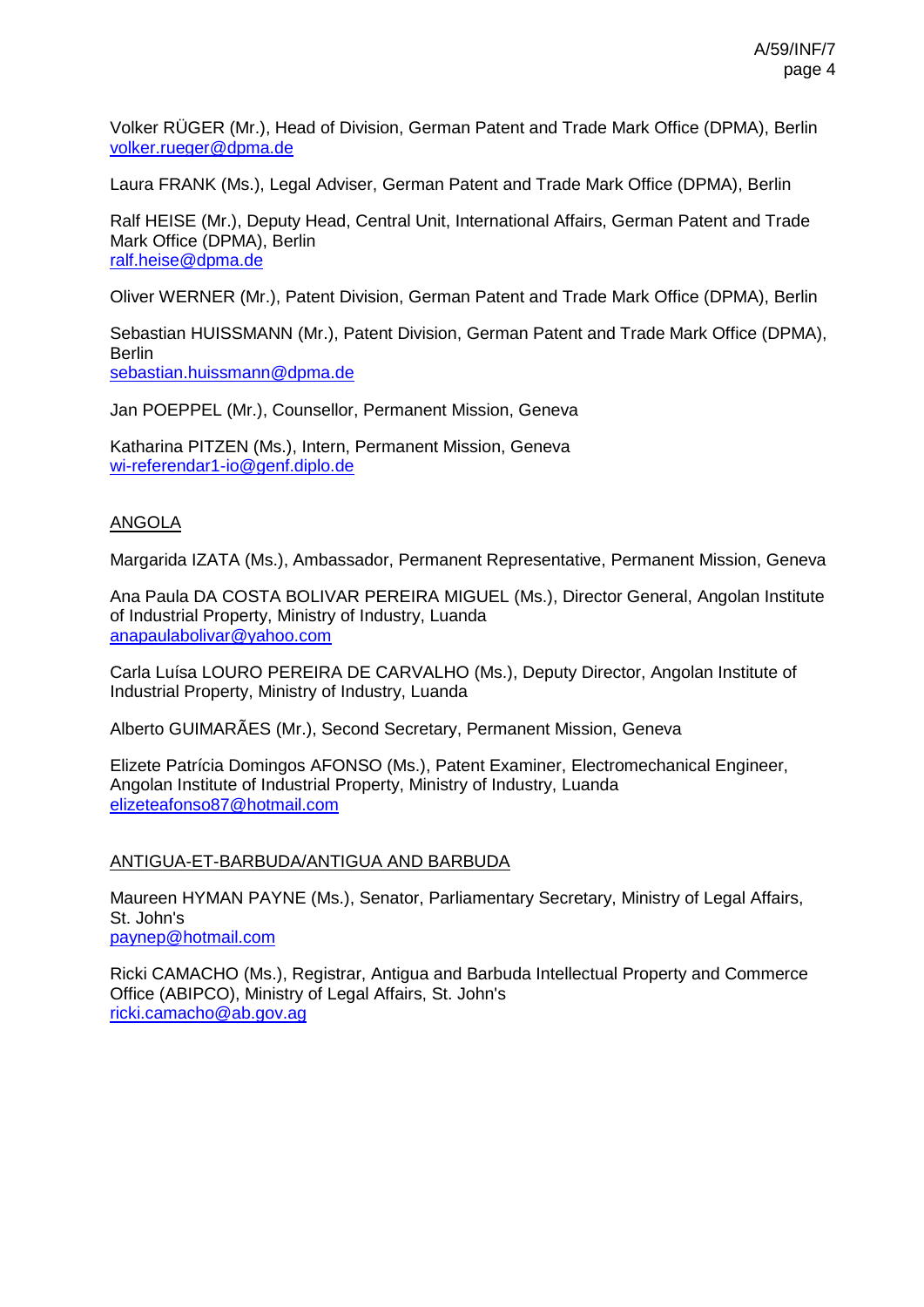### ARABIE SAOUDITE/SAUDI ARABIA

Abdulaziz ALWASIL (Mr.), Ambassador, Permanent Representative, Permanent Mission, **Geneva** 

Abdulaziz ALSWAILEM (Mr.), Chief Executive Officer, Saudi Authority for Intellectual Property (SAIP), Riyadh [alswailem@saip.gov.sa](mailto:alswailem@saip.gov.sa)

Sami ALSODAIS (Mr.), Vice President, Saudi Authority for Intellectual Property Policy and Collaboration (SAIP), Riyadh

Ahmed ALMARSHADI (Mr.), Executive Director, Strategic Partnerships, Strategic Partnerships, Saudi Authority for Intellectual Property (SAIP), Riyadh [amarshadi@saip.gov.sa](mailto:amarshadi@saip.gov.sa)

Mohammed ALHASAN (Mr.), Executive Director, Corporate Communication, Saudi Authority for Intellectual Property (SAIP), Riyadh [malhassan@saip.gov.sa](mailto:malhassan@saip.gov.sa)

Abdulrahman ALAYONI (Mr.), Executive Director, Trademarks and Industrial Design, Saudi Authority for Intellectual Property (SAIP), Riyadh [aayoni@saip.gov.sa](mailto:aayoni@saip.gov.sa)

MIZAEL ALHARBI (Mr.), Executive Director, Patents, Saudi Authority for Intellectual Property (SAIP), Riyadh [malharbi@saip.gov.sa](mailto:malharbi@saip.gov.sa)

Abdulaziz ALQADHIBI (Mr.), Manager, Public Relations Unit, Saudi Authority for Intellectual Property (SAIP), Riyadh [aalqadhibi@saip.gov.sa](mailto:aalqadhibi@saip.gov.sa)

Saif ALSAIF (Mr.), Strategic Partnerships Official, Saudi Authority for Intellectual Property (SAIP), Riyadh

Shayea ALSHAYEA (Mr.), Adviser, Office of the Chief Executive Officer, Saudi Authority for Intellectual Property (SAIP), Riyadh [sshayea@saip.gov.sa](mailto:sshayea@saip.gov.sa)

Abdulmajeed ALOTAIBI (Mr.), Media Relations and Communication Officer, Saudi Authority for Intellectual Property (SAIP), Riyadh [azmiah@saip.gov.sa](mailto:azmiah@saip.gov.sa)

Nourah ALAMARI (Ms.), Senior Creation and Utilization Officer, Saudi Authority for Intellectual Property (SAIP), Riyadh [nammari@saip.gov.sa](mailto:nammari@saip.gov.sa)

Abdullatif ALALSHEIKH (Mr.), First Secretary, Head of Economic and Development Department, Permanent Mission, Geneva [ungeneva@hotnail.com](mailto:ungeneva@hotnail.com)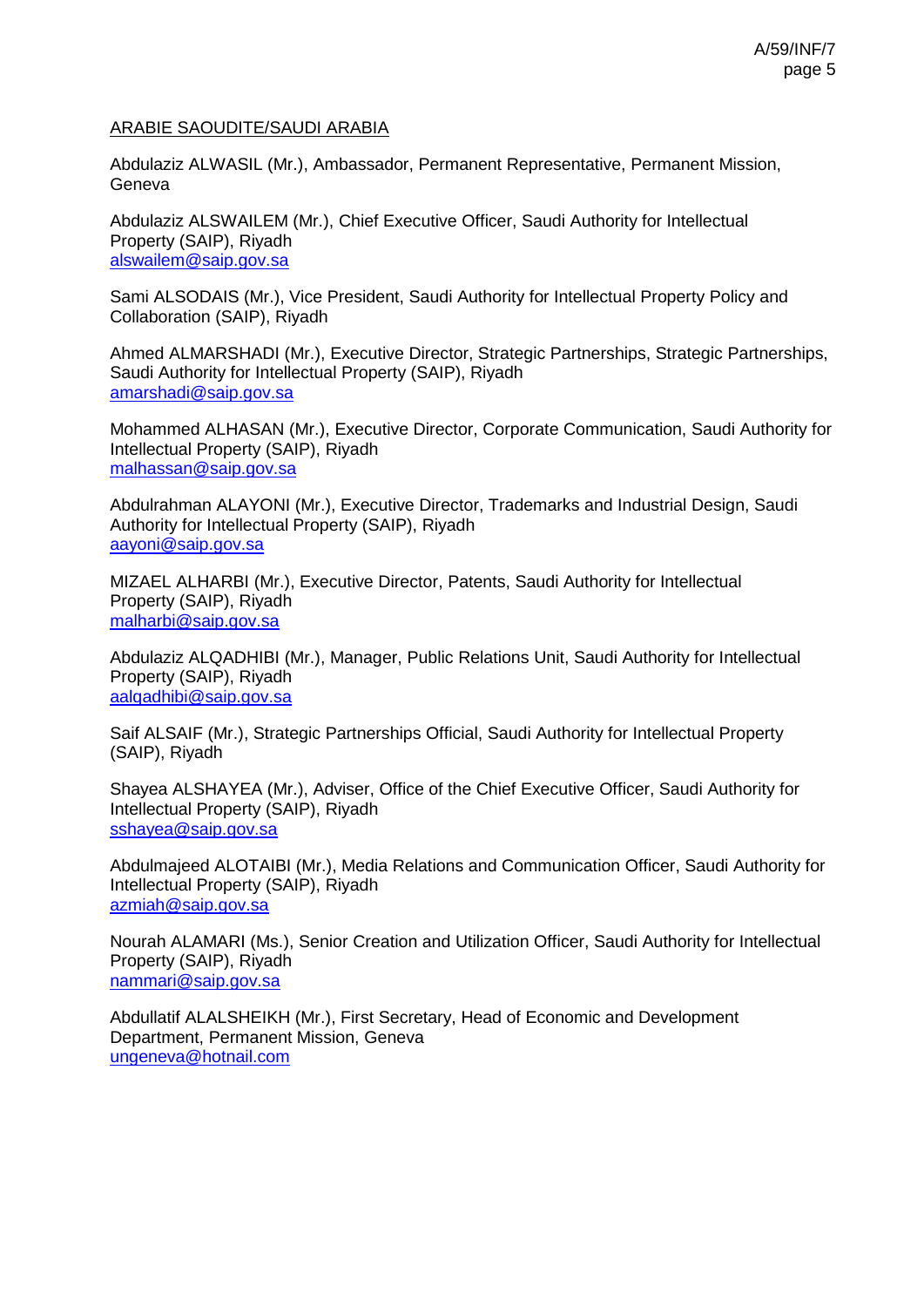### ARGENTINE/ARGENTINA

Carlos Mario FORADORI (Sr.), Embajador, Representante Permanente, Misión Permanente, **Ginebra** [argentina@missionarg.ch](mailto:argentina@missionarg.ch)

Gabriel Arturo MARTÍNEZ (Sr.), Ministro, Representante Permanente Alterno, Misión Permanente, Ginebra [argentina@missionarg.ch](mailto:argentina@missionarg.ch)

Dámaso PARDO (Sr.), Presidente, Instituto Nacional de la Propiedad Industrial (INPI), Buenos Aires

Mercedes CULLEN (Sra.), Unidad de Relaciones Internacionales e Institucionales, Instituto Nacional de la Propiedad Industrial (INPI), Buenos Aires

Betina Carla FABBIETTI (Sra.), Segundo Secretario, Misión Permanente, Ginebra

Facundo CALVO (Sr.), Asistente Técnico, Misión Permanente, Ginebra

### ARMÉNIE/ARMENIA

Yerem CHAKHOYAN (Mr.), Head, Intellectual Property Agency of Armenia, Ministry of Economic Development and Investments, Yerevan [y.chakhoyan@aipa.am](mailto:y.chakhoyan@aipa.am)

Andranik HOVHANNISYAN (Mr.), Ambassador, Permanent Representative, Permanent Mission, Geneva

Lusine MANUKYAN (Ms.), Head, Trademarks and Industrial Designs Department, Intellectual Property Agency of Armenia, Ministry of Economic Development and Investments, Yerevan

Arsen KOTANJYAN (Mr.), Second Secretary, Permanent Mission, Geneva [a.kotanjyan@mfa.am](mailto:a.kotanjyan@mfa.am)

Pertsh BOSHNAGHYAN (Mr.), Legal Advisor, Permanent Mission, Geneva

### AUSTRALIE/AUSTRALIA

Frances LISSON (Ms.), Ambassador, Permanent Representative, Permanent Mission to the World Trade Organization (WTO), Geneva

Michael SCHWAGER (Mr.), Director General, IP Australia, Canberra [michael.schwager@ipaustralia.gov.au](mailto:michael.schwager@ipaustralia.gov.au)

Frances RODEN (Ms.), Deputy Director General, IP Rights Division, IP Australia, Canberra

Paula ADAMSON (Ms.), General Manager, Trade Marks and Designs Group, IP Australia, Canberra

Tanya DUTHIE (Ms.), Director, International Policy and Cooperation, IP Australia, Canberra

Martin DEVLIN (Mr.), Assistant Director, International Policy and Cooperation, IP Australia, Canberra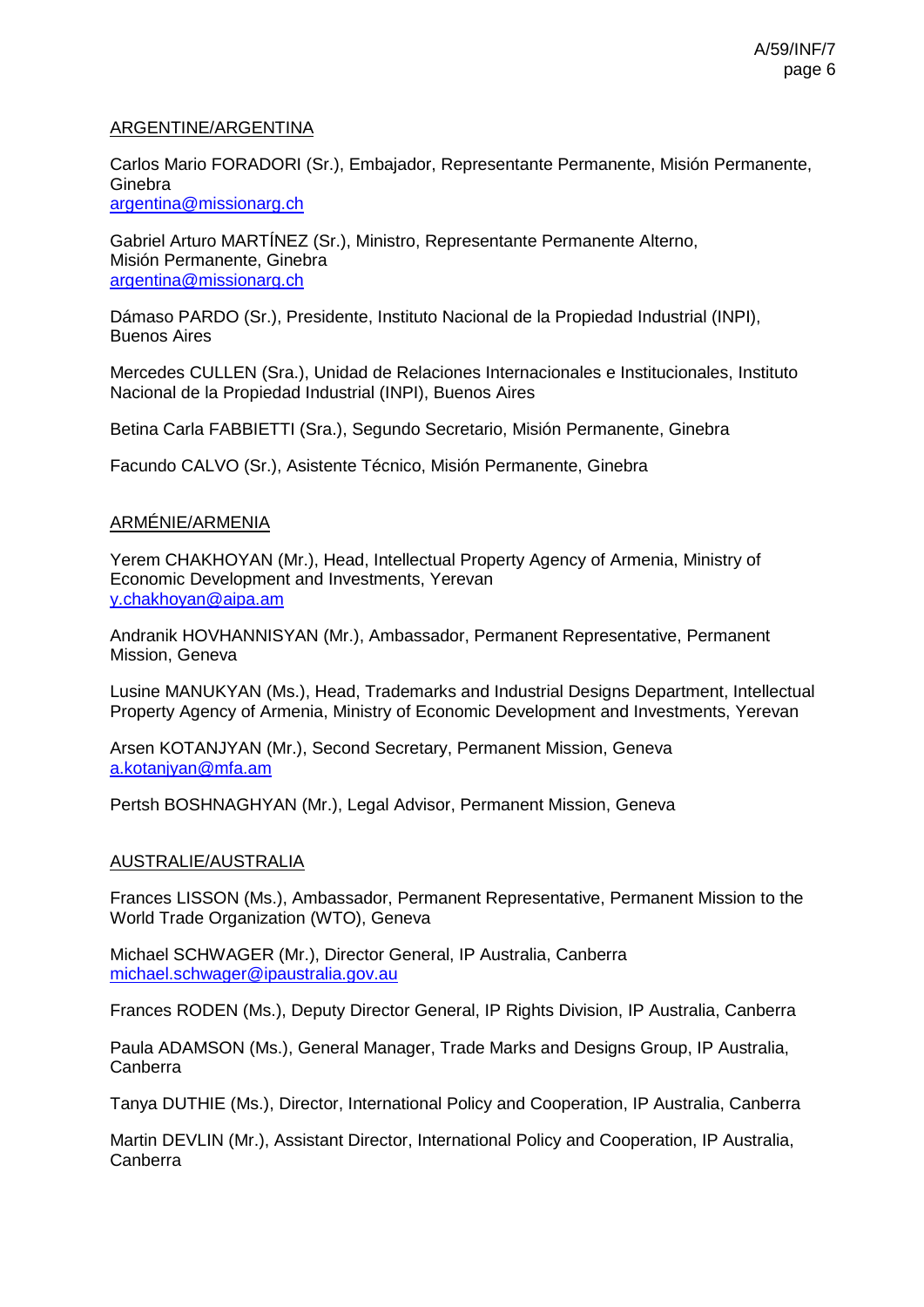Tim PATERSON (Mr.), Assistant Director, International Intellectual Property Section, Department of Foreign Affairs and Trade, IP Australia, Canberra

Ian GOSS (Mr.), Chair, Intergovernmental Committee on Intellectual Property and Genetic Resources, Traditional Knowledge and Folklore (IGC), IP Australia, Canberra

### AUTRICHE/AUSTRIA

Mariana KAREPOVA (Ms.), President, Austrian Patent Office, Vienna [mariana.karepova@patentamt.at](mailto:mariana.karepova@patentamt.at)

Dietmar TRATTNER (Mr.), Vice President, Austrian Patent Office, Vienna [dietmar.trattner@patentamt.at](mailto:dietmar.trattner@patentamt.at)

Robert ULLRICH (Mr.), Head of Department, Austrian Patent Office, Vienna [robert.ullrich@patentamt.at](mailto:robert.ullrich@patentamt.at)

Katrin AICHINGER (Ms.), Expert, Austrian Patent Office, Vienna [katrin.aichinger@patentamt.at](mailto:katrin.aichinger@patentamt.at)

Charline VAN DER BEEK (Ms.), Attaché, Permanent Mission, Geneva

### AZERBAÏDJAN/AZERBAIJAN

Kamran IMANOV (Mr.), Chairman of the Board, Intellectual Property Agency of the Republic of Azerbaijan, Baku

Vaqif SADIQOV (Mr.), Ambassador, Permanent Representative, Permanent Mission, Geneva

Emil HASANOV (Mr.), Counsellor, Deputy Permanent Representative, Permanent Mission, **Geneva** 

Sanan TAPDIGOV (Mr.), Member of the Board, Intellectual Property Agency of the Republic of Azerbaijan, Baku

Garay DADASHOV (Mr.), Head, International Relations and Information Department, International Relations and Information Department, Intellectual Property Agency of the Republic of Azerbaijan, Baku

Khudayat HASANLI (Mr.), Director, Patent and Trademark Examination Center, Intellectual Property Agency of the Republic of Azerbaijan, Baku

Elnur MAMMADLI (Mr.), Press Secretary, Intellectual Property Agency of the Republic of Azerbaijan, Baku

Seymur MARDALIYEV (Mr.), Counsellor, Permanent Mission, Geneva [s\\_mardaliyev@mfa.gov.az](mailto:s_mardaliyev@mfa.gov.az)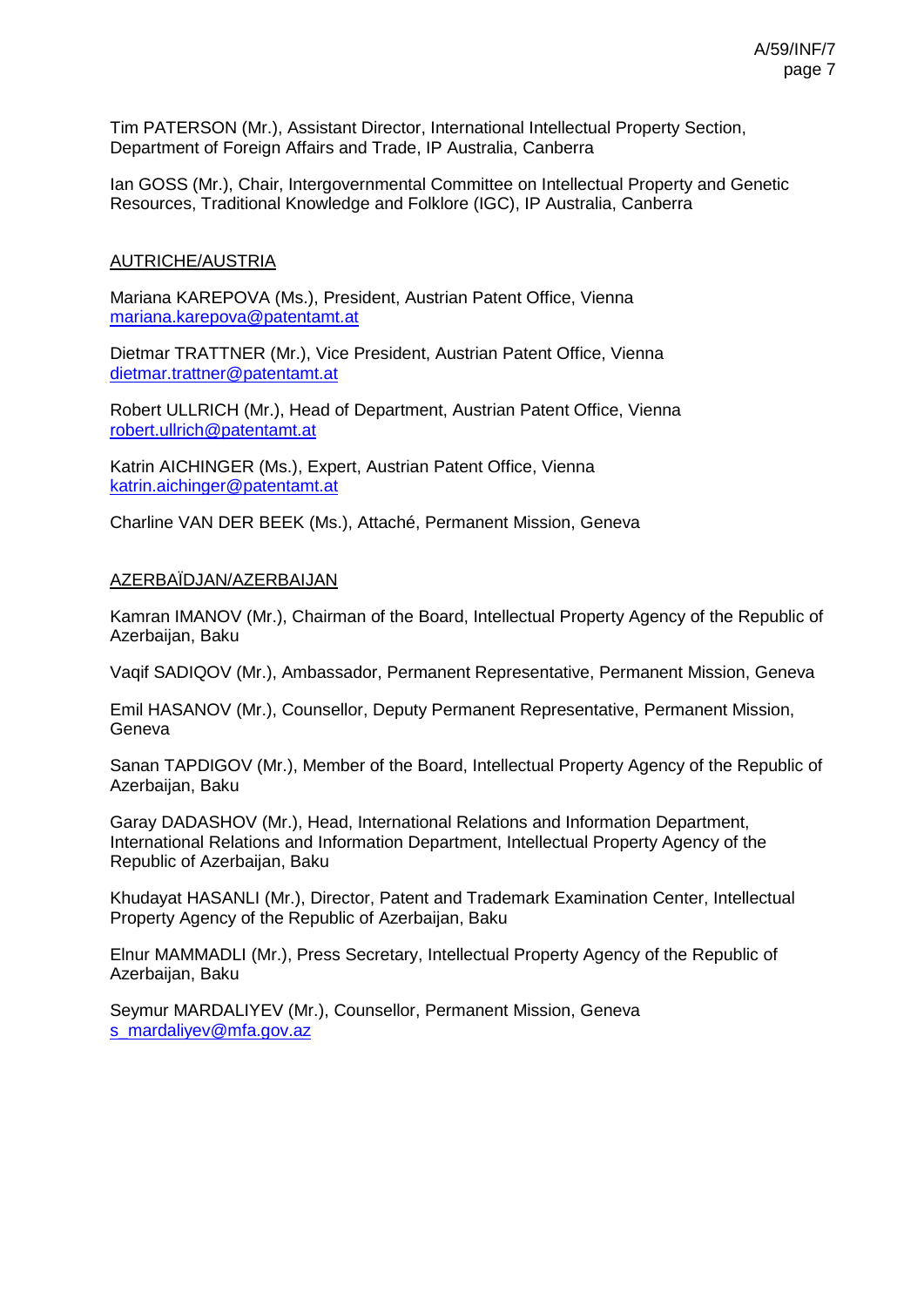### BAHAMAS

Frank DAVIS (Mr.), Chargé d'affaires a.i., Deputy Permanent Representative, Permanent Mission, Geneva

Bernadette BUTLER (Ms.), Minister-Counsellor, Permanent Mission, Geneva [bbutler@bahamasmission.ch](mailto:bbutler@bahamasmission.ch) 

Tia HANNA (Ms.), First Secretary, Permanent Mission, Geneva

### BAHREÏN/BAHRAIN

Rana ALAHMED (Ms.), Chief, Industrial Property Control, Industrial Property Directorate, Ministry of Industry, Commerce and Tourism, Manama [ralahmed@moic.gov.bh](mailto:ralahmed@moic.gov.bh)

Amani MOHAMED (Ms.), Head, Refusal of Opposition, Industrial Property Directorate, Ministry of Industry, Commerce and Tourism, Manama [amohammed@moic.gov.bh](mailto:amohammed@moic.gov.bh)

Khalid Jamal ALAAMER (Mr.), Commercial Attaché, Permanent Mission, Geneva [kalaamer@bahrain-mission.ch](mailto:kalaamer@bahrain-mission.ch)

Maryam ALDOSERI (Ms.), Intern, Permanent Mission, Geneva [maryam.aldoseri@gmail.com](mailto:maryam.aldoseri@gmail.com)

#### BANGLADESH

M. Shameem AHSAN (Mr.), Ambassador, Permanent Representative, Permanent Mission, **Geneva** 

Mahmud SULTAN (Mr.), Additional Secretary, Ministry of Industries, Dhaka [m\\_sultan\\_s@yahoo.com](mailto:m_sultan_s@yahoo.com)

Mohammad Sanowar HOSSAIN (Mr.), Registrar, Department of Patents, Designs and Trademarks (DPDT), Ministry of Industries, Dhaka [registrar@dpdt.gov.bd](mailto:registrar@dpdt.gov.bd)

Md. Mahabubur RAHMAN (Mr.), First Secretary, Permanent Mission, Geneva [mahabub31@mofa.gov.bd](mailto:mahabub31@mofa.gov.bd)

### BARBADE/BARBADOS

Chad BLACKMAN (Mr.), Ambassador, Permanent Representative, Permanent Mission, Geneva [cblackman@foreign.gov.bb](mailto:cblackman@foreign.gov.bb)

Heather Armetha CLARKE (Ms.), Registrar, Corporate Affairs and Intellectual Property Office (CAIPO), Ministry of Industry, International Business, Commerce and Small Business Development, St. Michael [hclarke@caipo.gov.bb](mailto:hclarke@caipo.gov.bb)

Dwaine INNISS (Mr.), First Secretary, Permanent Mission, Geneva [dwinniss@foreign.gov.bb](mailto:dwinniss@foreign.gov.bb)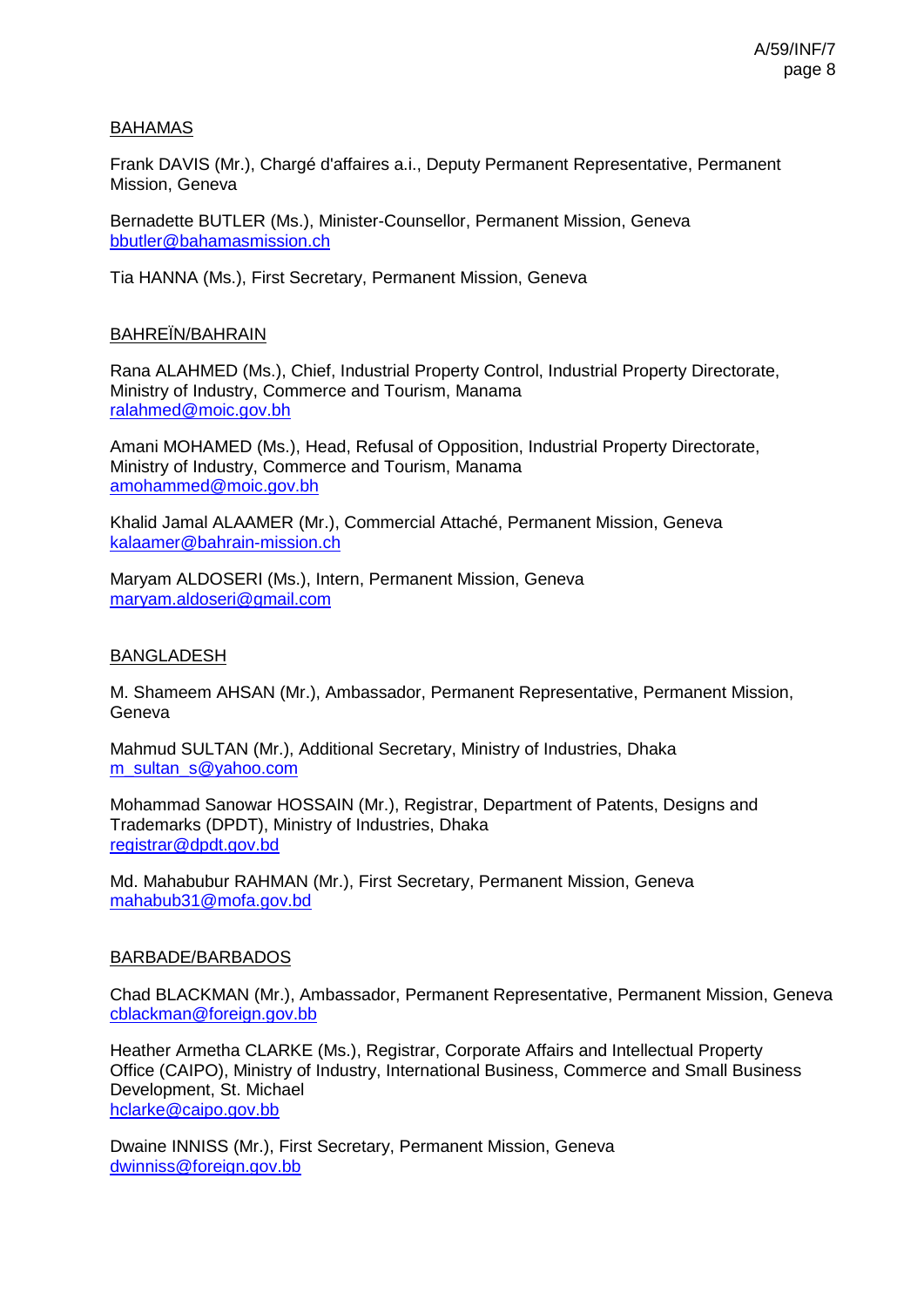Shani GRIFFITH-JACK (Ms.), First Secretary, Permanent Mission, Geneva

Ricardo KELLMAN (Mr.), First Secretary, Permanent Mission, Geneva

### BÉLARUS/BELARUS

Aliaksandr SHUMILIN (Mr.), Chairman, State Committee on Science and Technology, Minsk

Yury AMBRAZEVICH (Mr.), Ambassador, Permanent Representative, Permanent Mission, Geneva

[belarus.geneva@mfa.gov.by](mailto:belarus.geneva@mfa.gov.by)

Siarhei SHUBA (Mr.), Head, Department of International Scientific, Technical and Innovation Policy, State Committee on Science and Technology, Minsk

Uladzimir RABAVOLAU (Ms.), Director General, National Center of Intellectual Property (NCIP), Minsk

[icd@belgospatent.by](mailto:icd@belgospatent.by)

Arthur AKHRAMENKA (Mr.), Head, International Cooperation Division, National Center of Intellectual Property (NCIP), Minsk [icd@belgospatent.by](mailto:icd@belgospatent.by)

Dmitri FOMCHENKO (Mr.), Deputy Permanent Representative, Permanent Mission, Geneva [belarus.geneva@mfa.gov.by](mailto:belarus.geneva@mfa.gov.by)

Dmitry DOROSHEVICH (Mr.), Counsellor, Permanent Mission, Geneva [belarus.geneva@mfa.gov.by](mailto:belarus.geneva@mfa.gov.by)

### BELGIQUE/BELGIUM

Geert MUYLLE (M.), ambassadeur, représentant permanent, Mission permanente, Genève

Sandrine PLATTEAU (Mme), premier secrétaire, Mission permanente, Genève [sandrine.platteau@diplobel.fed.be](mailto:sandrine.platteau@diplobel.fed.be)

Jérôme DEBRULLE (M.), conseiller général, Office belge de la propriété intellectuelle (OPRI), Service public fédéral de l'économie (SPF Économie), Bruxelles jerome.debrulle@economie.fgov.be

Gunther AELBRECHT (M.), conseiller, Office belge de la propriété intellectuelle (OPRI), Service public fédéral de l'économie (SPF Économie), Bruxelles [gunther.aelbrecht@economie.fgov.be](mailto:gunther.aelbrecht@economie.fgov.be)

Geoffrey BAILLEUX (M.), conseiller, Office belge de la propriété intellectuelle (OPRI), Service public fédéral de l'économie (SPF Économie), Bruxelles [geoffrey.bailleux@economie.fgov.be](mailto:geoffrey.bailleux@economie.fgov.be)

Michiel DE WOLF (M.), stagiaire, Mission permanente, Genève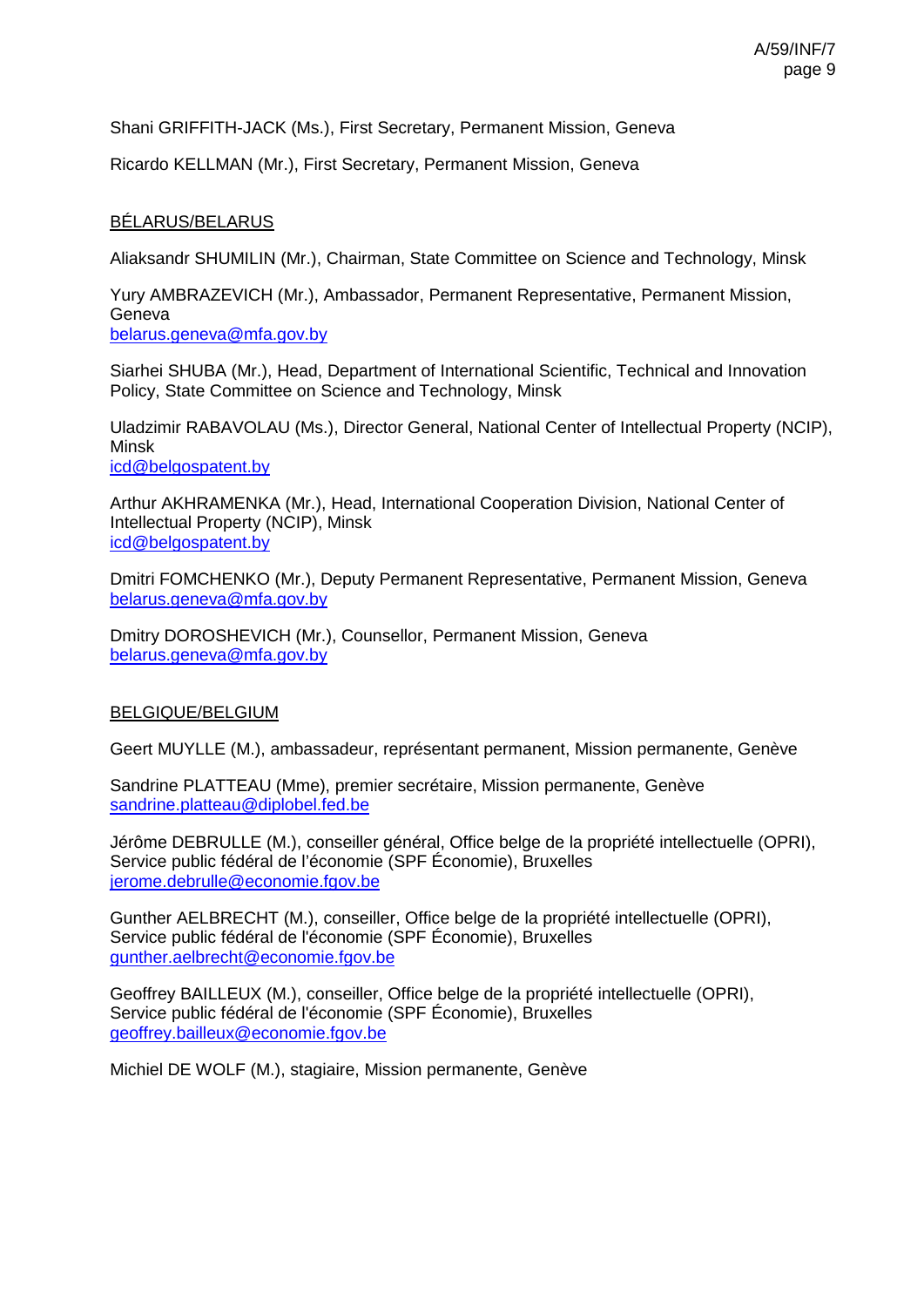### BELIZE

Kay KING (Ms.), Acting Deputy Registrar, Belize Intellectual Property Office (BELIPO), Ministry of the Attorney General, Belmopan [deputyregistrar@belipo.bz](mailto:deputyregistrar@belipo.bz)

### BÉNIN/BENIN

Gbênjona Mathias AGON (M.), directeur général, Agence nationale de la propriété industrielle (ANAPI), Ministère de l'industrie et du commerce, Cotonou

Aline CHABI KENOU (Mme), chef de Service, Relations économiques et commerciales, Ministère des affaires étrangères et de la coopération, Cotonou

Eustache POMALEGNI (M.), administrateur de commerce, Mission permanente, Genève

#### BHOUTAN/BHUTAN

Tshering LHADN (Ms.), Minister-Counsellor, Chargé d'affaires a.i., Permanent Mission, Geneva [phuntshosangay@gmail.com](mailto:phuntshosangay@gmail.com)

Kinley T. WANGCHUK (Mr.), Director General, Department of Intellectual Property, Ministry of Economic Affairs, Thimpu [ktwangchuk@moea.gov.bt](mailto:ktwangchuk@moea.gov.bt)

Sangay PHUNTSHO (Mr.), Trade Attaché (Minister Counsellor), Permanent Mission, Geneva

### BOLIVIE (ÉTAT PLURINATIONAL DE)/BOLIVIA (PLURINATIONAL STATE OF)

Ruddy J. FLORES MONTERREY (Sr.), Representante Permanente Alterno, Encargado de Negocios a.i., Misión Permanente, Ginebra

Fernando ESCOBAR PACHECO (Sr.), Primer Secretario, Misión Permanente, Ginebra

Mariana Yarmila NARVÁEZ VARGAS (Sra.), Segundo Secretario, Misión Permanente, Ginebra

#### BOSNIE-HERZÉGOVINE/BOSNIA AND HERZEGOVINA

Josip MERDŽO (Mr.), Director, Institute for Intellectual Property of Bosnia and Herzegovina, **Mostar** [j\\_merdzo@ipr.gov.ba](mailto:j_merdzo@ipr.gov.ba)

Ljubica KOZIĆ (Ms.), Deputy Director, Institute for Intellectual Property of Bosnia and Herzegovina, Mostar [lj\\_kozic@ipr.gov.ba](mailto:lj_kozic@ipr.gov.ba)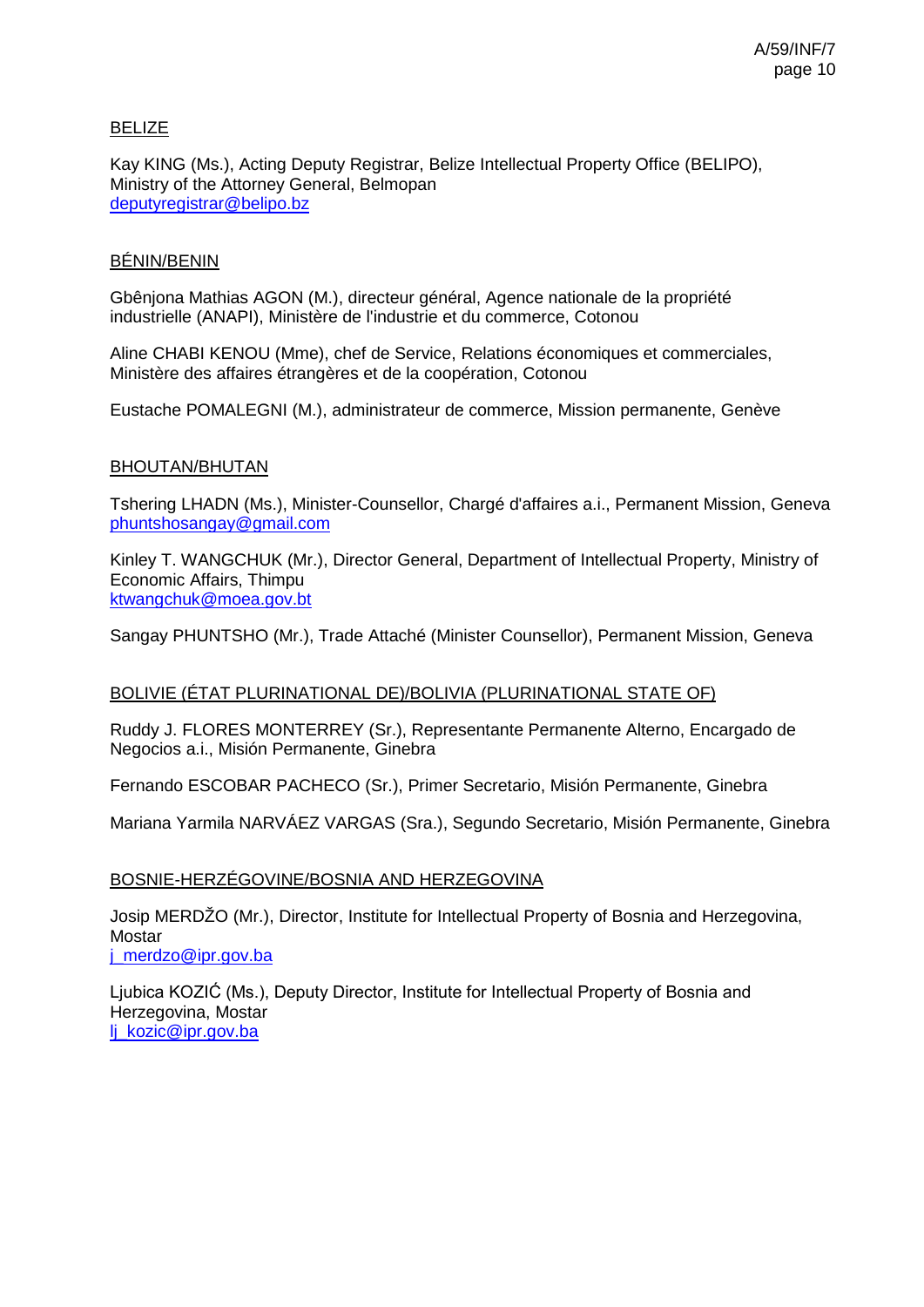### BOTSWANA

Athaliah L. MOLOKOMME (Ms.), Ambassador, Permanent Representative, Permanent Mission, Geneva

[tshmathe@gov.bw](mailto:tshmathe@gov.bw)

Conductor MASENA (Mr.), Registrar General, Companies and Intellectual Property Authority (CIPA), Ministry of Trade and Industry, Gaborone

Phologo J. GAUMAKWE (Mr.), Deputy Permanent Representative, Permanent Mission, Geneva [gphologo@gov.bw](mailto:gphologo@gov.bw)

Adam MARENGA (Mr.), Strategy Manager, Companies and Intellectual Property Authority (CIPA), Ministry of Trade and Industry, Gaborone [amarenga@cipa.co.bw](mailto:amarenga@cipa.co.bw)

Timothy Leatile MOALUSI (Mr.), Registrar, Industrial Property, Companies and Intellectual Property Authority (CIPA), Ministry of Trade and Industry, Gaborone

Loungo MONCHUSI (Mr.), Trade Attaché, Permanent Mission, Geneva [monchusi5@yahoo.com](mailto:monchusi5@yahoo.com)

### BRÉSIL/BRAZIL

Alexandre Guido LOPES PAROLA (Mr.), Ambassador, Permanent Representative, Permanent Mission to the World Trade Organization (WTO), Geneva

Paulo Elias MARTINS DE MORAES (Mr.), Minister Counsellor, Permanent Mission to the World Trade Organization (WTO), Geneva

Carolina PARANHOS COELHO (Ms.), Second Secretary, Permanent Mission to the World Trade Organization (WTO), Geneva

Laís LOREDO GAMA TAMANINI (Ms.), Third Secretary, Permanent Mission to the World Trade Organization (WTO), Geneva

Carlos DA COSTA (Mr.), Special Secretary for Productivity, Employment and Competivity, Ministry of the Economy, Brasília

Cláudio FURTADO (Mr.), President, National Institute of Industrial Property (INPI), Ministry of Industry, Foreign Trade and Services, Rio de Janeiro

Maximiliano ARIENZO (Mr.), Head, Intellectual Property Division, Ministry of Foreign Relations, Brasilia

[maximiliano.arienzo@itamaraty.gov.br](mailto:maximiliano.arienzo@itamaraty.gov.br)

Schmuell CANTANHÊDE (Mr.), General Coordinator of Trademarks II, National Institute of Industrial Property (INPI), Ministry of Industry, Foreign Trade and Services, Rio de Janeiro

Leopoldo COUTINHO (Mr.), Coordinator of International Relations, National Institute of Industrial Property (INPI), Ministry of Industry, Foreign Trade and Services, Rio de Janeiro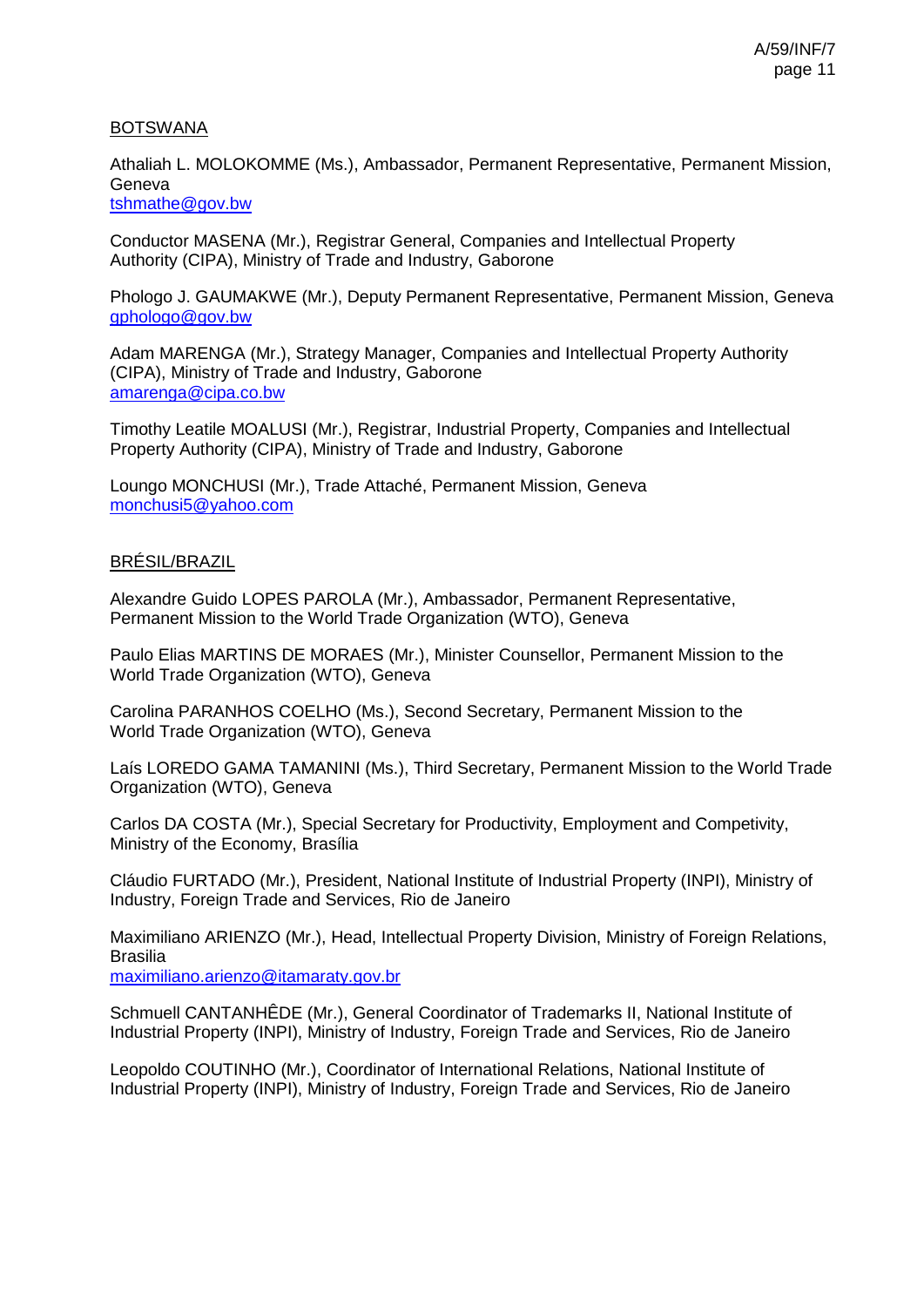Érica LEITE (Ms.), Head, Multilateral Relations Division, National Institute of Industrial Property (INPI), Ministry of Industry, Foreign Trade and Services, Rio de Janeiro

Sergio REIS (Mr.), Expert, Permanent Mission to the World Trade Organization (WTO), Geneva [sergio.reis@cade.gov.br](mailto:sergio.reis@cade.gov.br)

### BRUNÉI DARUSSALAM/BRUNEI DARUSSALAM

Nur Al-Ain DR HAJI ABDULLAH (Ms.), Deputy Senior Counsel, Attorney General's Chambers, Bandar Seri Begawan [nuralain.abdullah@agc.gov.bn](mailto:nuralain.abdullah@agc.gov.bn)

Masurai MASRI (Ms.), Ambassador, Permanent Representative, Permanent Mission, Geneva

Nooraslena SALLEHUDDIN (Ms.), Minister Counsellor, Ministry of Foreign Affairs, Bandar Seri Begawan

Zunaidah ISMAIL (Ms.), Senior Legal Officer, Attorney General's Chambers, Bandar Seri Begawan

### BULGARIE/BULGARIA

Deyana KOSTADINOVA (Ms.), Ambassador, Permanent Representative, Permanent Mission, Geneva

David SUKALINSKI (Mr.), Deputy Head, Patent Office of the Republic of Bulgaria (BPO), Sofia

Vladimir YOSSIFOV (Mr.), Adviser, Permanent Mission, Geneva

### BURKINA FASO

Dieudonné Désiré SOUGOURI (M.), ambassadeur, représentant permanent, Mission permanente, Genève [dsougouri@yahoo.fr](mailto:dsougouri@yahoo.fr)

Mahamadi TASSEMBEDO (M.), directeur général, Centre national de la propriété industrielle (CNPI), Ministère de l'industrie, du commerce et de l'artisanat, Ouagadougou

Mireille SOUGOURI KABORE (Mme), attachée, Mission permanente, Genève [sougourikabore@gmail.com](mailto:sougourikabore@gmail.com)

### BURUNDI

Philippe MINANI (Mr.), Second Counsellor, Permanent Mission, Geneva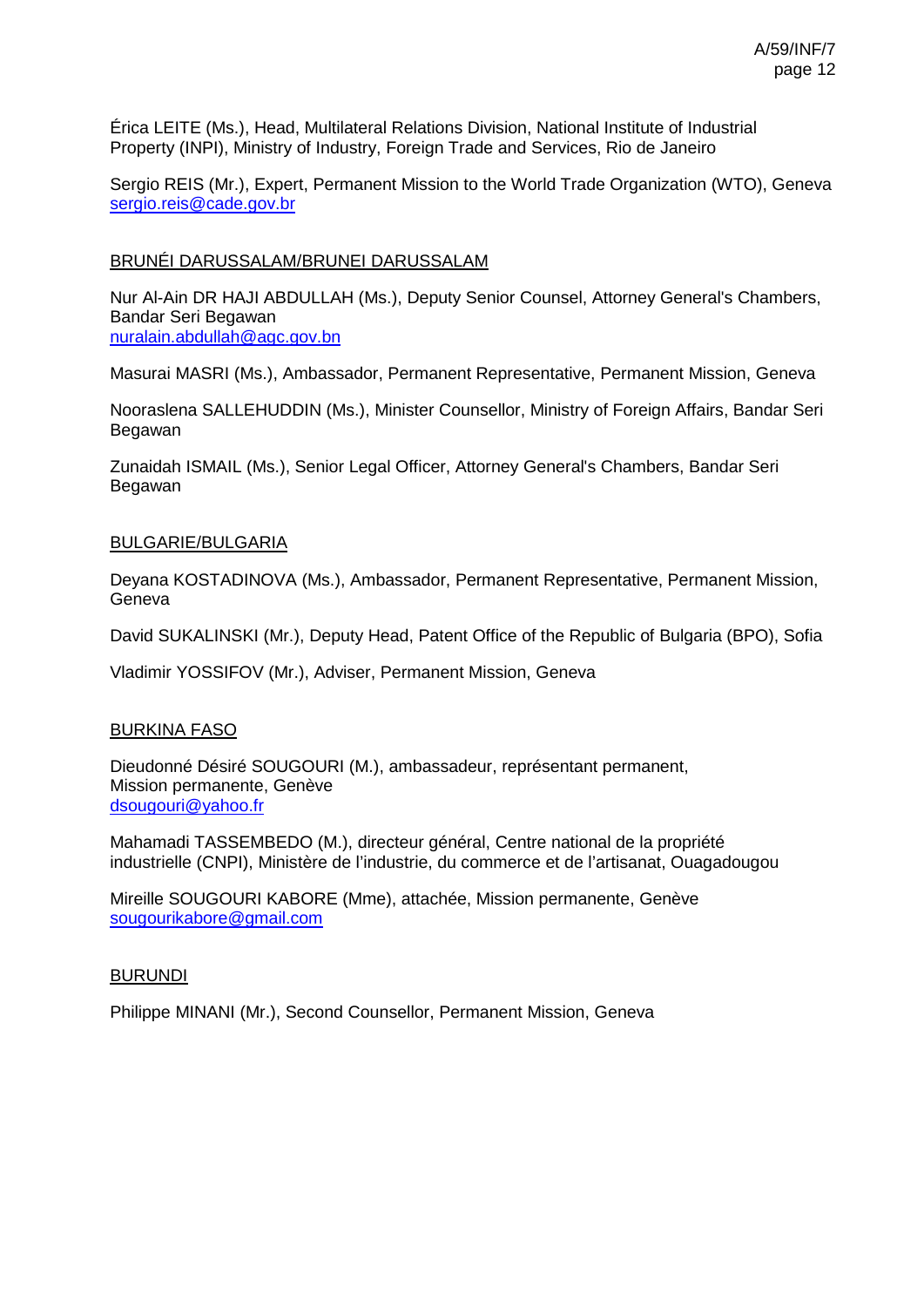### CAMBODGE/CAMBODIA

THAY Bunthon (Mr.), Ambassador, Permanent Representative, Permanent Mission to the World Trade Organization (WTO), Geneva

NGETH Vibol (Mr.), Deputy Director General, Department of Industrial Property (DIP), Ministry of Industry and Handicraft (MIH), Phonm Penh [nvibol@yahoo.com](mailto:nvibol@yahoo.com)

OP Rady (Mr.), Director, Department of Intellectual Property, Ministry of Commerce, Phnom Penh

CHEA Laichea (Mr.), Commercial Counsellor, Permanent Mission to the World Trade Organization (WTO), Geneva

HANG Socheata (Ms.), Commercial Counsellor, Permanent Mission to the World Trade Organization (WTO), Geneva

CHHUN Kim Ay (Ms.), Secretary, Permanent Mission to the World Trade Organization (WTO), Geneva

KEO Sophany (Ms.), Intern, Permanent Mission to the World Trade Organization (WTO), Geneva

[sophanykeo.law@gmail.com](mailto:sophanykeo.law@gmail.com)

#### CAMEROUN/CAMEROON

Anatole Fabien NKOU (M.), ambassadeur, représentant permanent, Mission permanente, Genève

Franck Stéphane ANDANG MVELE (M.), secrétaire des affaires étrangères, Direction des affaires juridiques et des engagements internationaux de l'État, Ministère des relations extérieures, Yaoundé [stphanoisfranck@yahoo.fr](mailto:stphanoisfranck@yahoo.fr)

Marie Claire NGO NYEHEG (Mme), secrétaire des affaires étrangères, Direction des affaires juridiques et des engagements internationaux de l'État, Ministère des relations extérieures, Yaoundé

[nyehegmc@yahoo.fr](mailto:nyehegmc@yahoo.fr)

Beng NDJALI (M.), directeur du développement technologique et de la propriété industrielle, Ministère des mines, de l'industrie et du développement technologique (MINMIDT), Yaoundé

Ousmane MOUHTAR (M.), secretaire général, Ministère des arts et de la culture, Yaoundé

Franklin PONKA SEUKAM (M.), diplomate, cadre service des institutions spécialisées, Direction des nations unies et de la coopération décentralisée, Ministère des relations extérieures, Yaoundé [frank\\_ponka@yahoo.fr](mailto:frank_ponka@yahoo.fr)

Côme Damien Georges AWOUMOU (M.), ministre conseiller, Mission permanente, Genève [bossethophileolivier@yahoo.fr](mailto:bossethophileolivier@yahoo.fr)

Theophile Olivier BOSSE (M.), deuxième conseiller, Mission permanente, Genève [bossethophileolivier@yahoo.fr](mailto:bossethophileolivier@yahoo.fr)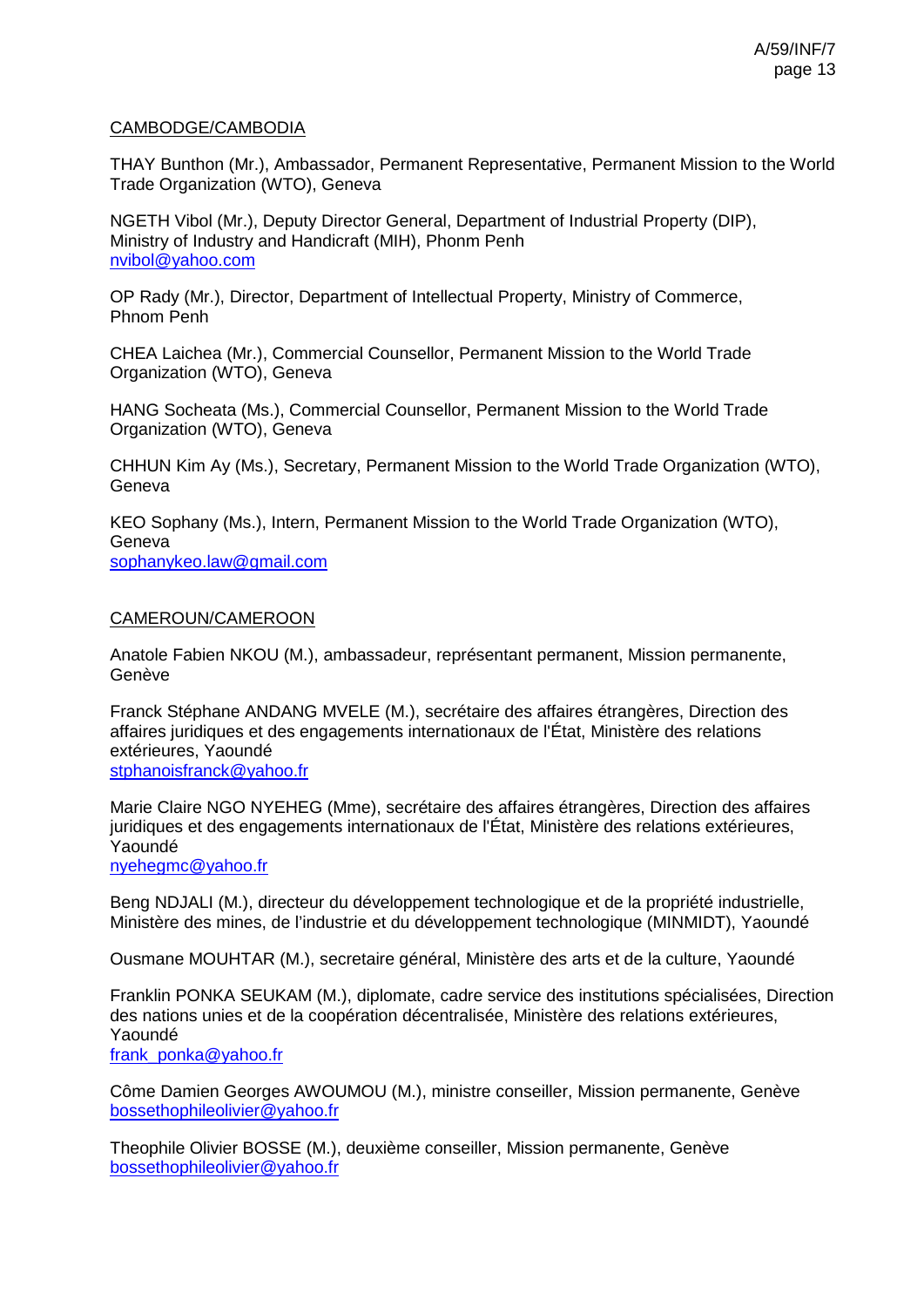### CANADA

Johanne BÉLISLE (Ms.), Commissioner of Patents, Registrar of Trademarks and Chief Executive Officer, Canadian Intellectual Property Office (CIPO), Gatineau

Stephen DE BOER (Mr.), Ambassador, Permanent Representative, Permanent Mission to the World Trade Organization (WTO), Geneva

Martin MOEN (Mr.), Deputy Permanent Representative, Permanent Mission to the World Trade Organization (WTO), Geneva

Martin SIMARD (Mr.), Director, Copyright and Trademark Policy Directorate, Innovation, Science and Economic Development Canada, Gatineau

Kostantinos GEORGARAS (Mr.), Director General, Corporate Strategies and Services, Canadian Intellectual Property Office (CIPO), Gatineau

Scott VASUDEV (Mr.), Director, Patent Policy and International Affairs Division, Canadian Intellectual Property Office (CIPO), Gatineau

Loris MIRELLA (Mr.), Director, Intellectual Property Trade Policy Division, Global Affairs Canada, Ottawa

George ELEFTHERIOU (Mr.), Deputy Director, Intellectual Property Trade Policy Division, Global Affairs Canada, Ottawa

Gabrielle DOLGOY (Ms.), Senior Trade Policy Officer, Intellectual Property Trade Policy Division, Global Affairs Canada, Ottawa

Saida AOUIDIDI (Ms.), Senior Policy Analyst, International Affairs and Research, Innovation, Science and Economic Development, Canadian Intellectual Property Office (CIPO), Gatineau

Nicolas LESIEUR (Mr.), First Secretary, Permanent Mission to the World Trade Organization (WTO), Geneva

### CHILI/CHILE

Eduardo GÁLVEZ (Sr.), Embajador, Representante Permanente, Misión Permanente ante la Organización Mundial del Comercio (OMC), Ginebra [egalvez@minrel.gob.cl](mailto:egalvez@minrel.gob.cl)

Martin CORREA (Sr.), Consejero, Misión Permanente ante la Organización Mundial del Comercio (OMC), Ginebra [macorrea@direcon.gob.cl](mailto:macorrea@direcon.gob.cl)

Loreto BRESKY (Sra.), Directora Nacional, Instituto Nacional de Propiedad Industrial (INAPI), Ministerio de Economía, Santiago de Chile [lbresky@inapi.cl](mailto:lbresky@inapi.cl)

Sergio ESCUDERO (Sr.), Jefe, Departamento Internacional y Políticas Públicas, Instituto Nacional de Propiedad Industrial (INAPI), Ministerio de Economía, Santiago de Chile [sescudero@inapi.cl](mailto:sescudero@inapi.cl)

Denisse PÉREZ (Sra.), Asesora, Departamento Internacional y de Políticas Públicas, Instituto Nacional de Propiedad Industrial (INAPI), Ministerio de Economía, Santiago de Chile [dperez@inapi.cl](mailto:dperez@inapi.cl)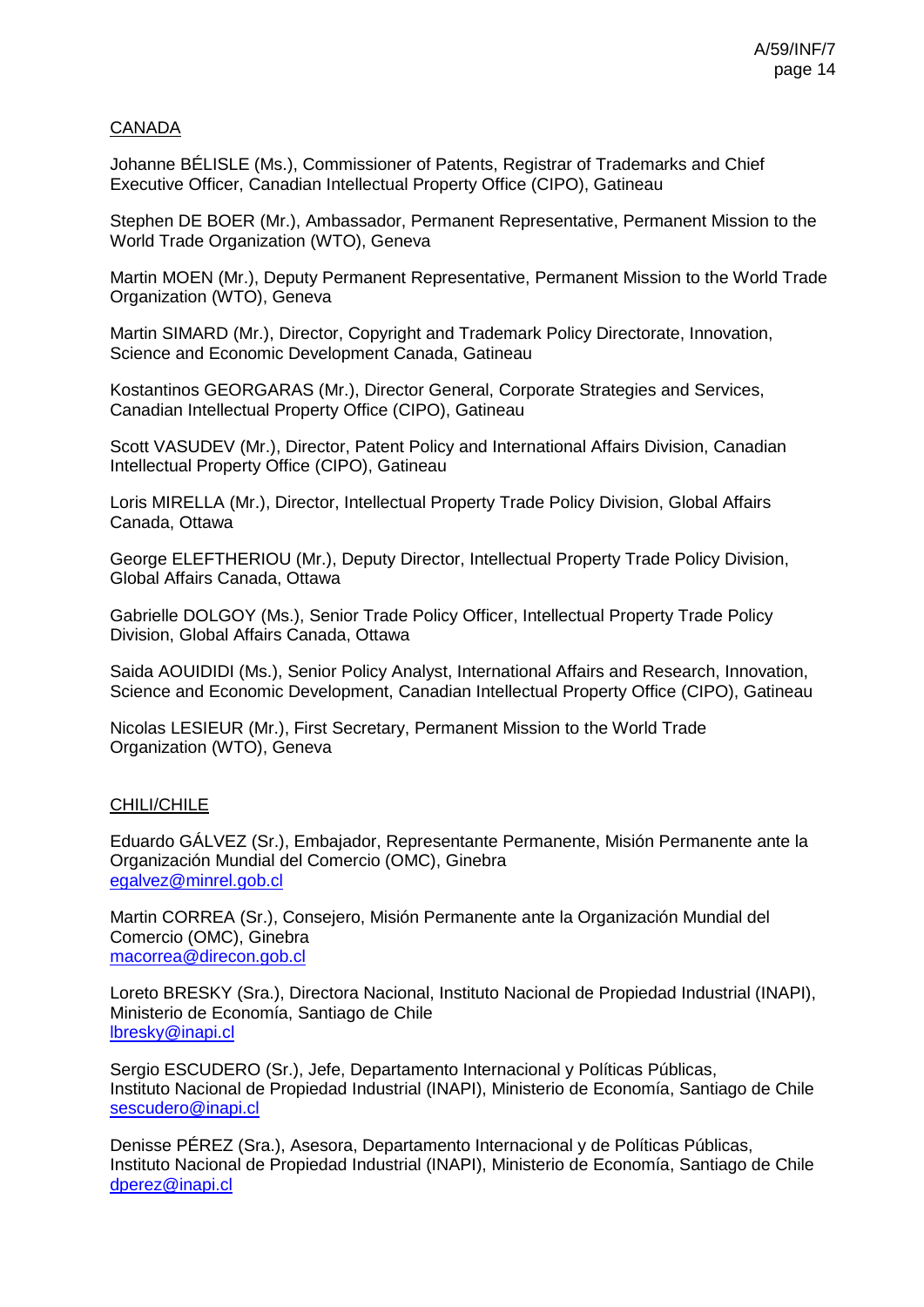### CHINE/CHINA

HE Hua (Mr.), Deputy Commissioner, China National Intellectual Property Administration (CNIPA), Beijing

LI Song (Mr.), Ambassador, Permanent Representative, Permanent Mission, Geneva

BAI Guangqing (Mr.), Director General, International Cooperation Department, China National Intellectual Property Administration (CNIPA), Beijing

WONG Fuk Loi, David (Mr.), Director, Intellectual Property Office, Government of the Hong Kong Special Administration Region, Hong Kong SAR

CHEN Wentong (Mr.), Deputy Director General, Trademark Office, China National Intellectual Property Administration (CNIPA), Beijing

QI Dahai (Mr.), Counsellor, Permanent Mission, Geneva

SONG Pingping (Ms.), Associate Counsellor, Copyright Department, National Copyright Administration of China, Beijing

ZHANG Yaning (Ms.), Director, International Cooperation Department, China National Intellectual Property Administration (CNIPA), Beijing

TSANG Chi Sham, Thomas (Mr.), Assistant Director, Intellectual Property Office, Government of the Hong Kong Special Administration Region, Hong Kong SAR

XU Xiaoxin (Mr.), Deputy Director, Multilateral Cooperation Division, International Cooperation Department, National Intellectual Property Administration, Beijing

XIE Zhangwei (Ms.), First Secretary, Permanent Mission, Geneva

ZHENG Xu (Mr.), Second Secretary, Permanent Mission, Geneva

YANG Ping (Ms.), Project Administrator, International Cooperation Department, China National Intellectual Property Administration (CNIPA), Beijing

YANG Wenjing (Ms.), Program Administrator, International Cooperation Department, China National Intellectual Property Administration (CNIPA), Beijing

HE Fan (Ms.), Third Secretary, Ministry of Foreign Affairs, Beijing

### CHYPRE/CYPRUS

George KASOULIDES (Mr.), Ambassador, Permanent Representative, Permanent Mission, **Geneva** 

Andrea PETRANYI (Ms.), Deputy Permanent Representative, Permanent Mission, Geneva

Stalo PAPAIOANNOU PARASCHOU (Ms.), Senior Officer, Department of Registrar of Companies and Official Receiver, Ministry of Commerce, Energy, Industry and Tourism, Nicosia [spapaioannou@drcor.mcit.gov.cy](mailto:spapaioannou@drcor.mcit.gov.cy)

Soteroula TSOKOU (Ms.), Officer, Department of Registrar of Companies and Official Receiver, Ministry of Commerce, Energy, Industry and Tourism, Nicosia [stsokou@drcor.mcit.gov.cy](mailto:stsokou@drcor.mcit.gov.cy)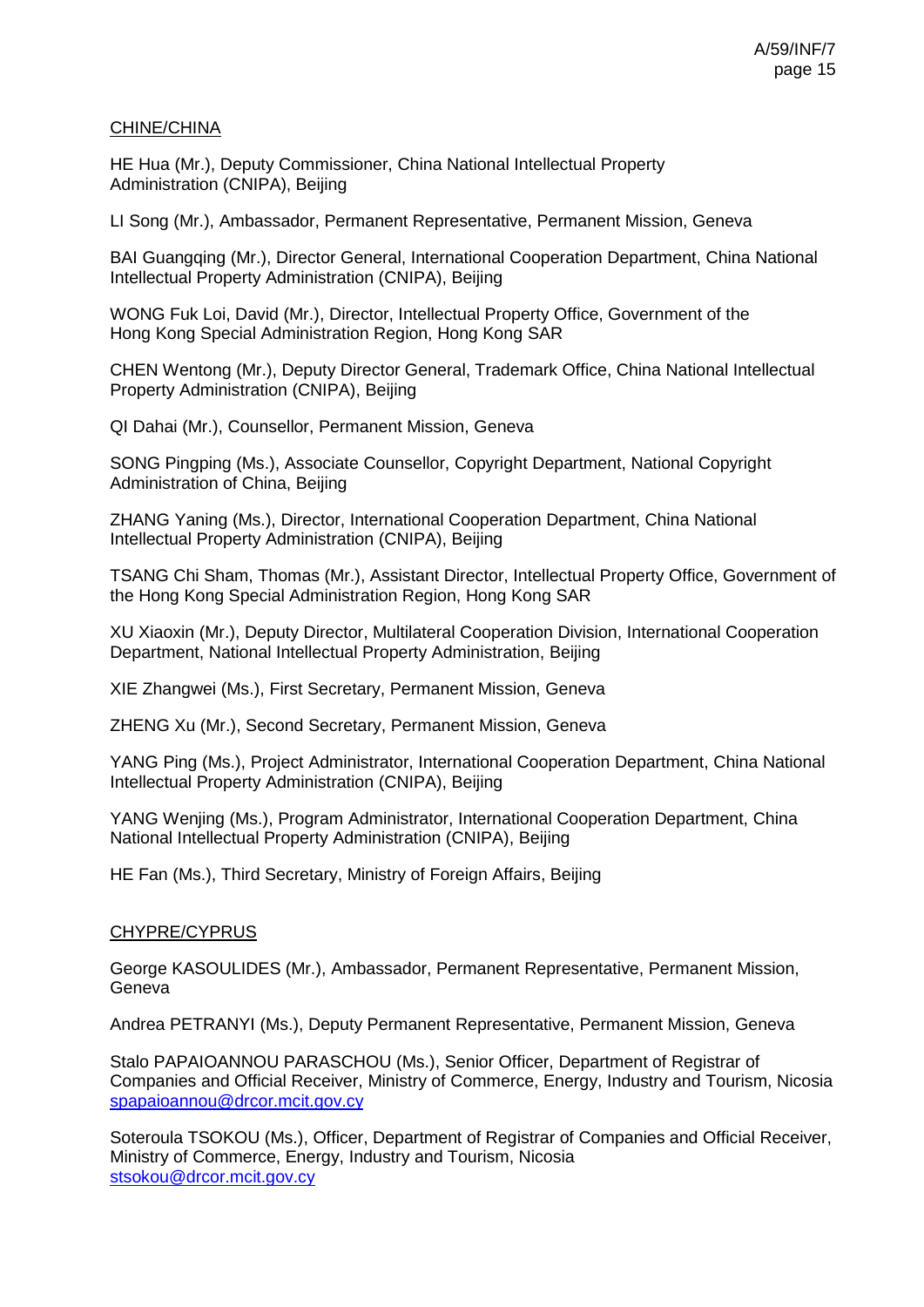Christiana KOKTSIDOU (Ms.), Attaché, Permanent Mission, Geneva [ckoktsidou@cyprusmission.ch](mailto:ckoktsidou@cyprusmission.ch)

### COLOMBIE/COLOMBIA

Adriana MENDOZA AGUDELO (Sra.), Embajadora, Representante Permanente, Misión Permanente, Ginebra

Santiago WILLS VALDERRAMA (Sr.), Embajador, Representante Permanente ante la Organización Mundial del Comercio (OMC), Ginebra

Iván Mauricio PINZÓN JIMÉNEZ (Sr.), Superintendente Delegado para la Propiedad Industrial, Superintendencia de Industria y Comercio (SIC), Ministero de Industria, Comercio y Turismo, Bogotá D.C. [ipinzon@sic.gov.co](mailto:ipinzon@sic.gov.co)

Pierre GARCÍA JACQUIER (Sr.), Ministro Plenipotenciario, Misión Permanente, Ginebra

María José LAMUS BECERRA (Sra.), Directora, Nuevas Creaciones, Superintendencia de Industria y Comercio (SIC), Ministero de Industria, Comercio y Turismo, Bogotá D.C. [mlamus@sic.gov.co](mailto:mlamus@sic.gov.co)

Cristina RODRÍGUEZ CORZO (Sra.), Coordinadora, Grupo de Asuntos Internacionales, Superintendencia de Industria y Comercio (SIC), Ministero de Industria, Comercio y Turismo, Bogotá D.C. [crodriguezco@sic.gov.co](mailto:crodriguezco@sic.gov.co)

Nicolás PALAU (Sr.), Consejero Comercial, Misión Permanente ante la Organización Mundial del Comercio (OMC), Ginebra

Manuel CHACÓN (Sr.), Asesor Comercial, Misión Permanente ante la Organización Mundial del Comercio (OMC), Ginebra [mchacon@mincit.gov.co](mailto:mchacon@mincit.gov.co)

Natalia PULIDO SIERRA (Sra.), Segundo Secretario, Misión Permanente, Ginebra

Yesid Andrés SERRANO (Sr.), Tercer Secretario, Misión Permanente, Ginebra

### COMORES/COMOROS

Nadjat ALI MCHANGAMA (Mme), directrice générale, Office comorien de la propriété intellectuelle (OCPI), Vice-présidence en charge du Ministère de l'économie, Moroni [najalim@gmail.com](mailto:najalim@gmail.com)

### CONGO

Aimé Clovis GUILLOND (M.), ambassadeur, représentant permanent, Mission permanente, Genève

[missioncongo@bluewin.ch](mailto:missioncongo@bluewin.ch)

Bernadette ONIANGUE (Mme), directrice, Antenne nationale de la propriété industrielle (ANPI), Ministère de l'économie, de l'industrie et du portefeuille public, Brazzaville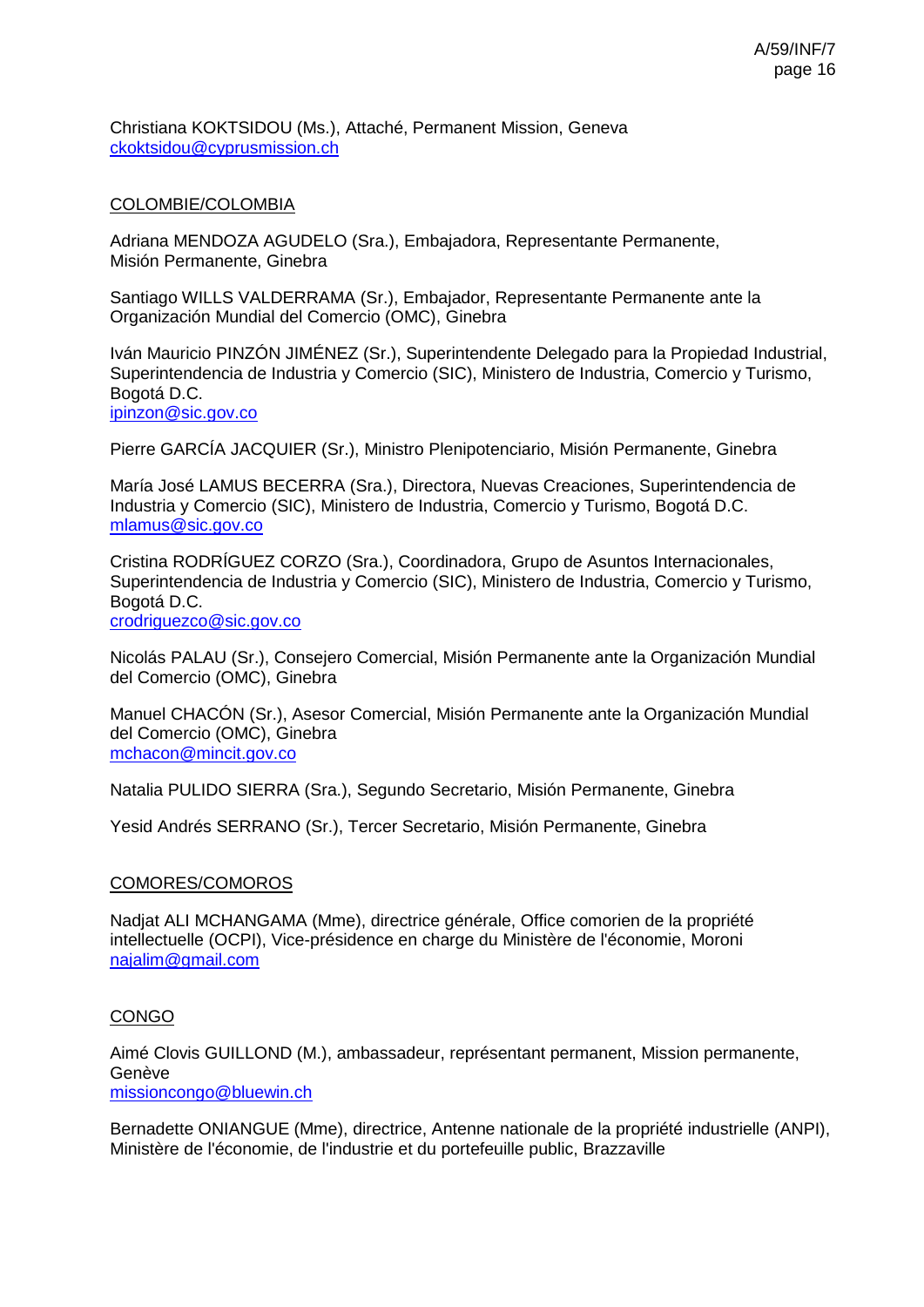Gérard ONDONGO (M.), conseiller, Mission permanente, Genève [gerard.ondongo@yahoo.fr](mailto:gerard.ondongo@yahoo.fr)

### COSTA RICA

Elayne WHYTE GÓMEZ (Sra.), Embajadora, Representante Permanente, Misión Permanente, **Ginebra** 

Fabiola VARELA MATA (Sra.), Directora General, Registro de la Propiedad Industrial, Registro Nacional, Ministerio de Justicia y Paz, San José [fabiola.varela@rnp.go.cr](mailto:fabiola.varela@rnp.go.cr)

Mariana CASTRO HERNÁNDEZ (Sra.), Consejera, Misión Permanente, Ginebra

Marc RAMZY (Sr.), Pasante, Misión Permanente, Ginebra

Francis SHIN (Sr.), Pasante, Misión Permanente, Ginebra

### CÔTE D'IVOIRE

Yao Yves KONAN (M.), directeur de Cabinet, Ministère de la culture et de la francophonie, Abidjan

Kouadio ADJOUMANI (M.), ambassadeur, représentant permanent, Mission permanente, Genève

Jacques Roger Claude EKRA (M.), directeur général, Office ivoirien de la propriété intellectuelle (OIPI), Ministère de l'industrie et de la promotion du secteur privé, Abidjan

Victorine YAO EPSE ATTIA (Mme), conseiller technique, Ministère du commerce et de l'industrie, Abidjan [v.attia@commerce.gouv.ci](mailto:v.attia@commerce.gouv.ci)

Marc Mobio LOBA (M.), conseiller commercial, Mission permanente, Genève [marcmobio8@gmail.com](mailto:marcmobio8@gmail.com)

Kouamé Hervé ABISSA (M.), directeur, Direction de la réglementation et du contentieux, Ministère de la culture et de la francophonie, Abidjan [kouameabissa@gmail.com](mailto:kouameabissa@gmail.com)

Karim SILUÉ (M.), conseiller, Mission permanente, Genève

Constant KACOU BI (M.), premier secrétaire, chargé du protocole, Mission permanente, Genève [constant\\_kacoubi@zahoo.fr](mailto:constant_kacoubi@zahoo.fr)

Kumou MANKONGA (M.), premier secrétaire, Mission permanente, Genève [mak2012ge12@hotmail.com](mailto:mak2012ge12@hotmail.com)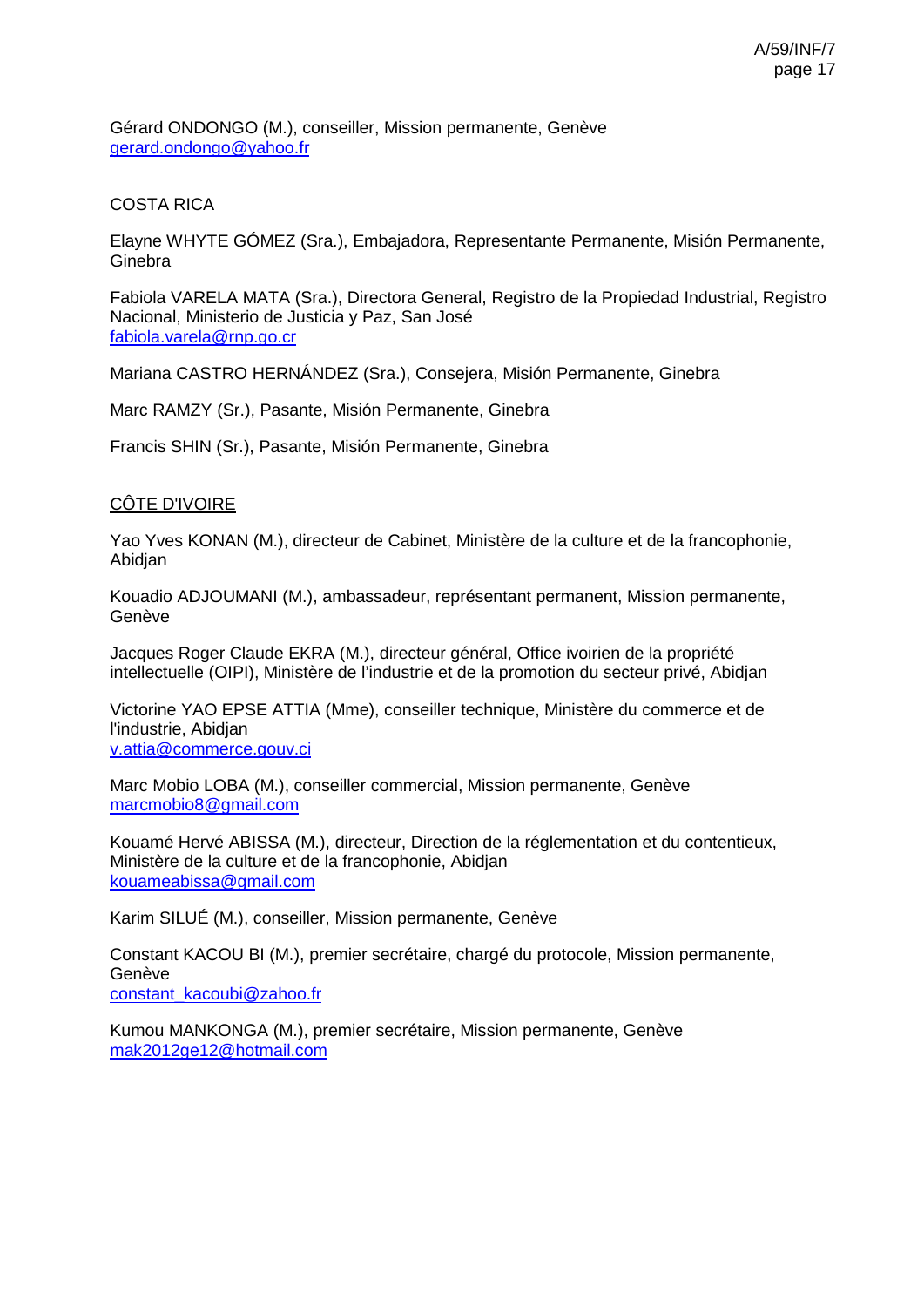### CROATIE/CROATIA

Vesna BATISTIĆ KOS (Ms.), Ambassador, Permanent Representative, Permanent Mission, Geneva

Ljiljana KUTEROVAC (Ms.), Director General, State Intellectual Property Office (SIPO), Zagreb

Alida MATKOVIĆ (Ms.), Minister Counsellor, Permanent Mission, Geneva [alida.matkovic@mvep.hr](mailto:alida.matkovic@mvep.hr)

Irena TUŠEK (Ms.), Senior Expert Advisor, European and International Affairs in Intellectual Property Matters, State Intellectual Property Office (SIPO), Zagreb [itusek@dziv.hr](mailto:itusek@dziv.hr)

Ivan PEPIĆ (Mr.), Third Secretary, Permanent Mission, Geneva [ivan.pepic@mvep.hr](mailto:ivan.pepic@mvep.hr)

# CUBA

Elba Rosa PÉREZ MONTOYA (Sra.), Ministra, Ministerio de Ciencia, Tecnología y Medio Ambiente (CITMA), La Habana

América SANTOS RIVERA (Sra.), Viceministra, Ministerio de Ciencia, Tecnología y Medio Ambiente (CITMA), La Habana [meca@citma.gob.cu](mailto:meca@citma.gob.cu)

Pedro Luis PEDROSO CUESTA (Sr.), Embajador, Representante Permanente, Misión Permanente, Ginebra

Belsis Isabel LLORENTE DÍAZ (Sra.), Jefa de la Secretaría, Ministerio de Ciencia, Tecnología y Medio Ambiente (CITMA), La Habana

María de los Ángeles SÁNCHEZ TORRES (Sra.), Directora General, Oficina Cubana de la Propiedad Industrial (OCPI), La Habana [maria@ocpi.cu](mailto:maria@ocpi.cu)

William DÍAZ MENÉNDEZ (Sr.), Consejero Comercial, Misión Permanente, Ginebra

### DANEMARK/DENMARK

Sune STAMPE SØRENSEN (Mr.), Director General, Danish Patent and Trademark Office, Ministry of Industry, Business and Financial Affairs, Taastrup

Anne REJNHOLD JØRGENSEN (Ms.), Director, Policy, Legal Affairs Department, Danish Patent and Trademark Office, Ministry of Industry, Business and Financial Affairs, Taastrup

Signe Louise HANSEN (Ms.), Legal Adviser, Danish Patent and Trademark Office, Ministry of Industry, Business and Financial Affairs, Taastrup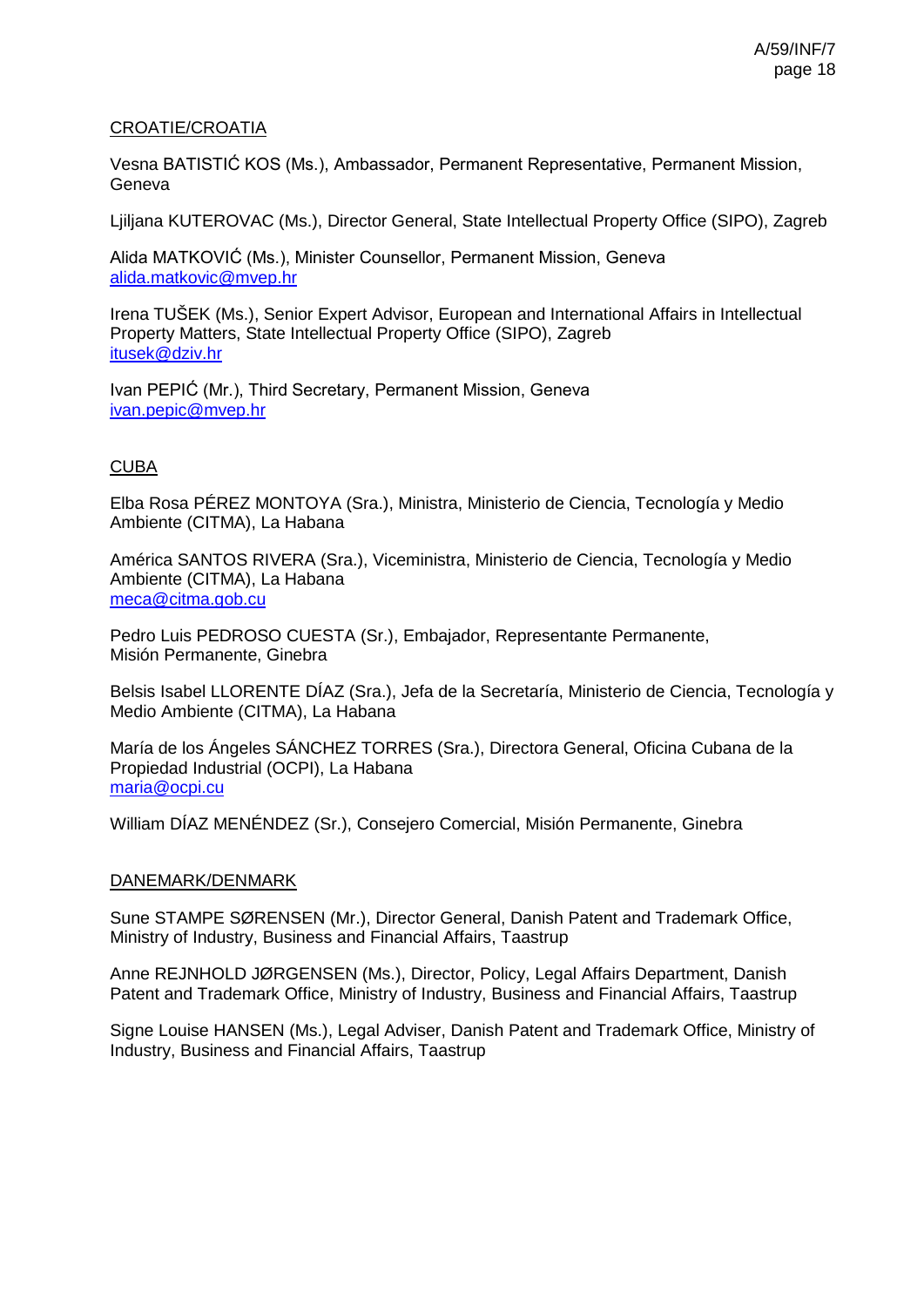### DJIBOUTI

Kadra AHMED HASSAN (Mme), ambassadeur, représentant permanent, Mission permanente, Genève

Ouloufa ISMAIL ABDO (Mme), directrice, Office de la propriété industrielle et commerciale (ODPIC), Ministère délégué chargé du commerce, des petites et moyennes entreprises, de l'artisanat, du tourisme et de la formalisation, Djibouti [conseil.legal@gmail.com](mailto:conseil.legal@gmail.com)

Oubah MOUSSA AHMED (Mme), conseillère, Mission permanente, Genève [moussa\\_oubah@yahoo.fr](mailto:moussa_oubah@yahoo.fr)

### ÉGYPTE/EGYPT

Alaa YOUSSEF (Mr.), Ambassador, Permanent Representative, Permanent Mission, Geneva

Ibrahim Hassan Aly ASHMAWY (Mr.), Deputy Minister and Chairman, Internal Trade Development Authority, Ministry of Supply and Internal Trade, Cairo

Mahmoud SAKR (Mr.), President, Academy of Scientific Research and Technology (ASRT), Ministry of Scientific Research, Cairo [monayahia@hotmail.com](mailto:monayahia@hotmail.com)

Mona Mohamed YEHIA (Ms.), Head, Egyptian Patent Office, Academy of Scientific Research and Technology (ASRT), Ministry of Higher Education and Scientific Research, Giza [monayahia@hotmail.com](mailto:monayahia@hotmail.com)

Nagwa ABO EL-ELLA MOHAMED (Ms.), Director General of International Relations, Egyptian Patent Office, Academy of Scientific Research and Technology (ASRT), Ministry of Higher Education and Scientific Research, Giza [nagwamohamed311@yahoo.com](mailto:nagwamohamed311@yahoo.com)

Ahmed Mohamed Ibrahim MOHAMED (Mr.), Second Secretary, Permanent Mission, Geneva

### EL SALVADOR

Camilo TRIGUEROS (Sr.), Subdirector Ejecutivo y Director ad honorem, Registro de la Propiedad Intelectual, Dirección Ejecutiva, Centro Nacional de Registros (CNR), San Salvador

Ana Patricia BENEDETTI ZELAYA (Sra.), Embajadora, Representante Permanente, Misión Permanente ante la Organización Mundial del Comercio (OMC), Ginebra [pbenedetti@minec.gob.sv](mailto:pbenedetti@minec.gob.sv)

Katia CARBALLO (Sra.), Ministra Consejera, Misión Permanente ante la Organización Mundial del Comercio (OMC), Ginebra

Diana Violeta HASBÚN (Sra.), Ministra Consejera, Misión Permanente ante la Organización Muncial del Comercio (OMC), Ginebra

Carmen Aída FUENTES (Sra.), Consejera, Misión Permanente ante la Organización Mundial del Comercio (OMC), Ginebra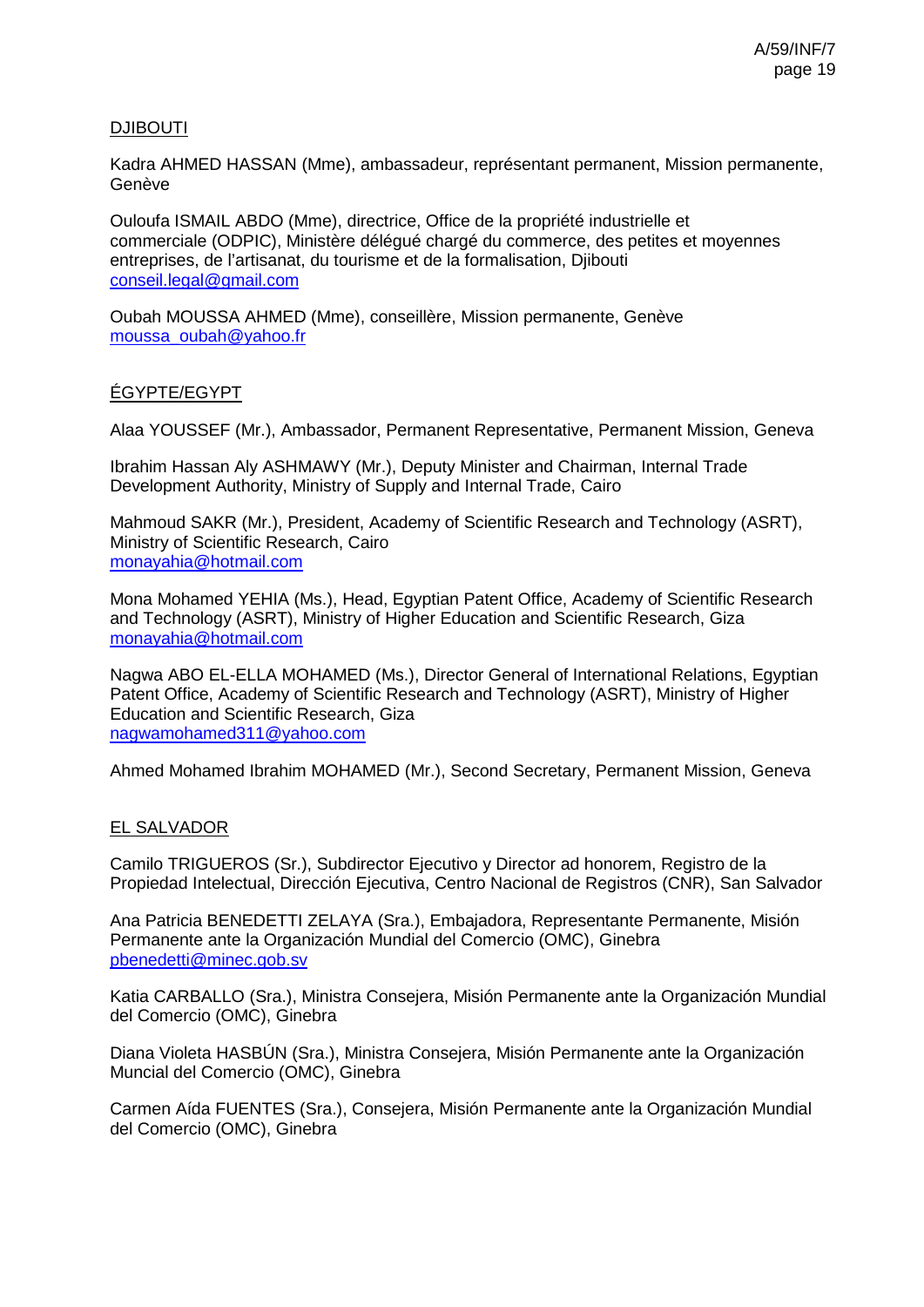### ÉMIRATS ARABES UNIS/UNITED ARAB EMIRATES

Mohammed Ahmen bin Abdulaziz ALSHEHHI (Mr.), Under Secretary for Economic Affairs, Ministry of Economy, Abu Dhabi

Obaid Salem Saeed Nasser AL ZAABI (Mr.), Ambassador, Permanent Representative, Permanent Mission, Geneva

Abdelsalam Mohamed AL ALI (Mr.), Director, Permanent Mission to the World Trade Organization (WTO), Geneva

Khalfan Ahmed ALSWAIDI (Mr.), Director, International Center of Patent Registration, Ministry of Economy, Abu Dhabi

Fawzi Abdulaziz ALJABERI (Mr.), Director, Intellectual Works, Intellectual Property Sector, Ministry of Economy, Abu Dhabi

Marwa Hussain AL HARMOODI (Ms.), Senior Administrative, International Center for Patent Registration, Ministry of Economy, Abu Dhabi

Shaima Nasser AL-AKEL (Ms.), International Organizations Executive, Permanent Mission to the World Trade Organization (WTO), Geneva

### ÉQUATEUR/ECUADOR

Diego AULESTIA VALENCIA (Sr.), Embajador, Representante Permanente, Misión Permanente ante la Organización Mundial del Comercio (OMC), Ginebra [daulestia@cancilleria.gob.ec](mailto:daulestia@cancilleria.gob.ec)

Pablo Santiago CEVALLOS MENA (Sr.), Director General, Servicio Nacional de Derechos Intelectuales (SENADI), Quito [scevallos@senadi.gob.ec](mailto:scevallos@senadi.gob.ec)

Carlos GUEVARA (Sr.), Primer Secretario, Misión Permanente ante la Organización Mundial del Comercio (OMC), Ginebra [cguevara@cancilleria.gob.ec](mailto:cguevara@cancilleria.gob.ec)

Heidi VÁSCONES (Sra.), Tercer Secretario, Misión Permanente ante la Organización Mundial del Comercio (OMC), Ginebra [t-hvascones@cancilleria.gob.ec](mailto:t-hvascones@cancilleria.gob.ec)

### ESPAGNE/SPAIN

José Antonio GIL CELEDONIO (Sr.), Director, Oficina Española de Patentes y Marcas (OEPM), Ministerio de Industria, Comercio y Turismo, Madrid [ja.gilceledonio@oepm.es](mailto:ja.gilceledonio@oepm.es)

Carmen PAEZ SORIA (Sra.), Subdirectora General de Propiedad Intelectual, Subdirección General de Propiedad Intelectual, Dirección General de Industrias Culturales y Cooperación, Ministerio de Cultura y Deporte, Madrid [carmen.paez@cultura.gob.es](mailto:carmen.paez@cultura.gob.es)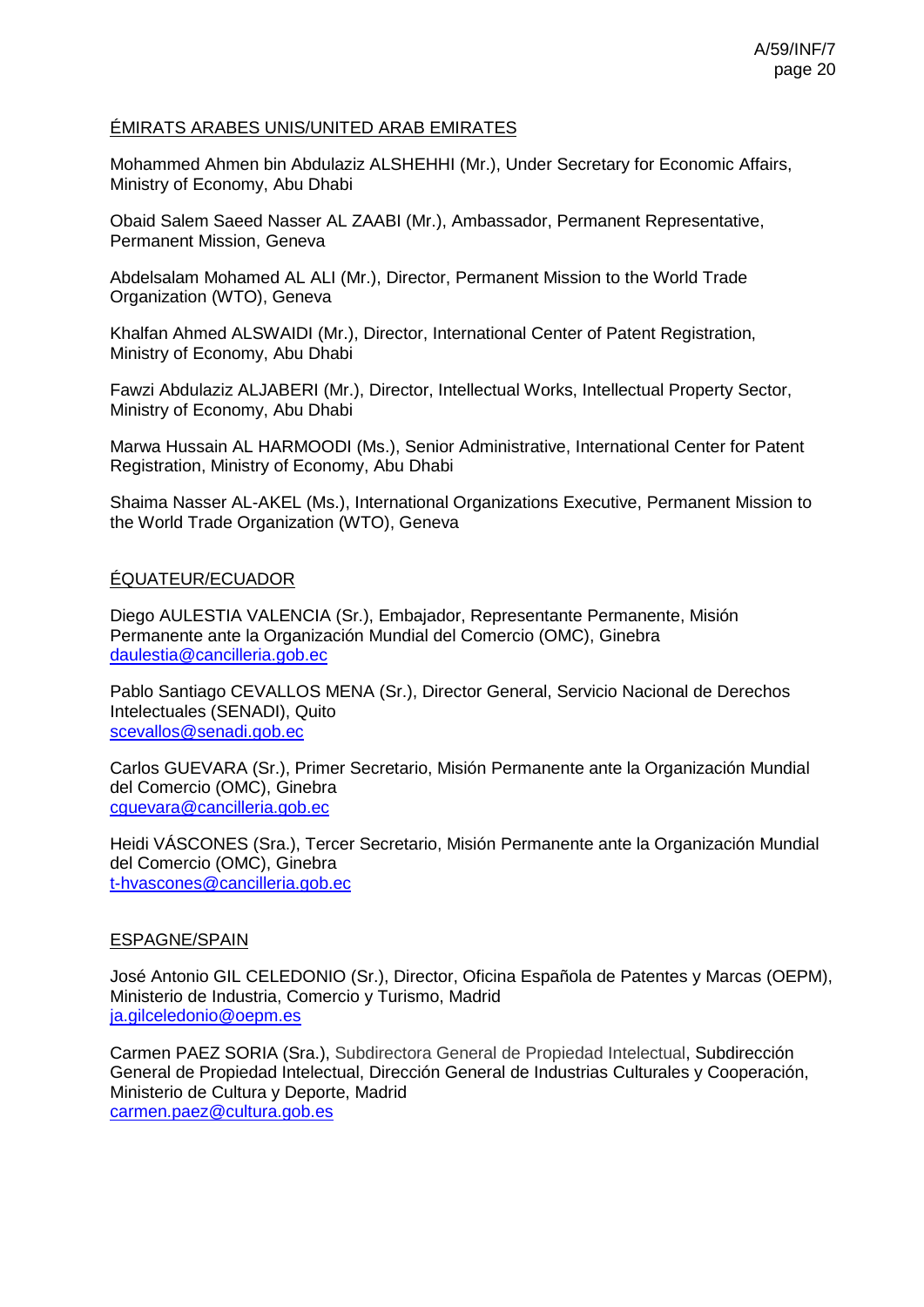Alejandra GONZÁLEZ FERNÁNDEZ (Sra.), Directora, Departamento de Coordinación Jurídica y Relaciones Internacionales, Oficina Española de Patentes y Marcas (OEPM), Ministerio de Industria, Comercio y Turismo, Madrid [alejandra.gonzalez@oepm.es](mailto:alejandra.gonzalez@oepm.es)

Juan José LUEIRO GARCÍA (Sr.), Consejero, Misión Permanente, Ginebra [juan.lueiro@maec.es](mailto:juan.lueiro@maec.es)

Ana URRECHA ESPLUGA (Sra.), Consejera Técnica, Departamento de Coordinación Jurídica y Relaciones Internacionales, Oficina Española de Patentes y Marcas (OEPM), Ministerio de Industria, Comercio y Turismo, Madrid [ana.urrecha@oepm.es](mailto:ana.urrecha@oepm.es)

Eva PÉTRICA GÓMEZ (Sra.), Jefe de Servicio, Departamento de Coordinación Jurídica y Relaciones Internacionales, Oficina Española de Patentes y Marcas (OEPM), Ministerio de Industria, Comercio y Turismo, Madrid

Raúl MALDONADO ZAFRA (Sr.), Departamento de Propiedad Intelectual, Ministerio de Cultura y Deporte, Madrid [raul.maldonado@cultura.gob.es](mailto:raul.maldonado@cultura.gob.es)

#### ESTONIE/ESTONIA

Katrin SAARSALU-LAYACHI (Ms.), Ambassador, Permanent Representative, Permanent Mission, Geneva

Margus VIHER (Mr.), Director General, The Estonian Patent Office, Tallinn [margus.viher@epa.ee](mailto:margus.viher@epa.ee)

Anneli VARES (Ms.), Ambassador, Deputy Permanent Representative, Permanent Mission, Geneva

Gea LEPIK (Ms.), Adviser, Intellectual Property and Competition Law Division, Ministry of Justice, Tallinn [gea.lepik@just.ee](mailto:gea.lepik@just.ee)

KÄRT NEMVALTS (Ms.), Adviser, Intellectual Property and Competition Law Division, Ministry of Justice, Tallinn [kart.nemvalts@just.ee](mailto:kart.nemvalts@just.ee)

### ESWATINI

Zwelethu MNISI (Mr.), Ambassador, Permanent Representative, Permanent Mission, Geneva

Nobuhle MATSEBULA (Ms.), Acting Registrar, Intellectual Property Office, Ministry of Commerce, Industry and Trade, Mbabane [hlebuno0911@gmail.com](mailto:hlebuno0911@gmail.com)

Queen MATSEBULA (Ms.), Assistant Registrar, Registrar General's Office, Intellectual Property Office, Ministry of Commerce, Industry and Trade, Mbabane

Philile MASUKU (Ms.), Counsellor, Permanent Mission, Geneva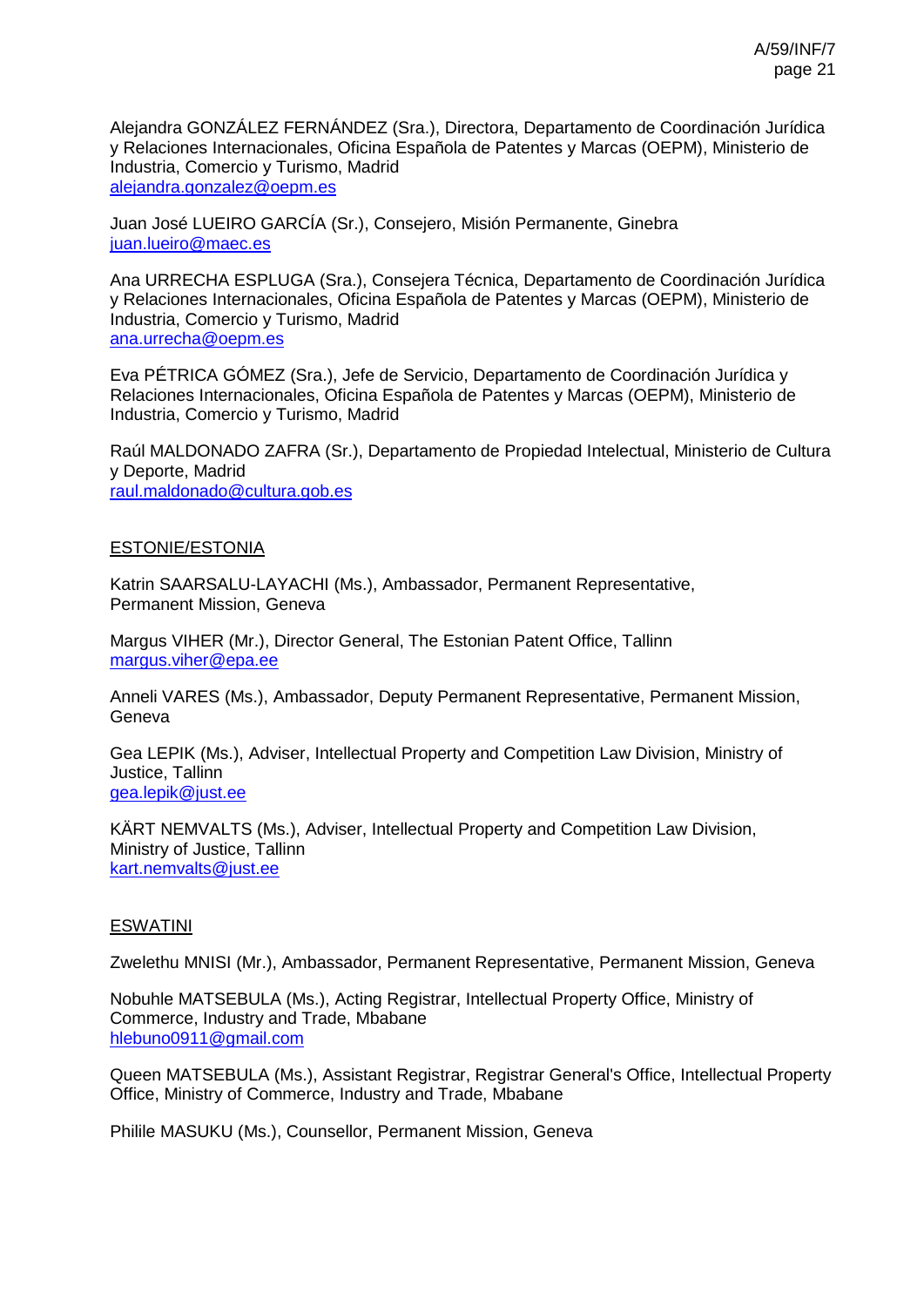### ÉTATS-UNIS D'AMÉRIQUE/UNITED STATES OF AMERICA

Mark CASSAYRE (Mr.), Chargé d'Affaires a.i., Permanent Mission, Geneva

Andrei IANCU (Mr.), Under Secretary of Commerce for Intellectual Property and Director of the United States Patent and Trademark Office (USPTO), Department of Commerce, Washington, D.C.

David BISBEE (Mr.), Deputy Permanent Representative, Permanent Mission to the World Trade Organization (WTO), Geneva

Mark POWELL (Mr.), Deputy Commissioner for International Patent Cooperation, Office of the Commissioner for Patents, United States Patent and Trademark Office (USPTO), Department of Commerce, Alexandria, Virginia [mark.powell@uspto.gov](mailto:mark.powell@uspto.gov)

Karyn TEMPLE (Ms.), Register of Copyrights and Director, United States Copyright Office, Library of Congress, Washington, D.C.

David HENRY (Mr.), Deputy Director, Office of Intellectual Property Enforcement, Bureau of Economic and Business Affairs, Department of State, Washington, D.C.

Charles ELOSHWAY (Mr.), Senior Counsel, Office of Policy and External Affairs, United States Patent and Trademark Office (USPTO), Department of Commerce, Alexandria, Virginia

Shira PERLMUTTER (Ms.), Chief Policy Officer, Director for International Affairs, United States Patent and Trademark Office (USPTO), Department of Commerce, Alexandria, Virginia [shira.perlmutter@uspto.gov](mailto:shira.perlmutter@uspto.gov)

Christopher SHIPP (Mr.), Chief Communications Officer, United States Patent and Trademark Office (USPTO), Department of Commerce, Alexandria, Virginia

Tarek FAHMY (Mr.), Director, Office of Intellectual Property Enforcement, Department of State, Washington, D.C.

[fahmyt@state.gov](mailto:fahmyt@state.gov)

Karin FERRITER (Ms.), Deputy Chief Policy Officer, Office of Policy and International Affairs, United States Patent and Trademark Office (USPTO), Department of Commerce, Alexandria, Virginia

[karin.ferriter@uspto.gov](mailto:karin.ferriter@uspto.gov)

Maria STRONG (Ms.), Associate Register of Copyrights and Director of Policy and International Affairs, United States Copyright Office, Library of Congress, Washington, D.C.

Todd REVES (Mr.), Attorney-Advisor, Office of Policy and International Affairs, United States Patent and Trademark Office (USPTO), Department of Commerce, Department of Commerce, Alexandria, Virginia

Courtney STOPP (Ms.), Patent Attorney, Office of Policy and International Affairs, United States Patent and Trademark Office (USPTO), Department of Commerce, Alexandria, Virginia

Grace RAMDAT (Ms.), Strategic Planning Project Manager, United States Patent and Trademark Office (USPTO), Department of Commerce, Washington, D.C. [grace.ramdat@uspto.gov](mailto:grace.ramdat@uspto.gov)

Andriana GONZALEZ (Ms.), Program Analyst, Office of Management Policy and Resources, Bureau of International Organization Affairs, Department of State, Washington, D.C.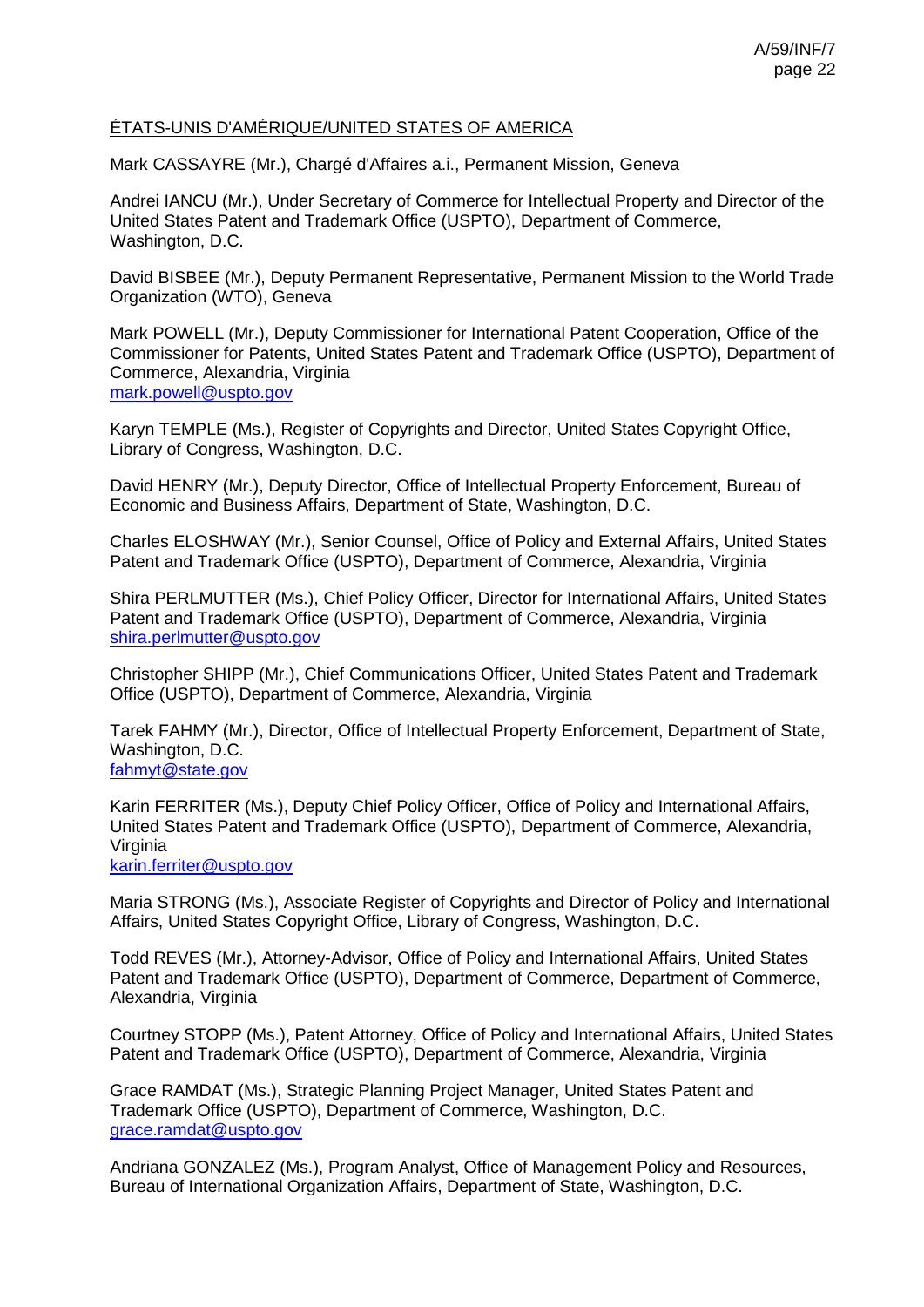Howard SOLOMON (Mr.), Minister Counsellor, Multilateral Economic and Political Affairs, Permanent Mission, Geneva

Seneca JOHNSON (Ms.), Deputy Counselor, Multilateral Economic and Political Affairs, Permanent Mission, Geneva

Phillip RIBLETT (Mr.), Legal Advisor, Legal Affairs, Permanent Mission, Geneva

James BISCHOFF (Mr.), Legal Advisor, Legal Affairs, Permanent Mission, Geneva

Deborah LASHLEY-JOHNSON (Ms.), Intellectual Property Attaché, Permanent Mission, Geneva

Kristine SCHLEGELMILCH (Ms.), Intellectual Property Attaché, Permanent Mission, Geneva

Yasmine FULENA (Ms.), Intellectual Property Advisor, Multilateral Economic and Political Affairs, Permanent Mission, Geneva

# ÉTHIOPIE/ETHIOPIA

Kebede Korcho ZENEBE (Mr.), Ambassador, Permanent Representative, Permanent Mission, Geneva

Ermias YEMANEBIRHAN (Mr.), Director General, Ethiopian Intellectual Property Office (EIPO), Addis Ababa

[yermiasyemane@gmail.com](mailto:yermiasyemane@gmail.com)

Kassaye Yoseph YOSEPH (Mr.), Deputy Permanent Representative, Permanent Mission, Geneva

T. Alula TEBIKEW (Mr.), Third Secretary, Permanent Mission, Geneva

### FÉDÉRATION DE RUSSIE/RUSSIAN FEDERATION

Grigory IVLIEV (Mr.), Director General, Federal Service for Intellectual Property (ROSPATENT), Moscow

Oksana TARASENKO (Ms.), Deputy Minister, Ministry of Economic Development, Moscow

Natalia ROMASHEVA (Ms.), Director, Legal Department, Ministry of Culture of the Russian Federation, Moscow

Elena KULIKOVA (Ms.), Head of Division, Legal Department, Ministry of Foreign Affairs, Moscow

Georgy KOTLYAR (Mr.), Head, Commercialization of Technologies and Intellectual Property Division, Department of Strategic Development and Innovation, Ministry of Economic Development, Moscow

Alexandra ARAKELOVA (Ms.), Adviser to the Director General, Federal Service for Intellectual Property (ROSPATENT), Moscow

Alexey ZOTOV (Mr.), Adviser to the Head, Federal Service for Intellectual Property (ROSPATENT), Moscow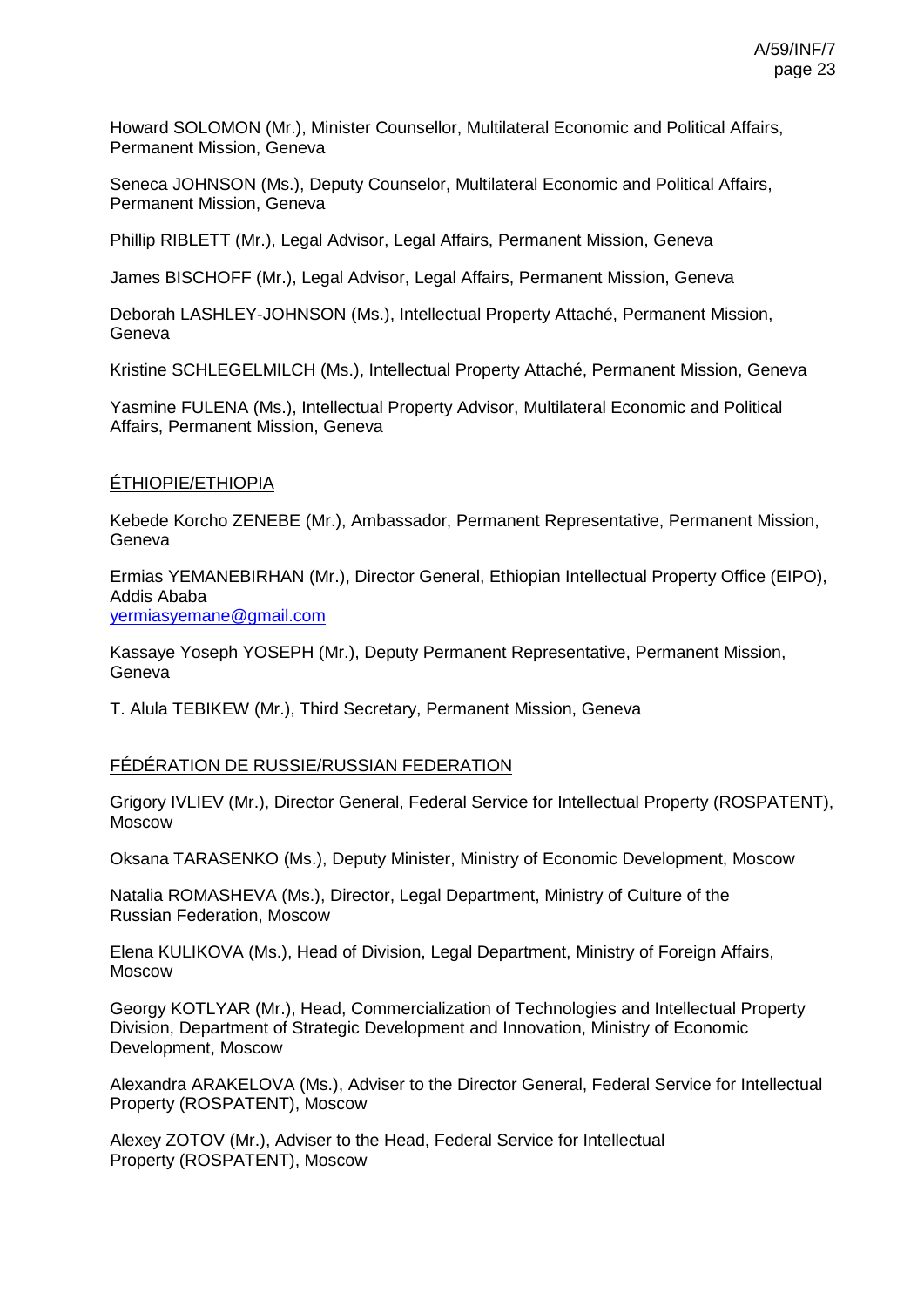Galina MIKHEEVA (Ms.), Deputy Director, International Cooperation Department, Federal Service for Intellectual Property (ROSPATENT), Moscow [rospat163@rupto.ru](mailto:rospat163@rupto.ru)

Marianna PERFILYEVA (Ms.), Deputy Director, International Cooperation Department, Federal Service for Intellectual Property (ROSPATENT), Moscow

Ivan BLIZNETS (Mr.), President, Russian Academy of Intellectual Property, Moscow

Oleg NERETIN (Mr.), Director, Federal Institute of Industrial Property (FIPS), Moscow

Tatiana ERIVANTSEVA (Ms.), Deputy Director, Federal Institute of Industrial Property (FIPS), Moscow

Andrey ZHURAVLEV (Mr.), Director, Center for International Cooperation (Business Unit 12), Federal Institute of Industrial Property (FIPS), Moscow

Viktoria GALKOVSKAYA (Ms.), Head, Business Unit 9, Federal Institute of Industrial Property (FIPS), Moscow

Natalya AGEENKO (Ms.), Senior Fellow, Federal Institute of Industrial Property (FIPS), Moscow

Sergey BIRYUKOV (Mr.), Head, Business Unit 13, Federal Institute of Industrial Property (FIPS), Moscow

Denis SAVCHENKO (Mr.), Spokesperson, Counsellor, Business Unit 11, Federal Institute of Industrial Property (FIPS), Moscow

Daria SHIPITSYNA (Ms.), Adviser, International Cooperation Center, Federal Institute of Industrial Property (FIPS), Moscow

Igor DROZDOV (Mr.), Chairman of the Board, Skolkovo Foundation, Moscow [office\\_drozdov@sk.ru](mailto:office_drozdov@sk.ru)

Anton ISHCHENKO (Mr.), Chairman, Central Council of All-Russian Society of Inventors and Rationalizer, Central Council of All-Russian Society of Inventors and Rationalizers, Moscow

Andrey KALININ (Mr.), Senior Counsellor, Permanent Mission, Geneva

Yuri SPIRIN (Mr.), Counsellor, Permanent Mission, Geneva

Maria RYAZANOVA (Ms.), First Secretary, Permanent Mission, Geneva

Ivan NOVIKOV (Mr.), Third Secretary, Permanent Mission, Geneva

Andrei KLADKOV (Mr.), Strategy and Development Director, Scientific Division, Rosatom, "Science and Innovations", Moscow

Peter ZELENOV (Mr.), Director of International Cooperation Department, Scientific Division, Rosatom "Science and Innovations", Moscow

Ekaterina SOLNTSEVA (Ms.), Principal Specialist, Scientific Division, Rosatom "Science and Innovations", Moscow

Aleksei PODLESNYKH (Mr.), Director, Innovation and Technology Center of Project Breakthrough, Moscow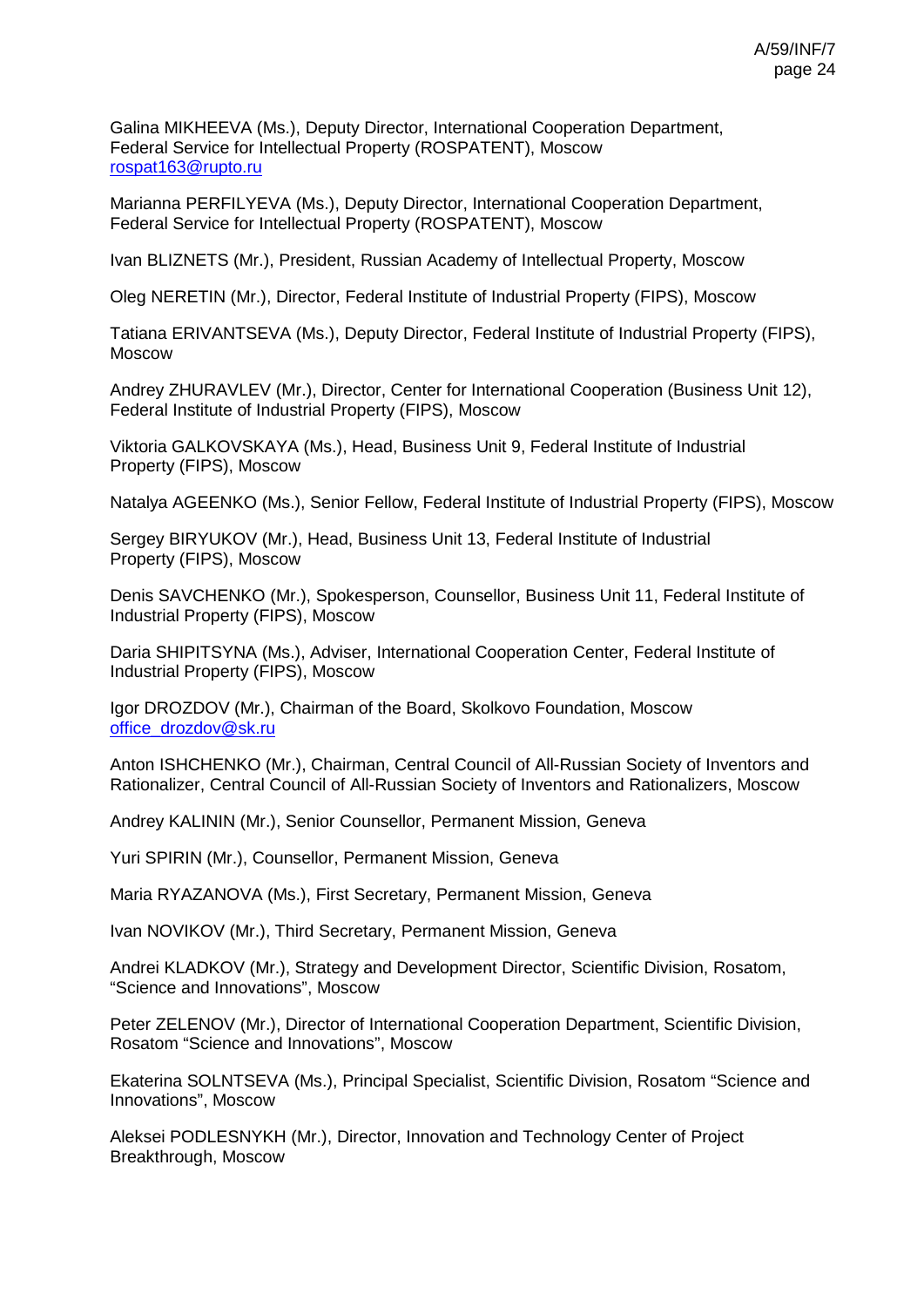Dmitry KOROVIN (Mr.), Head, Press Office, Innovation and Technology Center of Project Breakthrough, Moscow

Vladimir FINOGENOV (Mr.), Head, Project Management Division, Joint Stock Company "Russian Space Systems", Moscow

Mikhail BEREZKIN (Mr.), Leading Specialist of Marketing Department, Joint Stock Company "Russian Space Systems", Moscow

Anastasia MEDVEDEVA (Ms.), Production Director, RT TV (Russia Today), Moscow

Aleksandr SUMBATIAN (Mr.), Counsellor, Permanent Mission, Geneva

### FIDJI/FIJI

Anare LEWENIQILA (Mr.), Deputy Permanent Representative, Permanent Mission, Geneva [aleweniqila@fijiprunog.ch](mailto:aleweniqila@fijiprunog.ch)

Vueti May MAY (Mr.), First Secretary, Permanent Mission, Geneva [vmay@fijiprunog.ch](mailto:vmay@fijiprunog.ch)

#### FINLANDE/FINLAND

Terhi HAKALA (Ms.), Ambassador, Permanent Representative, Permanent Mission, Geneva

Minna AALTO-SETÄLÄ (Ms.), Chief Specialist, Ministry of Economic Affairs and Employment, Helsinki

Stiina LÖYTÖMÄKI (Ms.), Senior Specialist, Ministry of Economic Affairs and Employment, Helsinki

Elsa RINTA-KANTO (Ms.), Specialist, EU Affairs, Ministry of Economic Affairs and Employment, **Helsinki** 

Antti RIIVARI (Mr.), Director General, Finnish Patent and Registration Office (PRH), Helsinki

Jorma HANSKI (Mr.), Director, Finnish Patent Registration Office (PRH), Helsinki

Marjo AALTO-SETÄLÄ (Ms.), Chief Legal Counsel, Finnish Patent and Registration Office (PRH), Helsinki

Mika KOTALA (Mr.), Head of Unit, Finnish Patent and Registration Office (PRH), Helsinki

Anna VUOPALA (Ms.), Government Counsellor, Ministry of Education and Culture, Helsinki

Leena SAASTAMOINEN (Ms.), Senior Specialist, Legal Affairs, Ministry of Education and Culture, Helsinki

Jukka LIEDES (Mr.), Special Adviser to the Delegation, Helsinki

Kari PUURUNEN (Mr.), Minister-Counsellor, Permanent Mission, Geneva

Ilkka TOIKKANEN (Mr.), Counsellor, Permanent Mission, Geneva

Jukka PELTONEN (Mr.), Second Secretary, Permanent Mission, Geneva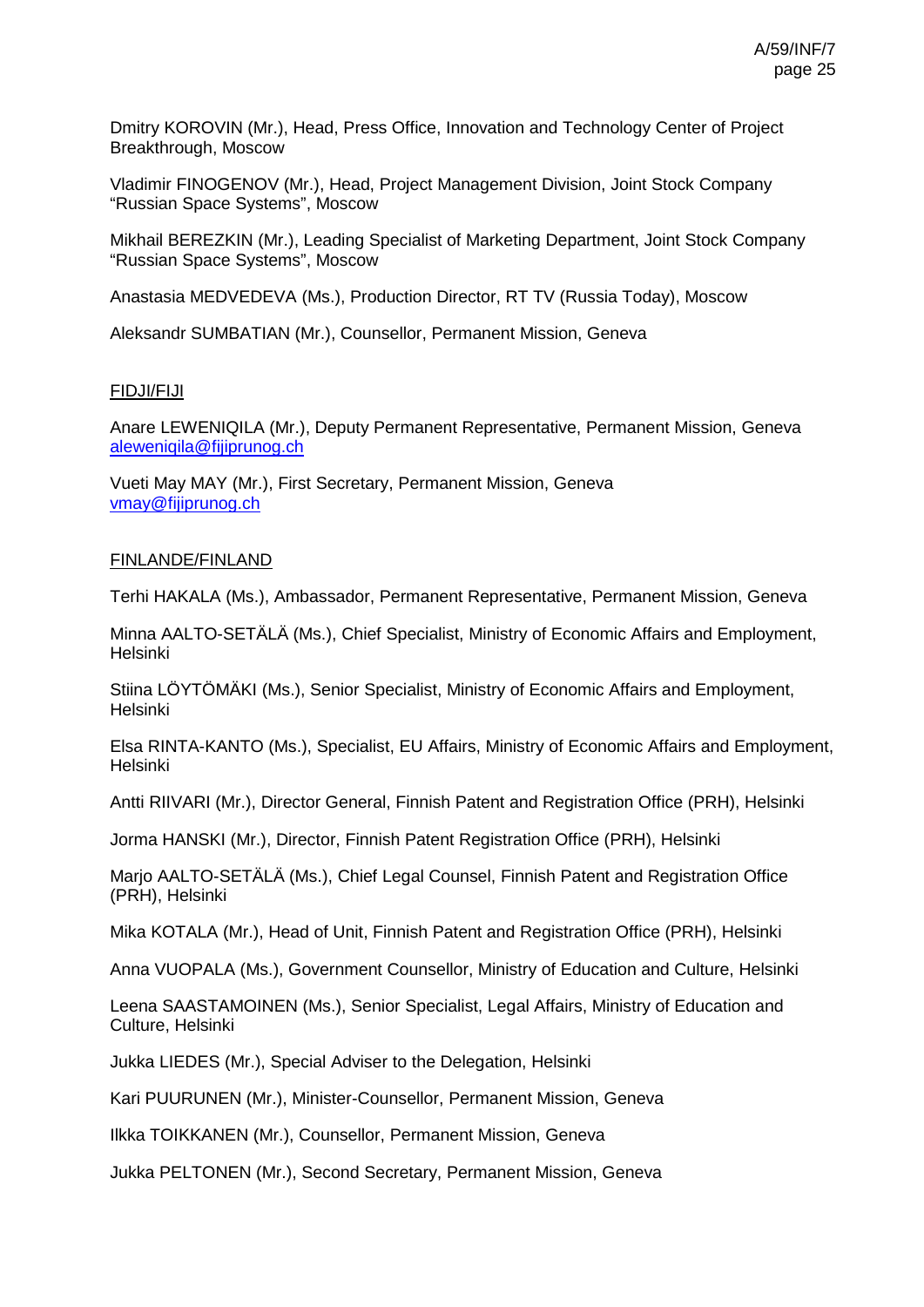# FRANCE

François RIVASSEAU (M.), ambassadeur, représentant permanent, Mission permanente, Genève

Pascal FAURE (M.), directeur général, Institut national de la propriété industrielle (INPI), Courbevoie

François GAVE (M.), représentant permanent adjoint, Mission permanente, Genève [francois.gave@diplomatie.gouv.fr](mailto:francois.gave@diplomatie.gouv.fr)

Francis GUÉNON (M.), conseiller diplomatique, Pôle économique, Mission permanente, Genève

Isabelle OUILLON (Mme), cheffe du Bureau mondialisation et sécurité alimentaire, Ministère de l'agriculture et de l'alimentation, Paris

Florence GALTIER (Mme), directrice, Direction juridique et financière, Institut national de la propriété industrielle (INPI), Courbevoie

Martine CLÉMENTE (Mme), directrice, Direction de l'action économique, Institut national de la propriété industrielle (INPI), Courbevoie

Philippe CADRE (M.), directeur, Direction de la propriété industrielle, Institut national de la propriété industrielle (INPI), Courbevoie

Daphné DE BÉCO (Mme), responsable du Service juridique et international, Direction juridique et financière, Institut national de la propriété industrielle (INPI), Courbevoie

Carole BREMEERSCH (Mme), responsable du Service du réseau international, Direction de l'action économique, Institut national de la propriété industrielle (INPI), Courbevoie

Mathilde JUNAGADE (Mme), responsable du pôle international, Direction juridique et financière, Institut national de la propriété industrielle (INPI), Courbevoie

Indira LEMONT-SPIRE (Mme), chargée de missions internationales, Direction juridique et financière, Institut national de la propriété industrielle (INPI), Courbevoie

Amandine MONTREDON (Mme), conseillère régionale, Direction de l'action économique, Institut national de la propriété industrielle (INPI), Courbevoie

Charlotte BEAUMATIN (Mme), conseillère régionale, Direction de l'action économique, Institut national de la propriété industrielle (INPI), Courbevoie

Héloïse RISAC (Mme), conseillère régionale, Direction de l'action économique, Institut national de la propriété industrielle (INPI), Courbevoie

Anne-Catherine MILLERON (Mme), conseillère régionale, Direction de l'action économique, Institut national de la propriété industrielle (INPI), Courbevoie

Stéphanie LEPARMENTIER (Mme), conseillère régionale, Direction de l'action économique, Institut national de la propriété industrielle (INPI), Courbevoie

Renaud GAILLARD (M.), conseiller régional, Direction de l'action économique, Institut national de la propriété industrielle (INPI), Courbevoie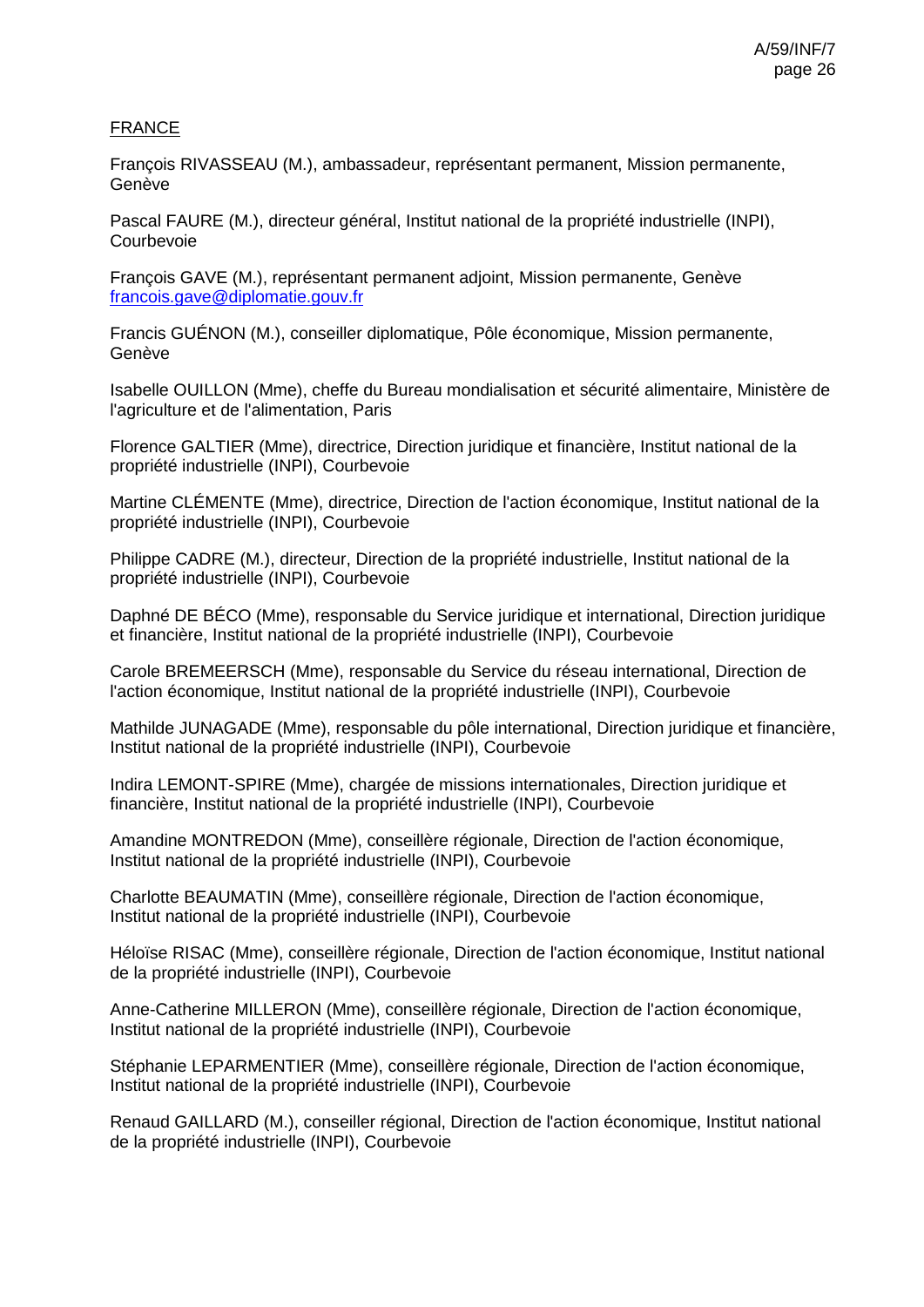# GABON

Marius BONDJI CHAMBA (M.), directeur général, Office gabonais de la propriété intellectuelle, Ministère de la promotion des investissements privés, du commerce, du tourisme et de l'industrie, Libreville [bondjichamba@yahoo.fr](mailto:bondjichamba@yahoo.fr)

Edwige KOUMBY MISSAMBO (Mme), première conseillère, Mission permanente, Genève [premierconseiller@gabon-onug.ch](mailto:premierconseiller@gabon-onug.ch)

Ingride Djessika KELENGUET MIBAMBO (Mme), stagiaire, Mission permanente, Genève [premierconseiller@gabon-onug.ch](mailto:premierconseiller@gabon-onug.ch)

### GAMBIE (LA)/GAMBIA (THE)

Yusupha Alieu KAH (Mr.), Ambassador, Permanent Representative, Permanent Mission, **Geneva** [kahyusupha@gmail.com](mailto:kahyusupha@gmail.com)

Alexander DA COSTA (Mr.), Ambassador, Deputy Permanent Representative, Permanent Mission, Geneva [a3dacosta@gmail.com](mailto:a3dacosta@gmail.com)

Cherno MARENAH (Mr.), Solicitor General and Legal Secretary, Ministry of Justice, Banjul [cmarenah@gmail.com](mailto:cmarenah@gmail.com)

Alieu JALLOW (Mr.), Registrar of Companies, Single Window Business Registry Companies Division, Ministry of Justice, Banjul

Abdoulie COLLEY (Mr.), Senior State Counsel, Industrial Property Office, Ministry of Justice, Banjul

[colleyabdoulie@yahoo.com](mailto:colleyabdoulie@yahoo.com)

# GÉORGIE/GEORGIA

Victor DOLIDZE (Mr.), Ambassador, Permanent Representative, Permanent Mission, Geneva

Genadi LEBANIDZE (Mr.), Chairman, National Intellectual Property Center of Georgia (SAKPATENTI), Mtskheta [glebanidze@sakpatenti.org.ge](mailto:glebanidze@sakpatenti.org.ge)

Manana PRUIDZE (Ms.), Deputy Chairperson, National Intellectual Property Center of Georgia (SAKPATENTI), Mtskheta [mpruidze@sakpatenti.org.ge](mailto:mpruidze@sakpatenti.org.ge)

Ekaterine KHOSITASHVILI (Ms.), Counsellor, Permanent Mission, Geneva [ekhositashvili@mfa.gov.ge](mailto:ekhositashvili@mfa.gov.ge)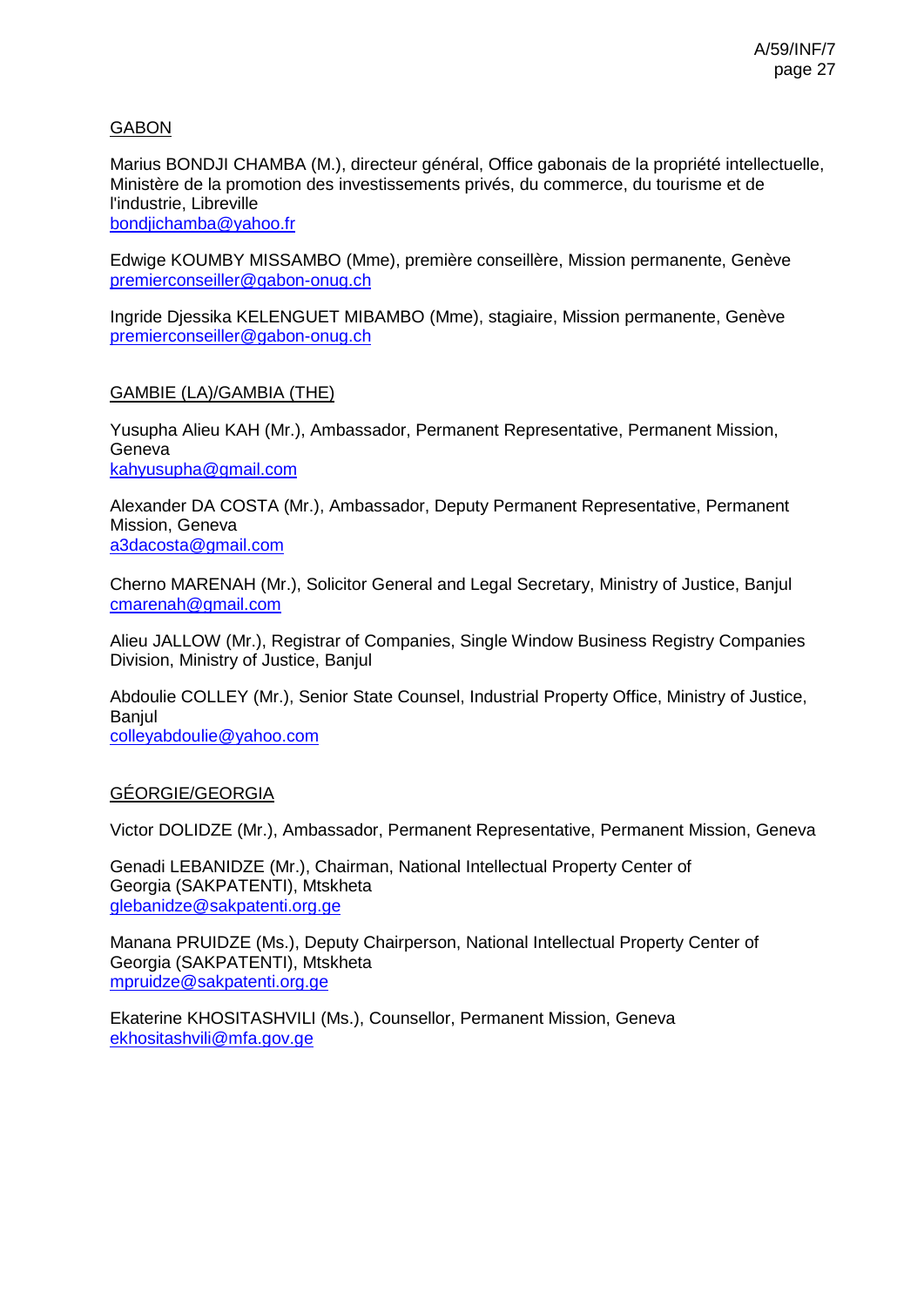### GHANA

Jemima OWARE (Ms.), Registrar-General, Registrar-General's Department, Ministry of Justice, Accra

Grace Ama ISSAHAQUE (Ms.), Chief State Attorney, Registrar-General's Department, Ministry of Justice, Accra

Ramses CLELAND (Mr.), Ambassador, Permanent Representative, Permanent Mission, Geneva

Alexander Grant NTRAKWA (Mr.), Minister, Deputy Permanent Representative, Permanent Mission, Geneva

Cynthia ATTUQUAYEFIO (Ms.), Minister Counsellor, Permanent Mission, Geneva

Rudolph Amankwa DADEY (Mr.), Intern, Permanent Mission, Geneva

### GRÈCE/GREECE

Georgios KYRIAKOPOULOS (Mr.), First Counsellor, Deputy Permanent Representative, Permanent Representative a.i., Permanent Mission, Geneva

Prodromos TSIAVOS (Mr.), President of the Board, Hellenic Industrial Property Organisation (OBI), Athens [president@obi.gr](mailto:president@obi.gr)

Christina VALASSOPOULOU (Ms.), First Counsellor, Permanent Mission, Geneva

Myrto LAMBROU MAURER (Ms.), Head, International Affairs, Hellenic Industrial Property Organization (OBI), Athens

Panagiota GEORGOPOULOU (Ms.), Senior Legal Expert, General Secretariat for Commerce and Consumer Protection, Directorate of Trademarks, Ministry of Development and Investments, Athens

Michail MANOUSAKIS (Mr.), First Secretary, Permanent Mission, Geneva

### GRENADE/GRENADA

Annette HENRY (Ms.), Registrar, Corporate Affairs and Intellectual Property Office (CAIPO), St. George [annettehenry7@gmail.com](mailto:annettehenry7@gmail.com)

### GUATEMALA

Eduardo SPERISEN YURT (Sr.), Embajador, Representante Permanente, Misión Permanente ante la Organización Mundial del Comercio (OMC), Ginebra [eduardo.mision@wtoguatemala.ch](mailto:eduardo.mision@wtoguatemala.ch)

Sylvia RUIZ HOCHSTETTER (Sra.), Directora, Registro de la Propiedad Intelectual, Ministerio de Economia, Guatemala [sylvia.ruiz@rpi.gob.gt](mailto:sylvia.ruiz@rpi.gob.gt)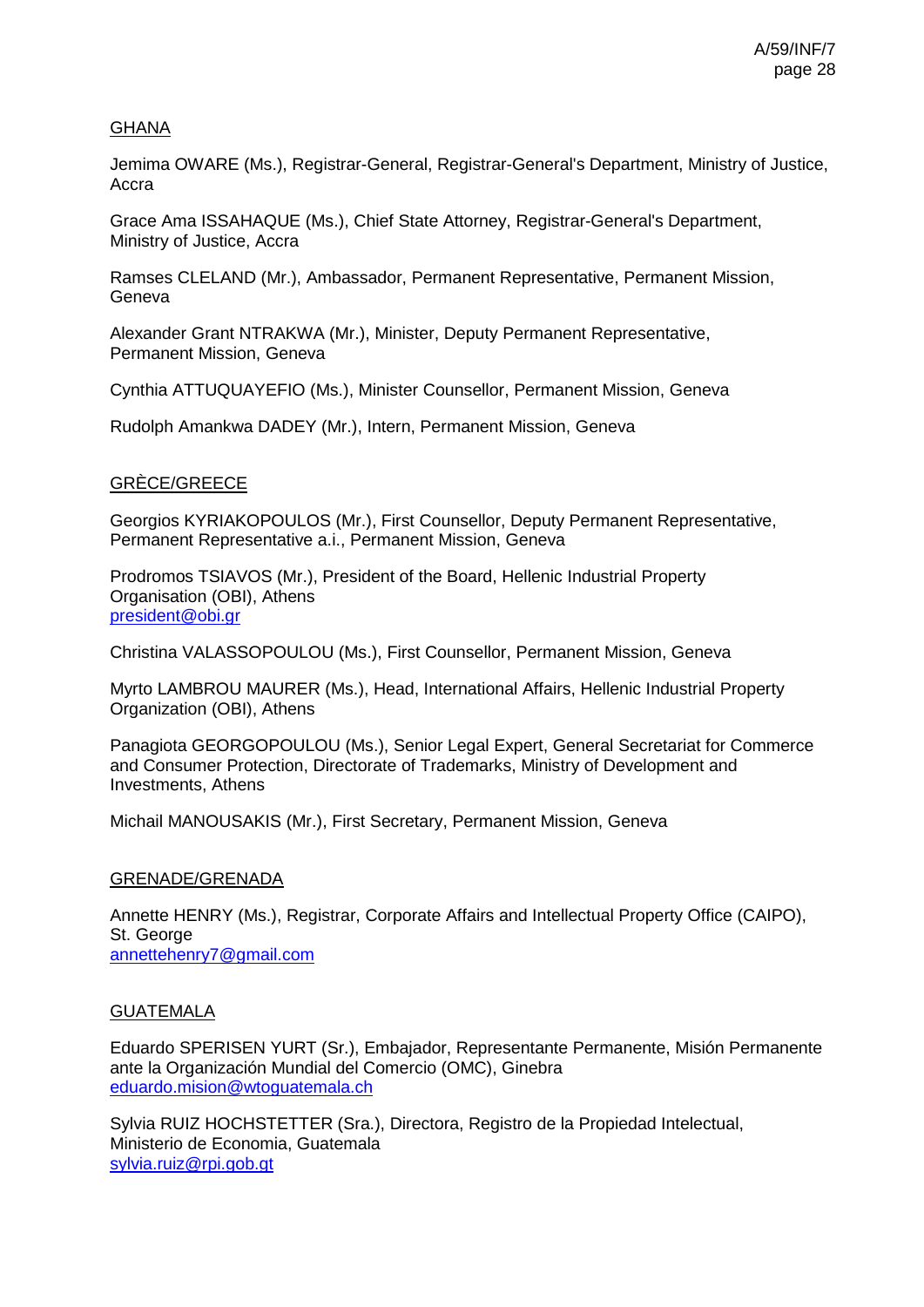Flor de María GARCIA DÍAZ (Sra.), Consejera, Misión Permanente ante la Organización Mundial del Comercio (OMC), Ginebra [flor.garcia@wtoguatemala.ch](mailto:flor.garcia@wtoguatemala.ch)

### GUINÉE/GUINEA

Mamadou BILLO (M.), directeur général, Service de la propriété industrielle (SPI), Ministère de l'industrie et de la petite et moyenne entreprise, et de la promotion du secteur privé, Conakry

### GUINÉE-BISSAU/GUINEA-BISSAU

Carlos SANCA (M.), directeur général, Direction générale de la propriété industrielle, Ministère de l'énergie et de l'industrie, Bissau

### GUINÉE ÉQUATORIALE/EQUATORIAL GUINEA

Estefanía Sabina ABEM ABIA ANGUE (Sra.), Directora General, Propiedad Intelectual, Consejo de Investigaciones Científicas y Tecnológicas (CICTE), Presidencia del Gobierno, Malabo

Don Felipe ESONO EKOMO (Sr.), Director General, Cooperación Internacional, Consejo de Investigaciones Científicas y Tecnológicas (CICTE), Presidencia del Gobierno, Malabo [f.esmo@hotmail.fr](mailto:f.esmo@hotmail.fr)

Joaquín MBOMIO BACHENG (Sr.), Asesor Técnico, Consejo de Investigaciones Científicas y Tecnológicas (CICTE), Presidencia del Gobierno, Malabo [f.esmo@hotmail.fr](mailto:f.esmo@hotmail.fr)

### GUYANA

Neville TOTARAM (Mr.), Ambassador, Deputy Permanent Representative, Permanent Mission, Geneva

### HAÏTI/HAITI

Emmelie Ciriaque PHROPHÈTE MILCE (Mme), directrice générale, Bureau haïtien du droit d'auteur (BHDA), Ministère de la culture et de la communication, Port-au-Prince

### HONDURAS

Camilo Zaglul BENDECK PEREZ (Sr.), Director General, Dirección General de Propiedad Intelectual de Honduras (DIGEPIH), Tegucigalpa [camilozbendeck@yahoo.com](mailto:camilozbendeck@yahoo.com)

Giampaolo RIZZO-ALVARADO (Sr.), Embajador, Representante Permanente, Misión Permanente, Ginebra [mission@hondurasginebra.ch](mailto:mission@hondurasginebra.ch)

Mariel LEZAMA PAVON (Sra.), Consejera, Misión Permanente, Ginebra [mariel.lezama@hondurasginebra.ch](mailto:mariel.lezama@hondurasginebra.ch)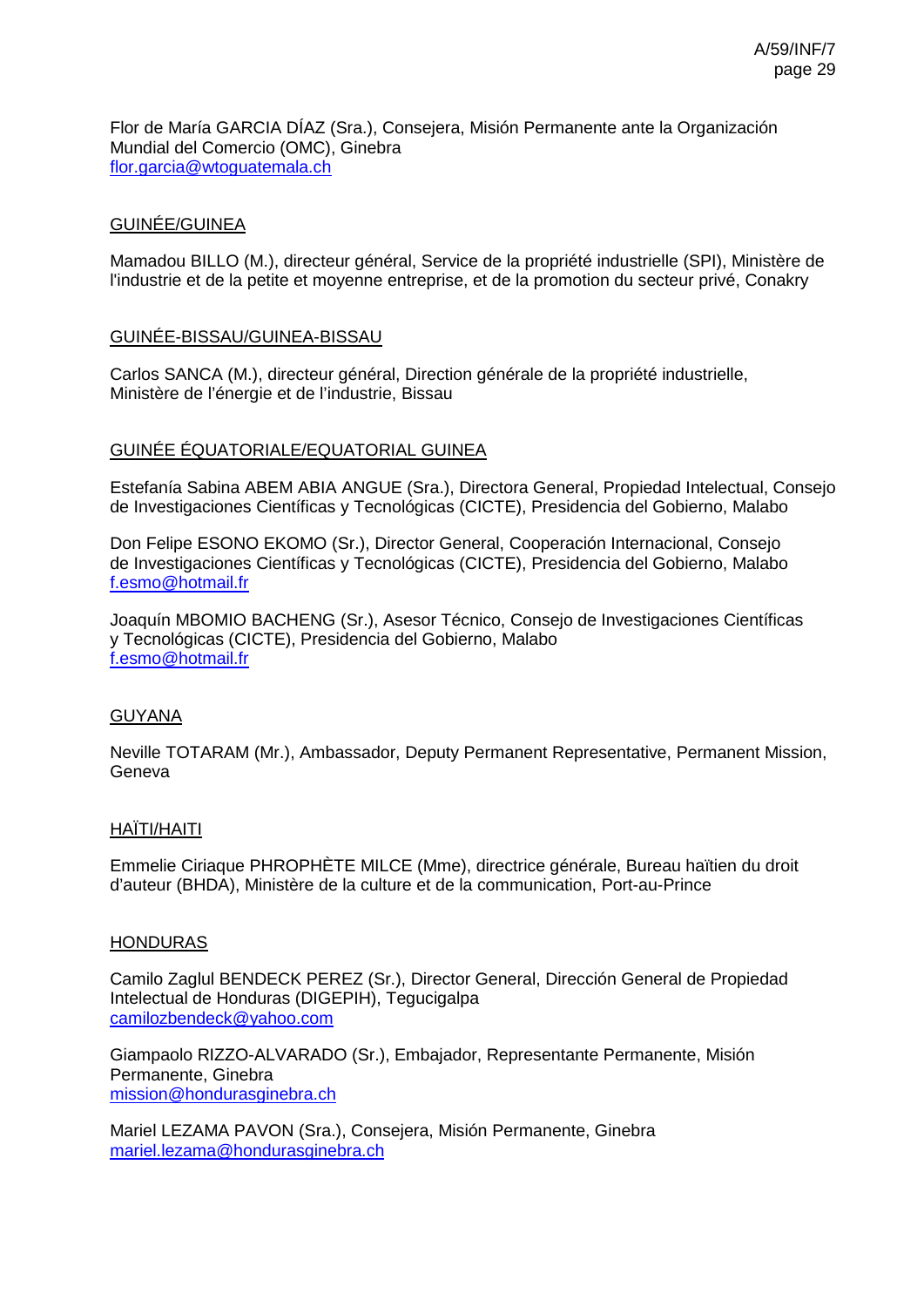Ángel Antonio CLAROS CÓRDOVA (Sr.), Primer Secretario, Misión Permanente, Ginebra [angel.claros@hondurasginebra.ch](mailto:angel.claros@hondurasginebra.ch)

Carolina GHIOZZI (Sra.), Pasante, Misión Permanente, Ginebra

### HONGRIE/HUNGARY

Gyula POMÁZI (Mr.), President, Hungarian Intellectual Property Office (HIPO), Budapest

Zsuzsanna HORVÁTH (Ms.), Ambassador, Permanent Representative, Permanent Mission, Geneva

Gábor NÉMETH (Mr.), Vice-President for Legal Affairs, Hungarian Intellectual Property Office (HIPO), Budapest [gabor.nemeth@hipo.gov.hu](mailto:gabor.nemeth@hipo.gov.hu)

Csaba BATICZ (Mr.), Head, Legal and International Department, Hungarian Intellectual Property Office (HIPO), Budapest [csaba.baticz@hipo.gov.hu](mailto:csaba.baticz@hipo.gov.hu)

András SZÖRÉNYI (Mr.), Ambassador, Deputy Permanent Representative, Permanent Mission, Geneva

### INDE/INDIA

Rajiv K. CHANDER (Mr.), Ambassador, Permanent Representative, Permanent Mission, **Geneva** 

Om Prakash GUPTA (Mr.), Controller General of Patents, Designs and Trade Marks, Department of Industrial Policy and Promotion, Ministry of Commerce and Industry, Mumbai [cg.ipindia@nic.in](mailto:cg.ipindia@nic.in)

Puneet AGRAWAL (Mr.), Ambassador, Deputy Permanent Representative, Permanent Mission, **Geneva** 

Ashish KUMAR (Mr.), Senior Development Officer, Department for Promotion of Industry and Internal Trade (DPIIT), Ministry of Commerce and Industry, New Delhi [krashish@nic.in](mailto:krashish@nic.in)

Animesh CHOUDHURY (Mr.), First Secretary, Permanent Mission, Geneva

Sameer SWARUP (Mr.), Deputy Controller of Patents and Designs, Department for Promotion of Industry and Internal Trade (DPIIT), Ministry of Commerce and Industry, New Delhi [sameer.swarup@nic.in](mailto:sameer.swarup@nic.in)

Rajesh DIXIT (Mr.), Deputy Controller of Patents and Designs, Department for Promotion of Industry and Internal Trade (DPIIT), Ministry of Commerce and Industry, New Delhi [dixit.rajesh@nic.in](mailto:dixit.rajesh@nic.in)

Shakti Dhar OJHA (Mr.), Assistant Registrar of Trade Marks and Geographical Indications, Controller General of Patents, Designs and Trade Marks, Department of Industrial Policy and Promotion, Ministry of Commerce and Industry, Mumbai [sdojha.tmr@nic.in](mailto:sdojha.tmr@nic.in)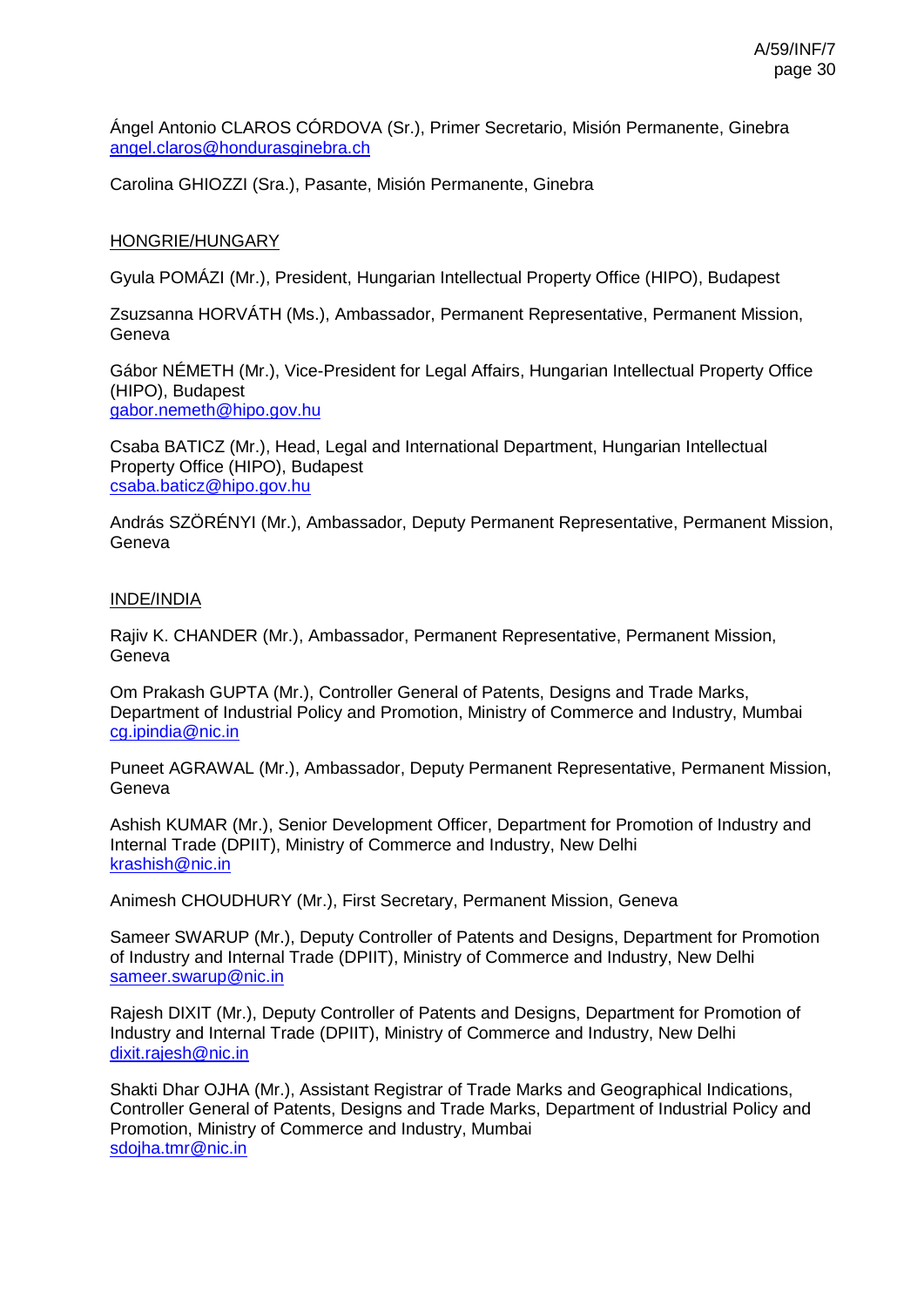### INDONÉSIE/INDONESIA

Hasan KLEIB (Mr.), Ambassador, Permanent Representative, Permanent Mission, Geneva

Freddy HARRIS (Mr.), Director General for Intellectual Property, Directorate General of Legal Administration, Ministry of Law and Human Rights, Jakarta

Andreano ERWIN (Mr.), Ambassador, Deputy Permanent Representative, Permanent Mission, **Geneva** 

Ari Juliano GEMA (Mr.), Deputy Chairman, Intellectual Property Rights Facilitation and Regulation Division, Creative Economy Agency, Jakarta

Chairani Idha KOESMAYAWATI (Ms.), Secretary of the Directorate, Deputy Chairman, Intellectual Property Rights Facilitation and Regulation Division, National Agency for Creative Economy, Jakarta

Molan Karim TARIGAN (Mr.), Director, IP Cooperation and Empowerment, Directorate General of Intellectual Property, Ministry of Law and Human Rights Affairs, Jakarta

Fathlurachman FATHLURACHMAN (Mr.), Director, Trademarks and Geographical Indications, Directorate General of Intellectual Property, Ministry of Law and Human Rights, Jakarta

Dede Mia YUSANTI (Ms.), Director, Patent, Layout Designs of Integrated Circuits, and Trade Secrets, Directorate General of Intellectual Property, Ministry of Law and Human Rights, Jakarta

Erni WIDHYASTARI (Ms.), Director, Intellectual Property Cooperation and Empowerment, Directorate General of Intellectual Property, Ministry of Law and Human Rights, Jakarta

Rifda AMMARINA (Ms.), Chair, Standing Committee for Micro, Small and Medium Enterprises, and Cooperatives in the Market Access, Indonesian Chamber of Commerce and Industry, Jakarta

Odra Ambiatini OTTO (Ms.), Head, Business Performance and Channel Management Group, Bank Negara Indonesia, Jakarta

Sarno WIJAYA (Mr.), Director, Intellectual Property Information Technology, Directorate General of Intellectual Property, Ministry of Law and Human Rights, Jakarta

Reynhard Saut Poltak SILITONGA (Mr.), Director, Investigation and Dispute Settlement, Directorate General of Intellectual Property, Ministry of Law and Human Rights, Jakarta

Robinson Hasoloan SINAGA (Mr.), Director, Intellectual Property Rights Facilitation Division, National Agency for Creative Economy, Jakarta

Hari PRABOWO (Mr.), Director, Trade, Commodities and Intellectual Property, Directorate General of Multilateral Cooperation, Ministry of Foreign Affairs, Jakarta

Faizal Chery SIDHARTA (Mr.), Counsellor, Permanent Mission, Geneva

Andrieansjah ANDRIEANSJAH (Mr.), Deputy Director, International Cooperation, Directorate General of Intellectual Property, Ministry of Law and Human Rights, Jakarta

Fitria WIBOWO (Ms.), Deputy Director, Directorate of Trade, Commodities and Intellectual Property, Ministry of Foreign Affairs, Jakarta

Ditya Agung NURDIANTO (Mr.), First Secretary, Permanent Mission, Geneva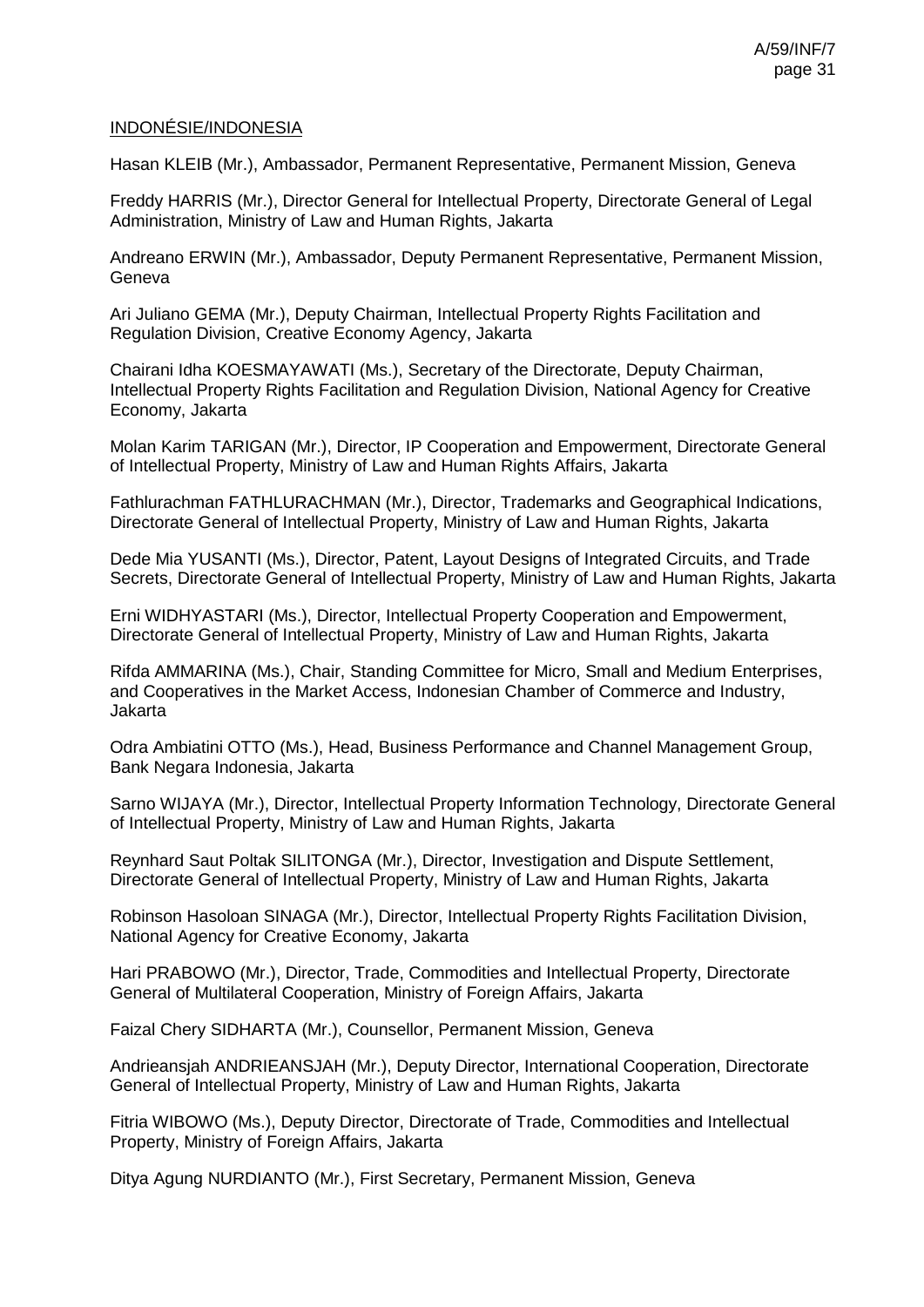Erry Wahyu PRASETYO (Mr.), Second Secretary, Permanent Mission, Geneva

Clemens Triaji BEKTIKUSUMA (Mr.), Second Secretary, Permanent Mission, Geneva

Meitasari MEITASARI (Ms.), Trademark Examiner, Directorate General of Intellectual Property, Ministry of Law and Human Rights, Jakarta

T. Muamar KADAFI (Mr.), Trademark Examiner, Directorate General of Intellectual Property, Ministry of Law and Human Rights, Jakarta

Sulhan FATHONI (Mr.), Trademark Examiner, Directorate General of Intellectual Property, Ministry of Law and Human Rights, Jakarta

Irni YUSLIANTI (Ms.), Head of Section, International Organization Cooperation, Directorate General of Intellectual Property, Ministry of Law and Human Rights Affairs, Jakarta

Irma MARIANA (Ms.), Head, Sub-Division on Public Relations, Directorate General of Intellectual Property, Ministry of Law and Human Rights, Jakarta

Ranie Utami RONIE (Ms.), Head, Sub-Division for Evaluation and Reporting, Directorate General of Intellectual Property, Ministry of Law and Human Rights, Jakarta

Idris YUSHARDY (Mr.), Head of Sub-Division, Protocol and Administration of the Minister, Directorate General of Intellectual Property, Ministry of Law and Human Rights, Jakarta

Bayu HARDIYUDANTO (Mr.), Head, Sub-Division for the Management of State-Owned Assets, Directorate General of Intellectual Property, Ministry of Law and Human Rights, Jakarta

Handhy Pratama PRABASWARA (Ms.), Secretary to the Director General of Intellectual Property, Directorate General of Intellectual Property, Ministry of Law and Human Rights, Jakarta

Nina PRIASTRI (Ms.), Head, Section for IP and Investment, Directorate of Multilateral Negotiations, Ministry of Trade, Jakarta

Endang RUSTIANI (Ms.), Staff, Directorate of Multilateral Negotiations, Ministry of Trade, Jakarta

#### IRAN (RÉPUBLIQUE ISLAMIQUE D')/IRAN (ISLAMIC REPUBLIC OF)

Zabihollah KHODAEIYAN CHEGENI (Mr.), Deputy Head of Judiciary and Head, State Organization for Registration of Deeds and Properties, Tehran

Esmaeil BAGHAEI HAMANEH (Mr.), Ambassador, Permanent Representative, Permanent Mission, Geneva

Mohammad Hassan KIANI (Mr.), Director General, Industrial Property Office, Tehran

Javad AMIN MANSOUR (Mr.), Ambassador, Deputy Permanent Representative, Permanent Mission, Geneva

Behzad AZARSA (Mr.), Minister Counsellor, Permanent Mission, Geneva

Reza DEHGHANI (Mr.), Counsellor, Permanent Mission, Geneva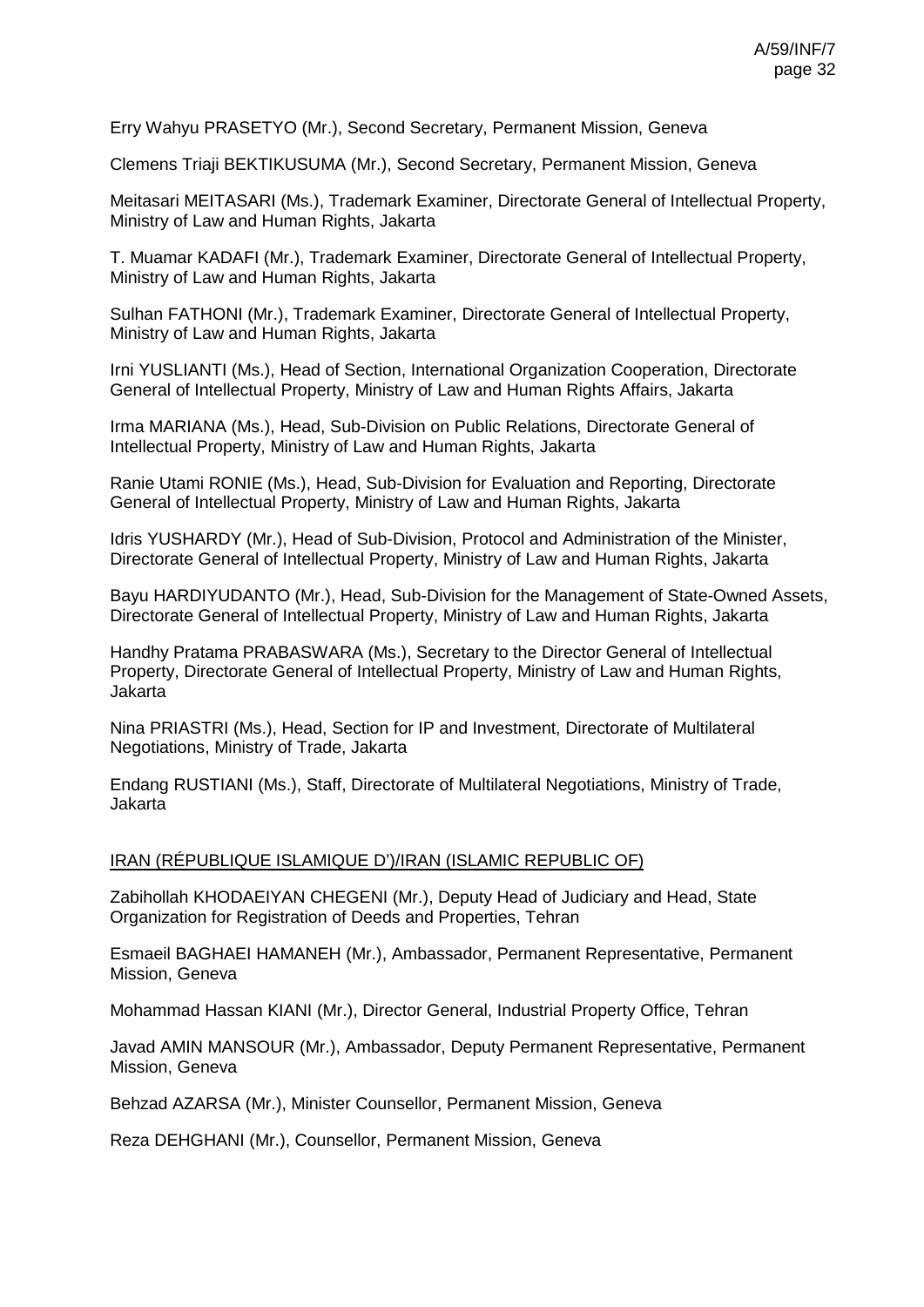Bahram HEIDARI (Mr.), Counsellor, Permanent Mission, Geneva

Ahmand GHANAVIZCHI (Mr.), Expert, Permanent Mission, Geneva

### IRAQ

Jaber AL-JABERI (Mr.), Deputy Minister, Ministry of Culture, Baghdad [brnjar@gmail.com](mailto:brnjar@gmail.com)

Alshubber ALAA (Mr.), Director General, Development and Industrial Organization Directorate, Ministry of Industry and Minerals, Baghdad [brnjar@gmail.com](mailto:brnjar@gmail.com)

Maysoon Adnan Mousa AL-HASSAN (Ms.), Senior Manager, Industrial Property Department, Central Organization for Standardization and Quality Control (COSQC), Ministry of Planning, Baghdad

Aaisha HAJI (Ms.), Chief Engineer - Technical, Industrial Property Department, Central Organization for Standardization and Quality Control (COSQC), Ministry of Planning, Baghdad [cosqc@cosqc.gov.iq](mailto:cosqc@cosqc.gov.iq)

Abbas Mohammed ABED (Mr.), Assistant Manager, Minister's Office, Ministry of Planning, Baghdad

Baqir RASHEED (Mr.), Second secretary, Permanent Mission, Geneva [brnjar@gmail.com](mailto:brnjar@gmail.com)

### IRLANDE/IRELAND

Jill COLQUHOUN (Ms.), Assistant Principal, Intellectual Property Unit, Department of Business, Enterprise and Innovation, Dublin

Felicity RYAN (Ms.), Executive Officer, Intellectual Property Unit, Department of Business, Enterprise and Innovation, Kilkenny

### ISLANDE/ICELAND

Harald ASPELUND (Mr.), Ambassador, Permanent Representative, Permanent Mission, Geneva [ha@mfa.is](mailto:ha@mfa.is)

Borghildur ERLINGSDÓTTIR (Ms.), Director General, Icelandic Intellectual Property Office (ISIPO), Reykjavik [borghildur@isipo.is](mailto:borghildur@isipo.is)

Brynhildur PÁLMARSDÓTTIR (Ms.), Head of Legal Affairs, Icelandic Intellectual Property Office (ISIPO), Reykjavik [brynhildur@isipo.is](mailto:brynhildur@isipo.is)

Katrín EINARSDÓTTIR (Ms.), Minister-Counsellor, Deputy Permanent Representative, Permanent Mission, Geneva [katrin@mfa.is](mailto:katrin@mfa.is)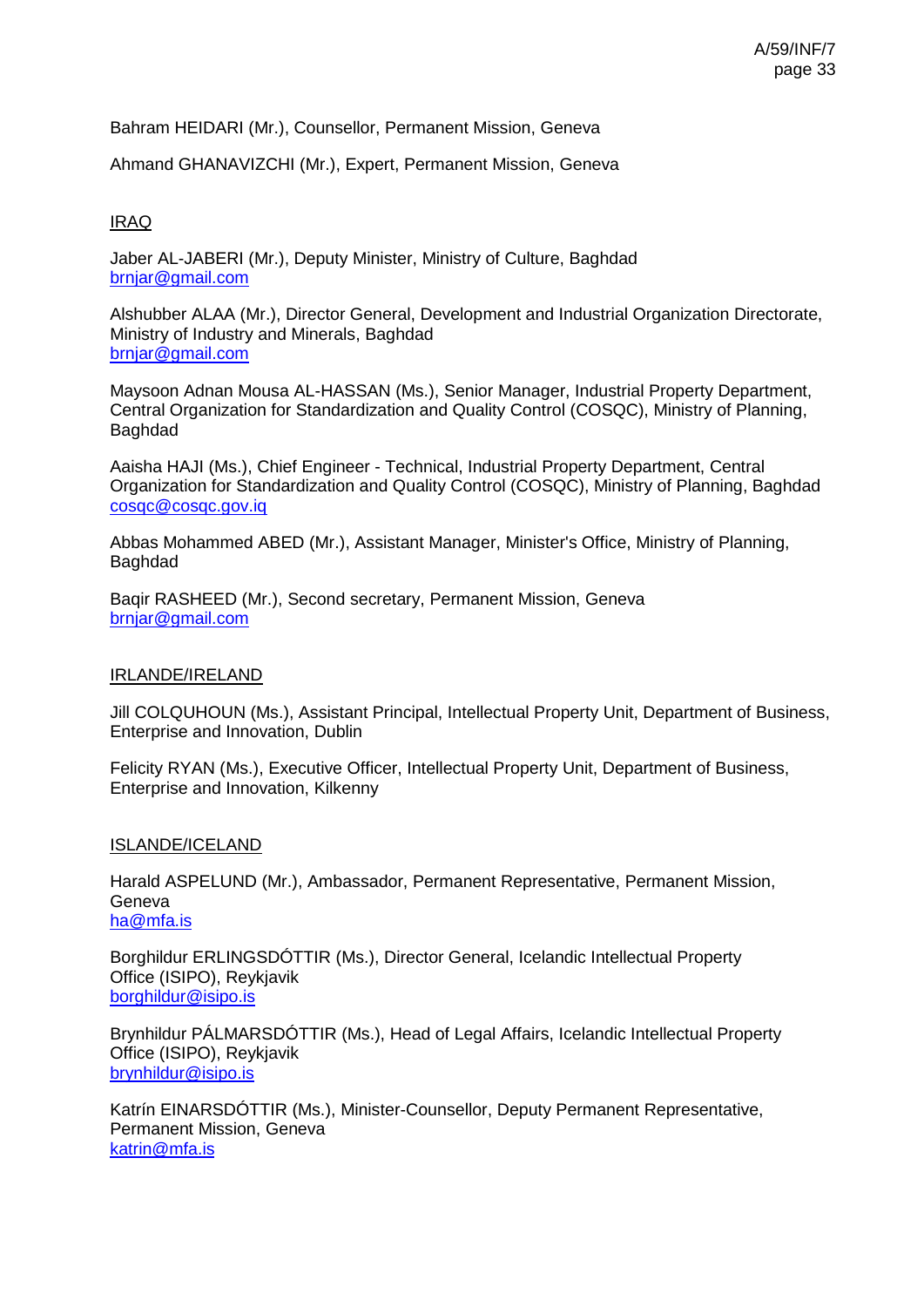Andri JÚLÍUSSON (Mr.), Counsellor, Permanent Mission, Geneva [andri@mfa.is](mailto:andri@mfa.is)

# ISRAËL/ISRAEL

Ofir ALON (Mr.), Director, Israel Patent Office, Ministry of Justice, Jerusalem [ofiral@justice.gov.il](mailto:ofiral@justice.gov.il)

Aviva RAZ SHECHTER (Ms.), Ambassador, Permanent Representative, Permanent Mission, Geneva

Michael BART (Mr.), Director, Patent Cooperation Treaty Division, Israel Patent Office, Ministry of Justice, Jerusalem [michaelb@justice.gov.il](mailto:michaelb@justice.gov.il)

Judith GALILEE-METZER (Ms.), Counsellor, Permanent Mission, Geneva

Daniela ROICHMAN (Ms.), Adviser, Permanent Mission, Geneva [counsellor@geneva.mfa.gov.il](mailto:counsellor@geneva.mfa.gov.il)

### ITALIE/ITALY

Gian Lorenzo CORNADO (Mr.), Ambassador, Permanent Representative, Permanent Mission, Geneva

Amedeo TETI (Mr.), Director General, Italian Patent and Trademark Office, Directorate General for the Fight Against Counterfeiting, Ministry of Economic Development (UIBM), Rome [amedeo.teti@mise.gov.it](mailto:amedeo.teti@mise.gov.it)

Carlo Maria FERRO (Mr.), President, Italian Trade Agency, Rome [presidenza@ice.it](mailto:presidenza@ice.it)

Nico FRANDI (Mr.), Counsellor, Permanent Mission to the World Trade Organization (WTO), **Geneva** 

Simona MARZETTI (Ms.), Head, Division IV, Italian Patent and Trademark Office, Directorate General for the Fight against Counterfeiting, Ministry of Economic Development (UIBM), Rome [simona.marzetti@mise.gov.it](mailto:simona.marzetti@mise.gov.it)

Loredana GUGLIELMETTI (Ms.), Head, Division VII, Italian Patent and Trademark Office, Directorate General for the Fight against Counterfeiting, Ministry of Economic Development (UIBM), Rome [loredana.guglielmetti@mise.gov.it](mailto:loredana.guglielmetti@mise.gov.it)

Alfonso PIANTEDOSI (Mr.), Head, Division VIII, Italian Patent and Trademark Office, Directorate General for the Fight against Counterfeiting, Ministry of Economic Development (UIBM), Rome [alfonso.piantedosi@mise.gov.it](mailto:alfonso.piantedosi@mise.gov.it)

Delfina AUTIERO (Ms.), Division IV, Italian Patent and Trademark Office, Directorate General for the Fight against Counterfeiting, Ministry of Economic Development (UIBM), Rome [delfina.autiero@mise.gov.it](mailto:delfina.autiero@mise.gov.it)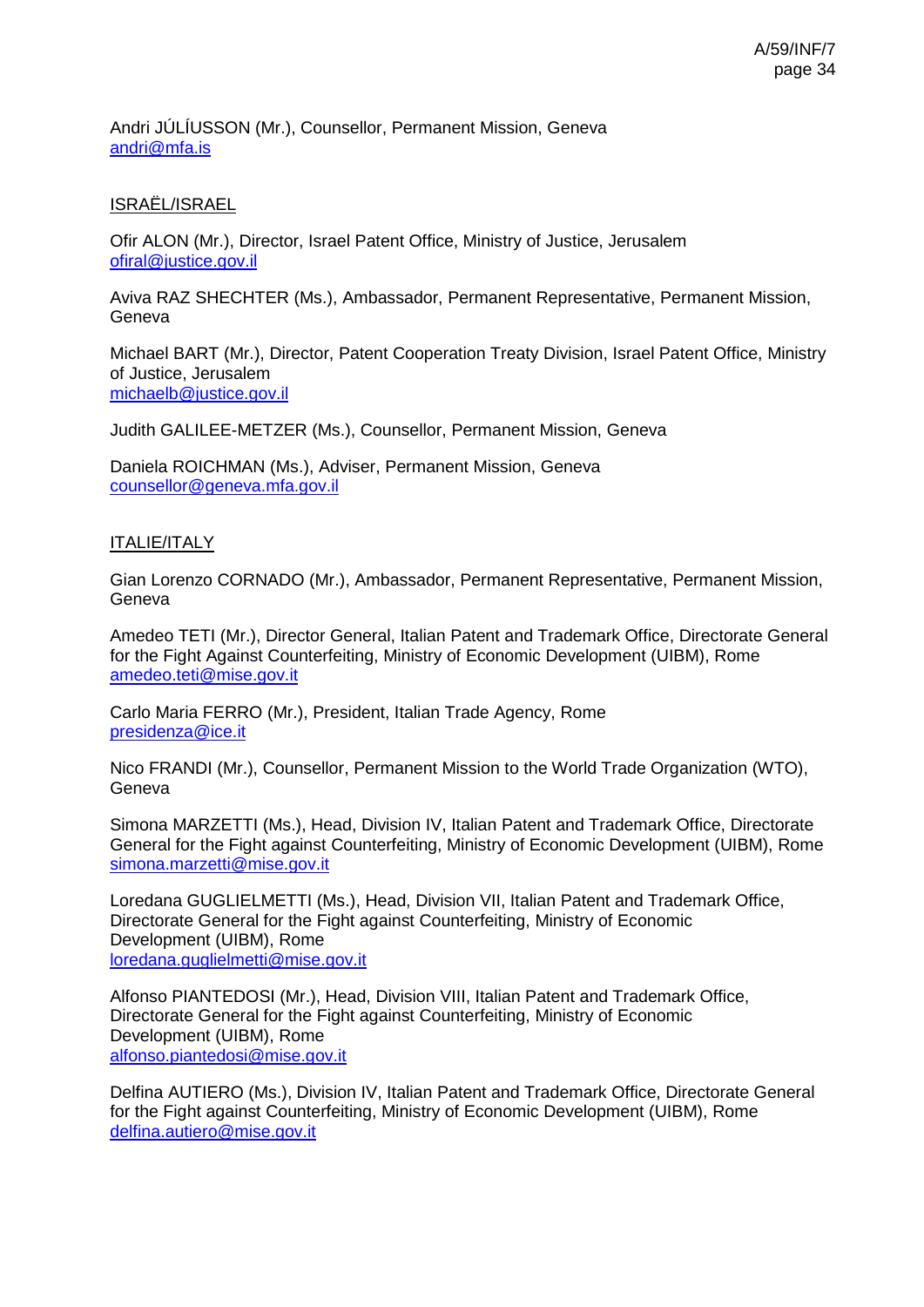Ivana PUGLIESE (Ms.), Expert, Italian Patent and Trademark Office, Directorate General for the Fight against Counterfeiting, Ministry of Economic Development (UIBM), Rome [ivana.pugliese@mise.gov.it](mailto:ivana.pugliese@mise.gov.it)

Giovanni Maria ROSSONI (Mr.), Head, Italian Patent and Trademark Office, Directorate General for the Fight against Counterfeiting, Ministry of Economic Development (UIBM), Rome [giovannimaria.rossoni@mise.gov.it](mailto:giovannimaria.rossoni@mise.gov.it)

### JAMAÏQUE/JAMAICA

Cheryl SPENCER (Ms.), Ambassador, Permanent Representative, Permanent Mission, Geneva

Lilyclaire BELLAMY (Ms.), Executive Director, Jamaica Intellectual Property Office (JIPO), Ministry of Industry, Commerce, Agriculture and Fisheries, Kingston

Sheldon BARNES (Mr.), First Secretary, Permanent Mission, Geneva

### JAPON/JAPAN

Junichi IHARA (Mr.), Ambassador, Permanent Representative, Permanent Mission, Geneva

Akira MATSUNAGA (Mr.), Commissioner, Japan Patent Office (JPO), Tokyo [pa0800@jpo.go.jp](mailto:pa0800@jpo.go.jp)

Ken OKANIWA (Mr.), Ambassador, Deputy Permanent Representative, Permanent Mission, Geneva

Kunihiko SHIMANO (Mr.), Deputy Commissioner, Japan Patent Office (JPO), Tokyo [pa0800@jpo.go.jp](mailto:pa0800@jpo.go.jp)

Masashi NAKAGOME (Mr.), Minister, Permanent Mission, Geneva

Hiroki KITAMURA (Mr.), Director, International Policy Division, Policy Planning and Coordination Department, Japan Patent Office (JPO), Tokyo [pa0800@jpo.go.jp](mailto:pa0800@jpo.go.jp)

Takashi KOYAMA (Mr.), Director, Intellectual Property Affairs Division, Economic Affairs Bureau, Ministry of Foreign Affairs, Tokyo [takashi.koyama@mofa.go.jp](mailto:takashi.koyama@mofa.go.jp)

Yuki SHIMIZU (Mr.), Director, Multilateral Policy Office, International Policy Division, Policy Planning and Coordination Department, Japan Patent Office (JPO), Tokyo

Yoshiaki ISHIDA (Mr.), Director, Office for International Copyrights, Copyright Division, Agency for Cultural Affairs, Tokyo

Hiroki UEJIMA (Mr.), First Secretary, Permanent Mission, Geneva

Kosuke TERASAKA (Mr.), First Secretary, Permanent Mission, Geneva [kosuke.terasaka@mofa.go.jp](mailto:kosuke.terasaka@mofa.go.jp)

Takuya YASUI (Mr.), Deputy Director, International Policy Division, Policy Planning and Coordination Department, Japan Patent Office (JPO), Tokyo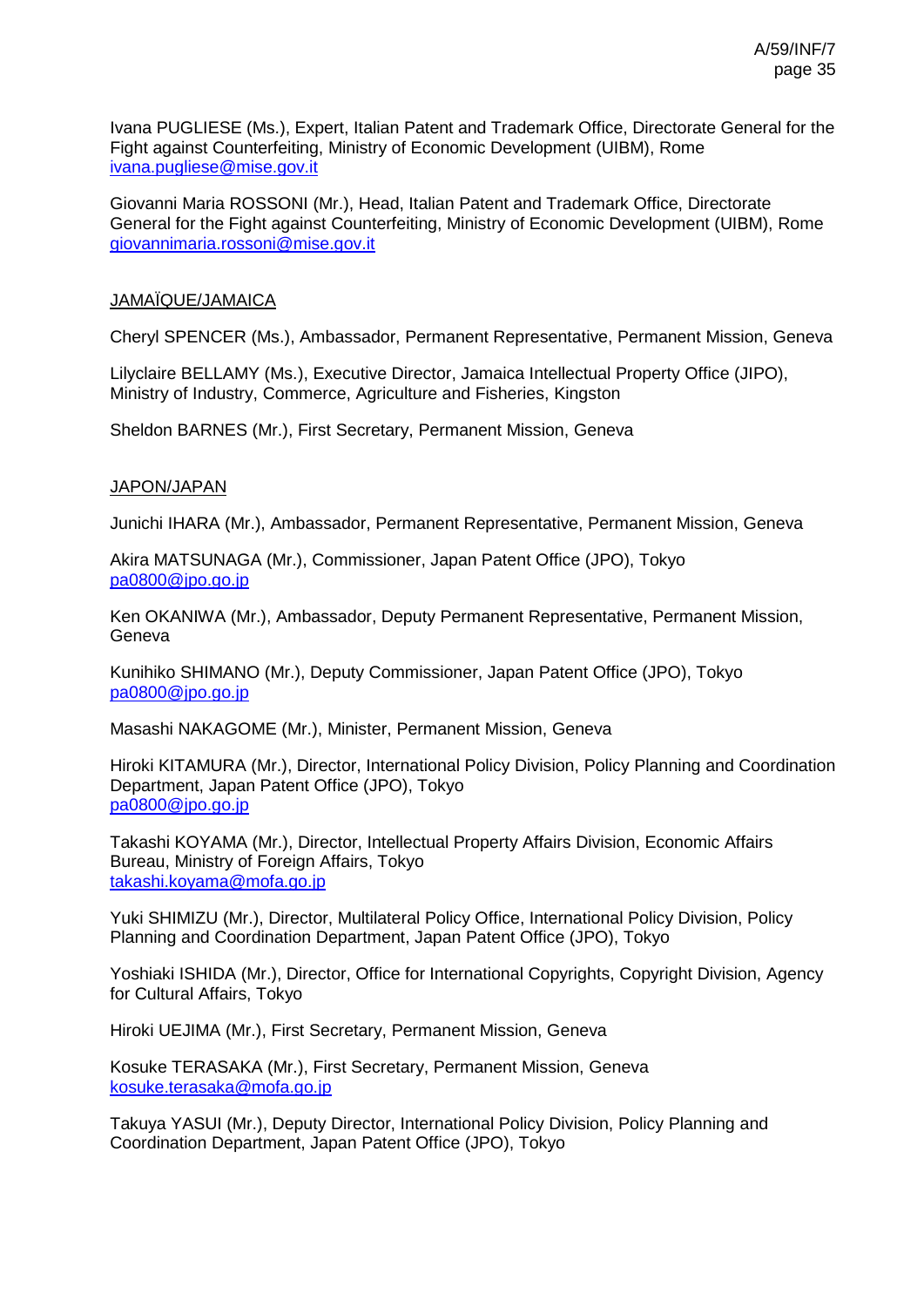Yusuke OKUDA (Mr.), Deputy Director, Office for International Copyrights, Copyright Division, Agency for Cultural Affairs, Tokyo

Masaki EMA (Mr.), Deputy Director, International Policy Division, Policy Planning and Coordination Department, Japan Patent Office (JPO), Tokyo [pa0800@jpo.go.jp](mailto:pa0800@jpo.go.jp)

Takahisa NISHIOKA (Mr.), Deputy Director, Intellectual Property Affairs Division, Economic Affairs Bureau, Ministry of Foreign Affairs, Tokyo [takahisa.nishioka@mofa.go.jp](mailto:takahisa.nishioka@mofa.go.jp)

Toshiyuki MACHIDA (Mr.), Assistant Director, International Cooperation Division, Policy Planning and Coordination Department, Japan Patent Office (JPO), Tokyo

Yoshihiko HARA (Mr.), Assistant Director, International Policy Division, Policy Planning and Coordination Department, Japan Patent Office (JPO), Tokyo [pa0800@jpo.go.jp](mailto:pa0800@jpo.go.jp)

Takahiro HIGA (Mr.), Assistant Director, International Policy Division, Policy Planning and Coordination Department, Japan Patent Office (JPO), Tokyo [pa0800@jpo.go.jp](mailto:pa0800@jpo.go.jp)

Mizki ASANO (Ms.), Administrative Officer, International Policy Division, Policy Planning and Coordination Department, Japan Patent Office (JPO), Tokyo [pa0800@jpo.go.jp](mailto:pa0800@jpo.go.jp)

Yutaka NIIDOME (Mr.), Director (Intellectual Property Rights), Japan External Trade Organization (JETRO), Singapore [pa0800@jpo.go.jp](mailto:pa0800@jpo.go.jp)

Yoshiaki KODACHI (Mr.), Senior Director for Intellectual Property, Japan External Trade Organization (JETRO), Düsseldorf [pa0800@jpo.go.jp](mailto:pa0800@jpo.go.jp)

Takehiro TAKEI (Mr.), Director (Intellectual Property Rights), Japan External Trade Organization (JETRO), New Delhi

Masakazu SHIOZAWA (Mr.), Director (Intellectual Property Rights), Japan External Trade Orgnization (JETRO), Dubai [pa0800@jpo.go.jp](mailto:pa0800@jpo.go.jp)

Kenji KAINUMA (Mr.), Director, Japan External Trade Organization (JETRO), Sao Paulo [pa0800@jpo.go.jp](mailto:pa0800@jpo.go.jp)

Kazuyuki TANJI (Mr.), Director for Intellectual Property, Japan External Trade Organization (JETRO), Düsseldorf [pa0800@jpo.go.jp](mailto:pa0800@jpo.go.jp)

Naoko SAWADA (Ms.), Conference Interpreter, Japan Patent Office (JPO), Tokyo [pa0800@jpo.go.jp](mailto:pa0800@jpo.go.jp)

Ryoko OKAMOTO (Ms.), Conference Interpreter, Japan Patent Office (JPO), Tokyo [pa0800@jpo.go.jp](mailto:pa0800@jpo.go.jp)

Naomi TODA (Ms.), Conference Interpreter, Japan Patent Office (JPO), Tokyo [pa0800@jpo.go.jp](mailto:pa0800@jpo.go.jp)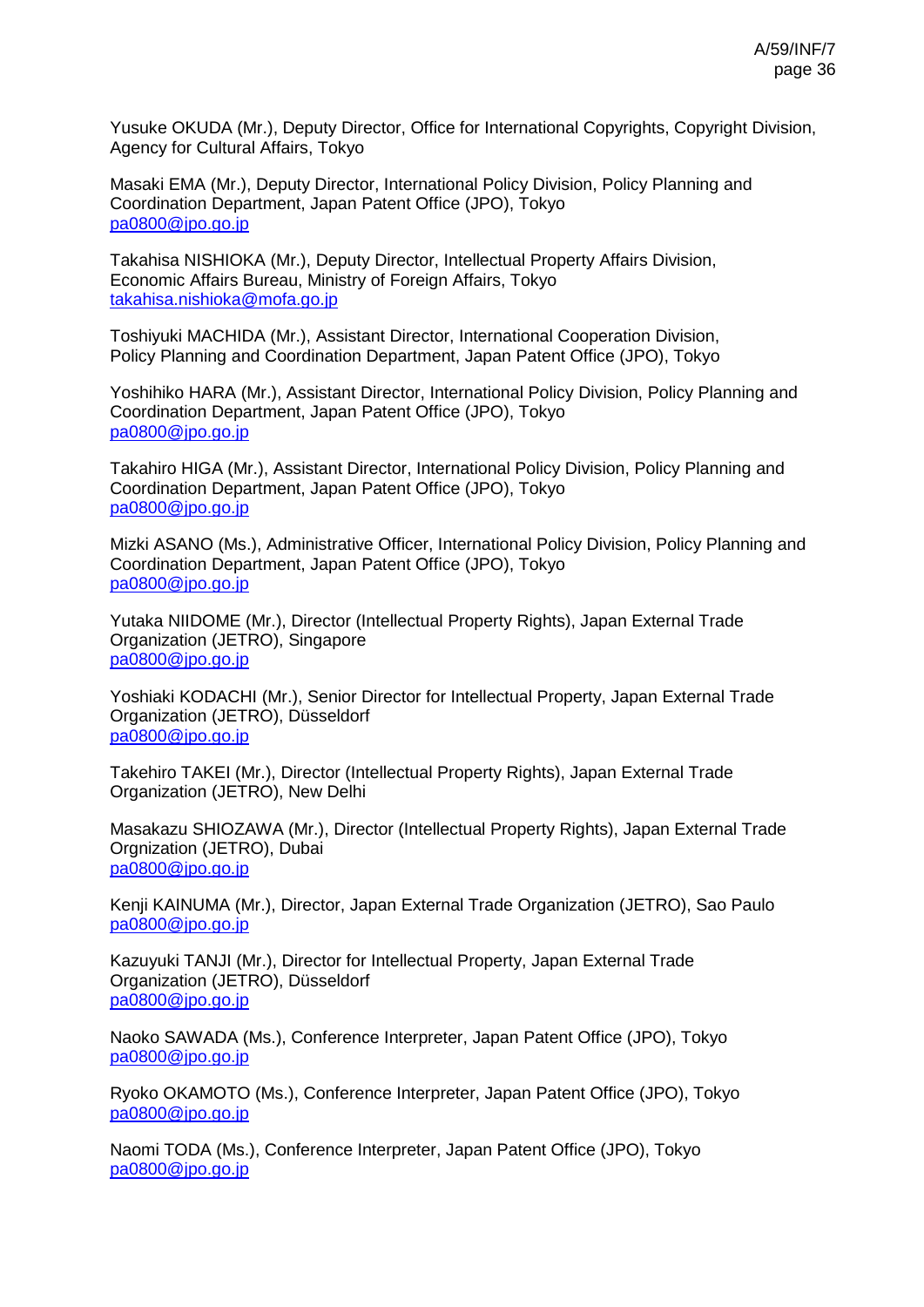Takako ARII (Ms.), Conference Interpreter, Japan Patent Office (JPO), Tokyo [pa0800@jpo.go.jp](mailto:pa0800@jpo.go.jp)

# JORDANIE/JORDAN

Akram HARAHSHEH (Mr.), Deputy Permanent Representative, Chargé d'affaires a.i., Permanent Mission, Geneva [akram.h@fm.gov.jo](mailto:akram.h@fm.gov.jo)

Ghadeer Hameidi ELFAYEZ (Ms.), Advisor, Permanent Mission, Geneva [gelfayez@jordanmission.ch](mailto:gelfayez@jordanmission.ch)

Zain AL AWAMLEH (Ms.), Director, Industrial Property Protection Directorate, Ministry of Industry, Trade and Supply, Amman [zain.a@mit.gov.jo](mailto:zain.a@mit.gov.jo)

Odai AL QARALLEH (Mr.), Second Secretary, Permanent Mission, Geneva

Rami KHAWALDEH (Mr.), Third Secretary, Permanent Mission, Geneva [rami.khawaldeh@fm.gov.jo](mailto:rami.khawaldeh@fm.gov.jo)

### **KAZAKHSTAN**

Marat BEKETAYEV (Mr.), Minister, Ministry of Justice, Astana [e.kuantyrov@kazpatent.kz](mailto:e.kuantyrov@kazpatent.kz)

Zhanar AITZHANOVA (Ms.), Ambassador, Permanent Representative, Permanent Mission, Geneva [g.seitzhanov@kazakhstan-geneva.ch](mailto:g.seitzhanov@kazakhstan-geneva.ch)

Yerbol OSPANOV (Mr.), Director, National Institute of Intellectual Property, Ministry of Justice of the Republic of Kazakhstan, Astana [international@kazpatent.kz](mailto:international@kazpatent.kz)

Makpal SHUGAIPOVA (Ms.), Deputy Director, National Institute of Intellectual Property, Ministry of Justice of the Republic of Kazakhstan, Astana

Akzhola URAZALIN (Mr.), Counsellor to the Minister of Justice, Astana

Yermek KUANTYROV (Mr.), Acting Director, Department for Intellectual Property Rights, Ministry of Justice of the Republic of Kazakhstan, Astana

Aliia KHABIDENOVA (Ms.), Adviser to Director, National Institute of Intellectual Property, Ministry of Justice of the Republic of Kazakhstan, Astana [a.khabidenova@kazpatent.kz](mailto:a.khabidenova@kazpatent.kz)

Madi SARSENOV (Mr.), Third Secretary, Permanent Mission, Geneva [m.sarsenov@kazakhstan-geneva.ch](mailto:m.sarsenov@kazakhstan-geneva.ch)

Gaziz SEITZHANOV (Mr.), Third Secretary, Permanent Mission, Geneva [g.seitzhanov@kazakhstan-geneva.ch](mailto:g.seitzhanov@kazakhstan-geneva.ch)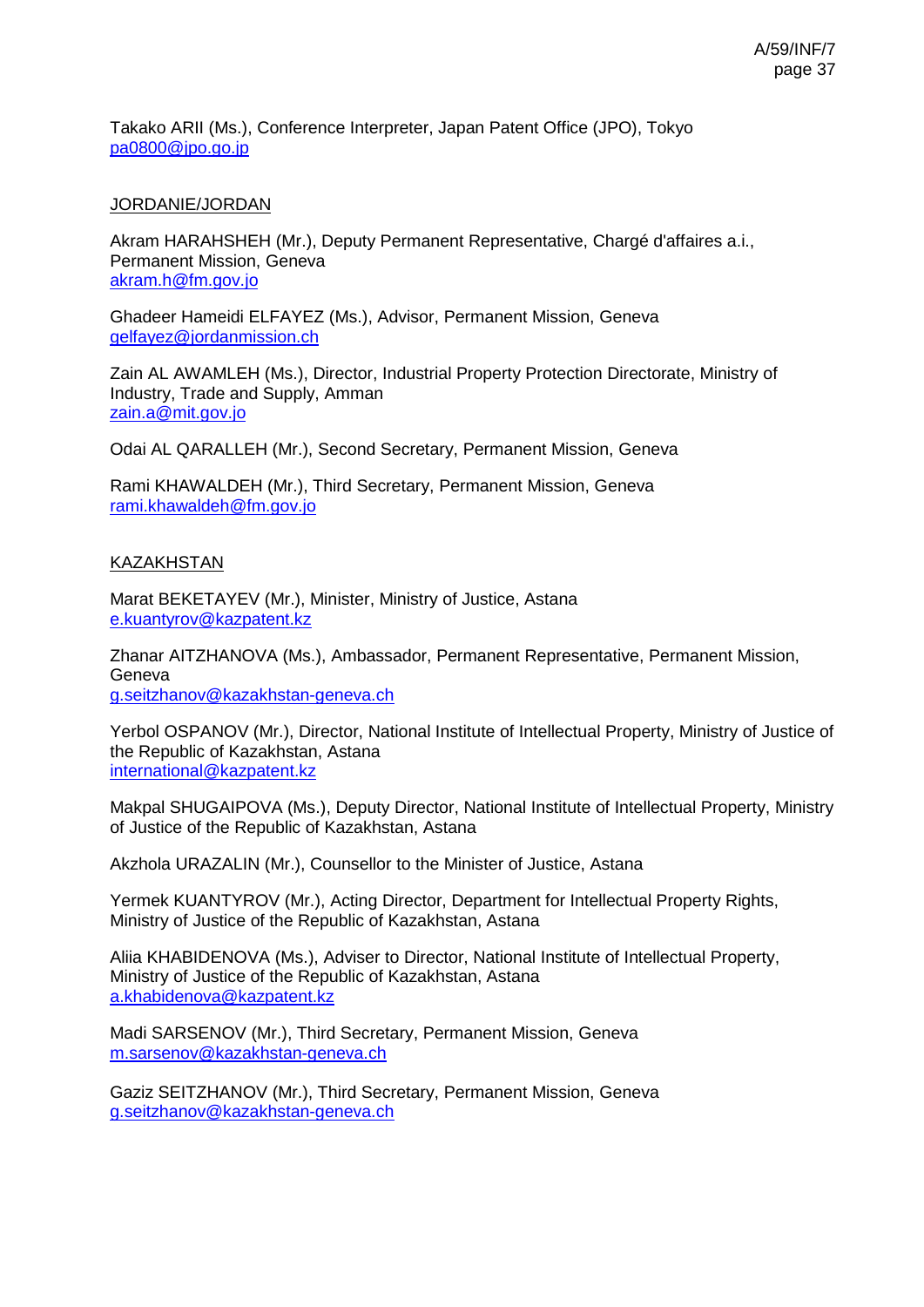# KENYA

Sylvance Anderson SANGE (Mr.), Managing Director, Kenya Industrial Property Institute (KIPI), Ministry of Industry, Trade and Cooperatives, Nairobi

Ahmed Issack HASSAN (Mr.), Chairman, Board of Directors, Kenya Industrial Property Institute (KIPI), Ministry of Industry, Trade and Cooperatives, Nairobi [ahmedissack786@gmail.com](mailto:ahmedissack786@gmail.com)

Catherine BUNYASSI KAHURIA (Ms.), Senior Principal State Counsel, International Law Division, Office of Attorney General and Department of Justice, Nairobi [bckahuria@gmail.com](mailto:bckahuria@gmail.com)

Daniel KOTTUT (Mr.), Minister Counsellor, Legal, Permanent Mission, Geneva [danielk@kenyamission.ch](mailto:danielk@kenyamission.ch)

### KIRGHIZISTAN/KYRGYZSTAN

Dinara MOLDOSHEVA (Ms.), Chairperson, State Service of Intellectual Property and Innovation under the Government of the Kyrgyz Republic (Kyrgyzpatent), Bishkek [inter@atent.kg](mailto:inter@atent.kg)

Daniiar MUKASHEV (Mr.), Ambassador, Permanent Representative, Permanent Mission, Geneva [kyrgyzmission@bluewin.ch](mailto:kyrgyzmission@bluewin.ch)

Almaz YKTYBAEV (Mr.), Head, International Relations Division, State Service of Intellectual Property and Innovation under the Government of the Kyrgyz Republic (Kyrgyzpatent), Bishkek [inter@atent.kg](mailto:inter@atent.kg)

Dilde SARBAGYSHEVA (Ms.), Minister-Counsellor, Permanent Mission, Geneva [kyrgyzmission@bluewin.ch](mailto:kyrgyzmission@bluewin.ch)

### KOWEÏT/KUWAIT

Khuloud ALSUBAIE (Ms.), Trademark and Patent Management, Trademarks and Patents Department, Ministry of Commerce and Industry, Kuwait City [kw-wto@kuwaitmission.ch](mailto:kw-wto@kuwaitmission.ch)

Abdulaziz TAQI (Mr.), Commercial Attaché, Permanent Mission, Geneva

### LESOTHO

Refiloe LITJOBO (Mr.), Ambassador, Permanent Representative, Permanent Mission, Geneva [mmaribm@gmail.com](mailto:mmaribm@gmail.com)

Moeketsi PALIME (Mr.), Chief Industrial Property Counsel, Registrar General's Office, Ministry of Law, Constitutional Affairs and Human Rights, Maseru [palimem@yahoo.com](mailto:palimem@yahoo.com)

Mamoretlo Elizabeth MOHAPI (Ms.), Senior Industrial Property Counsel, Registrar General's Office, Ministry of Law, Constitutional Affairs and Human Rights, Maseru [mamoretlo.mohapi@gmail.com](mailto:mamoretlo.mohapi@gmail.com)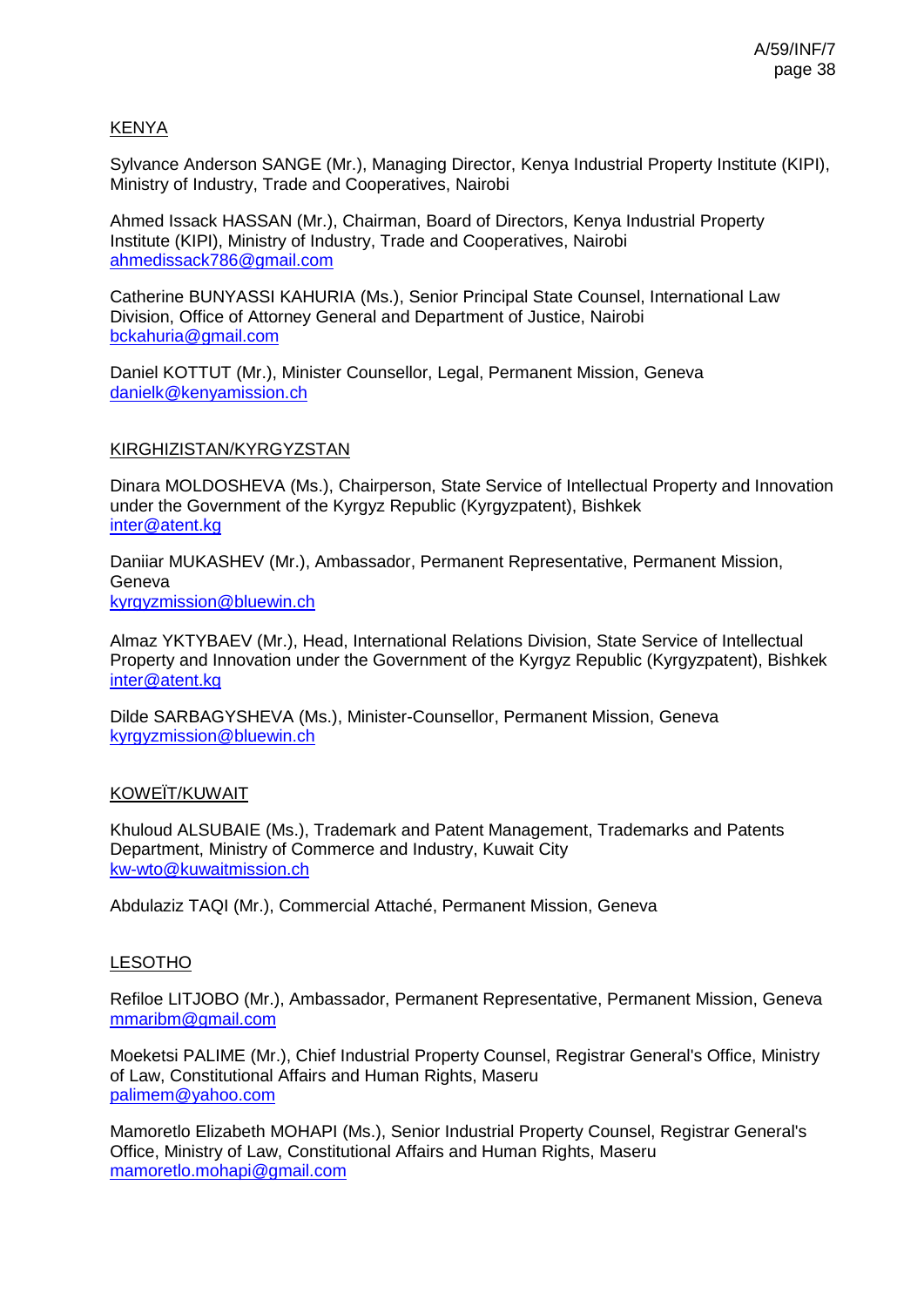Mmari MOKOMA (Mr.), Counsellor, Permanent Mission, Geneva

## LETTONIE/LATVIA

Sandris LAGANOVSKIS (Mr.), Director, Patent Office of the Republic of Latvia, Riga

Janis KARKLINS (Mr.), Ambassador, Permanent Representative, Permanent Mission, Geneva

Guntis RAMANS (Mr.), Director, Department of Examination of Inventions, Patent Office of the Republic of Latvia, Riga [guntis.ramans@lrpv.gov.lv](mailto:guntis.ramans@lrpv.gov.lv)

Dace CILDERMANE (Ms.), Counsellor, Permanent Mission, Geneva

Liene GRIKE (Ms.), Advisor, Economic and Intellectual Property Affairs, Permanent Mission, Geneva

### LIBAN/LEBANON

Sara NASR (Ms.), Second Secretary, Permanent Mission, Geneva [sara.nasr@hotmail.com](mailto:sara.nasr@hotmail.com)

#### LIBÉRIA/LIBERIA

Wilson K. TARPEH (Mr.), Minister for Commerce and Industry, Ministry of Commerce and Industry, Monrovia

P. Adelyn COOPER (Ms.), Director General, Liberia Intellectual Property Office (LIPO), Ministry of Commerce and Industry, Monrovia [pincarous@gmail.com](mailto:pincarous@gmail.com)

Prince E. DECKER (Mr.), Technical Consultant, Director General's Office, Liberia Intellectual Property Office (LIPO), Ministry of Commerce and Industry, Monrovia

#### LIBYE/LIBYA

Abderouf JOHA (Mr.), Intellectual Property Section, Authority of Natural Science Research and Technology, Ministry of Education, Tripoli [abderofjoha@yahoo.com](mailto:abderofjoha@yahoo.com)

#### **LIECHTENSTEIN**

Peter MATT (Mr.), Ambassador, Permanent Representative, Permanent Mission, Geneva

### LITUANIE/LITHUANIA

Regina JASKELEVIČIENĖ (Ms.), Vice-Minister for Culture, Ministry of Culture, Vilnius

Andrius KRIVAS (Mr.), Ambassador, Permanent Representative, Permanent Mission, Geneva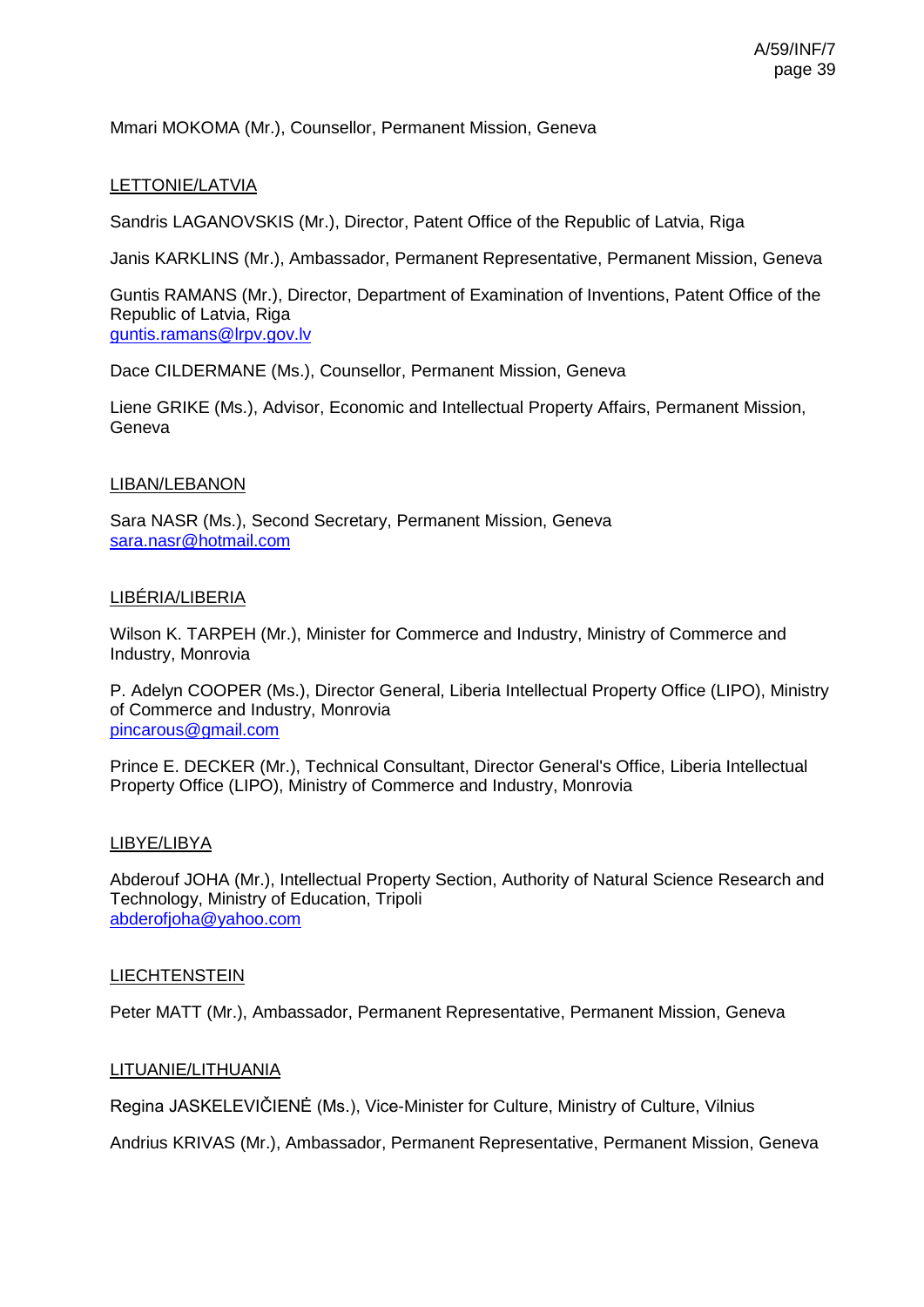Lina MICKIENĖ (Ms.), Acting Director, State Patent Bureau of the Republic of Lithuania, Vilnius [lina.mickiene@vpb.gov.lt](mailto:lina.mickiene@vpb.gov.lt)

Dovilė TEBELŠKYTĖ (Ms.), Head, Law and International Affairs Division, State Patent Bureau of the Republic of Lithuania, Vilnius [dovile.tebelskyte@vpb.gov.lt](mailto:dovile.tebelskyte@vpb.gov.lt)

Živilė PLYČIURAITYTĖ-PLYČIŪTĖ (Ms.), Chief Officer, Media and Copyright Policy Unit, Ministry of Culture, Vilnius [zivile.plyciute@lrkm.lt](mailto:zivile.plyciute@lrkm.lt)

Vita VALIŪNAITĖ (Ms.), Third Secretary, Permanent Mission, Geneva [vita.valiunaite@urm.lt](mailto:vita.valiunaite@urm.lt)

### LUXEMBOURG

Alexandre KAUFHOLD (M.), chargé de direction, Office de la propriété intellectuelle, Ministère de l'économie, Luxembourg [lex.kaufhold@eco.etat.lu](mailto:lex.kaufhold@eco.etat.lu)

Iris DEPOULAIN (Mme), directeur adjoint, Office de la propriété intellectuelle, Ministère de l'économie, Luxembourg [iris.depoulain@eco.etat.lu](mailto:iris.depoulain@eco.etat.lu)

Christiane DALEIDEN DISTEFANO (Mme), ministre-conseillère, représentant permanent adjointe, Mission permanente, Genève

### MACÉDOINE DU NORD/NORTH MACEDONIA

Safet EMRULI (Mr.), Director, State Office of Industrial Property (SOIP), Skopje

Natasha HRONESKA (Ms.), Counsellor, Chargé d'affaires a.i., Permanent Mission, Geneva [natasha.hroneska@mfa.gov.mk](mailto:natasha.hroneska@mfa.gov.mk)

Luljeta DEARI (Ms.), Adviser of the Director, State Office for Industrial Property (SOIP), Skopje

Burim BILALI (Mr.), Second Secretary, Permanent Mission, Geneva [burim.bilali@mfa.gov.mk](mailto:burim.bilali@mfa.gov.mk)

#### MADAGASCAR

Fabrice Marie RAHARIJAONA (M.), secretaire général, Ministère de l'industrie, du commerce et de l'artisanat, Antananarivo

Christian Claude RAVOARAHARISON (M.), dirécteur général, Office malgache de la propriété industrielle (OMAPI), Ministère de l'industrie, du commerce et de l'artisanat, Antananarivo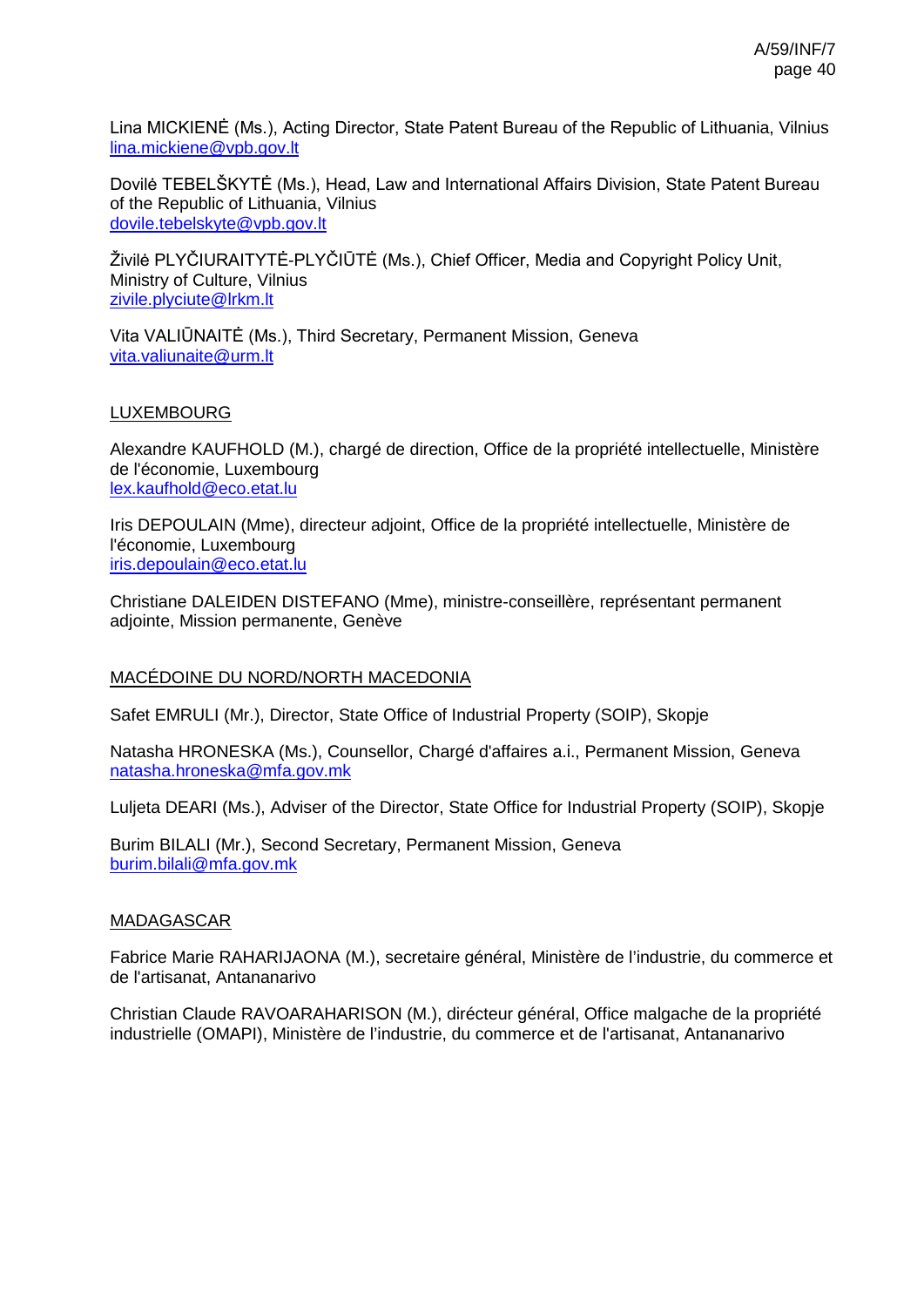### MALAISIE/MALAYSIA

Datuk Muez ABDUL AZIZ (Mr.), Secretary-General, Ministry of Domestic Trade and Consumer Affairs, Putrajaya

Dato' Dr. Ahmad Faisal MUHAMAD (Mr.), Ambassador, Permanent Representative, Permanent Mission, Geneva

Dato' Mohd Roslan MAHAYUDIN (Mr.), Director-General, Intellectual Property Corporation of Malaysia (MyIPO), Ministry of Domestic Trade and Consumer Affairs, Kuala Lumpur

Arunan KUMARAN (Mr.), Deputy Director, Policy, Strategic Planning and International Division, Ministry of Domestic Trade and Consumer Affairs, Putrajaya

Lee Ly TAY (Ms.), Legal Advisor, Legal Division, Ministry of Domestic Trade and Consumer Affairs, Putrajaya

Azahar ABDUL RAZAB (Mr.), Assistant Director-General, Compliance and Registration Sector, Intellectual Property Corporation of Malaysia (MyIPO), Ministry of Domestic Trade and Consumer Affairs, Kuala Lumpur

Yusnieza Syarmila YUSOFF (Ms.), Senior Director, Policy and International Affairs Division, Intellectual Property Corporation of Malaysia (MyIPO), Ministry of Domestic Trade, Cooperatives and Consumerism, Kuala Lumpur [yusnieza@myipo.gov.my](mailto:yusnieza@myipo.gov.my)

Syed Edwan ANWAR (Mr.), Deputy Permanent Representative, Permanent Mission, Geneva [sedwan@kln.gov.my](mailto:sedwan@kln.gov.my)

Mohamad al Hafeez MOHD SHAHARIN (Mr.), Special Officer to the Secretary-General, Ministry of Domestic Trade and Consumer Affairs, Putrajaya

Nur Mazian MAT TAHIR (Ms.), Senior Director, Policy and International Affairs Division, Intellectual Property Corporation of Malaysia (MyIPO), Ministry of Domestic Trade and Consumer Affairs, Kuala Lumpur [mazian@myipo.gov.my](mailto:mazian@myipo.gov.my)

Kalpana Devi RAJANTRAN (Ms.), First Secretary, Permanent Mission, Geneva [kalpana@kln.gov.my](mailto:kalpana@kln.gov.my)

### MALAWI

Gertrude Lynn HIWA (Ms.), Solicitor General and Secretary for Justice, Ministry of Justice and Constitutional Affairs, Lilongwe [lynnhiwa@gmail.com](mailto:lynnhiwa@gmail.com)

Robert Dufter SALAMA (Mr.), Ambassador, Permanent Representative, Permanent Mission, Geneva [chifchirambo@gmail.com](mailto:chifchirambo@gmail.com)

Chikumbutso NAMELO (Mr.), Registrar General, Ministry of Justice and Constitutional Affairs, Lilongwe [chikunamelo@gmail.com](mailto:chikunamelo@gmail.com)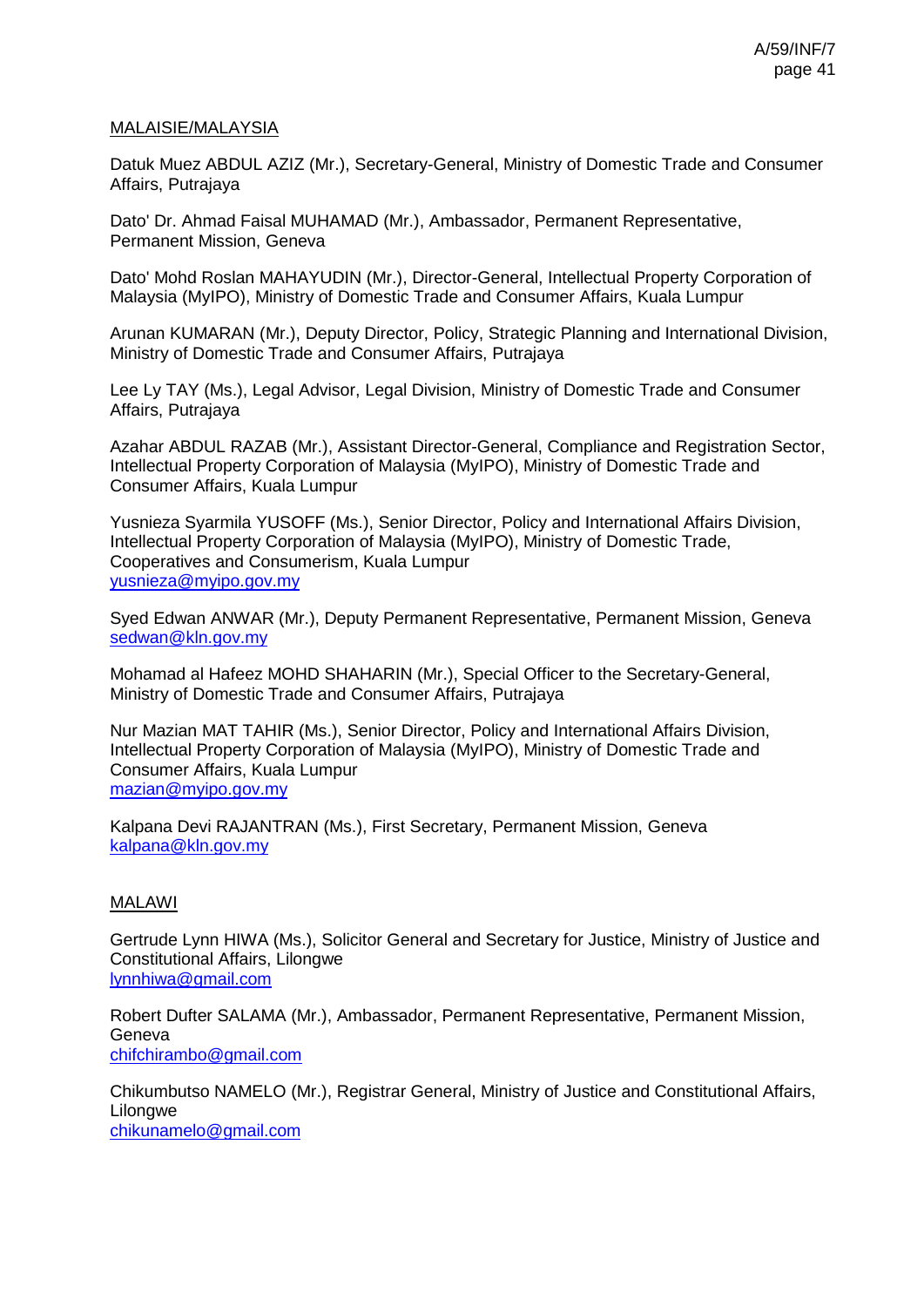Dora MAKWINJA (Ms.), Executive Director, Copyright Society of Malawi (COSOMA), Ministry of Youth, Sports, Culture & Community Development, Lilongwe [dora.salamba@gmail.com](mailto:dora.salamba@gmail.com)

Loudon Overson MATTIYA (Mr.), Deputy Permanent Representative, Permanent Mission, Geneva [mattiya2069@yahoo.com](mailto:mattiya2069@yahoo.com)

Chifwayi CHIRAMBO (Mr.), Chief Assistant Registrar General, Ministry of Justice and Constitutional Affairs, Lilongwe [chifchirambo@gmail.com](mailto:chifchirambo@gmail.com)

Stephen MMODZI (Mr.), Counsellor, Permanent Mission, Geneva [stephen.mmodzi@gmail.com](mailto:stephen.mmodzi@gmail.com)

# **MALI**

Mamadou Henri KONATE (M.), ambassadeur, représentant permanent, Mission permanente, Genève

Fatoumata Siragata TRAORE (Mme), directrice, Centre malien de promotion de la propriété industrielle (CEMAPI), Ministère du commerce et de l'industrie, Bamako [traore.fatim@gmail.com](mailto:traore.fatim@gmail.com)

Cheik Sidy Mohamed TOURE (M.), conseiller technique, Sécretariat général, Présidence de la République du Mali, Bamako

Oumar Alassane KOUYATE (M.), conseiller juridique, Ministère du commerce et de l'industrie, Bamako

### MALTE/MALTA

Christopher GRIMA (Mr.), Ambassador, Permanent Representative, Permanent Mission, Geneva [chris.m.grima@gov.mt](mailto:chris.m.grima@gov.mt)

Godwin WARR (Mr.), Director General, Comptroller of Industrial Property, Commerce Department, Ministry of Economy, Investment and Small Business, Valletta [godwin.warr@gov.mt](mailto:godwin.warr@gov.mt)

Matthew PISANI (Mr.), Director, Industrial Property Registration, Commerce Department, Ministry of Economy, Investment and Small Business, Valletta

Roberto PACE (Mr.), First Secretary, Permanent Mission, Geneva

Justine MICALLEF (Ms.), First Secretary, Permanent Mission, Geneva

Nicoleta CROITORU-BANTEA (Ms.), Political Officer, Permanent Mission, Geneva [nicoleta.croitoru@gov.mt](mailto:nicoleta.croitoru@gov.mt)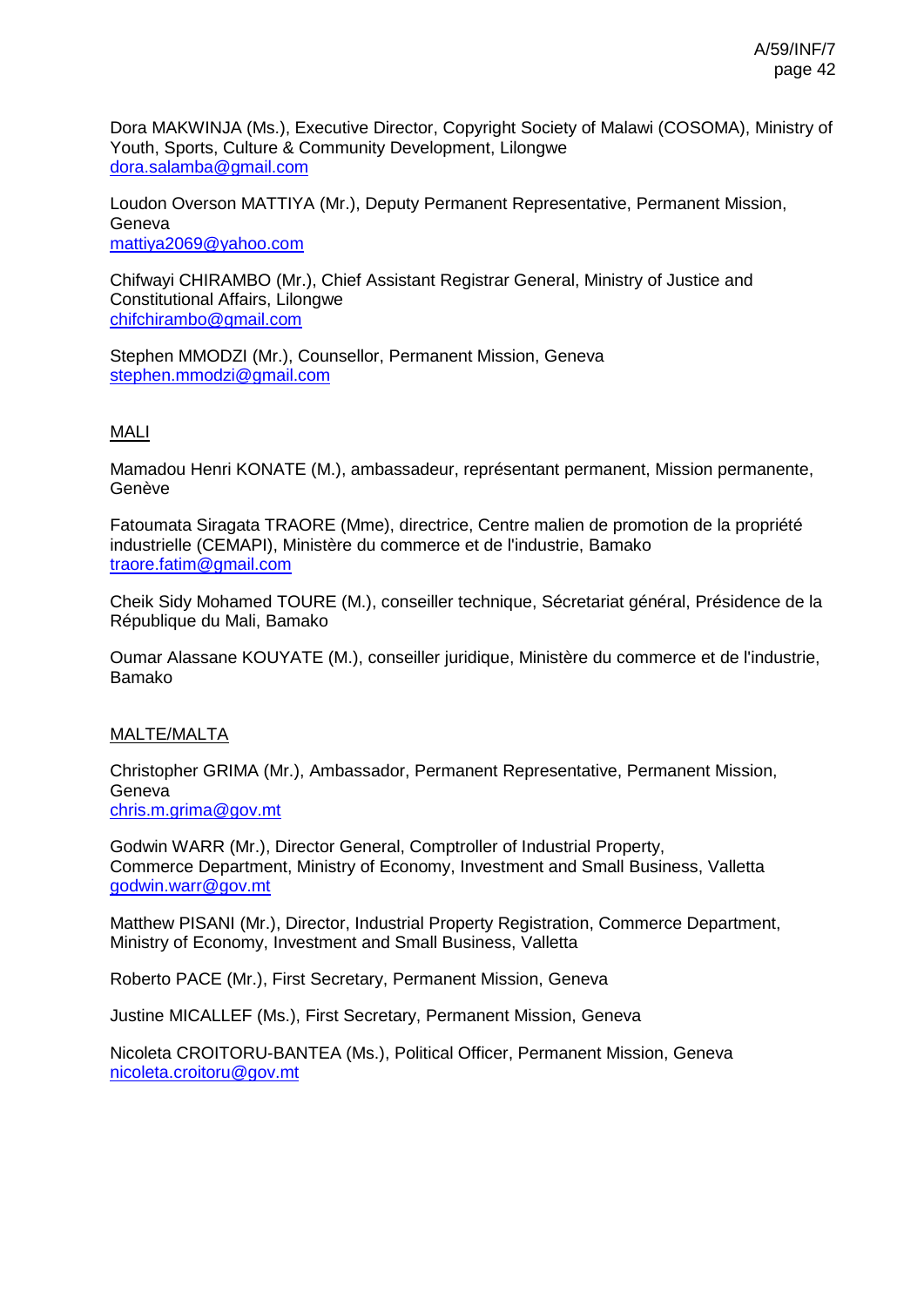## MAROC/MOROCCO

Omar ZNIBER (M.), ambassadeur, représentant permanent, Mission permanente, Genève

Abdallah BOUTADGHART (M.), ministre plénipotentiaire, représentant permanent adjoint, Mission permanente, Genève

Larbi BENRAZZOUK (M.), directeur général, Office marocain de la propriété industrielle et commerciale (OMPIC), Casablanca

Dounia EL OUARDI (Mme), directrice, Pôle développement et relations clients, Office marocain de la propriété industrielle et commerciale (OMPIC), Casablanca [dounia.elouardi@ompic.ma](mailto:dounia.elouardi@ompic.ma)

Khalid DAHBI (M.), conseiller, Mission permanente, Genève

Ottman SAMSAME (M.), conseiller, Mission permanente, Genève

## MAURITANIE/MAURITANIA

Mohamed El Habib BAL (M.), ambassadeur, représentant permanente, Mission permanente, Genève

Sid'med ABDEL HAY (M.), chef, Service de la propriété industrielle, Direction du développement industriel, Ministère du commerce, de l'industrie et du tourisme, Nouakchott

Warda MOHAMED KHOUYE (Mme), conseillère, Mission permanente, Genève [mission.mauritania.geneva@gmail.com](mailto:mission.mauritania.geneva@gmail.com)

# MEXIQUE/MEXICO

Socorro FLORES LIERA (Sra.), Embajadora, Representante Permanente, Misión Permanente, **Ginebra** 

Juan LOZANO TOVAR (Sr.), Director General, Instituto Mexicano de la Propiedad Industrial (IMPI), Ciudad de México

Raúl HEREDIA ACOSTA (Sr.), Embajador, Representante Permanente Alterno, Misión Permanente, Ginebra

Claudia Anel VALENCIA CARMONA (Sra.), Directora General Adjunta de los Servicios de Apoyo, Instituto Mexicano de la Propiedad Industrial (IMPI), Ciudad de México

Alfredo RENDÓN ALGARA (Sr.), Director General Adjunto de Propiedad Industrial, Instituto Mexicano de la Propiedad Industrial (IMPI), Ciudad de México

María del Pilar ESCOBAR BAUTISTA (Sra.), Consejera, Misión Permanente, Ginebra

Diana HEREDIA GARCÍA (Sra.), Directora Divisional de Relaciones Internacionales, Instituto Mexicano de la Propiedad Industrial (IMPI), Ciudad de México

Raul VARGAS JUÁREZ (Sr.), Primer Secretario, Misión Permanente, Ginebra

Eunice HERRERA CUADRA (Sra.), Subdirectora Divisional de Negociaciones y Legislación Internacional, Instituto Mexicano de la Propiedad Industrial (IMPI), Ciudad de México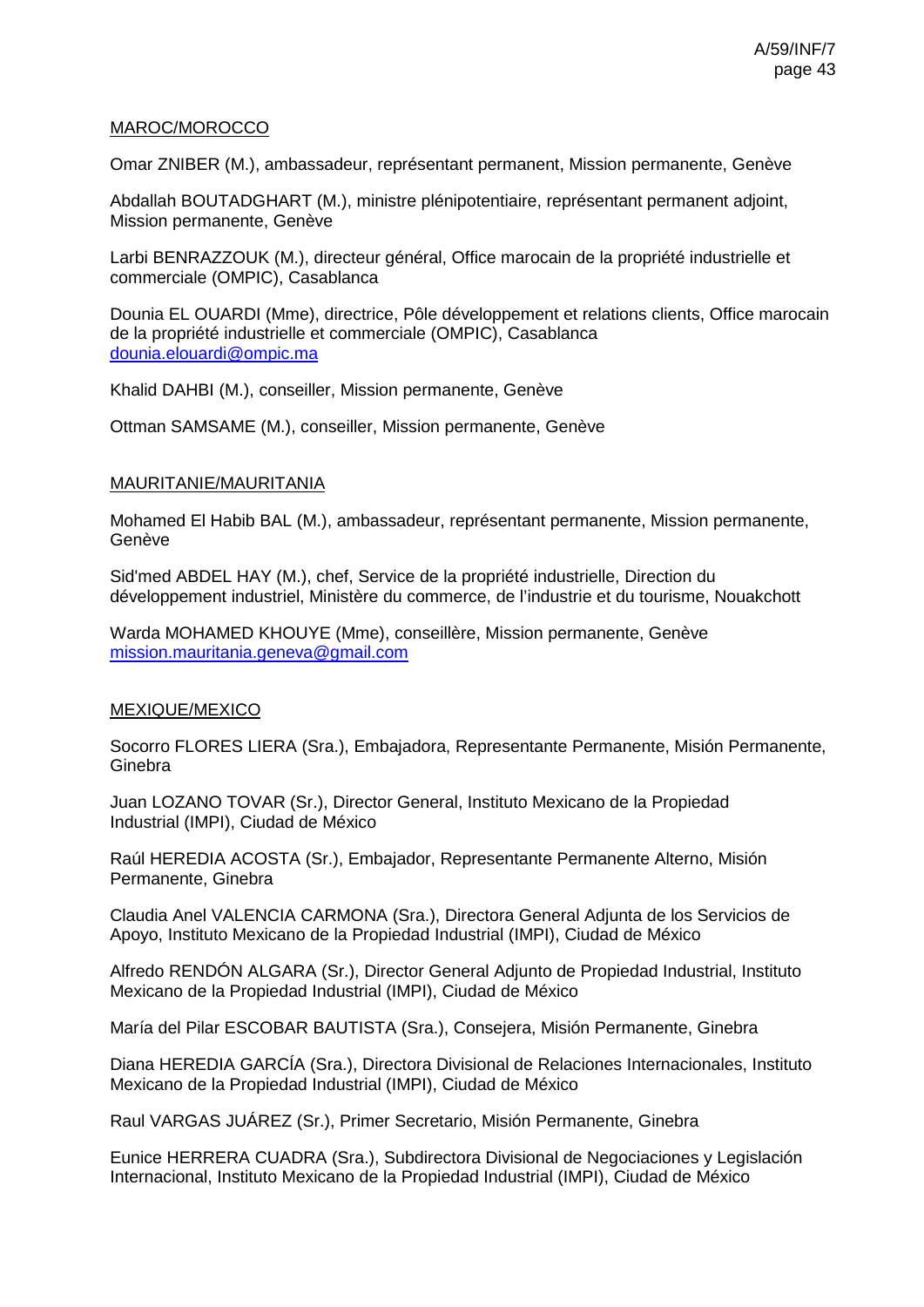Sonia HERNÁNDEZ ARELLANO (Sra.), Subdirectora Divisional de Asuntos Multilaterales y Cooperación Técnica, Instituto Mexicano de la Propiedad Industrial (IMPI), Ciudad de México

Paulina CEBALLOS ZAPATA (Sra.), Asesora, Misión Permanente, Ginebra

Samira FIERRO SEDAS (Sra.), Asistente, Misión Permanente, Ginebra

Pía GÓMEZ ROBLEDO (Sra.), Asistente, Misión Permanente, Ginebra

### MONACO

Carole LANTERI (Mme), ambassadeur, représentant permanent, Mission permanente, Genève

Gilles REALINI (M.), conseiller, représentant permanent adjoint, Mission permanente, Genève

Jean-Pierre SANTOS (M.), chef de Division, Pôle propriété intellectuelle, Direction de l'expansion économique, Monaco

Johannes DE MILLO TERRAZZANI (M.), conseiller, Mission permanente, Genève

Maxime CANDES (Mr.), stagiaire, Mission permanente, Genève

Louis CURAU (Mr.), stagiaire, Mission Permanente, Genève

#### MONGOLIE/MONGOLIA

Purevsuren LUNDEG (Mr.), Ambassador, Permanent Representative, Permanent Mission, Geneva [mongolie@bluewin.ch](mailto:mongolie@bluewin.ch)

Ganzorig SURENJAV (Mr.), Head, Administration Division, Intellectual Property Office, Implementing Agency of the Government of Mongolia (IPOM), Ministry of Justice and Home Affairs, Ulaanbaatar [ganzorig@ipom.mn](mailto:ganzorig@ipom.mn)

Angar OYUN (Ms.), First Secretary, Permanent Mission, Geneva [mongolie@bluewin.ch](mailto:mongolie@bluewin.ch)

Gerelmaa ZORIGTBAATAR (Ms.), Foreign Relations Officer, Administration Division, Intellectual Property Office, Implementing Agency of the Government of Mongolia (IPOM), Ministry of Justice and Home Affairs, Ulaanbaatar [z.gerelmaa@ipom.mn](mailto:z.gerelmaa@ipom.mn)

#### MONTÉNÉGRO/MONTENEGRO

Dragica SEKULIĆ (Ms.), Minister for Economy, Ministry of Economy, Podgorica

Milorad ŠĆEPANOVIĆ (Mr.), Ambassador, Permanent Representative, Permanent Mission, Geneva

Biljana JAKIĆ (Ms.), Director General, Directorate for Internal Market and Competition, Ministry of Economy, Podgorica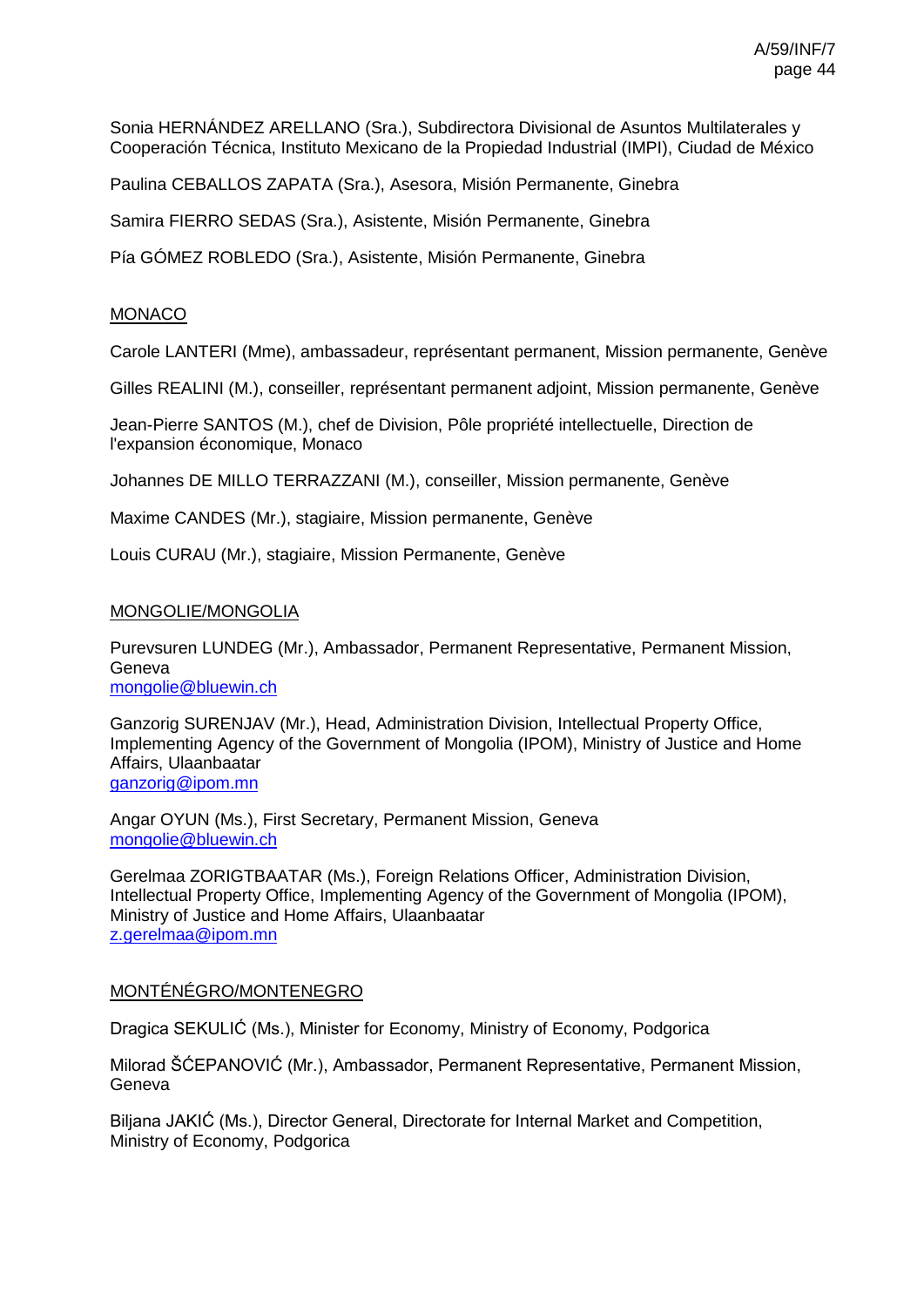Goran ŠĆEPANOVIĆ (Mr.), Minister Counsellor, Permanent Mission, Geneva [goran.scepanovic@mek.gov.me](mailto:goran.scepanovic@mek.gov.me)

Dragana RANITOVIĆ (Ms.), Head, Department for Intellectual Property, Directorate for Internal Market and Competition, Ministry of Economy, Podgorica [dragana.ranitovic@mek.gov.me](mailto:dragana.ranitovic@mek.gov.me)

Nebojša MUGOŠA (Mr.), Head, Department for Legislation and International Cooperation in the Area of Intellectual Property, Directorate for Internal Market and Competition, Ministry of Economy, Podgorica

[nebojsa.mugosa@mek.gov.me](mailto:nebojsa.mugosa@mek.gov.me)

Maja JOVOVIC SCHMIDT (Ms.), Counsellor, Permanent Mission, Geneva [maja.jovovic@mfa.gov.me](mailto:maja.jovovic@mfa.gov.me)

Mia ŽIVKOVIĆ (Ms.), Chief of Cabinet, Ministry of Economy, Podgorica

Marina ŠAKOVIĆ (Ms.), Chief, Public Relations, Ministry of Economy, Podgorica

# MOZAMBIQUE

Amadeu DA CONCEIÇÂO (Mr.), Ambassador, Permanent Representative, Permanent Mission, Geneva [mission.mozambique@bluewin.ch](mailto:mission.mozambique@bluewin.ch)

Jaime CHISSANO (Ms.), Minister Plenipotentiary, Permanent Mission, Geneva [mission.mozambique@bluewin.ch](mailto:mission.mozambique@bluewin.ch)

José Joaquim MEQUE (Mr.), Director General, Industrial Property Institute (IPI), Ministry of Industry and Commerce (MIC), Maputo

Macário da Fonseca DINHEIRO (Mr.), Director, Organization and Management, Industrial Property Institute (IPI), Ministry of Industry and Commerce (MIC), Maputo [macario.dinheiro@ipi.gov.mz](mailto:macario.dinheiro@ipi.gov.mz)

Emídio RAFAEL (Mr.), Legal Advisor, Industrial Property Institute (IPI), Ministry of Industry and Commerce (MIC), Maputo

Olga MANGUABE (Ms.), Commercial Counsellor, Permanent Mission, Geneva [mission.mozambique@bluewin.ch](mailto:mission.mozambique@bluewin.ch)

# MYANMAR

AUNG MYINT (Mr.), Ambassador, Deputy Permanent Representative, Permanent Mission, Geneva

Yin Po MYAT (Ms.), Minister Counsellor, Permanent Mission, Geneva [yinpomyat@gmail.com](mailto:yinpomyat@gmail.com)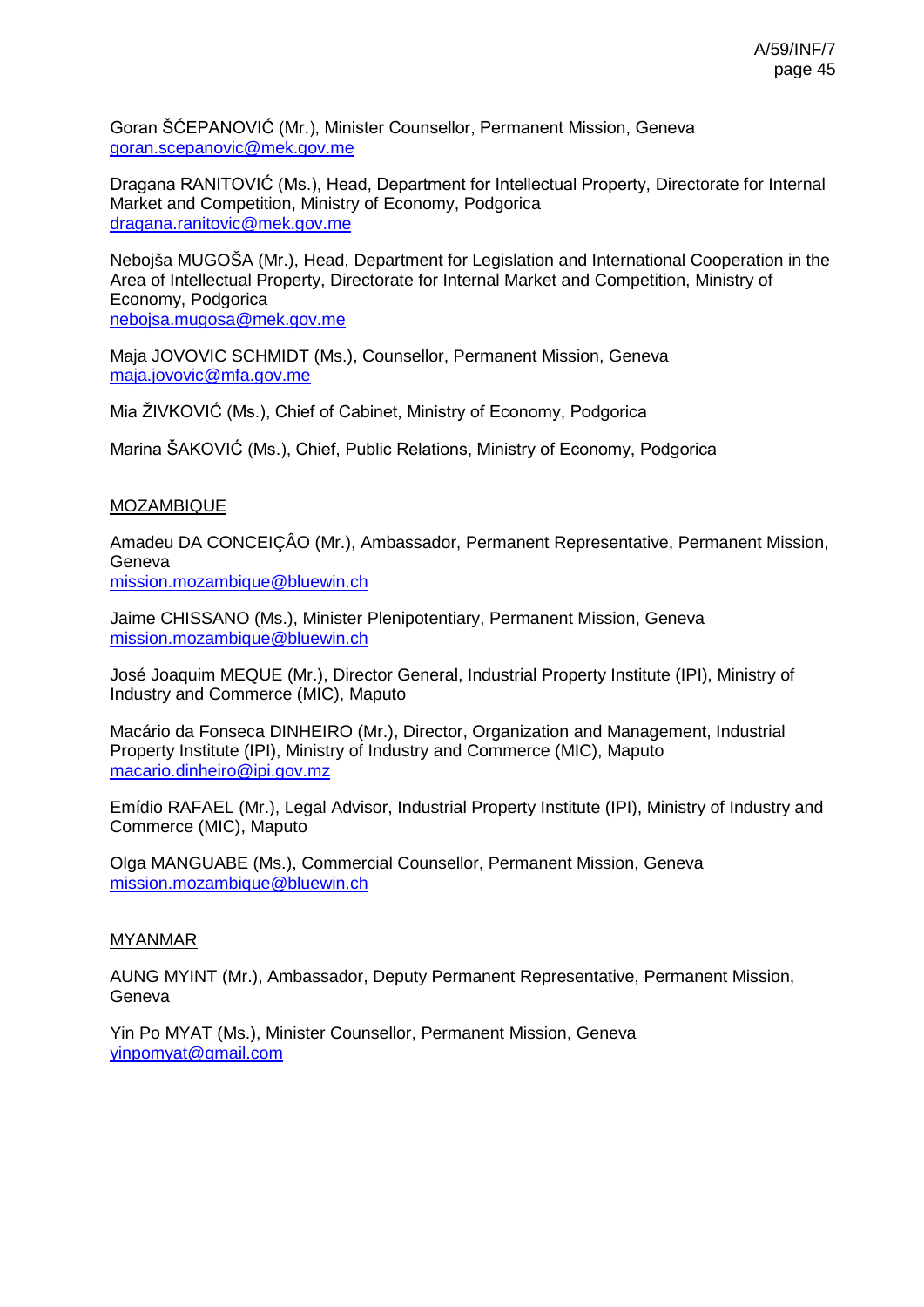## NAMIBIE/NAMIBIA

Penda NAANDA (Mr.), Ambassador, Permanent Representative, Permanent Mission, Geneva

Vivienne Elke KATJIUONGUA (Ms.), Acting Chief Executive Officer, Business and Intellectual Property Authority (BIPA), Ministry of Industrialization, Trade and SME Development (MITSMED), Windhoek [vivienne@bipa.na](mailto:vivienne@bipa.na)

Maria POGISHO (Ms.), Director, Commerce Directorate, Department of Trade and Commerce, Ministry of Industrialization, Trade and SME Development (MITSMED), Windhoek [pogisho@mti.gov.na](mailto:pogisho@mti.gov.na)

Ainna Vilengi KAUNDU (Ms.), Executive, Intellectual Property Services, Business and Intellectual Property Authority (BIPA), Ministry of Industrialization, Trade and SME Development (MITSMED), Windhoek [kaundu@bipa.na](mailto:kaundu@bipa.na)

Lynnox MWIYA (Mr.), Commercial Counsellor, Permanent Mission to the World Trade Organization (WTO), Geneva

# NÉPAL/NEPAL

Mani Prasad BHATTARAI (Mr.), Ambassador, Permanent Representative, Permanent Mission, Geneva [mani.bhattarai@gmail.com](mailto:mani.bhattarai@gmail.com)

Tirtha Raj WAGLE (Mr.), Minister, Deputy Chief of Mission, Permanent Mission, Geneva

Kumar RAI (Mr.), Counsellor, Permanent Mission, Geneva

Uttam Kumar SHAHI (Mr.), Counsellor, Permanent Mission, Geneva [mofabhuwan2065@gmail.com](mailto:mofabhuwan2065@gmail.com)

Bhuwan PAUDEL (Mr.), Second Secretary, Permanent Mission, Geneva [mofabhuwan2065@gmail.com](mailto:mofabhuwan2065@gmail.com)

Antara SINGH (Ms.), Second Secretary, Permanent Mission, Geneva

### NICARAGUA

Harry Miguel PERALTA LÓPEZ (Sr.), Director General, Dirección General del Registro de la Propiedad Intelectual (RPI), Ministerio de Fomento, Industria y Comercio (MIFIC), Managua [hperalta@rpi.gob.ni](mailto:hperalta@rpi.gob.ni)

Carlos Ernesto MORALES DÁVILA (Sr.), Embajador, Representante Permanente, Misión Permanente, Ginebra

Sabra MURILLO CENTENO (Sra.), Ministra Consejera, Misión Permanente, Ginebra [embajada.ginebra@cancilleria.gob.ni](mailto:embajada.ginebra@cancilleria.gob.ni)

Elvielena DIAZ OBANDO (Sra.), Primer Secretario, Misión Permanente, Ginebra [embajada.ginebra@cancilleria.gob.ni](mailto:embajada.ginebra@cancilleria.gob.ni)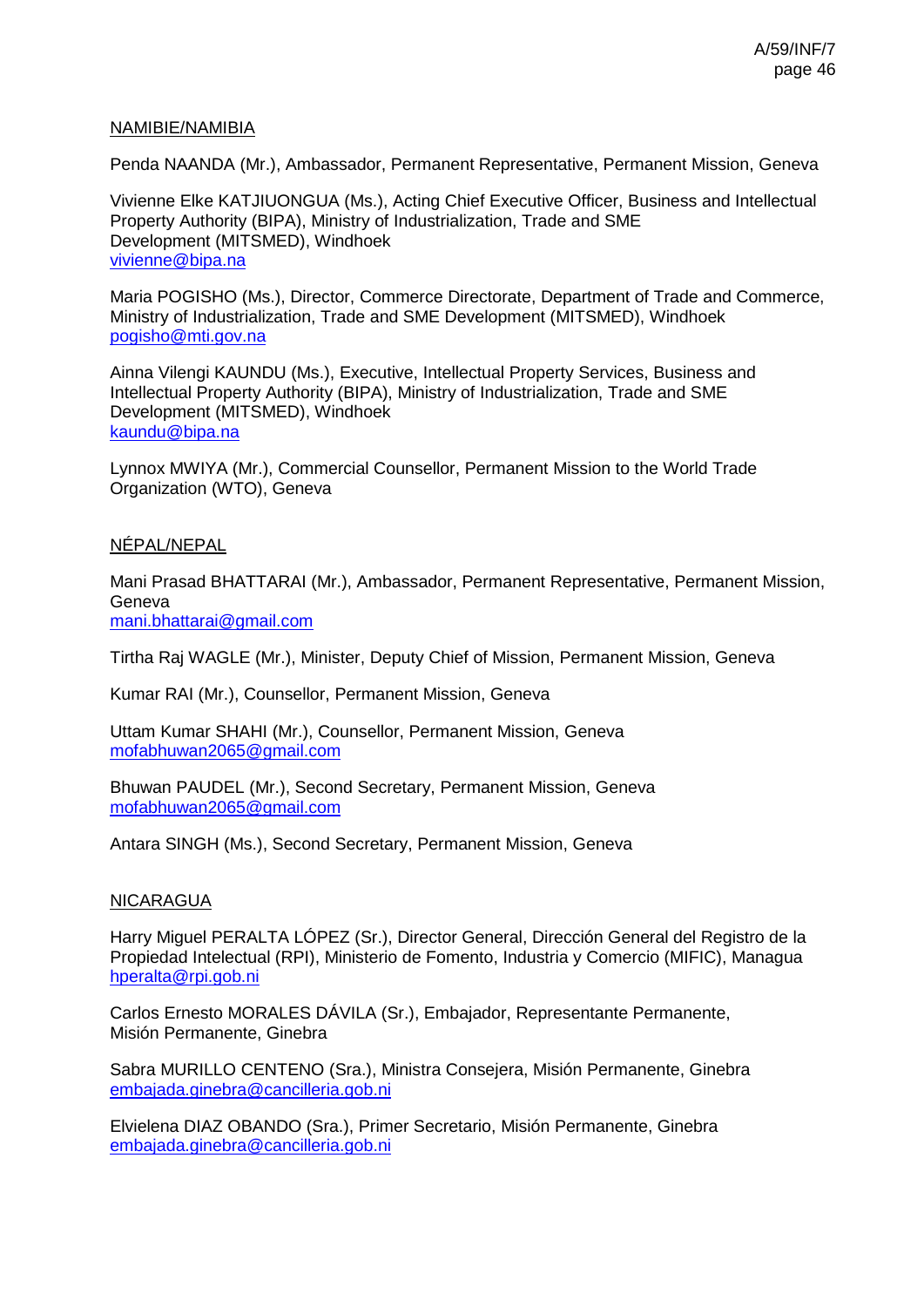# NIGER

Ibrahima YAMBEYE (M.), directeur général, Agence nationale de la propriété industrielle, Ministère de l'industrie, Niamey [yambe2007@yahoo.fr](mailto:yambe2007@yahoo.fr)

Lasse DIDIER SEWA (M.), deuxième conseiller, chargé d'affaires a.i, Mission permanente, Genève

### NIGÉRIA/NIGERIA

Stella EZENDUKA (Ms.), Acting Registrar of Patents and Designs, Trademarks, Patents and Designs Registry, Commercial Law Department, Federal Ministry of Industry, Trade and Investment, Abuja [stellaezenduka@yahoo.com](mailto:stellaezenduka@yahoo.com)

Audu KADIRI (Mr.), Ambassador, Permanent Representative, Permanent Mission, Geneva [audukadiri@hotmail.com](mailto:audukadiri@hotmail.com)

Shafiu Yauri ADAMU (Mr.), Registrar of Trademarks, Trademarks, Patents and Designs Registry, Federal Ministry of Industry, Trade and Investment, Abuja [sayauri@yahoo.com](mailto:sayauri@yahoo.com)

Oyemade Thompson OGUNLOWO (Mr.), State Counsel, International and Comparative Law Department, Federal Ministry of Justice, Abuja [oyemadethompson@gmail.com](mailto:oyemadethompson@gmail.com)

Amaka Gold ELOM (Ms.), Assistant Director, International and Comparative Law Department, Federal Ministry of Justice, Abuja [mekold10@yahoo.com](mailto:mekold10@yahoo.com)

Mohammed Yusufu SADIQ (Mr.), Principal Assistant Registrar, Trademarks, Patents and Designs Registry, Federal Ministry of Industry, Trade and Investment, Abuja

Eno-Obong Young USEN (Ms.), Principal Assistant Registrar, Trademarks, Patents and Designs Registry, Commercial Law Department, Federal Ministry of Industry, Trade and Investment, Abuja [enoyoung@yahoo.co.uk](mailto:enoyoung@yahoo.co.uk)

Amina SMAILA (Ms.), Minister, Permanent Mission, Geneva

### NORVÈGE/NORWAY

Per Antonius FOSS (Mr.), Director General, Norwegian Industrial Property Office (NIPO), Oslo [pfo@patentstyret.no](mailto:pfo@patentstyret.no)

Jostein SANDVIK (Mr.), Director, Legal and International Affairs, Norwegian Industrial Property Office (NIPO), Oslo [jsa@patentstyret.no](mailto:jsa@patentstyret.no)

Hedvig BENGSTON (Ms.), Senior Legal Advisor, Legal and International Affairs, Norwegian Industrial Property Office (NIPO), Oslo [hbe@patentstyret.no](mailto:hbe@patentstyret.no)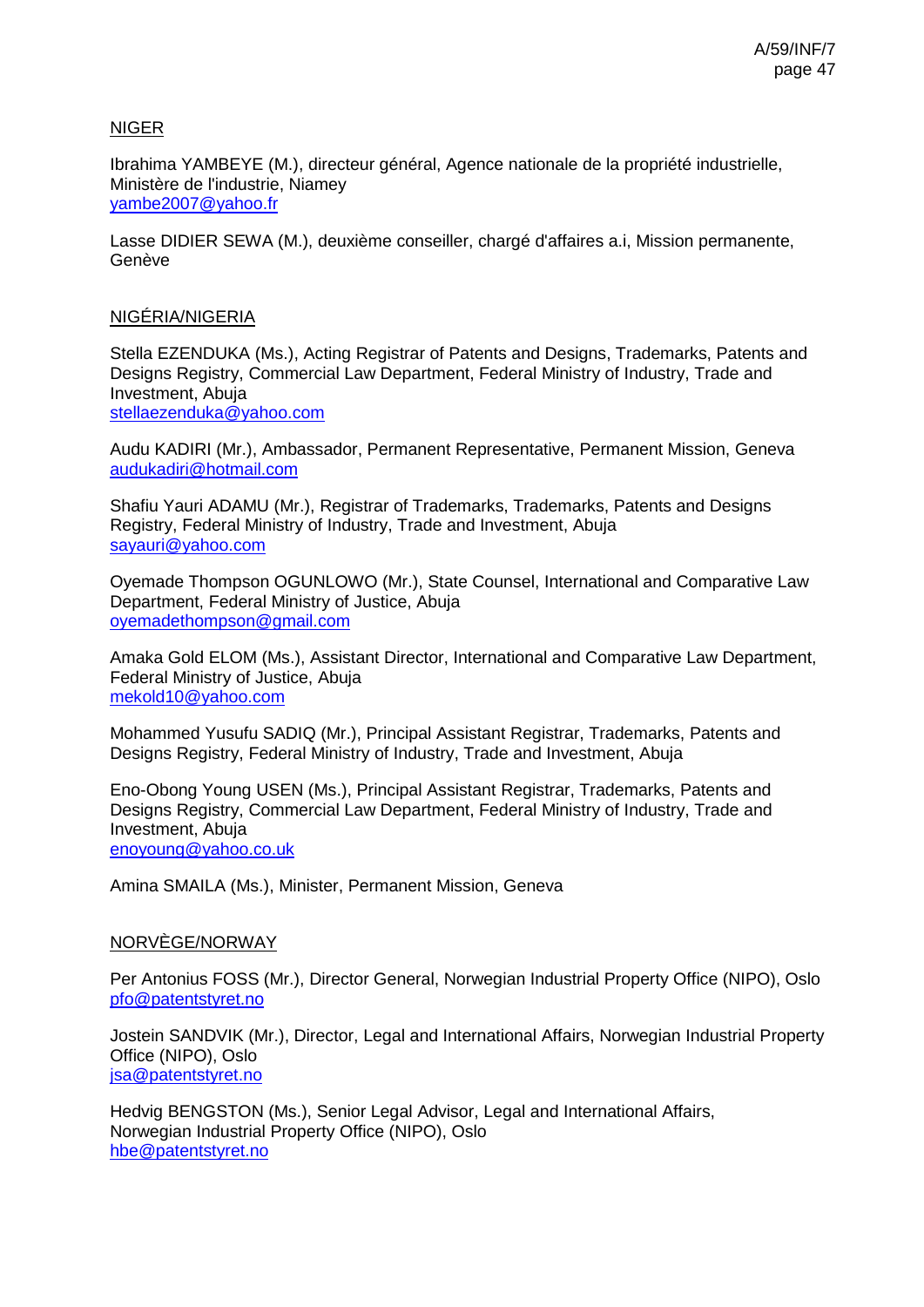# NOUVELLE-ZÉLANDE/NEW ZEALAND

Ross VAN DER SCHYFF (Mr.), Commissioner, Trade Marks, Patents, Designs and Plant Variety Rights, Intellectual Property Office of New Zealand (IPONZ), Wellington [ross.vanderschyff@mbie.govt.nz](mailto:ross.vanderschyff@mbie.govt.nz)

Simon GALLAGHER (Mr.), National Manager, Trade Marks, Patents, Designs and Plant Variety Rights, Intellectual Property Office of New Zealand (IPONZ), Wellington [simon.gallagher@iponz.govt.nz](mailto:simon.gallagher@iponz.govt.nz)

Suzanne STEW (Ms.), Deputy Chief Executive, Market Services, Ministry of Business, Innovation and Employment, Wellington [suzanne.stew@mbie.govt.nz](mailto:suzanne.stew@mbie.govt.nz)

Susan HALL (Ms.), Manager, Business Law, Ministry of Business, Innovation and Employment, Wellington

## OMAN

Ahmed AL DHEEB BA OMAR (Mr.), Undersecretary, Ministry of Commerce and Industry, Muscat

Abdulla Nasser AL RAHBI (Mr.), Ambassador, Permanent Representative, Permanent Mission, Geneva

Mubarak AL DUHANI (Mr.), Director General of Commerce, Ministry of Commerce and Industry, Muscat

Hilda AL HINAI (Ms.), Deputy Permanent Representative, Permanent Mission to the World Trade Organization (WTO), Geneva

Ahmed AL SHIHHI (Mr.), Head, Organization and Cultural Relation Department, Ministry of Heritage and Culture, Muscat

Mohammed AL BALUSHI (Mr.), First Secretary, WIPO and UNCTAD Issues, Permanent Mission, Geneva

Faisal AL NABHANI (Mr.), Counsellor, Permanent Mission, Geneva

### OUGANDA/UGANDA

Kahinda OTAFIIRE (Mr.), Minister for Justice and Constitutional Affairs, Ministry of Justice and Constitutional Affairs, Kampala

Christopher ONYANGA APARR (Mr.), Ambassador, Permanent Representative, Permanent Mission, Geneva

Francis Kamujanduzi BUTAGIRA (Mr.), Board Chairman, Uganda Registration Services Bureau (URSB), Ministry of Justice and Constitutional Affairs, Kampala

Bemanya TWEBAZE (Mr.), Registrar General, Uganda Registration Services Bureau (URSB), Ministry of Justice and Constitutional Affairs, Kampala

George TEBAGANA (Mr.), Second Secretary, Permanent Mission, Geneva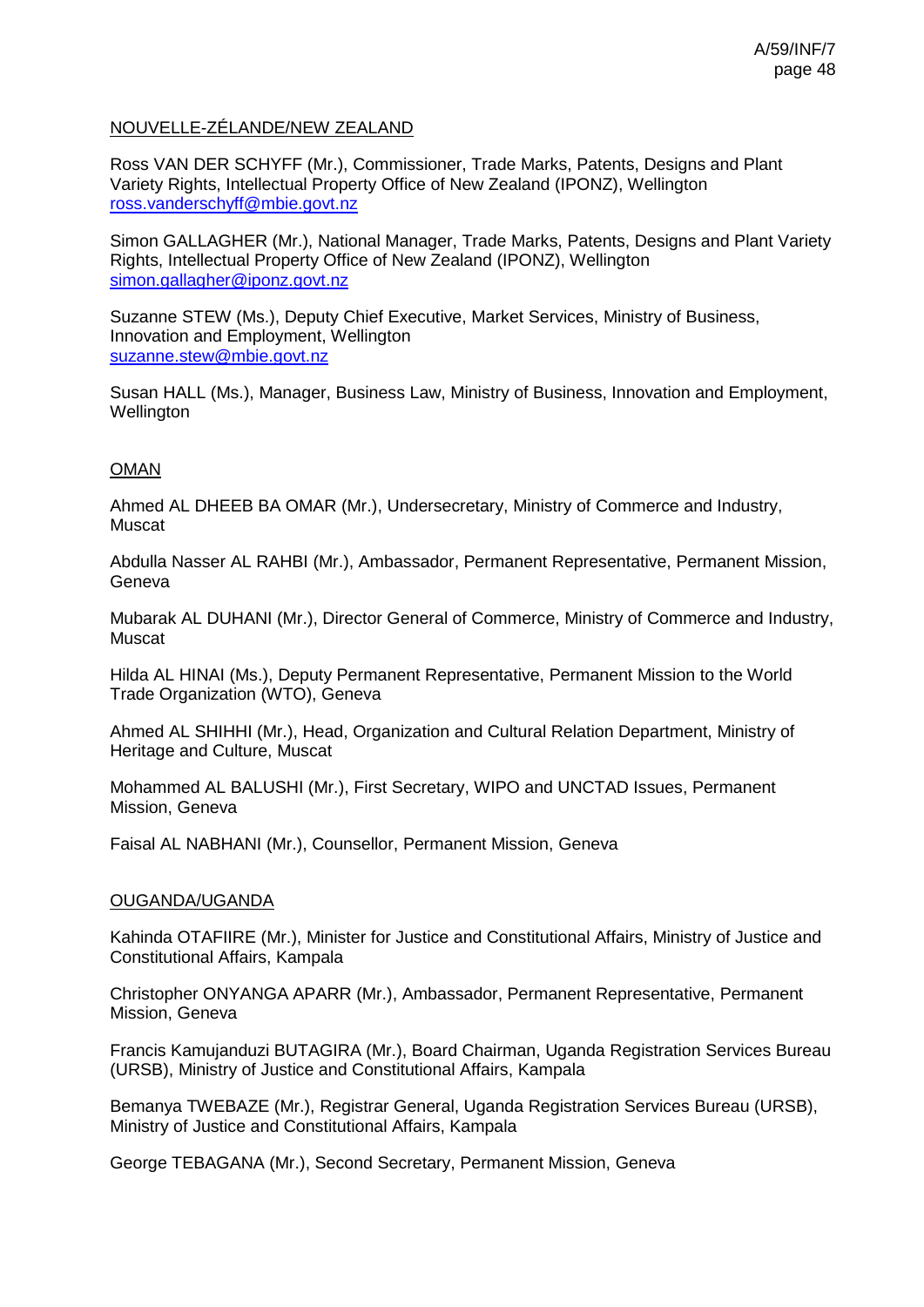Gilbert AGABA (Mr.), Manager, Intellectual Property, Uganda Registration Services Bureau (URSB), Ministry of Justice and Constitutional Affairs, Kampala [gilbert.agaba@ursb.go.ug](mailto:gilbert.agaba@ursb.go.ug)

James Tonny LUBWAMA (Mr.), Acting Manager Patents and Industrial Designs, Uganda Registration Services Bureau (URSB), Ministry of Justice and Constitutional Affairs, Kampala [james.lubwama@ursb.go.ug](mailto:james.lubwama@ursb.go.ug)

#### OUZBÉKISTAN/UZBEKISTAN

Bakhodir SAGDULLAEV (Mr.), Acting Director, Agency on Intellectual Property under the Ministry of Justice of the Republic of Uzbekistan, Tashkent [b.sagdullaev@ima.uz](mailto:b.sagdullaev@ima.uz)

Karel-Ieronim MAVLYANOV (Mr.), Senior Patent Examiner, Agency on Intellectual Property under the Ministry of Justice of the Republic of Uzbekistan, Tashkent

#### PAKISTAN

Tahir Hussain ANDRABI (Mr.), Ambassador, Acting Permanent Representative, Permanent Mission, Geneva

Mujeeb AHMED KHAN (Mr.), Chairman, Intellectual Property Organization of Pakistan (IPO-Pakistan), Ministry of Commerce, Islamabad

Zunaira LATIF (Ms.), First Secretary, Permanent Mission, Geneva

#### PANAMA

Leonardo URIBE COMBE (Sr.), Director General, Dirección General del Registro de la Propiedad Industrial, Ministerio de Comercio e Industrias (DIGERPI), Panamá [luribe@mici.gob.pa](mailto:luribe@mici.gob.pa)

Alfredo SUESCUM (Sr.), Embajador, Representante Permanente, Misión Permanente ante la Organización Mundial del Comercio (OMC), Ginebra

Krizia MATTHEWS (Sra.), Representante Permanente Adjunto, Misión Permanente ante la Organización Mundial del Comercio (OMC), Ginebra [deputy@panama-omc.ch](mailto:deputy@panama-omc.ch)

### PAPOUASIE-NOUVELLE-GUINÉE/PAPUA NEW GUINEA

Amelia NA'ARU (Ms.), Registrar, Intellectual Property Office of Papua New Guinea (IPOPNG), Boroko

#### PARAGUAY

Joel E. TALAVERA ZARATE (Sr.), Director Nacional, Dirección Nacional de Propiedad Intelectual (DINAPI), Asuncion

Julio César PERALTA RODAS (Sr.), Embajador, Representante Permanente Adjunto, Misión Permanente, Ginebra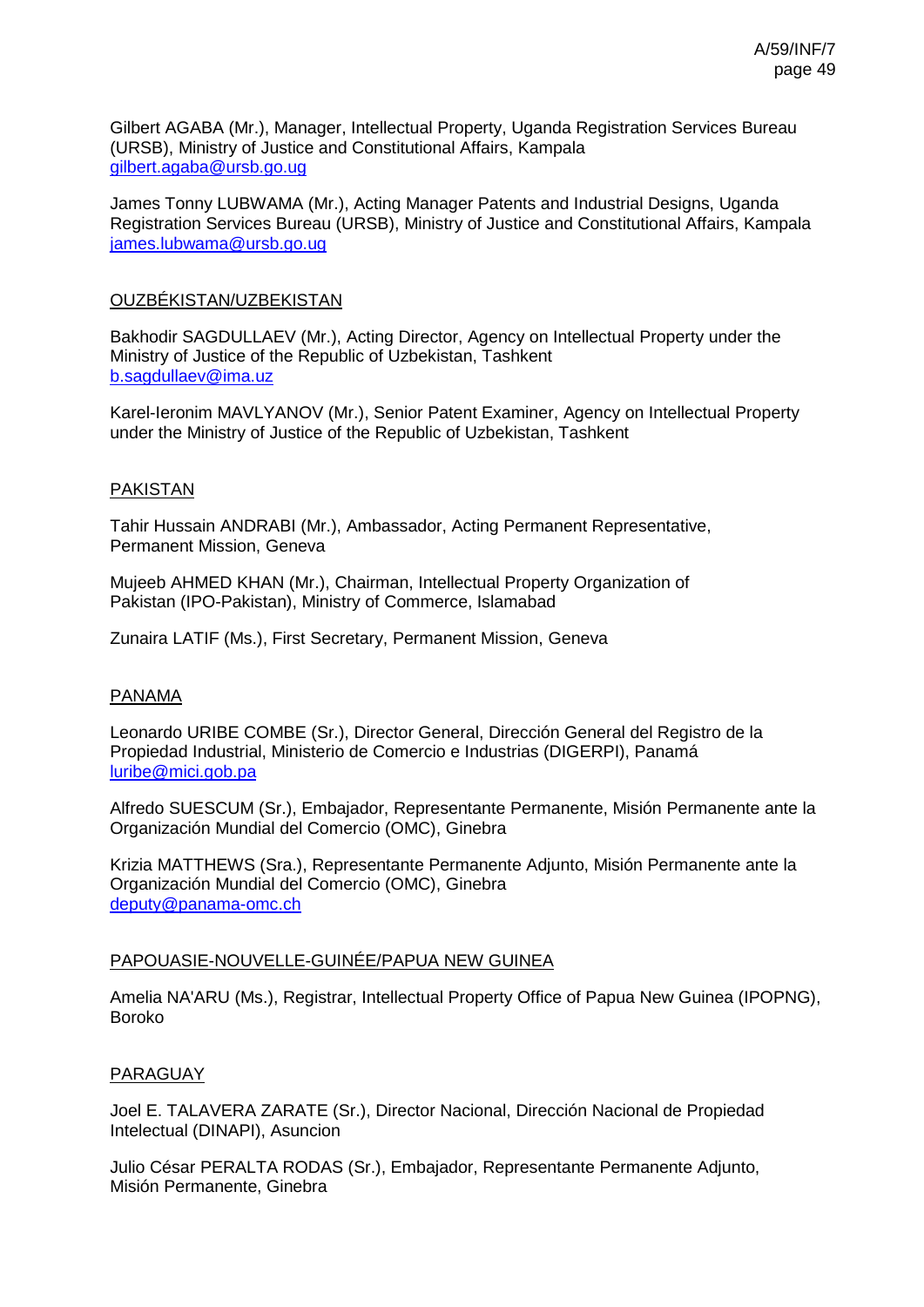Juan Esteban AGUIRRE ORUÉ (Sr.), Director, Relaciones Internacionales, Dirección Nacional de Propiedad Intelectual (DINAPI), Asuncion

Walter José CHAMORRO MILTOS (Sr.), Segundo Secretario, Misión Permanente, Ginebra

#### PAYS-BAS/NETHERLANDS

Monique VAN DAALEN (Ms.), Ambassador, Permanent Representative, Permanent Mission, Geneva

Derk-Jan DE GROOT (Mr.), Director, Netherlands Patent Office, Ministry of Economic Affairs and Climate Policy, The Hague [derk-jan.degroot@rvo.nl](mailto:derk-jan.degroot@rvo.nl)

Marcel VERNOOIJ (Mr.), Minister Plenipotentiary, Head, Economic and Development Affairs, Economic and Development Affairs Section, Permanent Mission, Geneva

Paul VAN BEUKERING (Mr.), Unit Manager, Intellectual Property Section, Ministry of Economic Affairs and Climate Policy, The Hague [p.h.m.vanbeukering@minez.nl](mailto:p.h.m.vanbeukering@minez.nl)

Martina EVERTS-ANTHONY (Ms.), Deputy Director, Bureau for Intellectual Property of Curaçao, Curaçao [m.everts@bip.cw](mailto:m.everts@bip.cw)

Saskia JURNA (Ms.), Senior Policy Officer, Intellectual Property Section, Ministry of Economic Affairs and Climate Policy, The Hague [s.j.jurna@minez.nl](mailto:s.j.jurna@minez.nl)

Henk EGGINK (Mr.), First Secretary, Permanent Mission, Geneva [henk.eggink@minbuz.nl](mailto:henk.eggink@minbuz.nl)

Merel VAN DER VEN (Ms.), Assistant Economic and Development Affairs, Permanent Mission, **Geneva** 

#### PÉROU/PERU

Silvia Elena ALFARO ESPINOSA (Sra.), Embajadora, Representante Permanente, Misión Permanente, Ginebra

Ivo Sergio GAGLIUFFI PIERCECHI (Sr.), Presidente, Consejo Directivo, Instituto Nacional de Defensa de la Competencia y de la Protección de la Propiedad Intelectual (INDECOPI), Lima [ivogag3010@indecopi.gob.pe](mailto:ivogag3010@indecopi.gob.pe)

Ray MELONI GARCÍA (Sr.), Director de Signos Distintivos, Instituto Nacional de Defensa de la Competencia y de la Protección de la Propiedad Intelectual (INDECOPI), Lima [rmeloni@indecopi.gob.pe](mailto:rmeloni@indecopi.gob.pe)

Carlos Gerardo BRICEÑO SALAZAR (Sr.), Representante Permanente Alterno, Misión Permanente, Ginebra

Cristóbal MELGAR (Sr.), Ministro Consejero, Misión Permanente, Ginebra

Philip PONCE (Sr.), Delegado, Asuntos Económicos, Misión Permanente, Ginebra [pponce@onuperu.org](mailto:pponce@onuperu.org)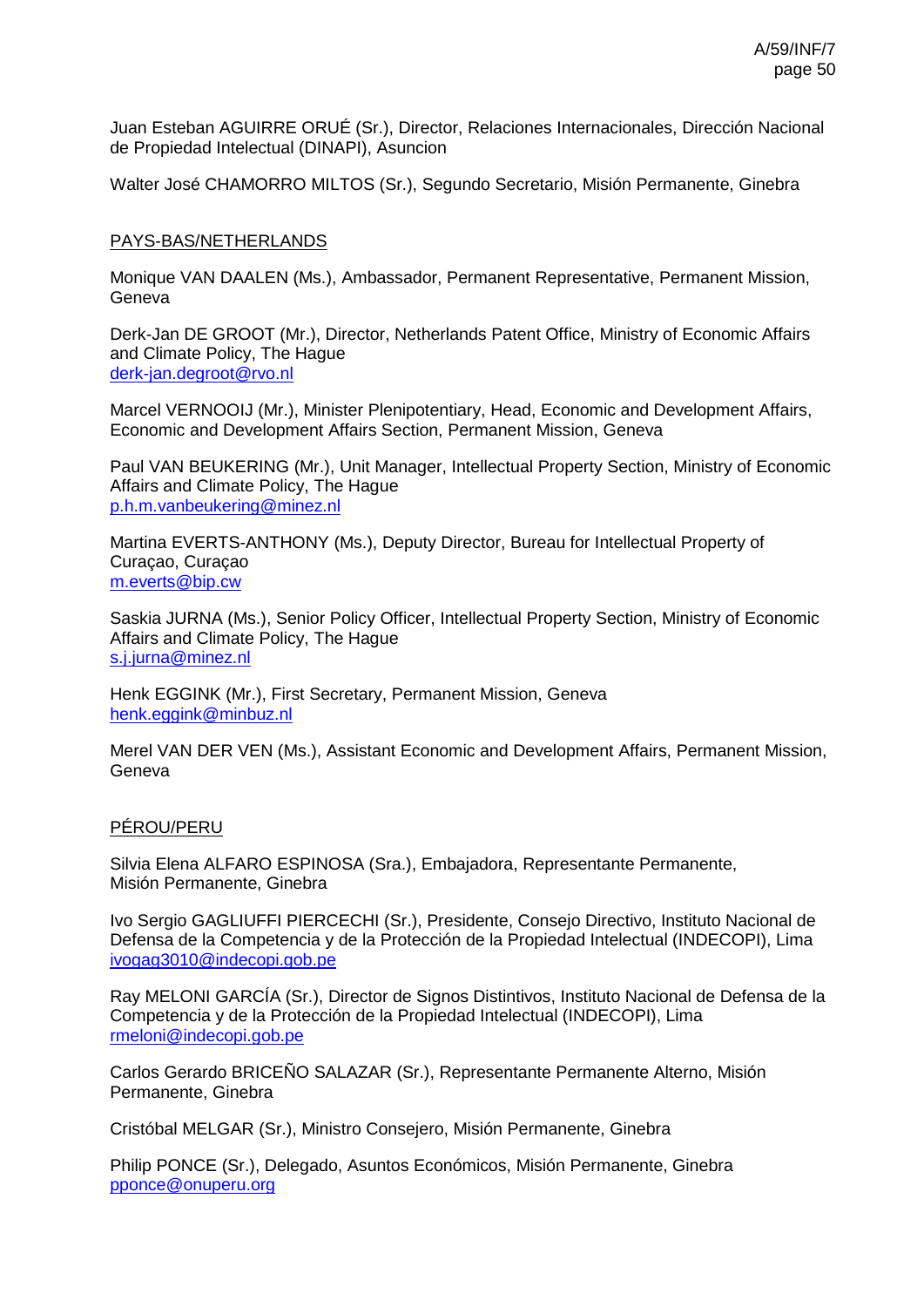Juan Pablo TELLO CALMET (Sr.), Segundo Secretario, Misión Permanenente, Ginebra

## **PHILIPPINES**

Josephine SANTIAGO (Ms.), Director General, Office of the Director General, Intellectual Property Office of the Philippines (IPOPHIL), Department of Trade and Industry, Taguig City [josephinesantiago.dg@ipophil.gov.ph](mailto:josephinesantiago.dg@ipophil.gov.ph)

Evan GARCIA (Mr.), Ambassador, Permanent Representative, Permanent Mission, Geneva [evan.garcia@dfa.gov.ph](mailto:evan.garcia@dfa.gov.ph)

Leny RAZ (Ms.), Director, Bureau of Trademarks, Intellectual Property Office of the Philippines (IPOPHL), Department of Trade and Industry, Makati City [leny.raz@ipophil.gov.ph](mailto:leny.raz@ipophil.gov.ph)

Maria Teresa ALMOJUELA (Ms.), Deputy Permanent Representative, Permanent Mission, Geneva [teresa.almojuela@dfa.gov.ph](mailto:teresa.almojuela@dfa.gov.ph)

Lolibeth MEDRANO (Ms.), Director, Bureau of Patents, Intellectual Property Office of the Philippines (IPOPHIL), Department of Trade and Industry, Taguig City

Jayroma BAYOTAS (Ms.), Attaché, Permanent Mission, Geneva [jayroma.bayotas@dfa.gov.ph](mailto:jayroma.bayotas@dfa.gov.ph)

Arnel TALISAYON (Mr.), First Secretary, Permanent Mission, Geneva [arnel.talisayon@dfa.gov.ph](mailto:arnel.talisayon@dfa.gov.ph)

### POLOGNE/POLAND

Edyta DEMBY-SIWEK (Ms.), Acting President, Patent Office of the Republic of Poland, Warsaw [edemby-siwek@uprp.pl](mailto:edemby-siwek@uprp.pl)

Zbigniew CZECH (Mr.), Ambassador, Permanent Representative, Permanent Mission, Geneva

Magdalena MACIEJEWSKA (Ms.), Director General, Patent Office of the Republic of Poland, Warsaw [mmaciejewska@uprp.pl](mailto:mmaciejewska@uprp.pl)

Zuzanna KIERZKOWSKA (Ms.), First Counsellor, Deputy Permanent Representative, Permanent Mission, Geneva

Grażyna LACHOWICZ (Ms.), Adviser to the President, Cabinet of the President, Patent Office of the Republic of Poland, Warsaw [glachowicz@uprp.pl](mailto:glachowicz@uprp.pl)

Iwona BEREDA ZYGMUNT (Ms.), Specialist, Cabinet of the President, Patent Office of the Republic of Poland, Warsaw [ibereda-zygmunt@uprp.pl](mailto:ibereda-zygmunt@uprp.pl)

Agnieszka HARDEJ-JANUSZEK (Ms.), First Counsellor, Permanent Mission, Geneva

Kacper KARAS (Mr.), Intern, Permanent Mission, Geneva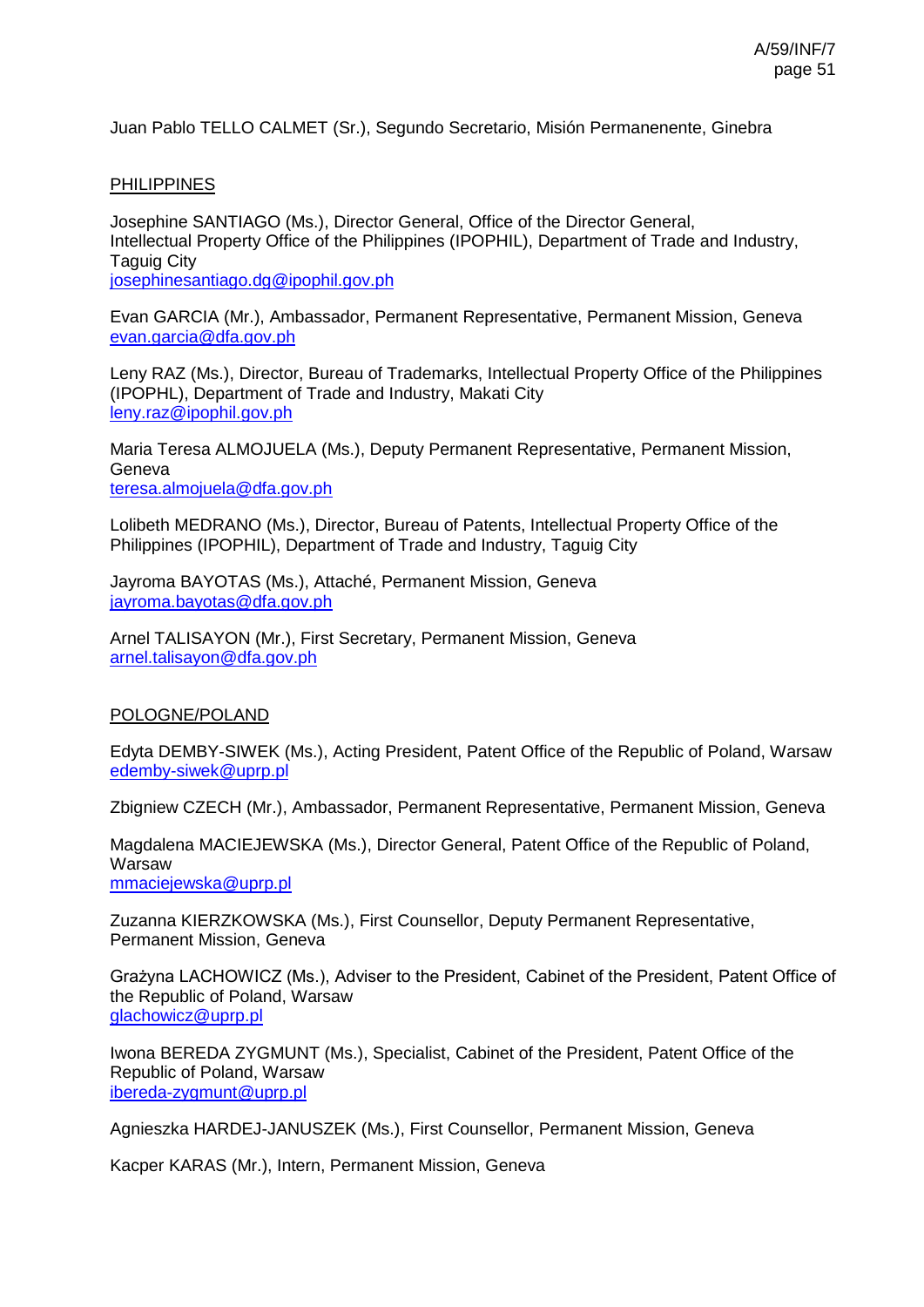## PORTUGAL

Rui MACIEIRA (Mr.), Ambassador, Permanent Representative, Permanent Mission, Geneva

Ana BANDEIRA (Ms.), President, National Institute of Industrial Property (INPI), Ministry of Justice, Lisbon

Margarida MATIAS (Ms.), Member of the Board, National Institute of Industrial Property (INPI), Ministry of Justice, Lisbon

Inês VIEIRA LOPES (Ms.), Director, External Relations and Legal Affairs, National Institute of Industrial Property (INPI), Ministry of Justice, Lisbon

Maria João LAMPREIA (Ms.), Director, Organization and Management, National Institute of Industrial Property (INPI), Ministry of Justice, Lisbon

Carlos Frederico PINCARILHO DE MOURA CARLVALHO (Mr.), Adviser, Ministry of Culture, Lisbon

Francisco SARAIVA (Mr.), Counsellor, Permanent Mission, Geneva

# QATAR

Ali AL-MANSOURI (Mr.), Ambassador, Permanent Representative, Permanent Mission, Geneva

Saleh AL-MANA (Mr.), Director, Office to the World Trade Organization (WTO), Geneva

Amna AL-KUWARI (Ms.), Director, Intellectual Property Rights Protection Department, Ministry of Commerce and Industry, Doha [geneva@mec.gov.qa](mailto:geneva@mec.gov.qa)

Kassem FAKHROO (Mr.), Commercial Attaché, Permanent Mission to the World Trade Organization (WTO), Geneva [geneva@mec.gov.qa](mailto:geneva@mec.gov.qa)

Fatima AL-MUTAWA (Ms.), Expert, Ministry of Commerce and Industry, Doha [geneva@mec.gov.qa](mailto:geneva@mec.gov.qa)

Muna AL NAOIMI (Ms.), Patent Examiner, Intellectual Property Rights Section, Ministry of Commerce and Industry, Doha [malnoaimi@moci.gov.qa](mailto:malnoaimi@moci.gov.qa)

### RÉPUBLIQUE ARABE SYRIENNE/SYRIAN ARAB REPUBLIC

Refat SULAIMAN (Mr.), Deputy Minister, Internal Trade and Consumer Protection, Directorate of Commercial Industrial Property Protection, Ministry of Internal Trade and Consumer Protection, Damascus

HUSSAM EDIN AALA (Mr.), Ambassador, Permanent Representative, Permanent Mission, **Geneva** 

Chafik ALAZEB (Mr.), Director, Directorate of Commercial Industrial Property Protection, Ministry of Internal Trade and Consumer Protection, Damascus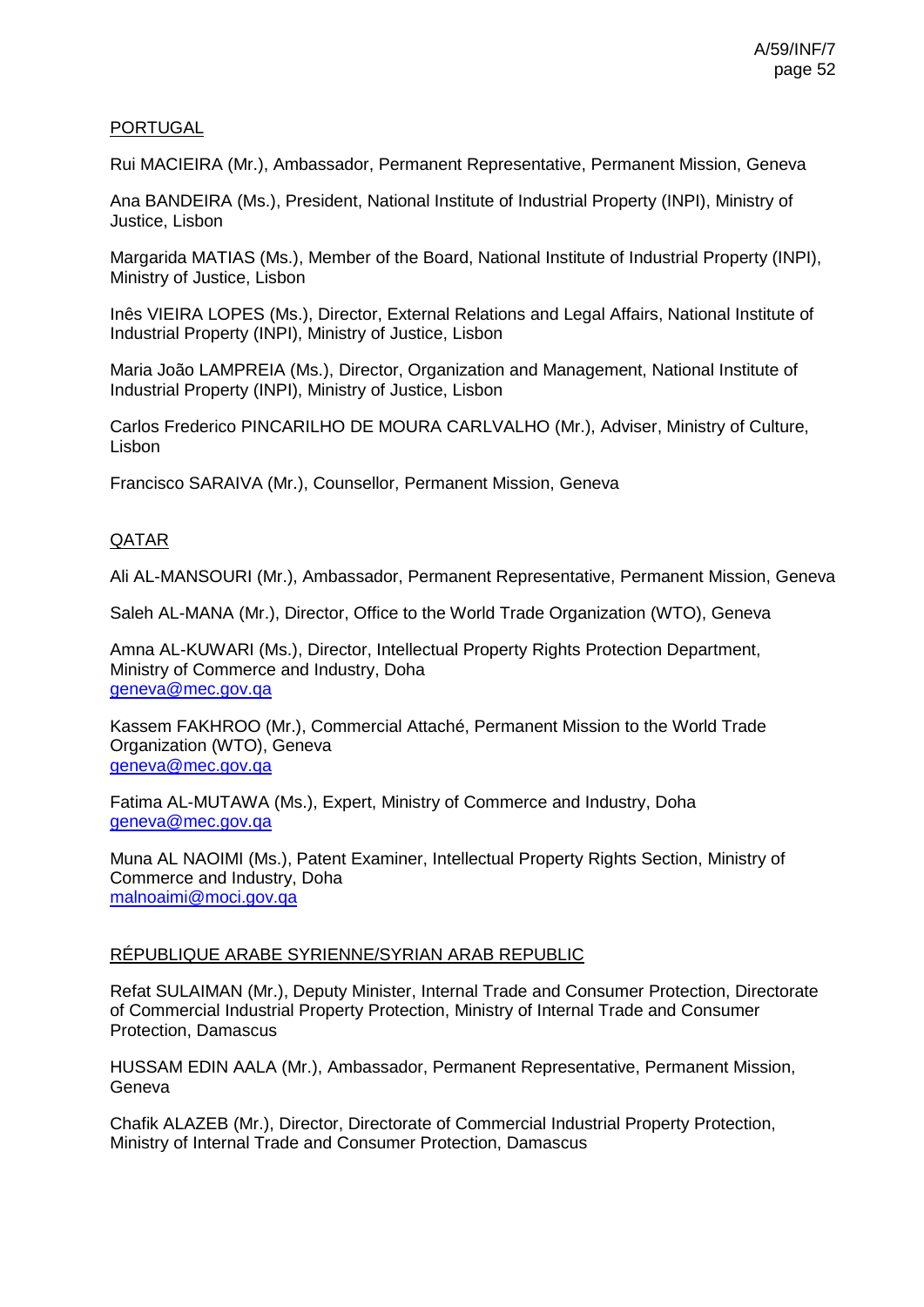Abdul Ahad SAFAR (Mr.), Legal Counsellor, Chairman of the Objections Committee, Directorate of Commercial Industrial Property Protection, Ministry of Internal Trade and Consumer Protection, Damascus

Mohamadia AL NASAN (Ms.), Counsellor, Permanent Mission, Geneva

### RÉPUBLIQUE CENTRAFRICAINE/CENTRAL AFRICAN REPUBLIC

Brice KOYANGA NDAYA (M.), chef de Service des brevets, Direction de la propriété industrielle, Ministère du commerce et de l'industrie, Bangui [bkoyangandaya@yahoo.fr](mailto:bkoyangandaya@yahoo.fr)

#### RÉPUBLIQUE DE CORÉE/REPUBLIC OF KOREA

PAIK Ji-ah (Ms.), Ambassador, Permanent Representative, Permanent Mission, Geneva

CHEON Se Chang (Mr.), Vice Commissioner, Korean Intellectual Property Office (KIPO), Daejeon

LEE Miyon (Ms.), Ambassador, Deputy Permanent Representative, Permanent Mission, **Geneva** 

YEO Inhong (Mr.), Director, Multilateral Affairs Division, Korean Intellectual Property Office (KIPO), Ministry of Trade, Industry and Energy, Daejeon

PARK Yongju (Mr.), Director, International Cooperation Division, Korean Intellectual Property Office (KIPO), Ministry of Trade, Industry and Energy, Daejeon

MYUNG Soo Hyun (Ms.), Director, Cultural Trade and Cooperation Division, Ministry of Culture, Sports and Tourism, Sejong [myung22@korea.kr](mailto:myung22@korea.kr)

KIM Seungoh (Ms.), Senior Deputy Director, International Cooperation Division, Korean Intellectual Property Office (KIPO), Ministry of Trade, Industry and Energy, Daejeon

HUH Wonseok (Mr.), Deputy Director, Multilateral Affairs Division, Korean Intellectual Property Office (KIPO), Ministry of Trade, Industry and Energy, Daejeon

KIM Hyuntae (Mr.), Deputy Director, Multilateral Affairs Division, Korean Intellectual Property Office (KIPO), Ministry of Trade, Industry and Energy, Daejeon

CHO Ara (Ms.), Deputy Director, International Cooperation Division, Korean Intellectual Property Office (KIPO), Ministry of Trade, Industry and Energy, Daejeon

KANG Huiman (Mr.), Deputy Director, Patent System Administration Division, Korean Intellectual Property Office (KIPO), Ministry of Trade, Industry and Energy, Daejeon

LEE Ji-In (Ms.), Policy Specialist, Cultural Trade and Cooperation Division, Ministry of Culture, Sports and Tourism, Sejong [jenjlee@korea.kr](mailto:jenjlee@korea.kr)

PARK Si-young (Mr.), Counsellor, Permanent Mission, Geneva [siyoungpark@korea.kr](mailto:siyoungpark@korea.kr)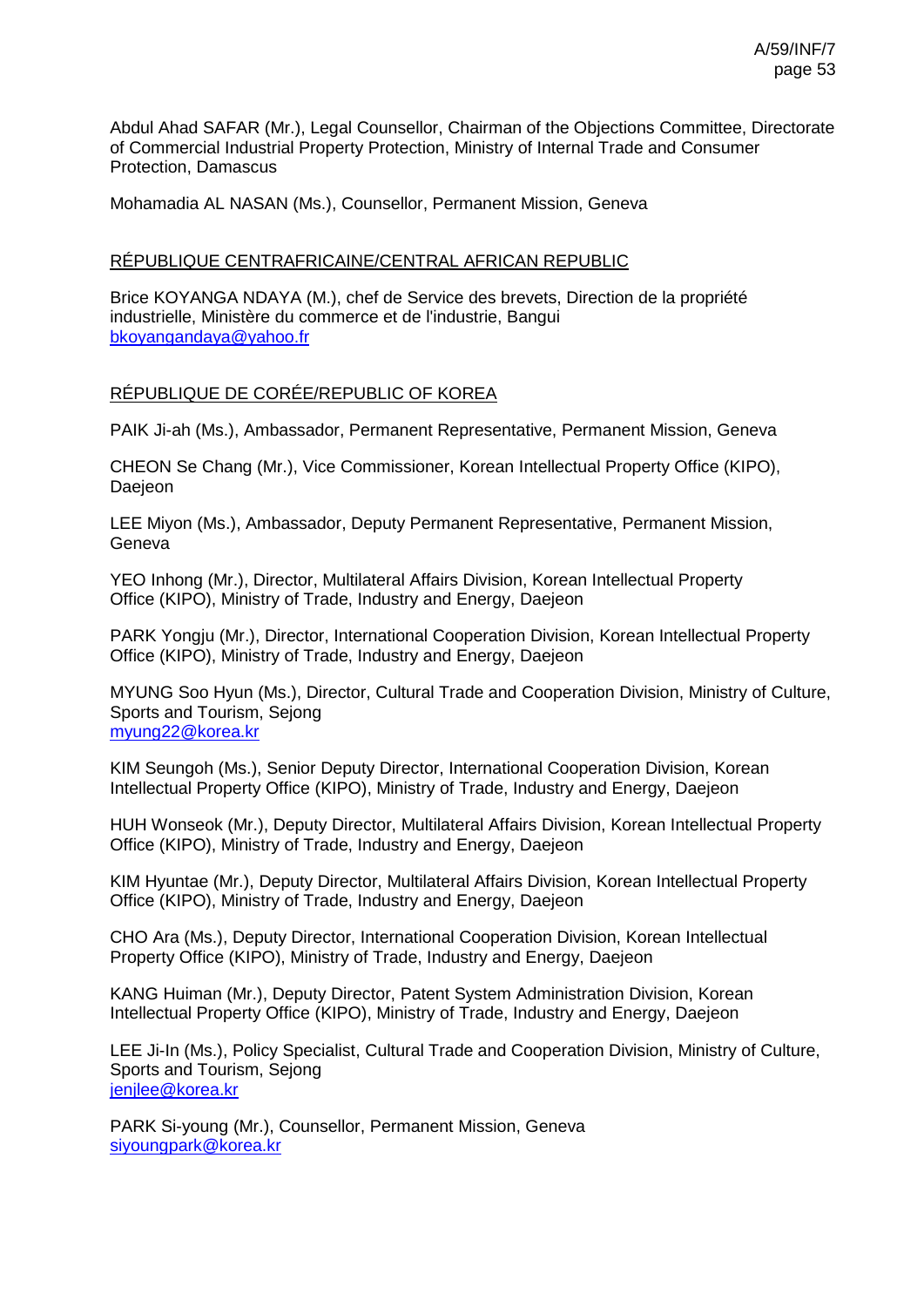PARK Hyekyeong (Ms.), Conference Interpreter, Korean Intellectual Property Office (KIPO), **Daejeon** 

## RÉPUBLIQUE DÉMOCRATIQUE POPULAIRE LAO/LAO PEOPLE'S DEMOCRATIC REPUBLIC

Khaminh KHITCHADETH (Mr.), Ambassador, Permanent Representative, Permanent mission, **Geneva** 

Khanlasy KEOBOUNPHANH (Ms.), Director General, Department of Intellectual Property, Ministry of Science and Technology, Vientiane [kkeobounphanh@yahoo.co.uk](mailto:kkeobounphanh@yahoo.co.uk)

Sida YOUTRICHANTHACHAK (Ms.), Deputy Director General, Department of Intellectual Property, Ministry of Science and Technology, Vientiane

Vilaxay BOUPHA (Mr.), Second Secretary, Permanent Mission, Geneva

### RÉPUBLIQUE DE MOLDOVA/REPUBLIC OF MOLDOVA

Andrei POPA (Mr.), Acting Director General, State Agency on Intellectual Property (AGEPI), Chisinau

Oxana DOMENTI (Ms.), Ambassador, Permanent Representative, Permanent Mission, Geneva

Liliana VIERU (Ms.), Head, Communication and International Relations Department, State Agency on Intellectual Property (AGEPI), Chisinau [liliana.vieru@agepi.gov.md](mailto:liliana.vieru@agepi.gov.md)

Iulian GRIGORIȚĂ (Mr.), Deputy Permanent Representative, Permanent Mission, Geneva

Octavian APOSTOL (Mr.), Counsellor of the Director General, State Agency on Intellectual Property (AGEPI), Chisinau [octav.apostol@gmail.com](mailto:octav.apostol@gmail.com)

### RÉPUBLIQUE DOMINICAINE/DOMINICAN REPUBLIC

Ruth Alexandra LOCKWARD REYNOSO (Sra.), Directora General, Dirección General, Oficina Nacional de la Propiedad Industrial (ONAPI), Ministerio de Industria, Comercio y Mipymes, Santo Domingo [s.lockward@onapi.gob.do](mailto:s.lockward@onapi.gob.do)

Trajano SANTANA (Sr.), Director General, Dirección General, Oficina Nacional de Derecho de Autor (ONDA), Ministerio de Industria, Comercio y Mipymes, Santo Domingo

Carlos ESPAILLAT (Sr.), Representante Permanente Adjunto, Misión Permanente, Ginebra [c\\_espaillat@mirex.gob.do](mailto:c_espaillat@mirex.gob.do)

Hectarelis CABRAL GUERRERO (Sra.), Directora de Asuntos Internacionales, Dirección General, Oficina Nacional de Derecho de Autor, Ministerio de Industria, Comercio y Mipymes, Santo Domingo [hectarelis91@gmail.com](mailto:hectarelis91@gmail.com)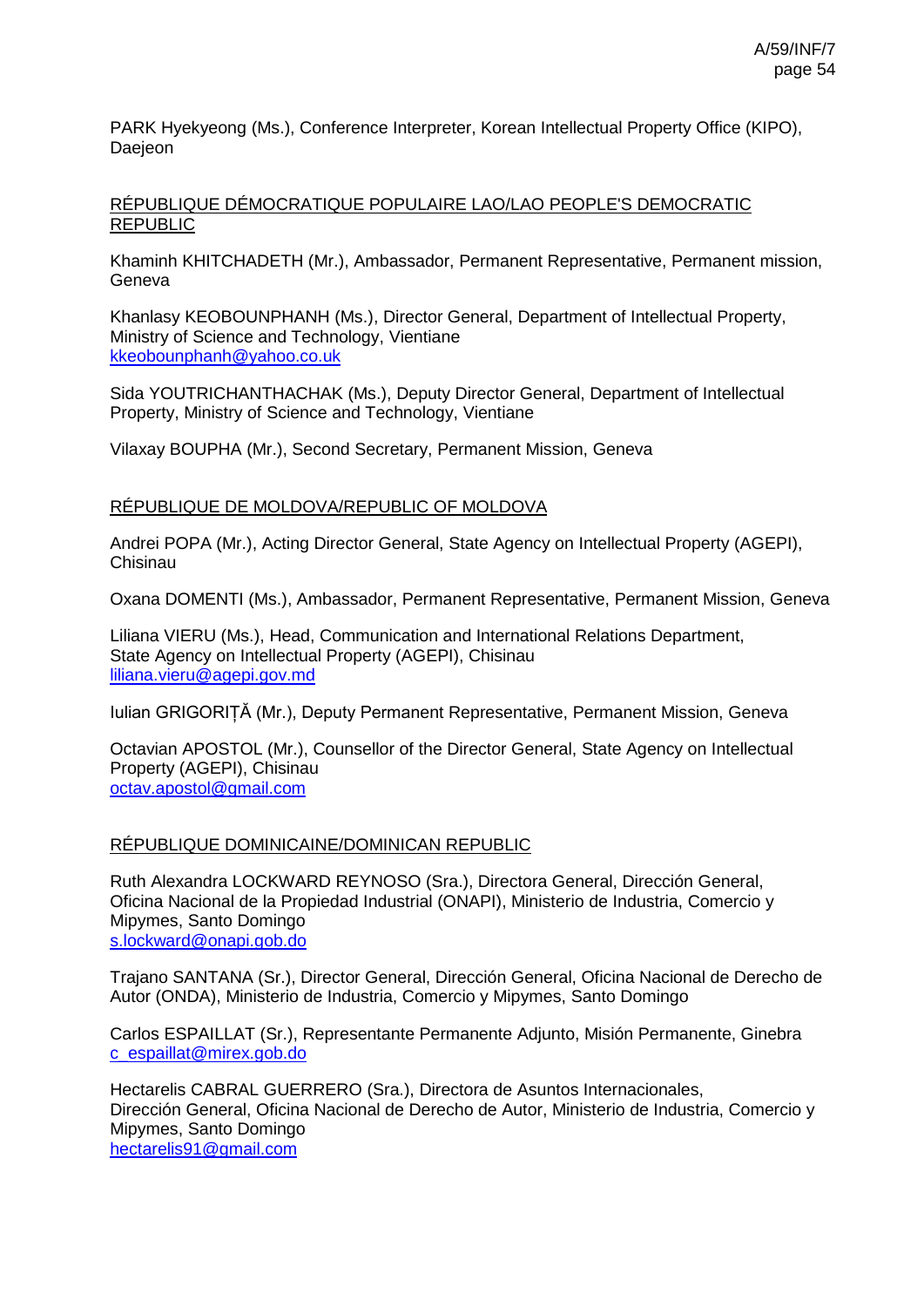## RÉPUBLIQUE POPULAIRE DÉMOCRATIQUE DE CORÉE/DEMOCRATIC PEOPLE'S REPUBLIC OF KOREA

HAN Tae Song (Mr.), Ambassador, Permanent Representative, Permanent Mission, Geneva

KIM Chang Min (Mr.), Secretary-General, National Coordinating Committee for WIPO, Ministry of Foreign Affairs, Pyongyang

KIM Yong U (Mr.), Coordinator, National Coordinating Committee for WIPO, Ministry of Foreign Affairs, Pyongyang JONG Myong Hak (Mr.), Counsellor, Permanent Mission, Geneva

# RÉPUBLIQUE TCHÈQUE/CZECH REPUBLIC

Josef KRATOCHVÍL (Mr.), President, Industrial Property Office, Prague

Petr GAJDUŠEK (Mr.), Ambassador, Permanent Representative, Permanent Mission, Geneva

Světlana KOPECKÁ (Ms.), Director, International Department, Industrial Property Office, Prague

Eva SCHNEIDEROVÁ (Ms.), Director, Patent Department, Industrial Property Office, Prague [eschneiderova@upv.cz](mailto:eschneiderova@upv.cz)

Pavel ZEMAN (Mr.), Head, Copyright Department, Ministry of Culture, Prague

Michal KAPLAN (Mr.), Deputy Permanent Representative, Permanent Mission, Geneva

Petr FIALA (Mr.), Third Secretary, Permanent Mission, Geneva [petr\\_fiala@mzv.cz](mailto:petr_fiala@mzv.cz)

### RÉPUBLIQUE-UNIE DE TANZANIE/UNITED REPUBLIC OF TANZANIA

Emmanuel Mtembei KAKWEZI (Mr.), Acting Chief Executive Officer, Business Registrations and Licensing Agency (BRELA), Ministry of Industry, Trade and Investment, Dar es Salaam [ceo@brela.go.tz](mailto:ceo@brela.go.tz)

Loy MHANDO (Ms.), Deputy Registrar of Intellectual Property, Business Registrations and Licensing Agency (BRELA), Ministry of Industry, Trade and Investment, Dar es Salaam [loy.mhando@brela.go.tz](mailto:loy.mhando@brela.go.tz)

Robert KAHENDAGUZA (Mr.), Chargé d'affaires a.i., Permanent Mission, Geneva [kahendaguza@yahoo.com](mailto:kahendaguza@yahoo.com)

Gwantwa Emmanuel MWAISAKA (Ms.), Senior Legal Officer, Legal Affairs Unit, Ministry of Foreign Affairs and East African Cooperation, Dar es Salaam

Theodora MWENEGOHA (Ms.), Intellectual Property Manager, University of Dar es Salaam, Ministry of Foreign Affairs and East African Cooperation, Dar es Salaam [doramwenegoha@yahoo.com](mailto:doramwenegoha@yahoo.com)

Elia MTWEVE (Mr.), Counsellor, Permanent Mission, Geneva [emtweve1977@yahoo.co.uk](mailto:emtweve1977@yahoo.co.uk)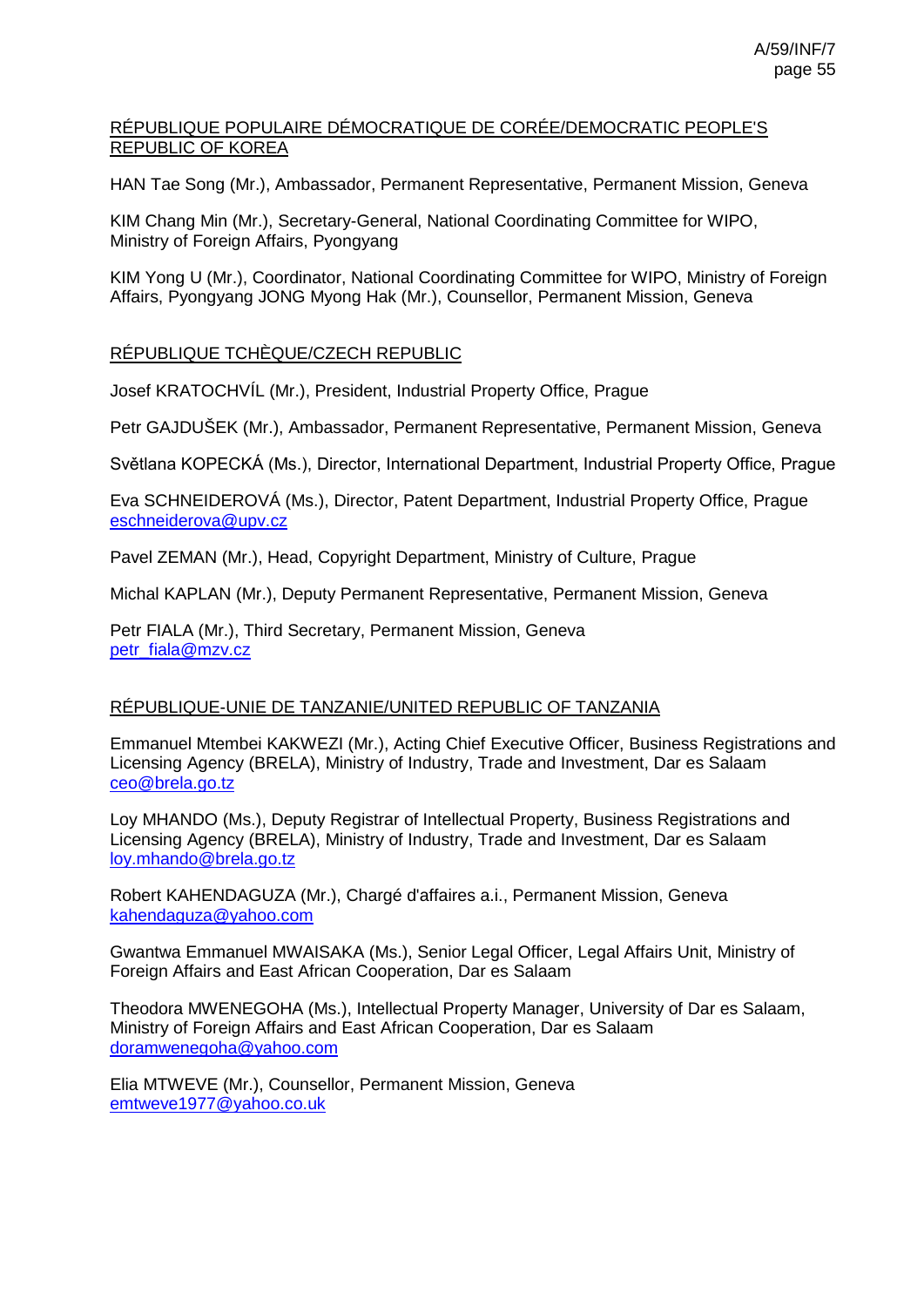### ROUMANIE/ROMANIA

Adrian VIERITA (Mr.), Ambassador, Permanent Representative, Permanent Mission, Geneva [adrian.vierita@romaniaunog.org](mailto:adrian.vierita@romaniaunog.org)

Cătălin NIŢU (Mr.), Director, Legal and European Affairs Division, State Office for Inventions and Trademarks (OSIM), Bucharest [catalin.nitu@osim.ro](mailto:catalin.nitu@osim.ro)

Oana MĂRGINEANU (Ms.), Director, Cabinet of the Director General, State Office for Inventions and Trademarks (OSIM), Bucharest [oana.margineanu@osim.ro](mailto:oana.margineanu@osim.ro)

Cristian FLORESCU (Mr.), Head, International Relations Department, Romanian Office for Copyright (ORDA), Bucharest [florescucristiann@yahoo.com](mailto:florescucristiann@yahoo.com)

Codrina VIERITA (Ms.), Minister Plenipotentiary, Permanent Mission, Geneva [codrina.vierita@romaniaunog.org](mailto:codrina.vierita@romaniaunog.or)

Gabriel SARAFIAN (Mr.), Counsellor, Permanent Mission, Geneva [gabriel.sarafian@romaniaunog.org](mailto:gabriel.sarafian@romaniaunog.org)

Albert ROBU (Mr.), Counsellor, Permanent Mission, Geneva [albert.robu@romaniaunog.org](mailto:albert.robu@romaniaunog.org)

## ROYAUME-UNI/UNITED KINGDOM

Julian BRAITHWAITE (Mr.), Ambassador, Permanent Representative, Permanent Mission, Geneva

Tim MOSS (Mr.), Chief Executive, UK Intellectual Property Office (UK IPO), Newport

Andrew STAINES (Mr.), Ambassador, Deputy Permanent Representative, Permanent Mission, **Geneva** 

Adam WILLIAMS (Mr.), Director, International Policy, UK Intellectual Property Office (UK IPO), Newport

Andy BARTLETT (Mr.), Divisional Director, Business Operations Division, UK Intellectual Property Office (UK IPO), Newport

Pippa HALL (Ms.), Director, Innovation and Chief Economist, UK Intellectual Property Office (UK IPO), London

Liam HYNES (Mr.), Deputy Director, International Policy, UK Intellectual Property Office (UK IPO), Newport

Rahul RAGHAVAN (Mr.), Head of Multilateral and Africa, UK Intellectual Property Office (UK IPO), London

Beverly PERRY (Ms.), Senior Policy Adviser, UK Intellectual Property Office (UK IPO), Newport

John THOMAS (Mr.), Senior Policy Adviser, UK Intellectual Property Office (UK IPO), Newport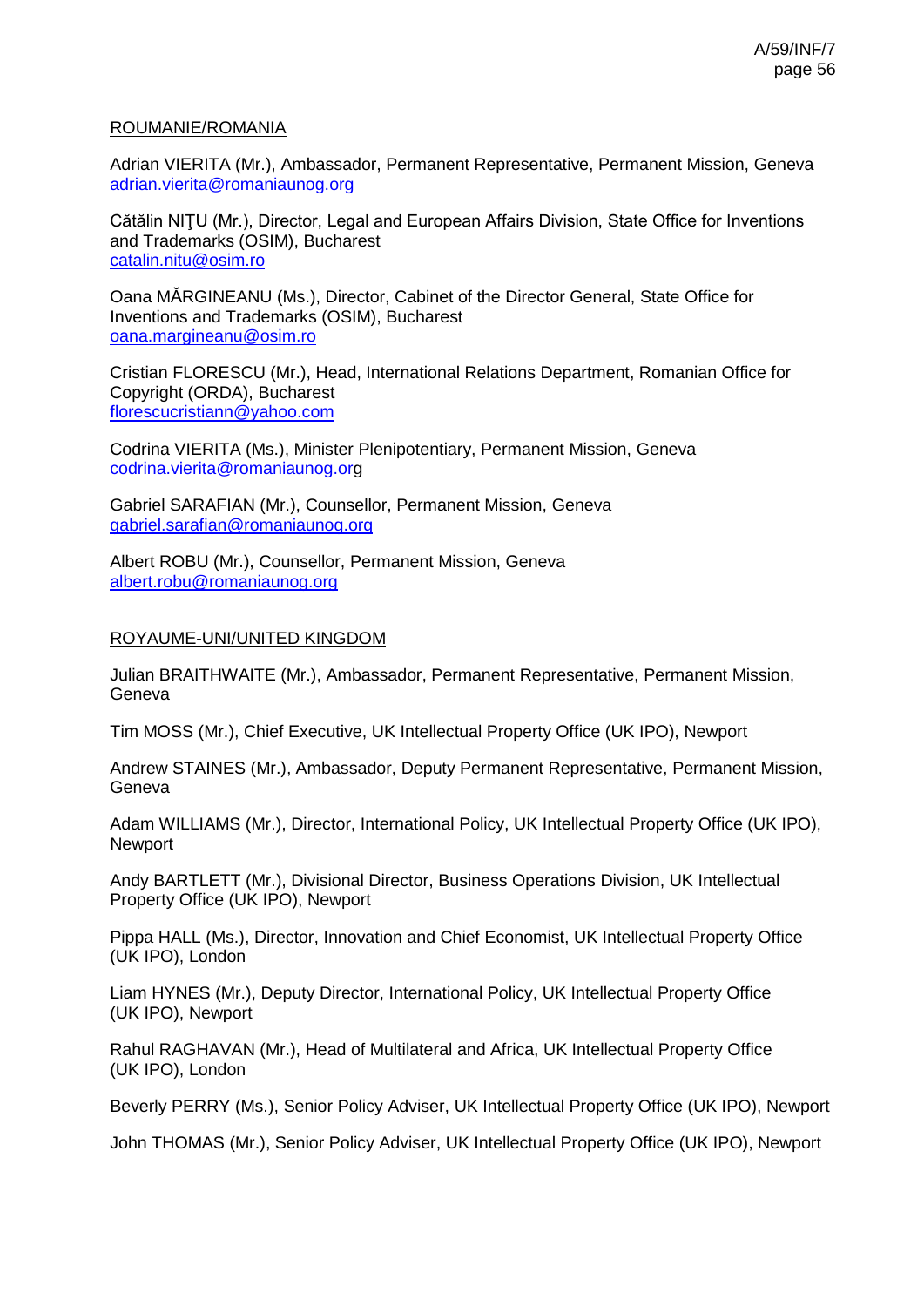Zac STENTIFORD (Mr.), Senior Policy Adviser, UK Intellectual Property Office (UK IPO), **Newport** 

Stephanie HITCHMAN (Ms.), Policy Officer, UK Intellectual Property Office (UK IPO), Newport

Ryder THOMAS (Mr.), Economic Counsellor, Permanent Mission, Geneva

Jan WALTER (Mr.), Senior IP Adviser, Permanent Mission, Geneva [jan.walter@fco.gov.uk](mailto:jan.walter@fco.gov.uk)

Nigel BEST (Mr.), First Secretary, Permanent Mission, Geneva

## RWANDA

Myriam GATSIMBANYI (Ms.), Officer in Charge, Intellectual Property Policy, Ministry of Trade and Industry, Kigali

Blaise RUHIMA MBARAGA (Mr.), Division Manager, Office of the Registrar General (IPR), Ministry of Trade and Industry, Kigali

Michel SEBERA (Mr.), Permanent Secretary, Ministry of Commerce and Industry, Kigali

### SAINTE-LUCIE/SAINT LUCIA

Kozel CREESE (Ms.), Acting Registrar, Registry of Companies and Intellectual Property, Attorney General's Chambers, Castries

### SAINT-KITTS-ET-NEVIS/SAINT KITTS AND NEVIS

Jihan WILLIAMS (Ms.), Registrar, Intellectual Property Office, Ministry of Justice and Legal Affairs, Basseterre [jihan.williams@gov.kn](mailto:jihan.williams@gov.kn)

### SAINT-MARIN/SAN MARINO

Silvia ROSSI (Ms.), Director, Department of External Affairs, State Office for Patents and Trademarks, Borgo Maggiore [silvia.rossi.ubm@pa.sm](mailto:silvia.rossi.ubm@pa.sm)

Bruno CINQUANTINI (Mr.), Advisor, Department of External Affairs, State Office for Patents and Trademarks, Borgo Maggiore

### SAINT-SIÈGE/HOLY SEE

Ivan JURKOVIČ (Mr.), Apostolic Nuncio, Permanent Observer, Permanent Observer Mission, Geneva [nuntiusge@nuntiusge.org](mailto:nuntiusge@nuntiusge.org)

Mauro CIONINI (Mr.), First Secretary, Permanent Observer Mission, Geneva [hrc@nuntiusge.org](mailto:hrc@nuntiusge.org)

Carlo Maria MARENGHI (Mr.), Attaché, Permanent Observer Mission, Geneva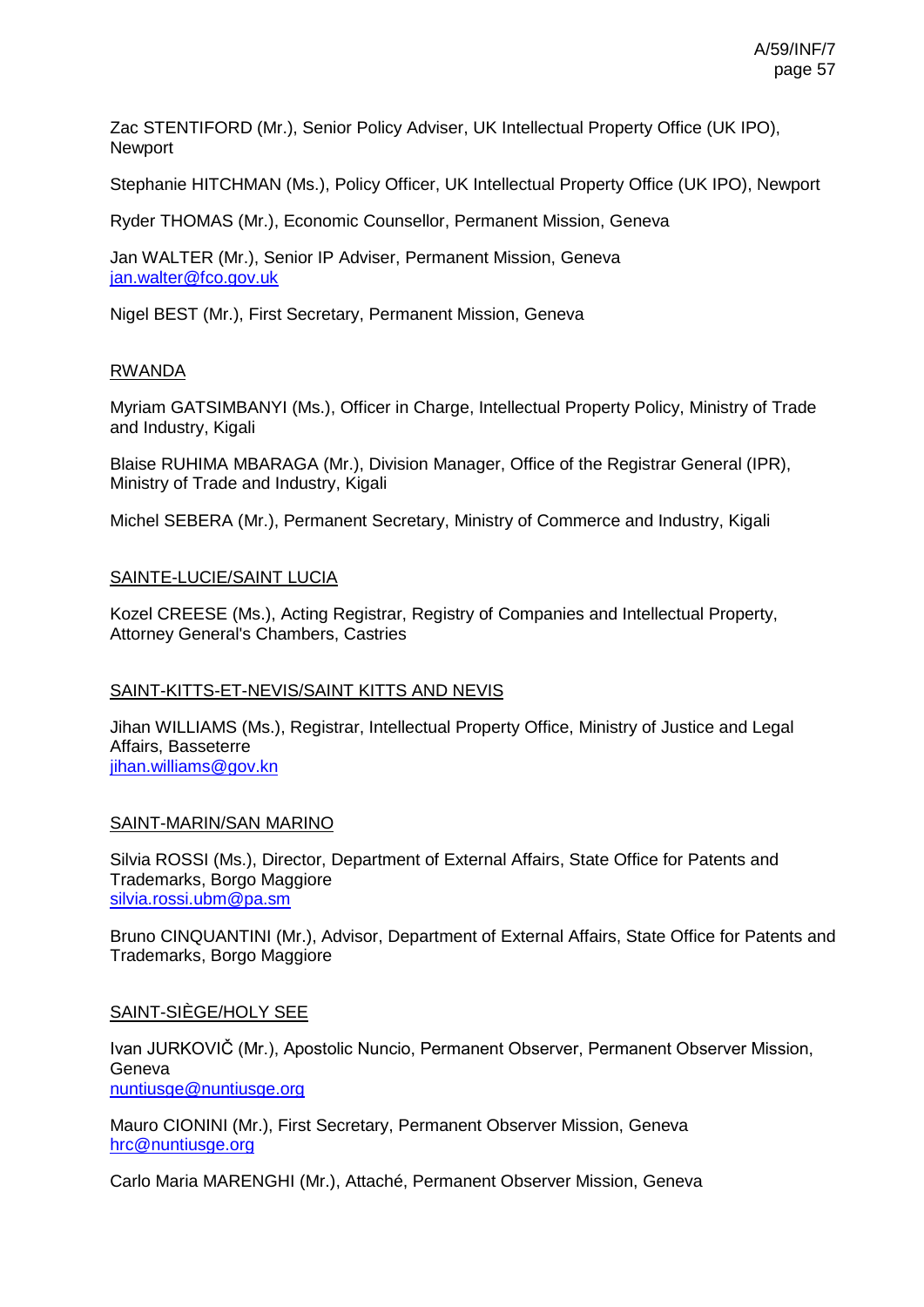## Elisabetta CORSI (Ms.), Intern, Permanent Observer Mission, Geneva

#### SAINT-VINCENT-ET-LES-GRENADINES/SAINT VINCENT AND THE GRENADINES

Lekeicha CAESAR-TONEY (Ms.), Registrar, Commerce and Intellectual Property Office (CIPO), Legal Affairs, Kingstown [lekeichacaesar\\_8@hotmail.com](mailto:lekeichacaesar_8@hotmail.com)

## SAMOA

Lautafi Fio Selafi PURCELL (Mr.), Minister for Commerce, Industry and Labour, Ministry of Commerce, Industry and Labour, Apia

Pulotu Lyndon CHU LING (Mr.), Registrar of Companies and Intellectual Properties, Registries of Companies and Intellectual Properties, Ministry of Commerce Industry and Labour, Apia

[lyndoncl@mcil.gov.ws](mailto:lyndoncl@mcil.gov.ws)

Holton FASSAU (Mr.), Deputy Registrar of Companies and Intellectual Properties, Registries of Companies and Intellectual Properties, Ministry of Commerce, Industry and Labour, Apia

#### SAO TOMÉ-ET-PRINCIPE/SAO TOME AND PRINCIPE

Aderito DOS RAMOS BONFIM BORGES (M.), directeur exécutif, Service national de la propriété intellectuelle et de la qualité, Secrétaire d'État au commerce et à l'industrie, Ministère du tourisme, de la culture, du commerce et de l'industrie (SENAPIQ-STP), Sao Tome

Domingos DA SILVA DA TRINDADE (M.), directeur de l'industrie, Service national de la propriété intellectuelle et de la qualité, Secrétaire d'État au commerce et à l'industrie, Ministère du tourisme, de la culture, du commerce et de l'industrie (SENAPIQ-STP), Sao Tome [domingosilvatr@yahoo.com.br](mailto:domingosilvatr@yahoo.com.br)

### SÉNÉGAL/SENEGAL

Coly SECK (M.), ambassadeur, représentant permanent, Mission permanente, Genève

Makhtar DIA (M.), directeur général, Agence sénégalaise pour la propriété industrielle et l'innovation technologique (ASPIT), Ministère de l'industrie et des mines, Dakar [makhtar.dia2013@gmail.com](mailto:makhtar.dia2013@gmail.com)

Fatou GAYE (Mme), ministre-conseillère, Mission permanente, Genève

Amadou Dame SALL (M.), premier conseiller, Mission permanente, Genève

Lamine Ka MBAYE (M.), premier secrétaire, Mission permanente, Genève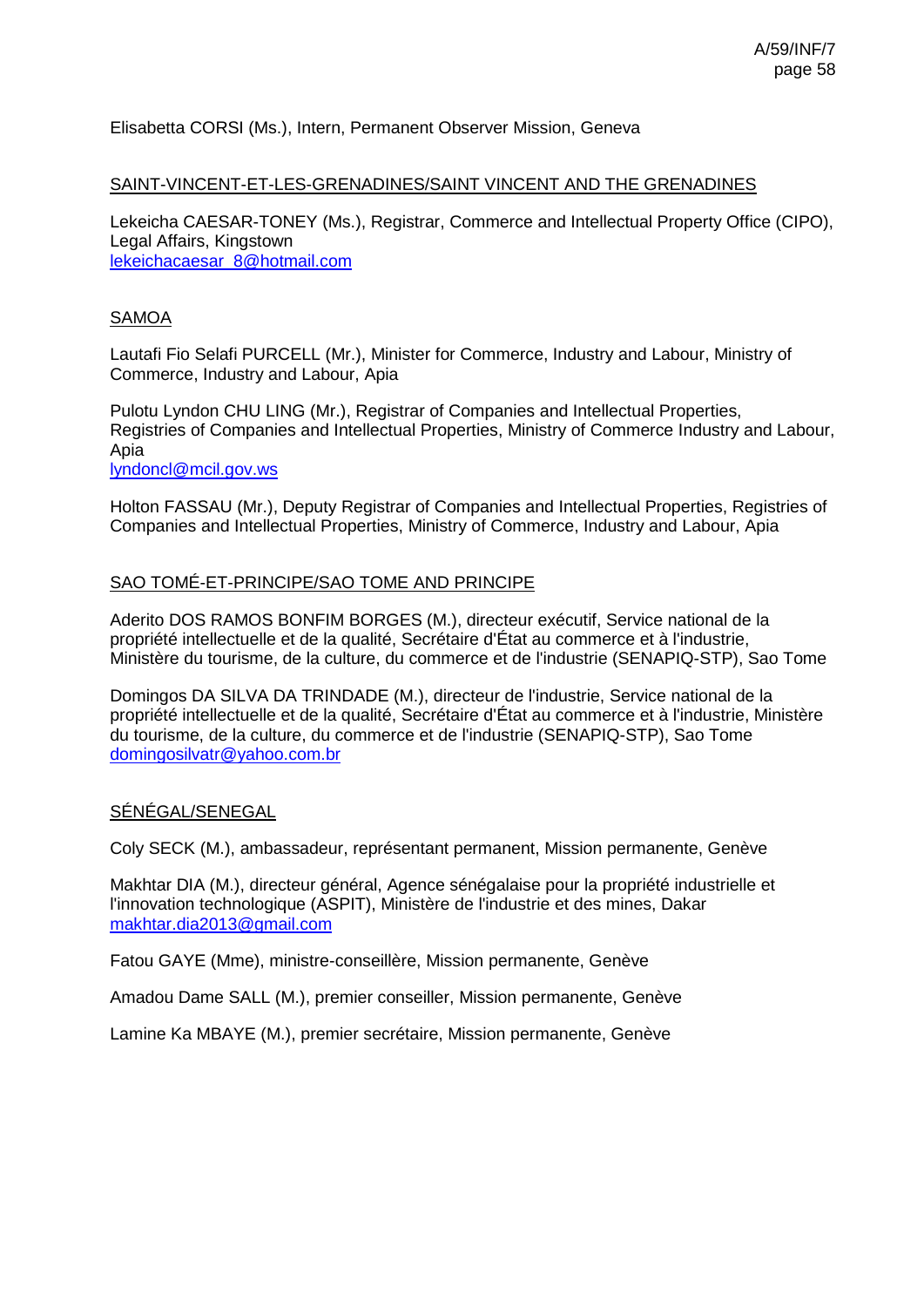## SERBIE/SERBIA

Dejan ZLATANOVIĆ (Mr.), Ambassador, Permanent Representative, Permanent Mission, Geneva [serbian.mission@bluewin.ch](mailto:serbian.mission@bluewin.ch)

Vladimir MARIĆ (Mr.), Director, Intellectual Property Office of the Republic of Serbia, Belgrade [vmaric@zis.gov.rs](mailto:vmaric@zis.gov.rs)

Branka TOTIĆ (Ms.), Assistant Director, Intellectual Property Office of the Republic of Serbia, Belgrade

[btotic@zis.gov.rs](mailto:btotic@zis.gov.rs)

Andrej STEFANOVIĆ (Mr.), Attaché, Permanent Mission, Geneva [serbian.mission@bluewin.ch](mailto:serbian.mission@bluewin.ch)

# **SEYCHELLES**

Cecile KALEBI (Ms.), Principal Secretary, Department of Culture, Ministry of Home Affairs, Local Government, Youth, Sports, Culture and Risk and Disaster Management, Mahé

Wendy PIERRE (Ms.), Registrar General, Registration Division, IP Section, Intellectual Property Office, Victoria [wpierre@registry.gov.sc](mailto:wpierre@registry.gov.sc)

Ashik HASSAN (Mr.), Director General for Trade, Department of Trade, Ministry of Finance, Trade, Investment and Economic Planning, Victoria

Sybil Jones LABROSSE (Ms.), Director, Cultural Property, Department of Culture, Ministry of Home Affairs, Local Government, Youth, Sports, Culture and Risk and Disaster Management, Mahé

Samantha TANGALAM (Ms.), Registration Officer, Registration Division, Department of Legal Affairs, Intellectual Property Office, Victoria [samantha@registry.gov.sc](mailto:samantha@registry.gov.sc)

Veronique BRUTUS (Ms.), Trade Attaché, Permanent Mission, Geneva [veronique@seymission.ch](mailto:veronique@seymission.ch)

# SIERRA LEONE

Saptieu Elizabeth SACCOH (Ms.), Administrator and Registrar General, Office of the Administrator and Registrar General (OARG), Ministry of Justice, Freetown [elizaasaccoh@yahoo.com](mailto:elizaasaccoh@yahoo.com)

Lansana Alison GBERIE (Mr.), Ambassador, Permanent Representative, Permanent Mission, Geneva [l.gberie@slmge.ch](mailto:l.gberie@slmge.ch)

Margaret SUMANA (Ms.), State Counsel Registrar, Office of the Administrator and Registrar General (OARG), Ministry of Justice, Freetown [margaretsumana@yahoo.com](mailto:margaretsumana@yahoo.com)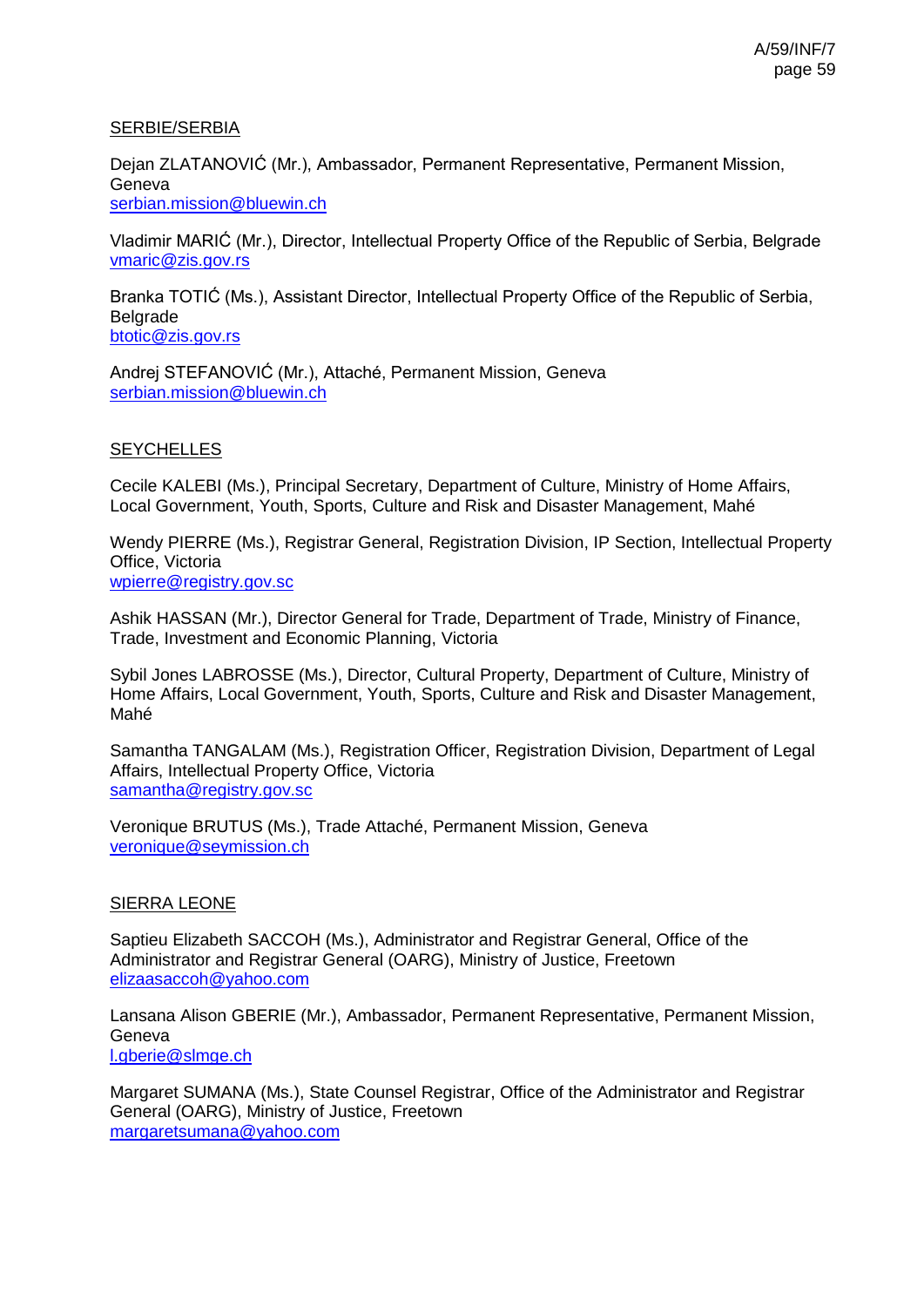Ahmed KABBA (Mr.), Counsellor, Permanent Mission, Geneva [a.kabba@slmge.ch](mailto:a.kabba@slmge.ch)

## SINGAPOUR/SINGAPORE

Daren TANG (Mr.), Chief Executive, Intellectual Property Office of Singapore (IPOS), Singapore

Hung Seng TAN (Mr.), Ambassador, Permanent Representative, Permanent Mission to the World Trade Organization (WTO), Geneva [muhammad\\_fuad\\_johari@mfa.gov.sg](mailto:muhammad_fuad_johari@mfa.gov.sg)

Bernard ONG (Mr.), Group Director, Policy and Engagement Cluster, Intellectual Property Office of Singapore (IPOS), Singapore

Ye-Min WU (Ms.), Deputy Permanent Representative, Permanent Mission to the World Trade Organization (WTO), Geneva [muhammad\\_fuad\\_johari@mfa.gov.sg](mailto:muhammad_fuad_johari@mfa.gov.sg)

Walter CHIA (Mr.), Deputy Director, Partnership and Programme Department, Intellectual Property Office of Singapore (IPOS), Singapore

Benjamin TAN (Mr.), Deputy Director, Media and Communications Department, Intellectual Property Office of Singapore (IPOS), Singapore

Wei Hao TAN (Mr.), First Secretary, Permanent Mission to the World Trade Organization (WTO), Geneva tan\_wei\_hao@ipos.gov.sq

Wunly ANG (Ms.), Principal Assistant Director, International Engagement Department, Intellectual Property Office of Singapore (IPOS), Singapore

Sandra YU (Ms.), Senior Assistant Director, International Engagement Department, Intellectual Property Office of Singapore (IPOS), Singapore

Reuben LIM (Mr.), Head, Strategic Engagement, IPOS International, Intellectual Property Office of Singapore (IPOS), Singapore

Muhammad Fuad JOHARI (Mr.), Second Secretary, Permanent Mission to the World Trade Organization (WTO), Geneva [muhammad\\_fuad\\_johari@mfa.gov.sg](mailto:muhammad_fuad_johari@mfa.gov.sg)

### SLOVAQUIE/SLOVAKIA

Juraj PODHORSKY (Mr.), Ambassador, Permanent Representative, Permanent Mission, Geneva

Richard MESSINGER (Mr.), President, Industrial Property Office of the Slovak Republic, Banská Bystrica

Emil ŽATKULIAK (Mr.), President's Office and International Affairs, Industrial Property Office of the Slovak Republic, Banská Bystrica [emil.zatkuliak@indprop.gov.sk](mailto:emil.zatkuliak@indprop.gov.sk)

Jakub SLOVAK (Mr.), Legal Advisor, Department of Copyright, Ministry of Culture, Bratislava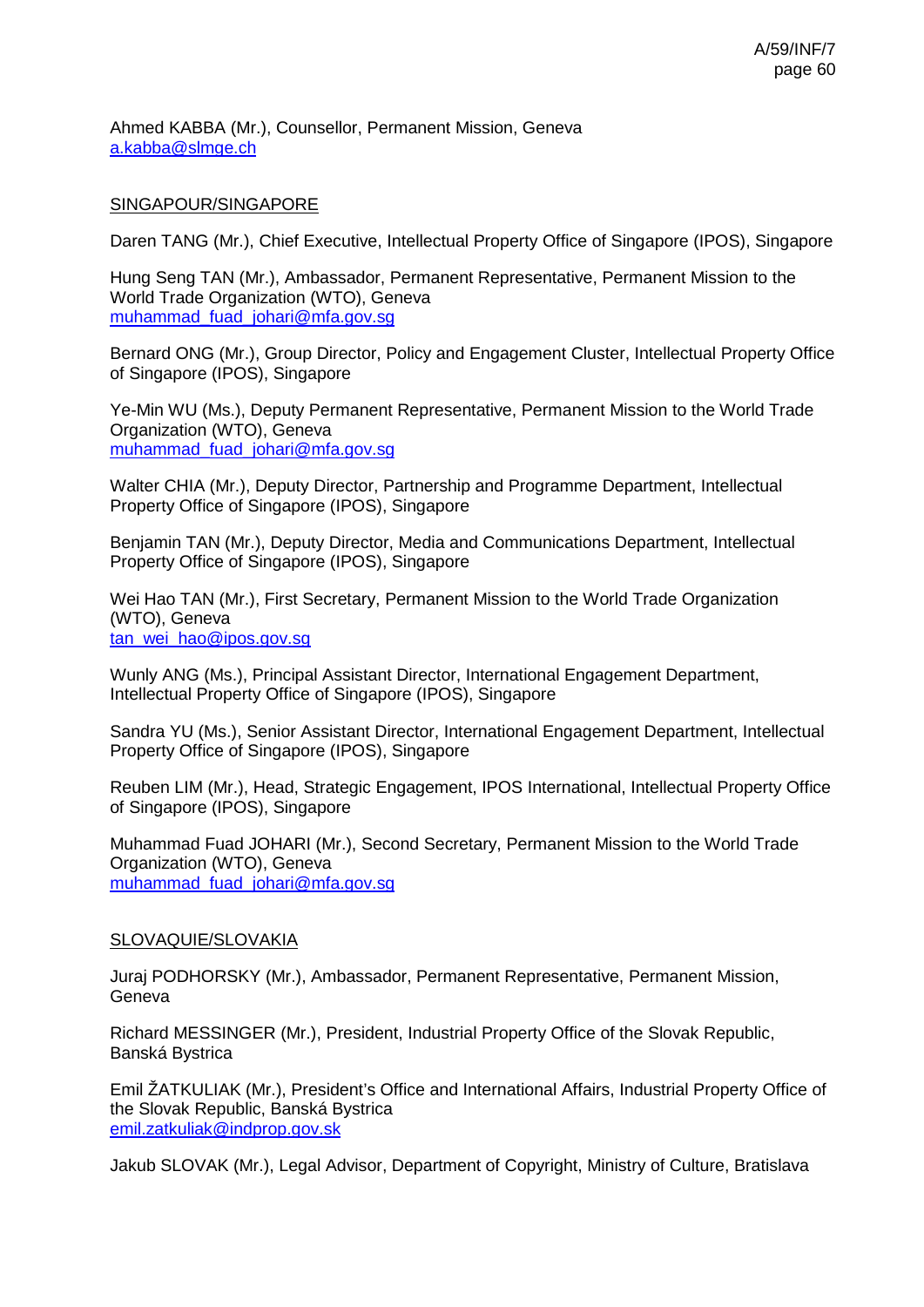Anton FRIC (Mr.), Counsellor, Permanent Mission, Geneva [anton.fric@mzv.sk](mailto:anton.fric@mzv.sk)

# SLOVÉNIE/SLOVENIA

Sabina STADLER REPNIK (Ms.), Ambassador, Permanent Representative, Permanent Mission, Geneva

Vojko TOMAN (Mr.), Director, Slovenian Intellectual Property Office (SIPO), Ministry of Economic Development and Technology, Ljubljana

Petra BOŠKIN (Ms.), Secretary, Slovenian Intellectual Property Office (SIPO), Ministry of Economic Development and Technology, Ljubljana

Špela KUČAN (Ms.), Counsellor, Permanent Mission, Geneva [spela.kucan@gov.si](mailto:spela.kucan@gov.si)

#### SOUDAN/SUDAN

Asia SHARAF (Ms.), Registrar General, Intellectual Property Office, Ministry of Justice, Khartoum

Nadia MUDAWI (Ms.), Legal Advisor, Intellectual Property Office, Ministry of Justice, Khartoum

Sahar GASMELSEED (Ms.), Third Secretary, Permanent Mission, Geneva

### SOUDAN DU SUD/SOUTH SUDAN

Akec Deng Atak MACHOK (Ms.), Third Secretary, Permanent Mission, Geneva

### SRI LANKA

Aliyar Lebbe Abdul AZEEZ (Mr.), Ambassador, Permanent Representative, Permanent Mission, Geneva

Geethanjali Rupika RANAWAKA (Ms.), Director General, National Intellectual Property Office, Ministry of Science, Technology and Research, Colombo [nipos@sltnet.lk](mailto:nipos@sltnet.lk)

Dayani MENDIS (Ms.), Deputy Permanent Representative, Permanent Mission, Geneva

Shashika SOMERATNE (Ms.), Minister Counsellor, Permanent Mission, Geneva

Tharaka BOTHEJU (Ms.), First Secretary (Commerce), Permanent Mission, Geneva

Rajmi MANATHUNGA (Ms.), Second Secretary, Permanent Mission, Geneva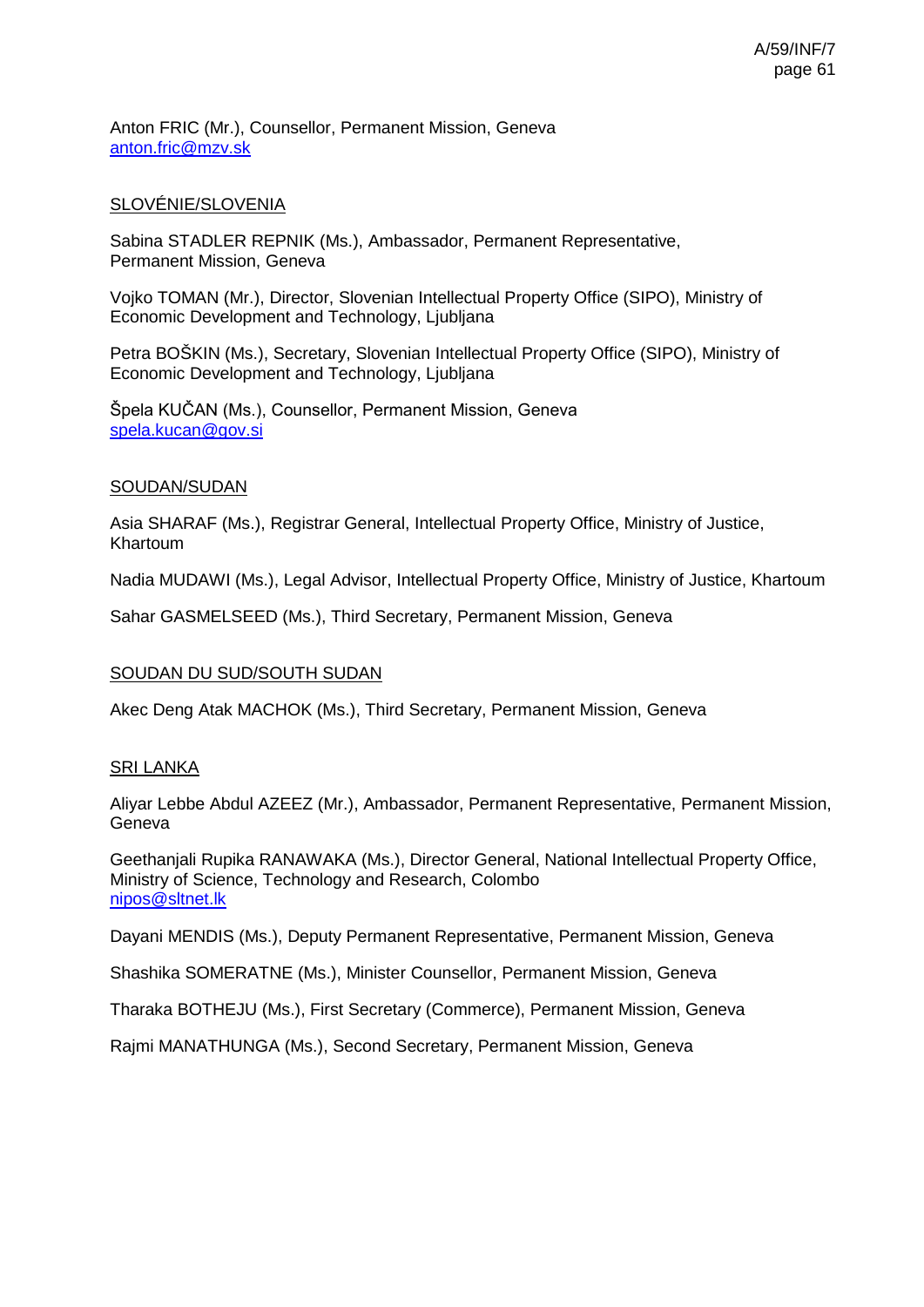## SUÈDE/SWEDEN

Peter STRÖMBÄCK (Mr.), Director General, Swedish Patent and Registration Office (SPRO), Ministry of Enterprise and Innovation, Stockholm [peter.stromback@prv.se](mailto:peter.stromback@prv.se)

Magnus AHLGREN (Mr.), Chief Legal Counsel, Swedish Patent and Registration Office (SPRO), Ministry of Enterprise and Innovation, Stockholm [magnus.ahlgren@prv.se](mailto:magnus.ahlgren@prv.se)

Patrick ANDERSSON (Mr.), Senior Advisor for International Affairs, Swedish Patent and Registration Office (SPRO), Ministry of Enterprise and Innovation, Stockholm [patrick.andersson@prv.se](mailto:patrick.andersson@prv.se)

Martin LIDÉN (Mr.), Senior Advisor for External Relations, Swedish Patent and Registration Office (SPRO), Ministry of Enterprise and Innovation, Stockholm [martin.liden@prv.se](mailto:martin.liden@prv.se)

Anna AX (Ms.), Deputy Director, Department for Business, Swedish Patent and Registration Office (SPRO), Ministry of Enterprise and Innovation, Stockholm [anna.ax@gov.se](mailto:anna.ax@gov.se)

Herman PHALÉN (Mr.), Acting Head, Patent Department, Swedish Patent and Registration Office (SPRO), Ministry of Enterprise and Innovation, Stockholm [herman.phalen@prv.se](mailto:herman.phalen@prv.se)

Johan EKERHULT (Mr.), First Secretary, Trade and Economic Section, Permanent Mission, Geneva

[johan.ekerhult@gov.se](mailto:johan.ekerhult@gov.se)

### SUISSE/SWITZERLAND

Valentin ZELLWEGER (M.), ambassadeur, représentant permanent, Mission permanente, Genève

Félix ADDOR (M.), directeur suppléant, Institut fédéral de la propriété intellectuelle (IPI), Berne

Mathias SCHAELI (M.), chef du Service des relations commerciales internationales, Institut fédéral de la propriété intellectuelle (IPI), Berne

Martin GIRSBERGER (M.), chef du Service du développement durable et de la coopération internationale, Institut fédéral de la propriété intellectuelle (IPI), Berne

Alexander PFISTER (M.), chef du Service juridique droit de propriété industrielle, Institut fédéral de la propriété intellectuelle (IPI), Berne

Georges BAUER (M.), coordinateur de projet, Division droit et affaires internationales, Institut fédéral de la propriété intellectuelle (IPI), Berne

Charlotte BOULAY (Mme), conseillère juridique, Division droit et affaires internationales, Institut fédéral de la propriété intellectuelle (IPI), Berne

Beatrice STIRNER (Mme), conseillère juridique, Division droit affaires internationales, Institut fédéral de la propriété intellectuelle (IPI), Berne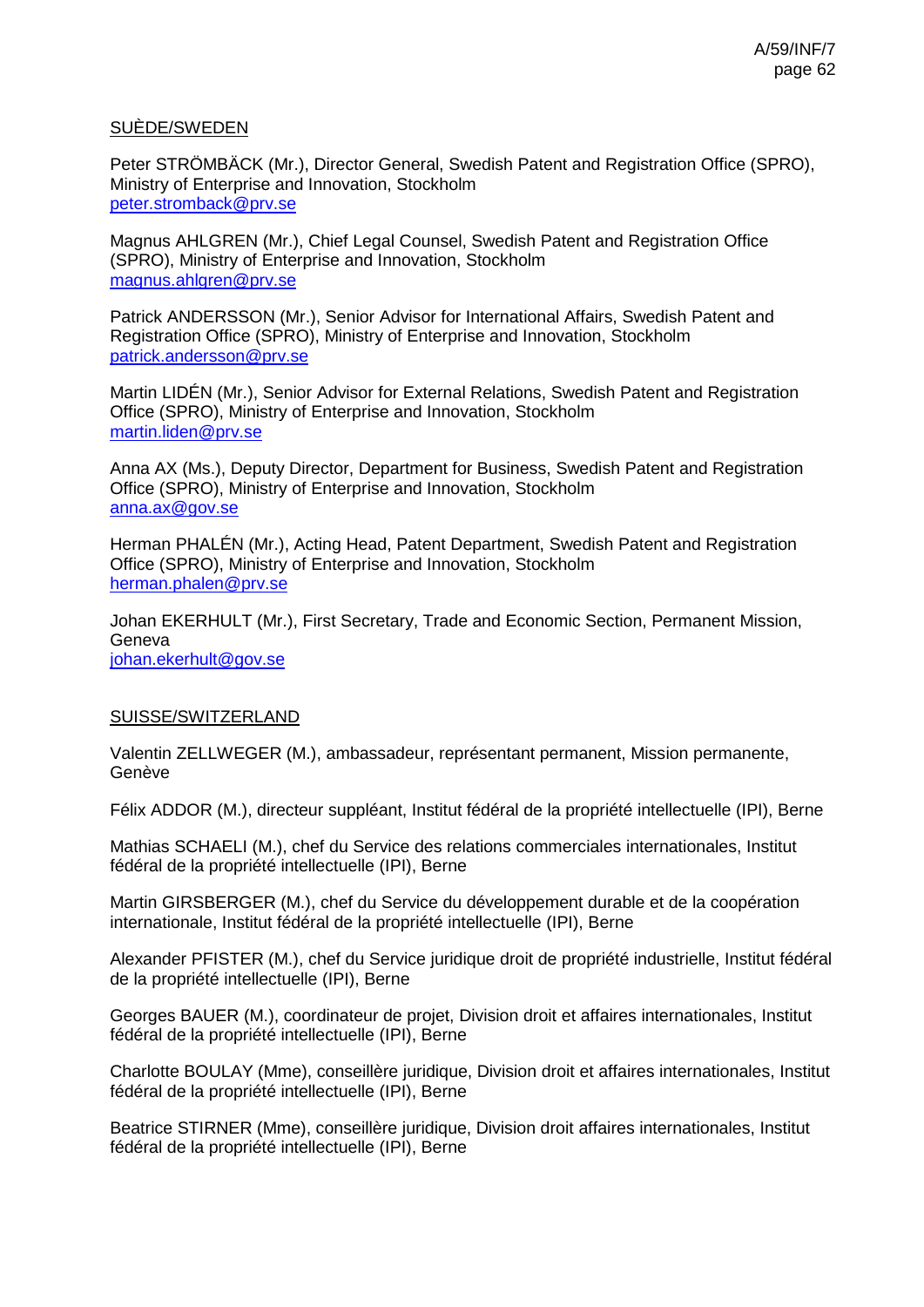Nathalie HIRSIG (M.), coordinatrice de projet, Division droit et affaires internationales, Institut fédéral de la propriété intellectuelle (IPI), Berne

Reto MEILI (M.), coordinateur de projet, Division droit et affaires internationales, Institut fédéral de la propriété intellectuelle (IPI), Berne

Kathrin RÜEGSEGGER (Mme), conseillère juridique, Division droit et affaires internationales, Institut fédéral de la propriété intellectuelle (IPI), Berne

Hansueli STAMM (M.), économiste en chef, Division droit et affaires internationales, Institut fédéral de la propriété intellectuelle (IPI), Berne

Marco D'ALESSANDRO (M.), conseiller politique, Division droit et affaires internationales, Institut fédéral de la propriété intellectuelle (IPI), Berne

Lucas VON WATTENWYL (M.), conseiller, Division droit et affaires internationales, Institut fédéral de la propriété intellectuelle (IPI), Berne

Reynald VEILLARD (M.), conseiller, Mission permanente, Genève

Alexandra NIGHTINGALE (Mme), stagiaire, Division droit et affaires internationales, Institut fédéral de la propriété intellectuelle (IPI), Berne

#### TADJIKISTAN/TAJIKISTAN

Mirzo ISMOILZODA (Mr.), Acting Director, National Center for Patents and Information (NCPI), Ministry of Economic Development and Trade, Dushanbe [parviz.info@gmail.com](mailto:parviz.info@gmail.com)

Jamshed KHAMIDOV (Mr.), Ambassador, Permanent Representative, Permanent Mission, **Geneva** 

Parviz MIRALIEV (Mr.), Head, Department of International Registration of Trademarks, National Center for Patents and Information (NCPI), Ministry of Economic Development and Trade, Dushanbe [parviz.info@gmail.com](mailto:parviz.info@gmail.com)

Soleh TALBAKOV (Mr.), Attaché, Permanent Mission, Geneva

#### TCHAD/CHAD

Cherif Ahmed SAAD (M.), coordonnateur de la Structure nationale de liaison avec l'Organisation africaine de la propriété intellectuelle (OAPI), Ministère des mines, du développement industriel, commercial et de la promotion du secteur privé, N'Djamena [saadcherifahmeds@gmail.com](mailto:saadcherifahmeds@gmail.com)

Mallaye ADJI (M.), conseiller aux affaires sociales, Mission permanente, Genève [mission.tchad@bluewin.ch](mailto:mission.tchad@bluewin.ch)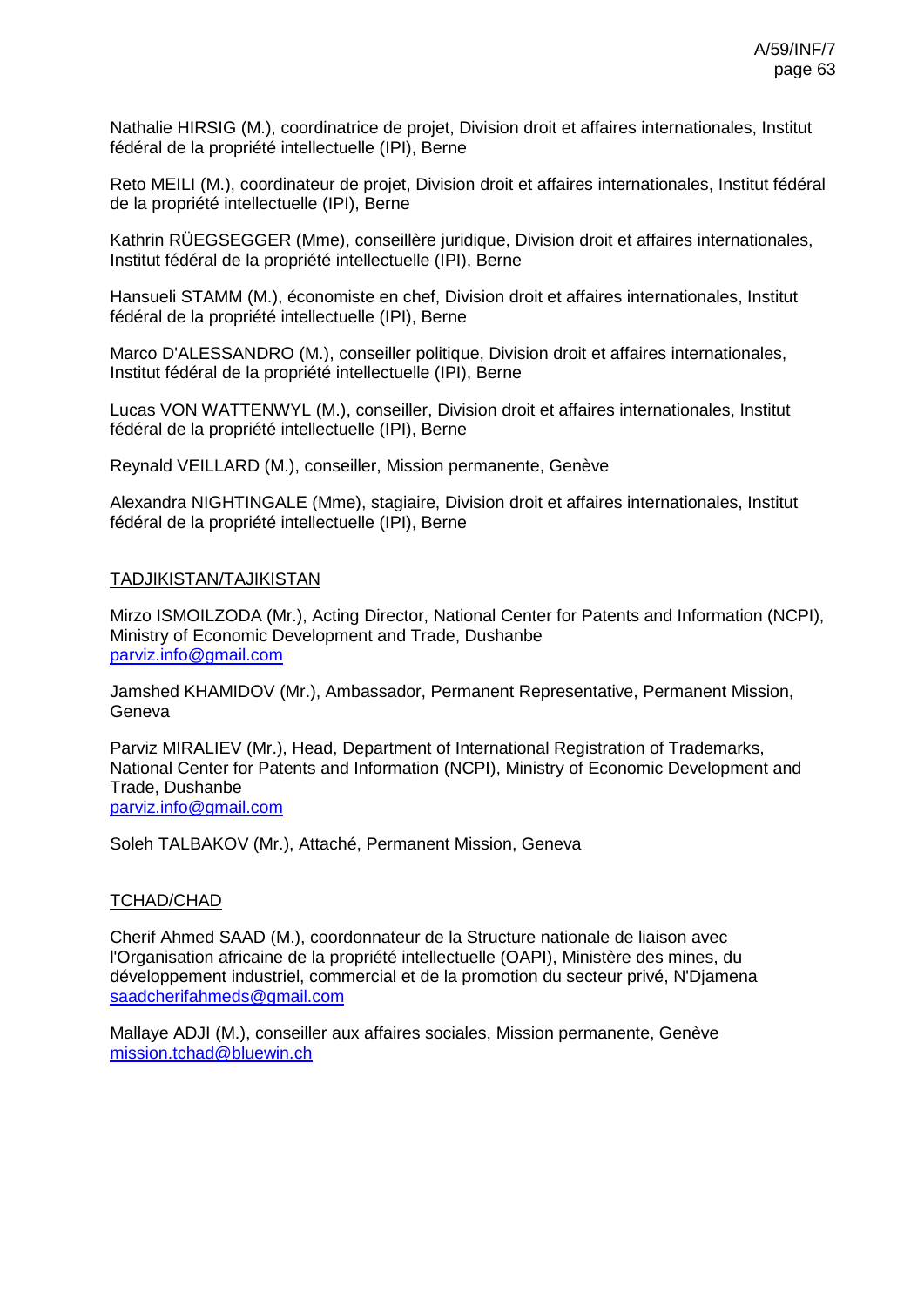## THAÏLANDE/THAILAND

Sunanta KANGVALKULKIJ (Ms.), Ambassador, Permanent Representative, Permanent Mission to the World Trade Organization (WTO), Geneva [sunanta@thaiwto.com](mailto:sunanta@thaiwto.com)

Thosapone DANSUPUTRA (Mr.), Director-General, Department of Intellectual Property (DIP), Ministry of Commerce, Nonthaburi

Paisan RUPANICHKIJ (Mr.), Minister, Deputy Permanent Representative, Permanent Mission to the World Trade Organization (WTO), Geneva [paisan@thaiwto.com](mailto:paisan@thaiwto.com)

Nusara KANJANAKUL (Ms.), Deputy Director-General, Department of Intellectual Property (DIP), Ministry of Commerce, Nonthaburi

Theerasak SEENA (Mr.), Senior Legal Officer, Department of Intellectual Property (DIP), Ministry of Commerce, Nonthaburi

Kitiyaporn SATHUSEN (Ms.), Senior Trade Officer, Department of Intellectual Property (DIP), Ministry of Commerce, Nonthaburi

Sudkhet BORIBOONSRI (Mr.), Senior Trade Officer, Department of Intellectual Property (DIP), Ministry of Commerce, Nonthaburi

Prachaya PAIROJKULMANEE (Mr.), Senior Trade Officer, Department of Intellectual Property (DIP), Ministry of Commerce, Nonthaburi

Bonggotmas HONGTHONG (Ms.), Trade Officer, Department of Intellectual Property (DIP), Ministry of Commerce, Nonthaburi

Porsche JARUMON (Mr.), Trade Officer, Department of Intellectual Property (DIP), Ministry of Commerce, Nonthaburi

Pattana SUNGKRIT (Mr.), Trade Officer, Department of Intellectual Property (DIP), Ministry of Commerce, Nonthaburi

Navarat TANKAMALAS (Ms.), Minister Counsellor, Permanent Mission to the World Trade Organization (WTO), Geneva [navarat@thaiwto.com](mailto:navarat@thaiwto.com)

Wainika R-NAMNART (Ms.), Counsellor, Permanent Mission to the World Trade Organization (WTO), Geneva [wainika@thaiwto.com](mailto:wainika@thaiwto.com)

# TOGO

Mnanta Komi LAMATETOU (M.), directeur général par intérim, Institut national de la propriété industrielle et de la technologie (INPIT), Ministère du commerce, de l'industrie, du développement du secteur privé et de la promotion de la consommation locale (MCIDSPPCL), Lomé

Yackoley Kokou JOHNSON (M.), ambassadeur, représentant permanent, Mission permanente, Genève [info@mission-togo.ch](mailto:info@mission-togo.ch)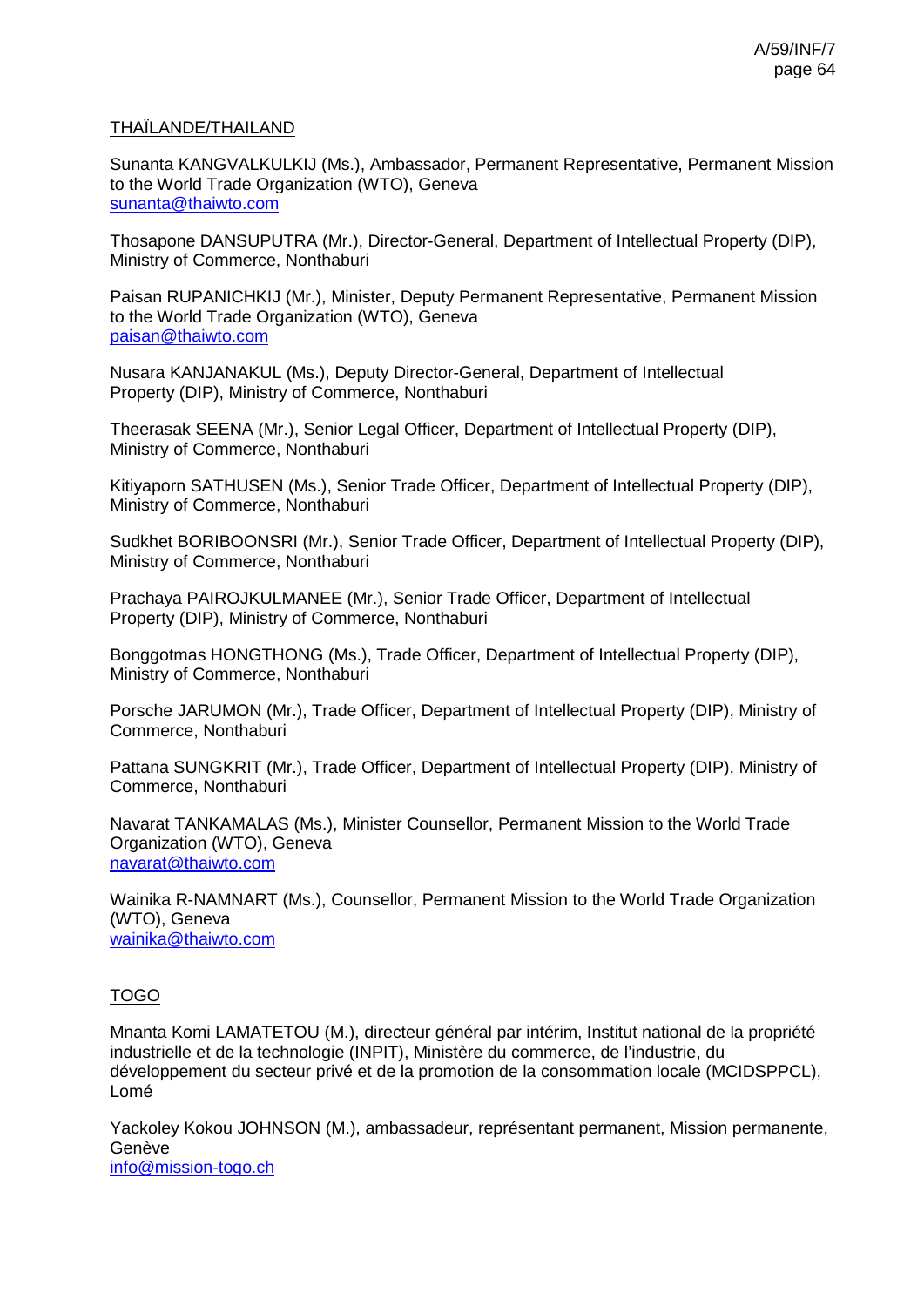Kokuvi Fiomegnon SEWAVI (M.), deuxième secrétaire, Mission permanente, Genève [fiomegnon@yahoo.fr](mailto:fiomegnon@yahoo.fr)

## TRINITÉ-ET-TOBAGO/TRINIDAD AND TOBAGO

Regan ASGARALI (Mr.), Controller, Intellectual Property Office, Ministry of the Attorney General and Legal Affairs, Port of Spain [regan.asgarali@ipo.gov.tt](mailto:regan.asgarali@ipo.gov.tt)

Makeda ANTOINE-CAMBRIDGE (Ms.), Ambassador, Permanent Representative, Permanent Mission, Geneva

Mariella FONROSE (Ms.), Second Secretary, Permanent Mission, Geneva

#### TUNISIE/TUNISIA

Taoufik ABBES (M.), chef de Cabinet, Ministère de l'industrie et des petites et moyennes entreprises, Tunis

Riadh SOUSSI (M.), directeur général, Institut national de la normalisation et de la propriété industrielle (INNORPI), Ministère de l'industrie et des petites et moyennes entreprises, Tunis [riadh.soussi@innorpi.tn](mailto:riadh.soussi@innorpi.tn)

Youssef Ben BRAHIM (M.), directeur général, Organisme tunisien des droits d'auteurs et des droits voisins (OTCA), Ministère des affaires culturelles, Tunis [youssefbenbrahim.m@gmail.com](mailto:youssefbenbrahim.m@gmail.com)

Mohamed AMAIRI (M.), directeur, Organisme tunisien des droits d'auteurs et des droits voisins (OTCA), Ministère des affaires culturelles, Tunis [med.amairi@yahoo.fr](mailto:med.amairi@yahoo.fr)

Sami NAGGA (M.), ministre, chargé d'affaires a.i., Mission permanente, Genève

### TURKMÉNISTAN/TURKMENISTAN

Orazmyrat SAPARMYRADOV (Mr.), Deputy Chairman, State Service for Intellectual Property, Ministry of Finance and Economy, Ashgabat

Hemra AMANNAZAROV (Mr.), Head, International Organizations Department, Ministry of Foreign Affairs, AshgabatDovletmyrat TORAYEV (Mr.), Attaché, Permanent Mission, Geneva

### TURQUIE/TURKEY

Kemal MADENOĞLU (Mr.), Ambassador, Permanent Representative, Permanent Mission to the World Trade Organization (WTO), Geneva [tugba.akici@mfa.gov.tr](mailto:tugba.akici@mfa.gov.tr)

Habip ASAN (Mr.), President, Turkish Patent and Trademark Office (TURKPATENT), Ministry of Science, Technology and Industry, Ankara [habip.asan@turkpatent.gov](mailto:habip.asan@turkpatent.gov)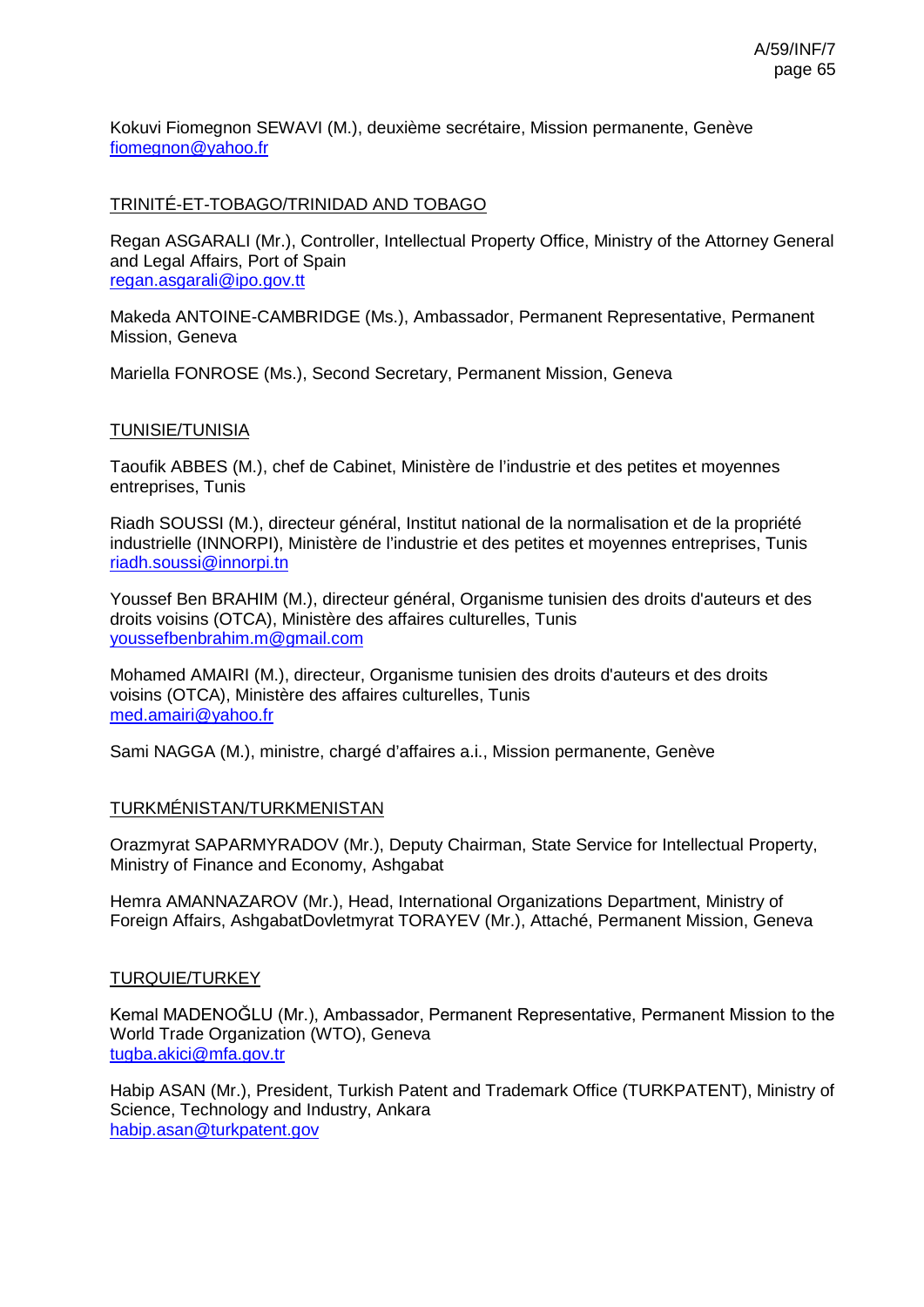Burak RENDE (Mr.), Deputy Chief, Permanent Mission to the World Trade Organization (WTO), Geneva [tugba.akici@mfa.gov.tr](mailto:tugba.akici@mfa.gov.tr)

Tamer AYAR (Mr.), Department Head, European Union and Foreign Affairs Department, Turkish Patent and Trademark Office (TURKPATENT), Ministry of Science, Technology and Industry, Ankara [tamer.ayar@turkpatent.gov.tr](mailto:tamer.ayar@turkpatent.gov.tr)

Murat KAYA (Mr.), Second Secretary, Permanent Mission to the World Trade Organization (WTO), Geneva [tugba.akici@mfa.gov.tr](mailto:tugba.akici@mfa.gov.tr)

Tuğba CANATAN AKICI (Ms.), Legal Counsellor, Permanent Mission to the World Trade Organization (WTO), Geneva [tugba.akici@mfa.gov.tr](mailto:tugba.akici@mfa.gov.tr)

## UKRAINE

Taras KACHKA (Mr.), Deputy Minister, Trade Representative of Ukraine, Ministry of Economic Development, Trade and Agriculture of Ukraine, Kyiv

Yurii KLYMENKO (Mr.), Ambassador, Permanent Representative, Permanent Mission, Geneva [pm\\_un2@mfa.gov.ua](mailto:pm_un2@mfa.gov.ua)

Andrew KUDIN (Mr.), Director General, State Enterprise Ukrainian Intellectual Property Institute, Kyiv

Vyacheslav TSYMBAL (Mr.), Deputy Permanent Representative, Permanent Mission, Geneva [pm\\_un2@mfa.gov.ua](mailto:pm_un2@mfa.gov.ua)

Valeriy ZHALDAK (Mr.), Director, Department for Intellectual Property, Ministry of Economic Development and Trade of Ukraine, Kyiv [vzhaldak@me.gov.ua](mailto:vzhaldak@me.gov.ua)

Bohdan MORKLYANYK (Mr.), Director, National Intellectual Property Office, Ministry of Economic Development and Trade of Ukraine, Kyiv [morklyanykb@gmail.com](mailto:morklyanykb@gmail.com)

Denys LINICHENKO (Mr.), Deputy Director, Legal Department, Ministry of Economic Development and Trade of Ukraine, Kyiv

Bohdan PADUCHAK (Mr.), Deputy Director, Department for Intellectual Property, Head of Industrial Property Division, Ministry of Economic Development and Trade of Ukraine, Kyiv [bpaduchak@me.gov.ua](mailto:bpaduchak@me.gov.ua)

Oksana YARMOLENKO (Ms.), Deputy Director, Head of Copyright and Related Rights Unit, Department for Intellectual Property, Ministry of Economic Development and Trade of Ukraine, Kyiv

[oyarmolenko@me.gov.ua](mailto:oyarmolenko@me.gov.ua)

Yuriy BALANYUK (Mr.), Deputy Director, State Organization National Intellectual Property Office, Kyiv [balanyuk.ya@gmail.com](mailto:balanyuk.ya@gmail.com)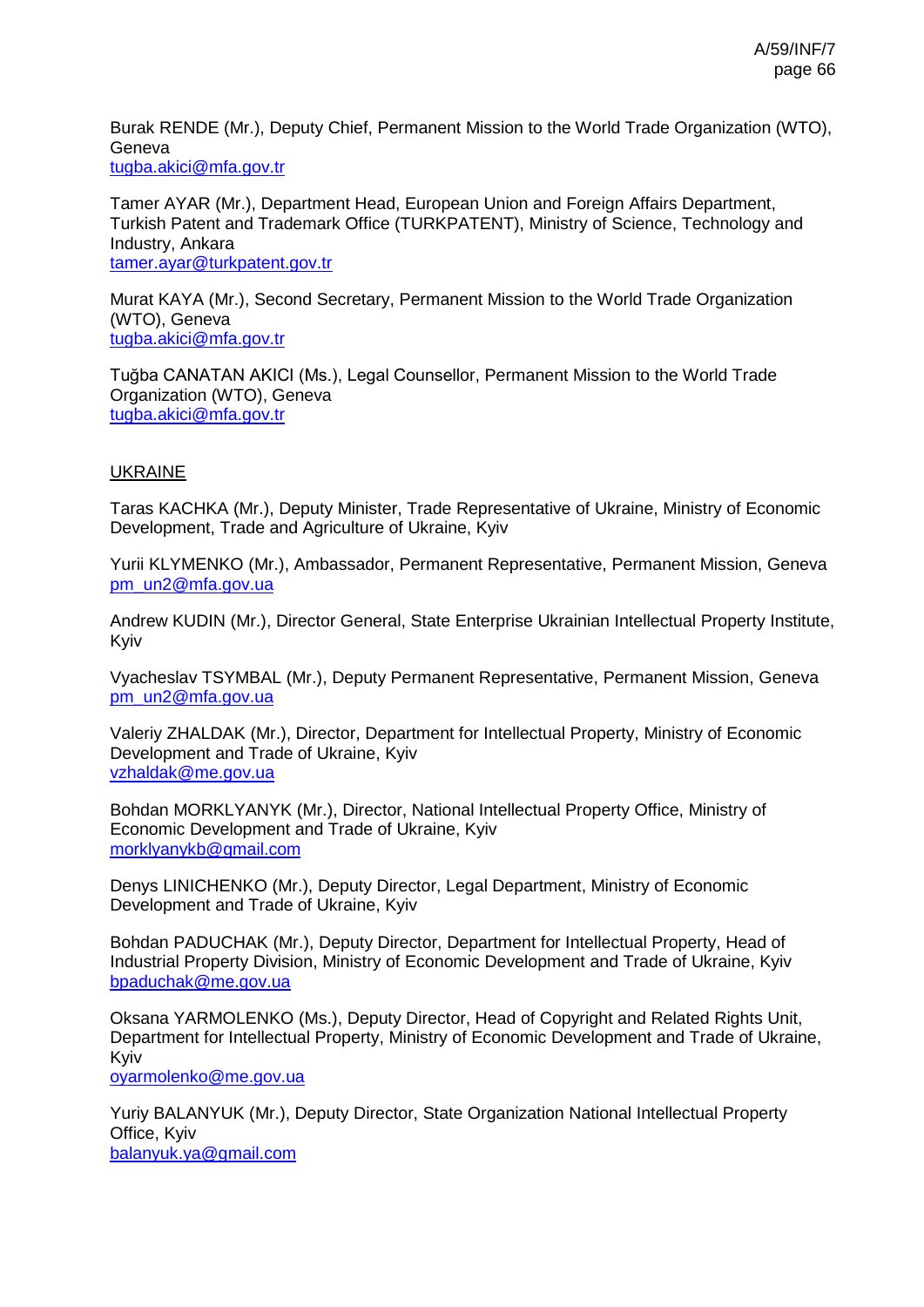Iryna MATSIUK (Ms.), Head, Sector for Cooperation with National and International Institutions in Intellectual Property Sphere, Ministry of Economic Development and Trade of Ukraine, Kyiv [imatsiuk@me.gov.ua](mailto:imatsiuk@me.gov.ua)

Danylo TSVOK (Mr.), Head, Division on Technology Management, Innovations and Marketing, National Intellectual Property Office, Ministry of Economic Development and Trade of Ukraine, Kyiv

[danieltsvok@gmail.com](mailto:danieltsvok@gmail.com)

Yurii KUCHYNSKYI (Mr.), Head, Department of International and Public Relations, State Enterprise Ukrainian Intellectual Property Institute (Ukrpatent), Ministry of Economic Development and Trade of Ukraine, Kyiv [yk@uipv.org](mailto:yk@uipv.org)

Kasym VELYCHKO (Mr.), Head, Division for Technologies, Innovations and IP Marketing, State Organization National Intellectual Property Office, Kyiv [kasim717@yahoo.com](mailto:kasim717@yahoo.com)

Sergii TORIANIK (Mr.), Deputy Head, Department of Examination of Applications for Inventions, Utility Models and Topographies of Integrated Circuits, State Enterprise Ukrainian Intellectual Property Institute (Ukrpatent), Ministry of Economic Development and Trade of Ukraine, Kyiv

Olena ANATSKA (Ms.), First Secretary, Permanent Mission, Geneva [pm\\_un2@mfa.gov.ua](mailto:pm_un2@mfa.gov.ua)

Andriy NIKITOV (Mr.), First Secretary, Permanent Mission, Geneva [andriy.nikitov@mfa.gov.ua](mailto:andriy.nikitov@mfa.gov.ua)

Tetiana KUCHER (Ms.), Second Secretary, Permanent Mission, Geneva [pm\\_un2@mfa.gov.ua](mailto:pm_un2@mfa.gov.ua)

Mariya-Khrystyna KOZIY (Ms.), Third Secretary, Permanent Mission, Geneva [pm\\_un2@mfa.gov.ua](mailto:pm_un2@mfa.gov.ua)

# URUGUAY

José Luís CANCELA (Sr.), Embajador, Representante Permanente, Misión Permanente ante la Organización Mundial del Comercio (OMC), Ginebra [uruomc@mrree.gub.uy](mailto:uruomc@mrree.gub.uy)

Marianela DELOR (Sra.), Directora, Dirección Nacional de la Propiedad Industrial (DNPI), Ministerio de Industria, Energía y Minería, Montevideo [uruomc@mrree.gub.uy](mailto:uruomc@mrree.gub.uy)

Felipe LLANTADA (Sr.), Ministro Consejero, Misión Permanente ante la Organización Mundial del Comercio (OMC), Ginebra

Koichi TANAKA KAMIYA (Sr.), Ministro Consejero, Misión Permanente ante la Organización Mundial del Comercio (OMC), Ginebra [uruomc@mrree.gub.uy](mailto:uruomc@mrree.gub.uy)

Juan José BARBOZA (Sr.), Director de Organismos Internacionales Económicos, Consejero, Misión Permanente ante la Organización Mundial del Comercio (OMC), Ginebra [uruomc@mrree.gub.uy](mailto:uruomc@mrree.gub.uy)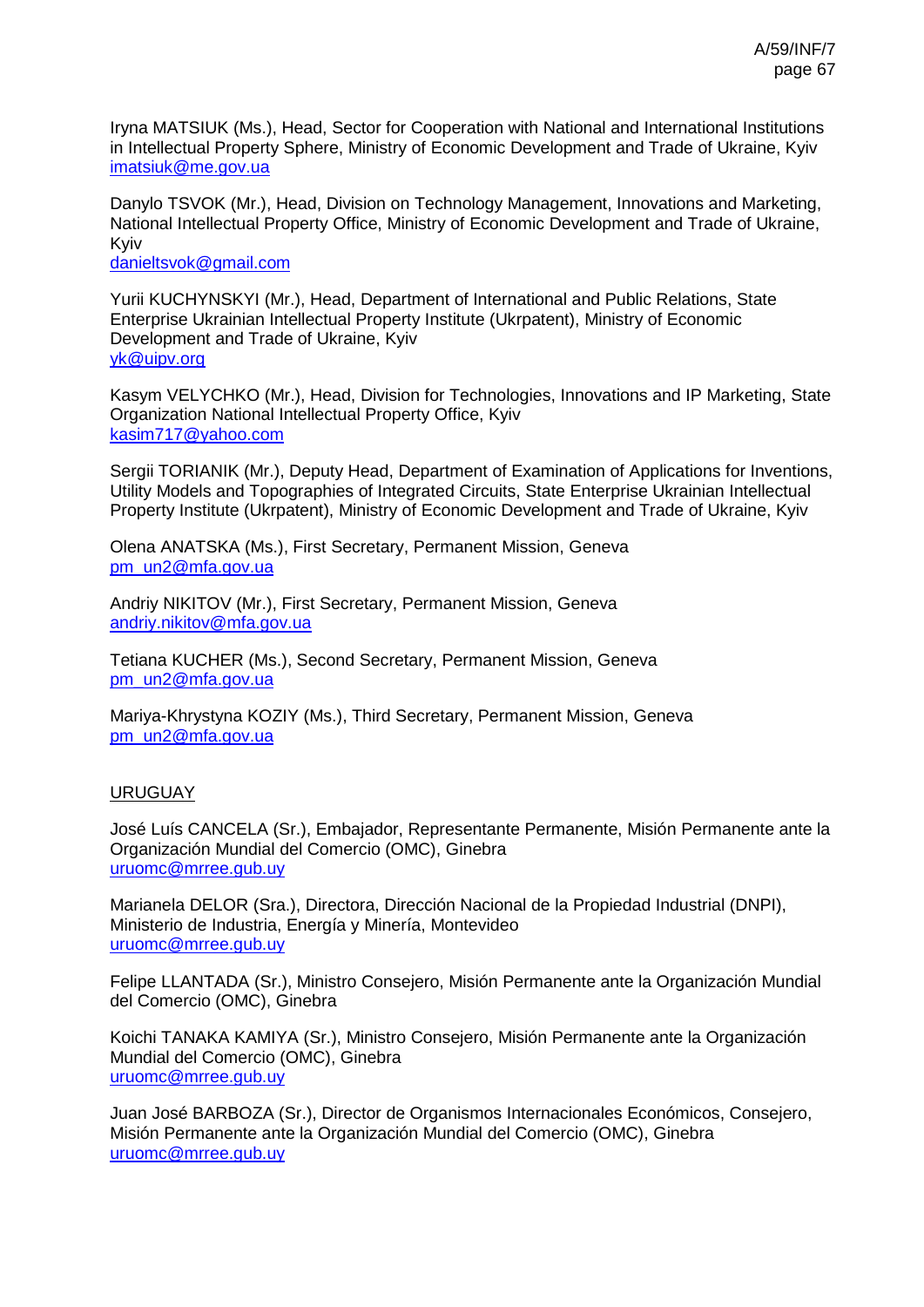## VANUATU

Sumbue ANTAS (Mr.), Ambassador, Permanent Representative, Permanent Mission, Geneva

Roy Mickey JOY (Mr.), Ambassador, Director General, Ministry of Trade, Industry and Commerce, Port Vila

Yosef BRITTIEN (Mr.), Registrar, Vanuatu Intellectual Property Office, Port Vila

Noah Patrick KOUBACK (Mr.), Counsellor, Deputy Permanent Representative, Permanent Mission, Geneva

Antonella PICONE (Ms.), Office Manager, Permanent Mission, Geneva

## VENEZUELA (RÉPUBLIQUE BOLIVARIENNE DU)/VENEZUELA (BOLIVARIAN REPUBLIC OF)

Jorge VALERO (Sr.), Embajador, Representante Permanente, Misión Permanente, Ginebra

Alberto José REY MARTÍNEZ (Sr.), Director General, Servicio Autónomo de la Propiedad Intelectual (SAPI), Ministerio del Poder Popular de Comercio Nacional, Caracas

Violeta FONSECA OCAMPOS (Sra.), Ministra Consejera, Misión Permanenente, Ginebra [fonsecav@onuginebra.gob.ve](mailto:fonsecav@onuginebra.gob.ve)

Genoveva CAMPOS DE MAZZONE (Sra.), Consejera, Misión Permanente, Ginebra [camposg@onuginebra.gob.ve](mailto:camposg@onuginebra.gob.ve)

# VIET NAM

CHU Ngoc ANH (Mr.), Minister for Science and Technology, Ministry of Science and Technology (MOST), Hanoi

DUONG Chi Dung (Mr.), Ambassador, Permanent Representative, Permanent Mission, Geneva

CHU Duc Nhuan (Mr.), Director General, Department of Science, Education, Culture and Social Affairs, Government's Office, Hanoi

HOANG Minh (Mr.), Director General, Viet Nam Institute of Science, Technology and Innovation, Ministry of Science and Technology (MOST), Hanoi

DINH Huu Phi (Mr.), Director General, Intellectual Property Office of Viet Nam (IP Viet Nam), Ministry of Science and Technology (MOST), Hanoi

BUI Nguyen Hung (Mr.), Director General, Copyright Office of Viet Nam (COV), Ministry of Culture, Sports and Tourism, Hanoi

NAM HAI Nguyen (Mr.), Director General, Department of Technology Appraisal, Examination and Assessment, Ministry of Science and Technology (MOST), Hanoi

PHAN Ngan Son (Mr.), Deputy Director General, Intellectual Property Office of Viet Nam (IP Viet Nam), Ministry of Science and Technology (MOST), Hanoi

LE THI Viet Lam (Ms.), Deputy Chief, International Cooperation Department, Ministry of Science and Technology (MOST), Hanoi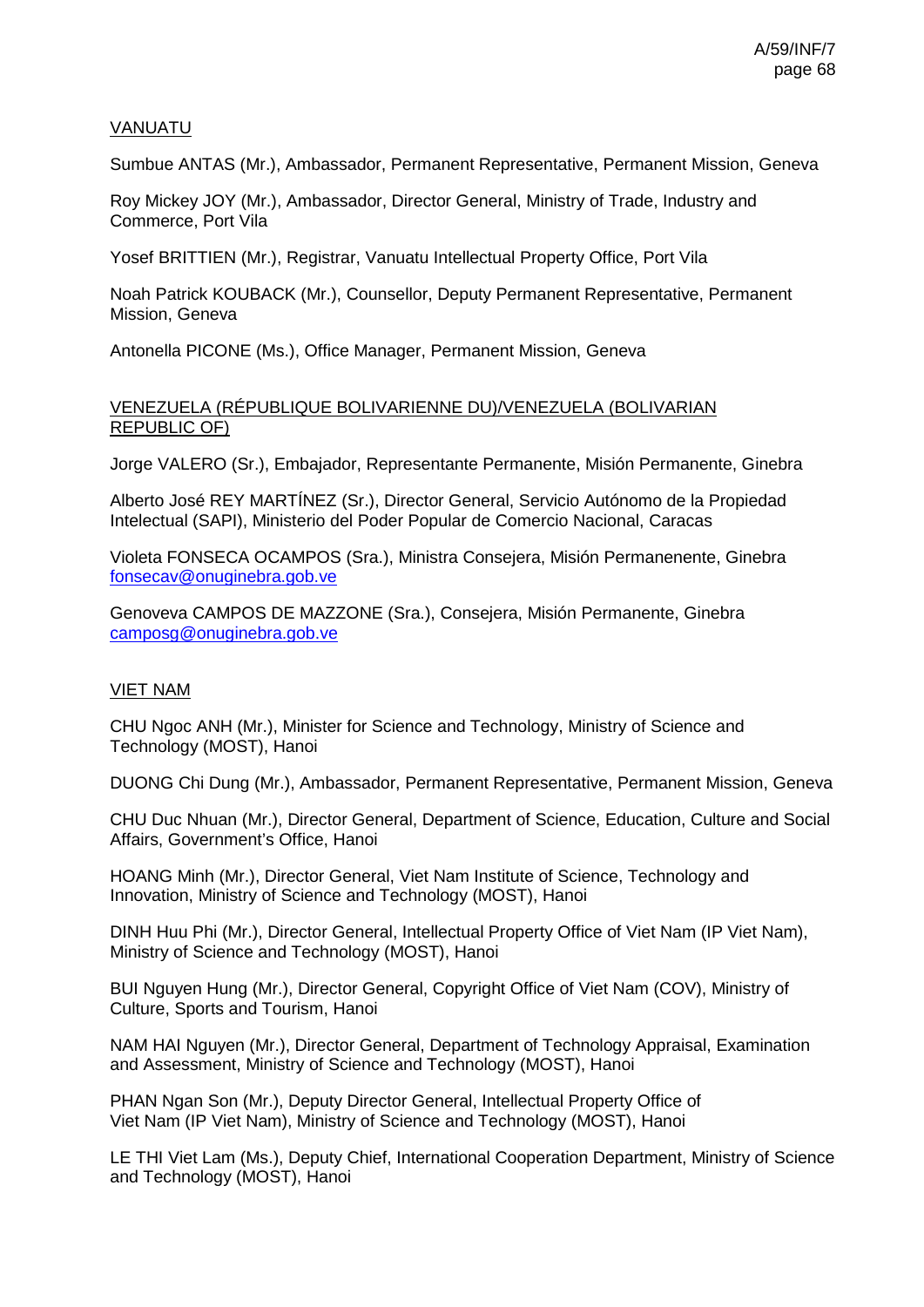NGUYEN Hoang Giang (Mr.), Director, General Office, Office of Ministry, Ministry of Science and Technology (MOST), Hanoi

TRAN Le Hong (Mr.), Director, General Administrative Office, Intellectual Property Office of Viet Nam (IP Viet Nam), Ministry of Science and Technology (MOST), Hanoi

NGUYEN Duc Dung (Mr.), Director, International Cooperation Division, Intellectual Property Office of Viet Nam (IP Viet Nam), Ministry of Science and Technology (MOST), Hanoi

NGUYEN Duc Hoang (Mr.), Director, Technology Development Division, State Agency for Technology Innovation, Ministry of Science and Technology (MOST), Hanoi

## YÉMEN/YEMEN

Ali MAJAWAR (Mr.), Ambassador, Permanent Representative, Permanent Mission, Geneva

Mohammed FAKHER (Mr.), First Secretary, Permanent Mission, Geneva [mfakher@yahoo.com](mailto:mfakher@yahoo.com)

Mohammed MAJAWAR (Mr.), Second Secretary, Permanent Mission, Geneva

### ZAMBIE/ZAMBIA

Anthony BWEMBYA (Mr.), Registrar and Chief Executive Officer, Patents and Companies Registration Agency (PACRA), Ministry of Commerce, Trade and Industry, Lusaka [a.bwembya@pacra.org.zm](mailto:a.bwembya@pacra.org.zm)

Martha Lungu MWITUMWA (Ms.), Ambassador, Permanent Representative, Permanent Mission, Geneva [mwitumwa.martha@gmail.com](mailto:mwitumwa.martha@gmail.com)

Benson MPALO (Mr.), Assistant Registrar, Industrial Property, Patents and Companies Registration Agency (PACRA), Ministry of Commerce, Trade and Industry, Lusaka [b.mpalo@pacra.org.zm](mailto:b.mpalo@pacra.org.zm)

Muyumbwa KAMENDA (Mr.), First Secretary, Permanent Mission, Geneva

Patrick MTONGA (Mr.), First Secretary, Legal, Permanent Mission, Geneva [patrickmtonga89@gmail.com](mailto:patrickmtonga89@gmail.com)

### **ZIMBABWE**

Taonga MUSHAYAVANHU (Mr.), Ambassador, Permanent Representative, Permanent Mission, **Geneva** [missionpzimbabwe@bluewin.ch](mailto:missionpzimbabwe@bluewin.ch)

Virginia MABIZA (Ms.), Secretary for Justice, Legal and Parliamentary Affairs, Ministry of Justice, Harare [wmushayi@gmail.com](mailto:wmushayi@gmail.com)

Willie MUSHAYI (Mr.), Deputy Registrar, Deeds, Companies and Intellectual Property Department, Zimbabwe Intellectual Property Office (ZIPO), Ministry of Justice, Legal and Parliamentary Affairs, Harare [wmushayi@gmail.com](mailto:wmushayi@gmail.com)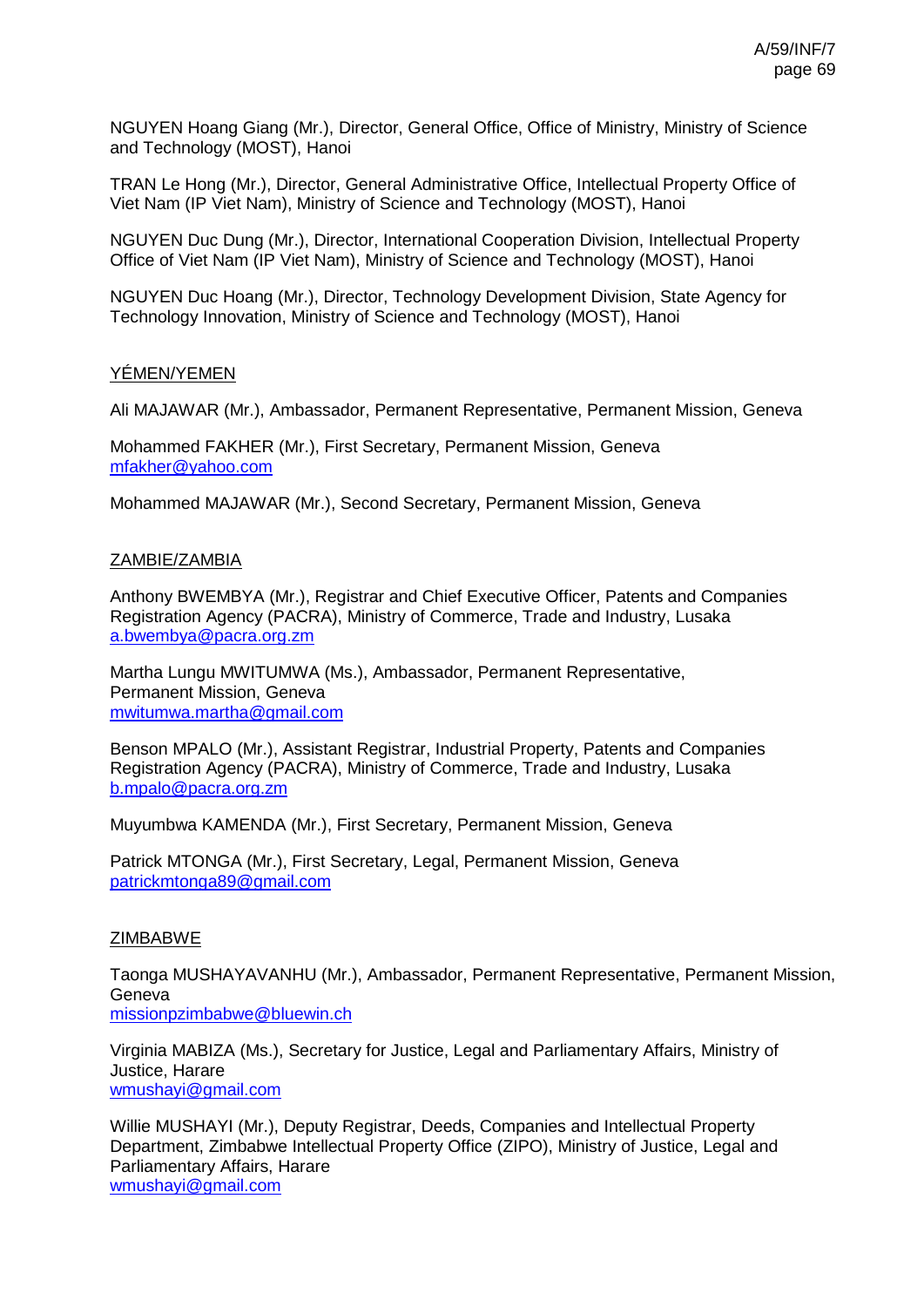Pearson CHIGIJI (Mr.), Minister-Counsellor, Deputy Permanent Representative, Permanent Mission, Geneva [missionpzimbabwe@bluewin.ch](mailto:missionpzimbabwe@bluewin.ch)

Tapiwa GODZI (Mr.), State Counsel I, Strategic Policy Planning and Legal Research, Ministry of Justice, Legal and Parliamentary Affairs, Harare

Joyce SHUMBA (Ms.), Senior Counsel, Strategic Policy Planning and Legal Research, Ministry of Justice, Legal and Parliamentary Affairs Zimbabwe, Harare [joycetendais@gmail.com](mailto:joycetendais@gmail.com)

Tanyaradzwa MANHOMBO (Mr.), Counsellor, Permanent Mission, Geneva [tanyamilne2000@yahoo.co.uk](mailto:tanyamilne2000@yahoo.co.uk)

# **II. OBSERVATEURS/OBSERVERS**

#### PALESTINE

Ibrahim KHRAISHI (Mr.), Ambassador, Permanent Observer, Permanent Observer Mission, Geneva

Ibrahim MUSA (Mr.), Counsellor, Permanent Observer Mission, Geneva

Rawia BALAWI (Ms.), Third secretary, Permanent Observer Mission, Geneva

### **III. ORGANISATIONS INTERNATIONALES INTERGOUVERNEMENTALES/ INTERNATIONAL INTERGOVERNMENTAL ORGANIZATIONS**

### CENTRE SUD (CS)/SOUTH CENTRE (SC)

Mirza ALAS PORTILLO (Ms.), Research Associate, Development, Innovation and Intellectual Property Programme, Geneva [alas@southcentre.int](mailto:alas@southcentre.int)

Nirmalya SYAM (Mr.), Programme Officer, Development, Innovation and Intellectual Property Programme, Geneva [syam@southcentre.int](mailto:syam@southcentre.int)

#### FÉDÉRATION DES CONSEILS ARABES DE RECHERCHE SCIENTIFIQUE (FCARS)/FEDERATION OF ARAB SCIENTIFIC RESEARCH COUNCILS (FASRC)

Mubarak MAGZOUB (Mr.), Secretary General, Khartoum

#### GENERAL SECRETARIAT OF THE ANDEAN COMMUNITY

José Antonio ARROSPIDE (Sr.), Embajador, Director General, Secretaría General de la Comunidad Andina, Lima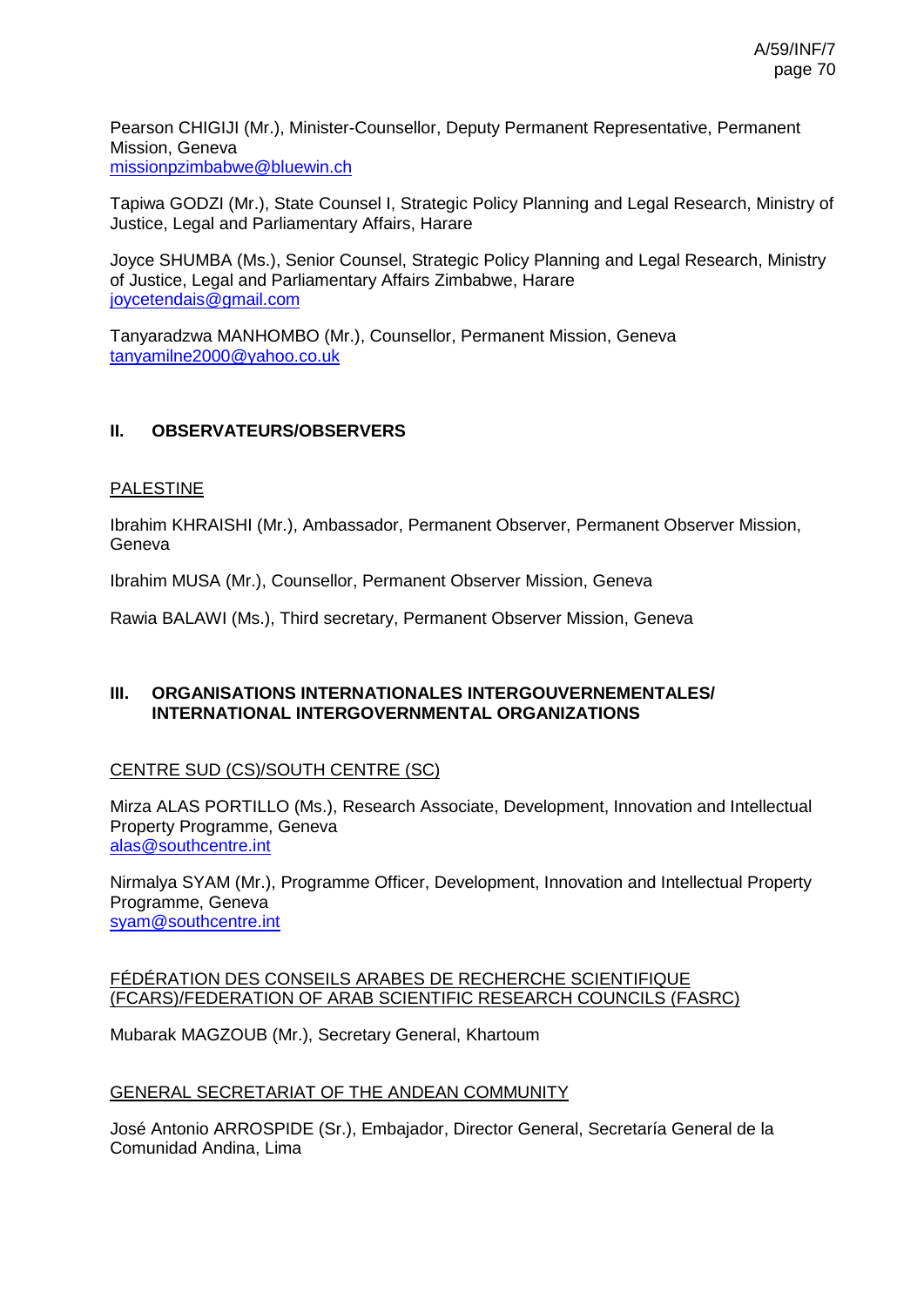# LIGUE DES ÉTATS ARABES (LAS)/LEAGUE OF ARAB STATES (LAS)

Ali ALSAMMAK (M.), ambassadeur, observateur permanent, Délégation permanente, Genève

Maha BAKHIT (Mme), directrice, Propriété intellectuelle et de la compétitivité, Secrétariat général, Le Caire [maha.bakheet@las.int](mailto:maha.bakheet@las.int)

Mostafa AWAD (M.), expert, Délégation permanente, Genève

## UNION AFRICAINE (UA)/AFRICAN UNION (AU)

Ajay Kumar BRAMDEO (Mr.), Ambassador, Permanent Observer, Permanent Delegation, Geneva

Georges Remi NAMEKONG (Mr.), Minister Counsellor, Permanent Delegation, Geneva

Margo A. BAGLEY (Ms.), Expert, Geneva

#### OFFICE DES BREVETS DU CONSEIL DE COOPÉRATION DES ÉTATS ARABES DU GOLFE (CCG)/PATENT OFFICE OF THE COOPERATION COUNCIL FOR THE ARAB STATES OF THE GULF (GCC PATENT OFFICE)

Abdullah ALMAZROA (Mr.), Director General, Riyadh [aalmazroa@gccsg.org](mailto:aalmazroa@gccsg.org)

Adel ALMAHRI (Mr.), Ambassador, Permanent Observer, Permanent Delegation, Geneva

Fahad AL MUTAIRI (Mr.), Director, Examination Department, Riyadh [falmutairi@gccsg.org](mailto:falmutairi@gccsg.org)

Hisham ALMONIF (Mr.), Office Manager, Riyadh [hmonif@gccsg.org](mailto:hmonif@gccsg.org)

Ayman ABUALKHAIR (Mr.), Expert, Permanent Delegation, Geneva

Abdullah ALAJMI (Mr.), Second Secretary, Permanent Delegation, Geneva

Abdulmalek ALHAOQIL (Mr.), Third Secretary, Permanent Delegation, Geneva

### ORGANISATION AFRICAINE DE LA PROPRIÉTÉ INTELLECTUELLE (OAPI)/AFRICAN INTELLECTUAL PROPERTY ORGANIZATION (OAPI)

Denis Loukou BOHOUSSOU (M.), directeur général, Yaoundé

Maurice BATANGA (M.), directeur, Affaires juridiques, Yaoundé

Eliane POSSO (Mme), directeur, Direction de la prospective et de la coopération, Yaoundé

Issoufou KABORE (M.), directeur des marques et autres signes distinctifs, Yaoundé

Marie Pascale NKOUME (Mme), chargé de la communication et du protocole, Yaoundé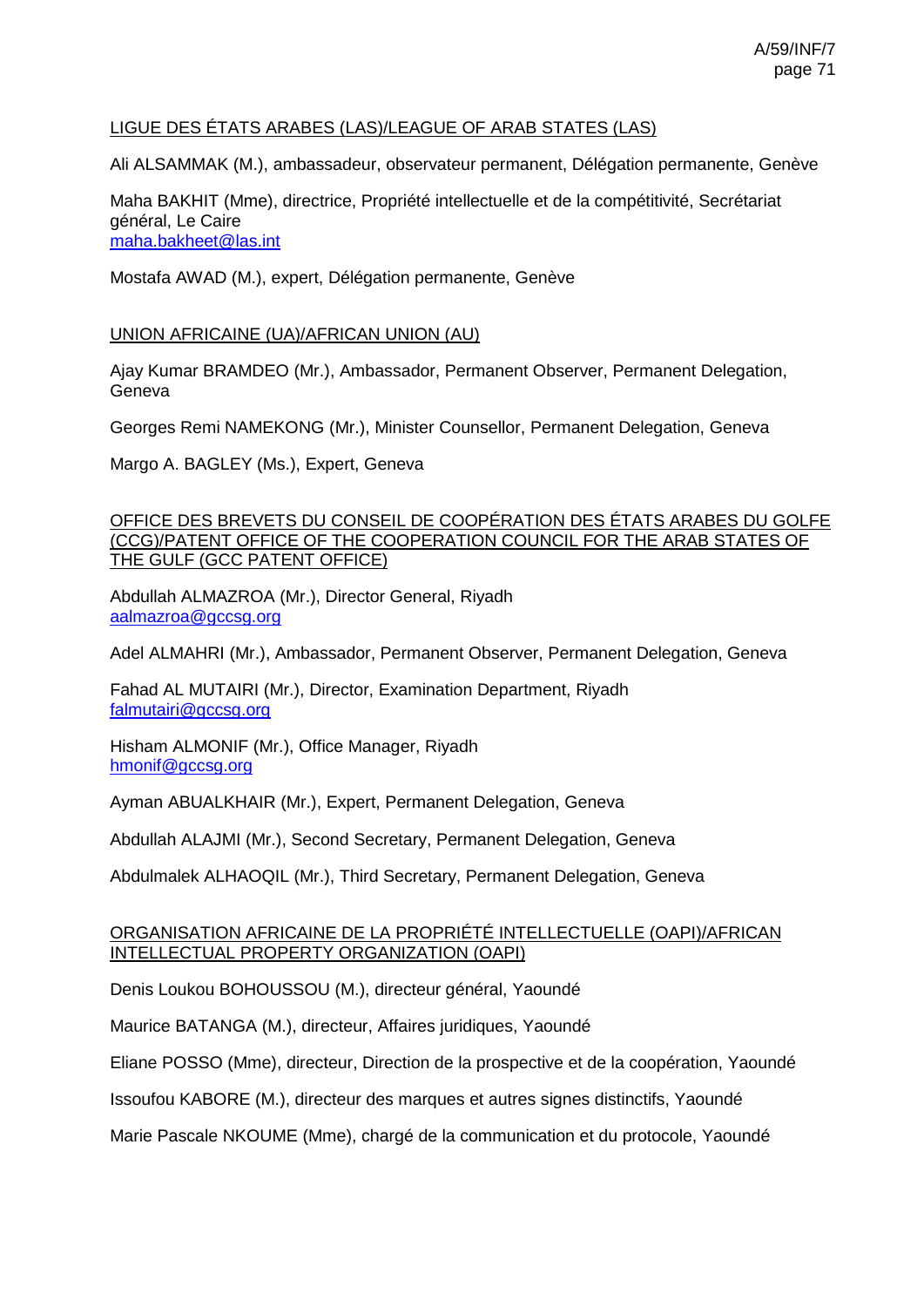Pascal ATANGANA BALLA (M.), coordonnateur en II du Comité national de promotion et decoordination des indications géographiques (CONAPIG) et point focal du Système de Lisbonne au Cameroun, Comité national de promotion et de coordination des indications géographiques (CONAPIG), Yaoundé

## ORGANISATION BENELUX DE LA PROPRIÉTÉ INTELLECTUELLE (OBPI)/BENELUX ORGANIZATION FOR INTELLECTUAL PROPERTY (BOIP)

Ragnar GUSTAFSSON (M.), Director General, The Hague [rgustafsson@boip.int](mailto:rgustafsson@boip.int)

### ORGANISATION DE COOPÉRATION ISLAMIQUE (OCI)/ORGANIZATION OF ISLAMIC COOPERATION (OIC)

Nassima BAGHLI (Mme), ambassadeur, observateur permanent, Délégation permanente, Genève

Halim GRABUS (M.), conseiller, Délégation permanente, Genève

#### ORGANISATION EURASIENNE DES BREVETS (OEAB)/EURASIAN PATENT ORGANIZATION (EAPO)

Saule TLEVLESSOVA (Ms.), President, Moscow

Andrey SEKRETOV (Mr.), Director, International Relations Department, Moscow

Vladislav KONDRATENKO (Mr.), Leading Specialist, International Relations Department, Moscow

### ORGANISATION EUROPÉENNE DE DROIT PUBLIC (EPLO)/EUROPEAN PUBLIC LAW ORGANIZATION (EPLO)

George PAPADATOS (Mr.), Ambassador, Permanent Observer, Permanent Delegation, Geneva

Nadya FRAIDOON (Ms.), Counsellor, Permanent Delegation, Geneva [nadyafraidoon@gmail.com](mailto:nadyafraidoon@gmail.com)

Mona GUBLER (Ms.), Delegate, Permanent Delegation, Geneva

Naomi DA ROS (Ms.), Adviser, Permanent Delegation, Geneva [naomilulu@orange.fr](mailto:naomilulu@orange.fr)

### ORGANISATION EUROPÉENNE DES BREVETS (OEB)/EUROPEAN PATENT ORGANISATION (EPO)

António CAMPINOS (Mr.), President, Munich [lfarrell@epo.org](mailto:lfarrell@epo.org)

Christoph ERNST (Mr.), Vice-President, Legal and International Affairs, Munich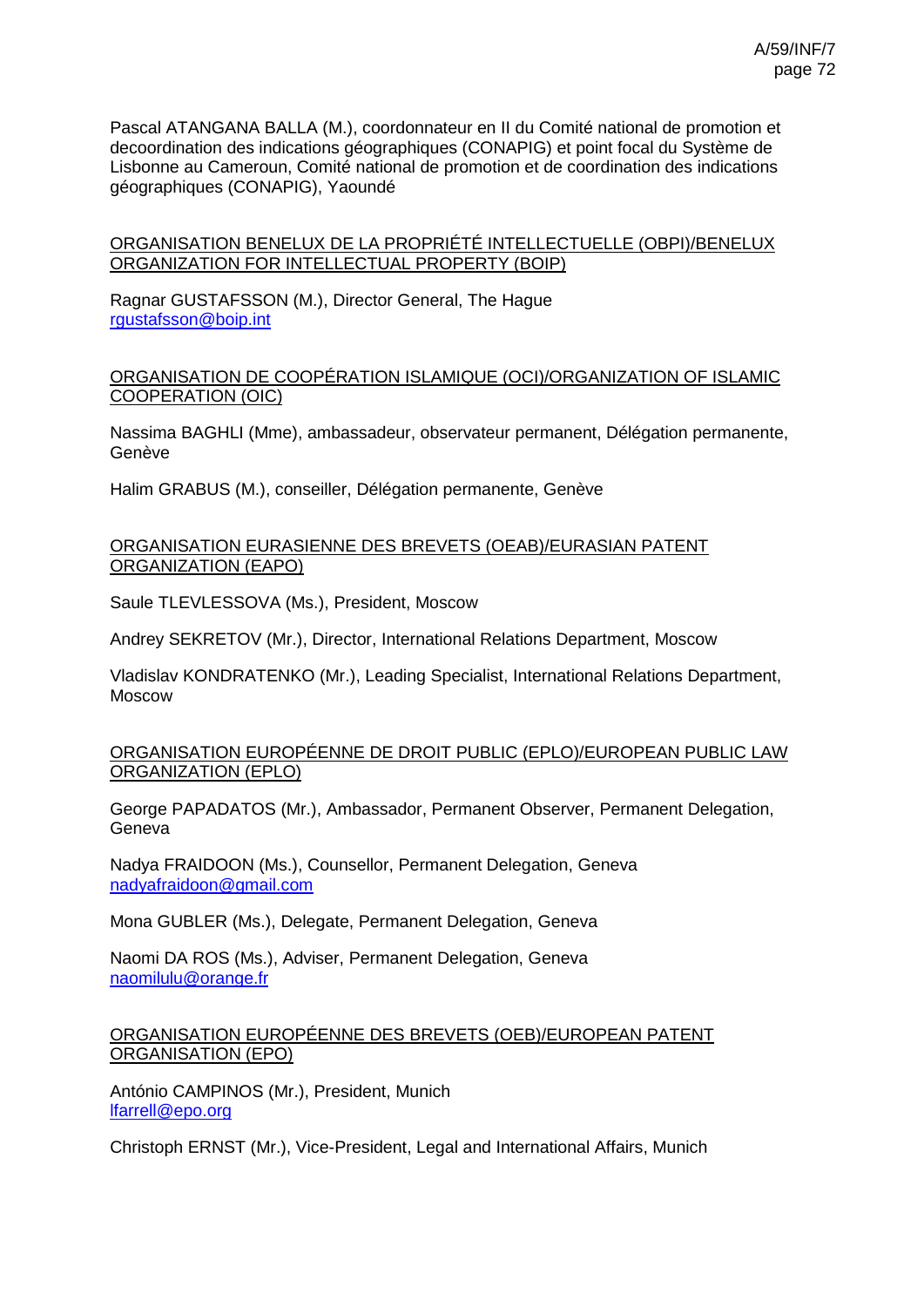Telmo VILELA (Mr.), Director, International Cooperation, Munich [lfarrell@epo.org](mailto:lfarrell@epo.org)

Margot FRÖHLINGER (Ms.), Principal Director, Unitary Patent, European and International Legal Affairs, Munich [lfarrell@epo.org](mailto:lfarrell@epo.org)

Delia BRASFALEAN (Ms.), Advisor, International, Legal Affairs and Quality Policy, President's Office, Munich [lfarrell@epo.org](mailto:lfarrell@epo.org)

David JELERČIČ (Mr.), Chief of Protocol, Munich [lfarrell@epo.org](mailto:lfarrell@epo.org)

Alessia VOLPE (Ms.), Coordinator, International Cooperation, Munich [lfarrell@epo.org](mailto:lfarrell@epo.org)

Sylvie STROBEL (Ms.), Lawyer, European and International Legal Affairs, Patent Cooperation Treaty (PCT), Munich [lfarrell@epo.org](mailto:lfarrell@epo.org)

Madeleine SCHIECK (Ms.), Management Assistant, President's Office, Munich

Sara BROWN (Ms.), Assistant, International Cooperation, Munich

Lise FARRELL (Ms.), Conference and Events Officer, International Cooperation, Munich [lfarrell@epo.org](mailto:lfarrell@epo.org)

# ORGANISATION INTERNATIONALE DU TRAVAIL (OIT)/INTERNATIONAL LABOUR ORGANIZATION (ILO)

Angelika MULLER (Ms.), Head, Official Relations and Correspondence Unit, Geneva [mullera@ilo.org](mailto:mullera@ilo.org)

# ORGANISATION MONDIALE DE LA SANTÉ (OMS)/WORLD HEALTH ORGANIZATION (WHO)

Erika DUENAS (Ms.), Technical Officer, Department of Essential Medicines and Health Products, Geneva [duenase@who.int](mailto:duenase@who.int)

Nicole HOMB (Ms.), Technical Officer, Department of Essential Medicines and Health Products, Geneva [hombn@who.int](mailto:hombn@who.int)

ORGANISATION RÉGIONALE AFRICAINE DE LA PROPRIÉTÉ INTELLECTUELLE (ARIPO)/AFRICAN REGIONAL INTELLECTUAL PROPERTY ORGANIZATION (ARIPO)

Fernando DOS SANTOS (Mr.), Director General, Harare [fsantos@aripo.org](mailto:fsantos@aripo.org)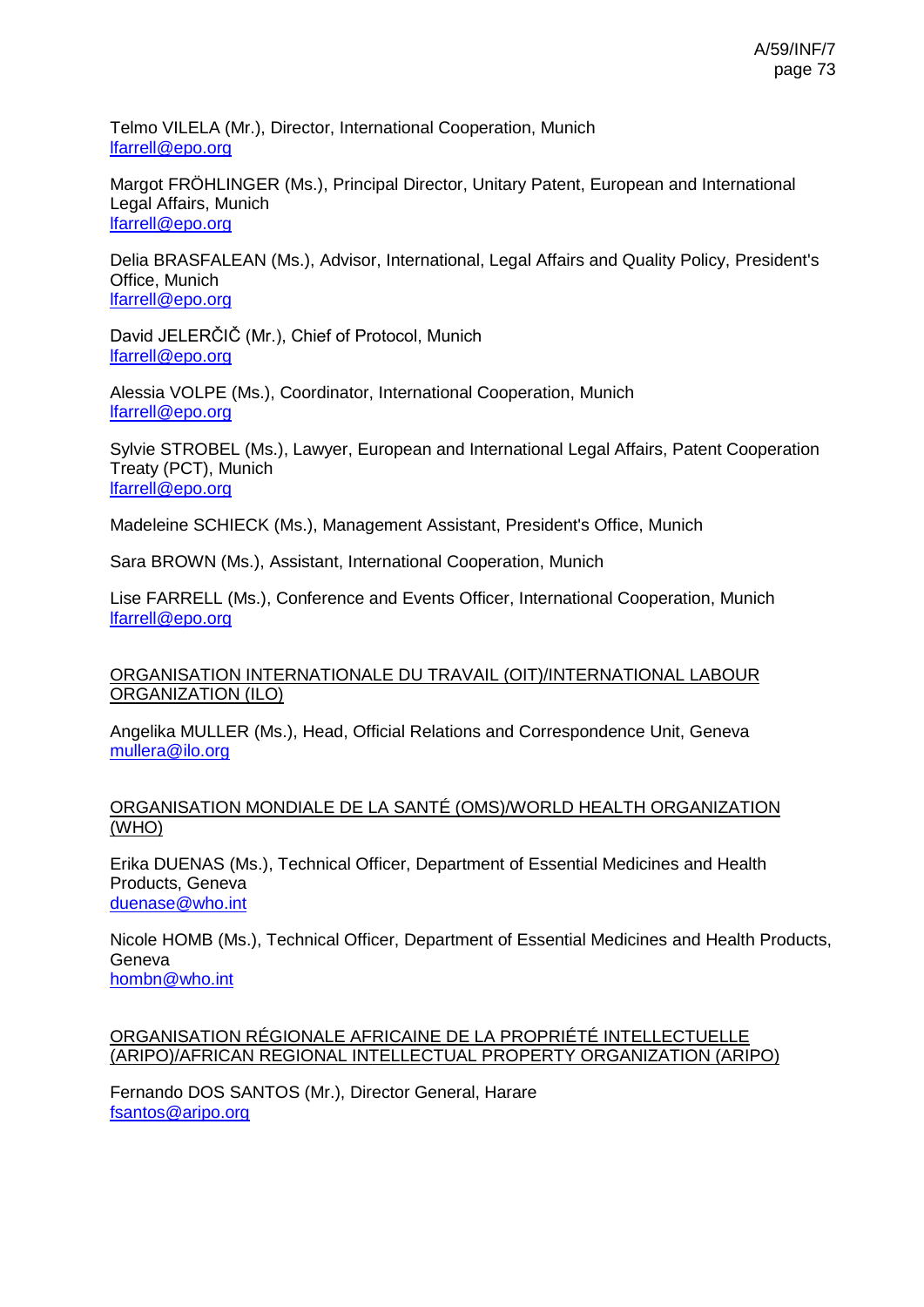Emmanuel SACKEY (Mr.), Intellectual Property Development Executive, Intellectual Property Development, Harare esackey@aripo.org

Pierre Claver RUNIGA (Mr.), Head of Policy, Legal and International Cooperation, Harare [pruniga@aripo.org](mailto:pruniga@aripo.org)

# UNION EUROPÉENNE (UE)/EUROPEAN UNION (EU)

Walter STEVENS (Mr.), Ambassador, Permanent Observer, Permanent Delegation, Geneva [walter.stevens@eeas.europa.eu](mailto:walter.stevens@eeas.europa.eu)

Carl HALLEGARD (Mr.), Ambassador, Deputy Permanent Observer, Permanent Delegation, Geneva [carl.hallergard@eeas.europa.eu](mailto:carl.hallergard@eeas.europa.eu)

Pascal DELISLE (Mr.), First Counsellor, Permanent Delegation, Geneva [pascal.delisle@eeas.europa.eu](mailto:pascal.delisle@eeas.europa.eu)

Oscar MONDEJAR (Mr.), Head, Legal Practice Service, International Cooperation and Legal Affairs Department (ICLAD), Brussels

Lucie BERGER (Ms.), First Secretary, Permanent Delegation, Geneva [lucie.berger@eeas.europa.eu](mailto:lucie.berger@eeas.europa.eu)

Kasia GORGOL (Ms.), Attaché, Permanent Delegation, Geneva [katarzyna.gorgol@eeas.europa.eu](mailto:katarzyna.gorgol@eeas.europa.eu)

Krisztina KOVÁCS (Ms.), Policy Officer, Industrial Property and Fight Against Counterfeiting, Directorate General for Internal Market, Industry, Entrepreneurship and SMEs, European Commission, Brussels [krisztina.kovacs@ec.europa.eu](mailto:krisztina.kovacs@ec.europa.eu)

Klaus BLANK (Mr.), Policy Officer, Directorate General Agriculture and Rural Development, Brussels [klaus.blank@ec.europa.eu](mailto:klaus.blank@ec.europa.eu)

Lukas SCHAUGG (Mr.), Intern, Permanent Delegation, Geneva [lukas.schaugg@sciencespo.fr](mailto:lukas.schaugg@sciencespo.fr)

\*\*\*

Christian ARCHAMBEAU (Mr.), Executive Director, European Union Intellectual Property Office (EUIPO) Alicante [christian.archambeau@euipo.europa.eu](mailto:christian.archambeau@euipo.europa.eu)

João NEGRÃO (Mr.), Director, International Cooperation and Legal Affairs, European Union Intellectual Property Office (EUIPO), Alicante [joao.negrao@euipo.europa.eu](mailto:joao.negrao@euipo.europa.eu)

VISEGRAD PATENT INSTITUTE (VPI)

Márk GÁRDONYI (Mr.), Director, Budapest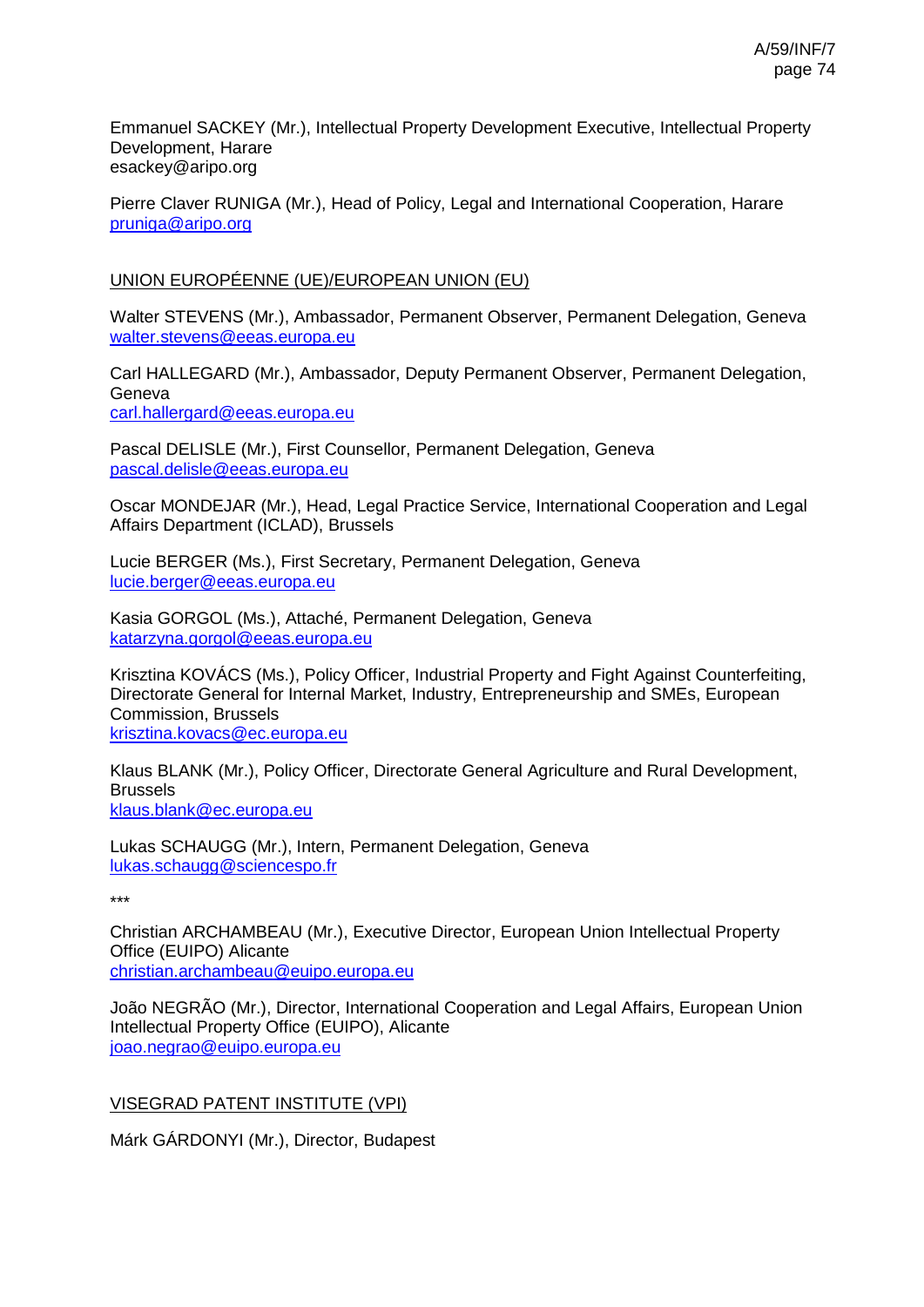#### **IV. ORGANISATIONS NON GOUVERNEMENTALES/NON-GOVERNMENTAL ORGANIZATIONS**

All-China Patent Agents Association (ACPAA) Yuanyuan XU (Ms.), Secretary General, Beijing Liang GUO (Mr.), Secretary General Assistant, Beijing Qinghui LI (Mr.), Member, Beijing Hao MA (Mr.), Vice-President, Beijing [mah@ccpit-patent.com.cn](mailto:mah@ccpit-patent.com.cn)

Association américaine du droit de la propriété intellectuelle (AIPLA)/American Intellectual Property Law Association (AIPLA) Lisa JORGENSON (Ms.), Executive Director, Arlington, Virginia [ljorgenson@aipla.org](mailto:ljorgenson@aipla.org) Chen WANG (Ms.), Deputy Executive Director for Regulatory Affairs, Arlington, Virginia [cwang@aipla.org](mailto:cwang@aipla.org)

Association des femmes inventeurs de Corée (KWIA)/Korean Women Inventors Association (KWIA) Insil LEE (Ms.), President, Seoul [gokiwie@gmail.com](mailto:gokiwie@gmail.com) Gwan Eun PARK (Ms.), Assistant Manager, Seoul [gokiwie@gmail.com](mailto:gokiwie@gmail.com)

Association européenne des étudiants en droit (ELSA International)/European Law Students' Association (ELSA International) Laszlo CSONKA (Mr.), Head of Delegation, Brussels Anna Josefine CAPPEL (Ms.), Delegate, Brussels Annamaria DURUCSKÓ (Ms.), Delegate, Brussels Taylan Özgür KELEŞ (Mr.), Delegate, Brussels Anna ZILIO (Ms.), Delegate, Brussels

Association interaméricaine de la propriété industrielle (ASIPI)/Inter-American Association of Industrial Property (ASIPI) Luis HENRIQUEZ (Mr.), Secretary, Caracas [lhenriquezsecretario@asipi.org](mailto:lhenriquezsecretario@asipi.org) Elisabeth SIEMSEN DO AMARAL (Ms.), President, Rio de Janeiro [esiemsenpresidente@asipi.org](mailto:esiemsenpresidente@asipi.org)

Association internationale des juristes pour le droit de la vigne et du vin (AIDV)/International Wine Law Association (AIDV) Matthijs GEUZE (Mr.), Representative, Divonne-les-Bains [matthijs.geuze77@gmail.com](mailto:matthijs.geuze77@gmail.com)

Association internationale pour la protection de la propriété intellectuelle (AIPPI)/International Association for the Protection of Intellectual Property (AIPPI) Arno HOLD (Mr.), Executive Director, Zurich [a.hold@aippi.org](mailto:a.hold@aippi.org) Malin NORDBY (Ms.), Programme and Committee Coordinator, Zurich [m.nordby@aippi.org](mailto:m.nordby@aippi.org)

Association latino-américaine des industries pharmaceutiques (ALIFAR)/Latin American Association of Pharmaceutical Industries (ALIFAR)

Luis Mariano GENOVESI (Sr.), Asesor Experto en Propiedad Intelectual, Buenos Aires [genovesi.mariano@gmail.com](mailto:genovesi.mariano@gmail.com)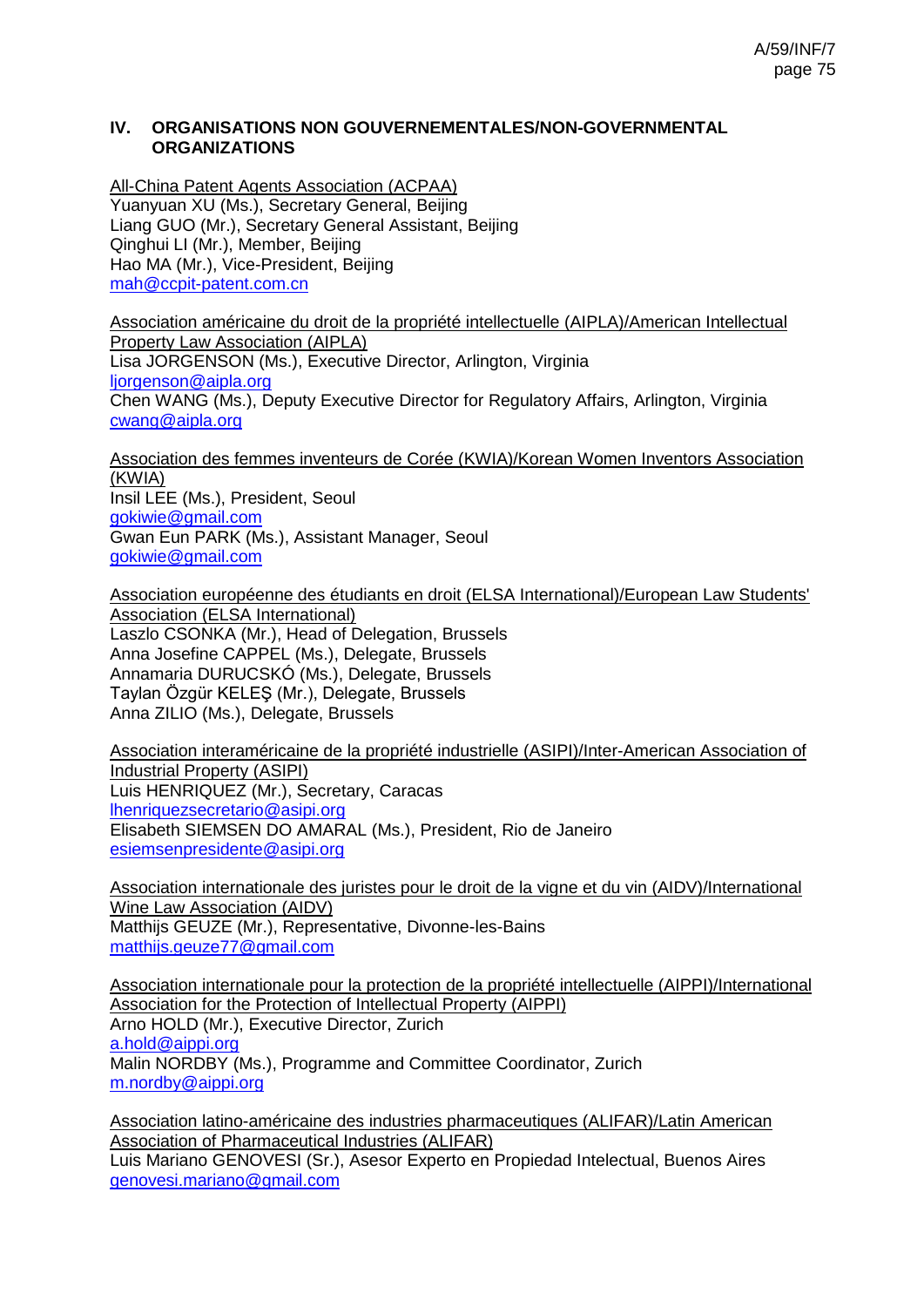Cámara Industrial de Laboratorios Farmacéuticos Argentinos (CILFA) Eduardo Raúl FRANCIOSI BAÑÓN (Sr.), Director Ejecutivo, Buenos Aires [efranciosi@cilfa.org.ar](mailto:efranciosi@cilfa.org.ar)

Central and Eastern European Copyright Alliance (CEECA) Mihály FICSOR (Mr.), Chairman, Budapest [ceeca@t-online.hu](mailto:ceeca@t-online.hu)

Centre de recherche et d'information sur le droit d'auteur (CRIC)/Copyright Research and Information Center (CRIC) Shinichi UEHARA (Mr.), Visiting Professor, Graduate School of Kokushikan University, Tokyo

Centre d'études internationales de la propriété intellectuelle (CEIPI)/Centre for International Intellectual Property Studies (CEIPI) François CURCHOD (M.), chargé de mission, Genolier [francois.curchod@vtxnet.ch](mailto:francois.curchod@vtxnet.ch)

Centre international d'investissement (CII) Andrei GENERALOV (M.), président, Genève [ciisuisse@gmail.com](mailto:ciisuisse@gmail.com) Olga GENERALOVA-KUTUZOVA (Mme), secretaire général, Centre international d'investissement, Genève Sergey LESIN (M.), consultant, Centre international d'investissement, Genève

China Council for the Promotion of International Trade (CCPIT) Yu HAIYANG (Mr.), Director, Representative Office, Geneva

Civil Society Coalition (CSC) Benjamin CASHDAN (Mr.), CSC Fellow, Johannesburg Simone HAMMERSLEY (Ms.), CSC Fellow, Johannesburg

Confederation of Rightholders' Societies of Europe and Asia (CRSEA) Andrey KRICHEVSKIY (Mr.), Moscow [info@eacop.org](mailto:info@eacop.org)

CropLife International/CropLife International (CROPLIFE) Tatjana SACHSE (Ms.), Legal Adviser, Geneva

Emirates Intellectual Property Association (EIPA) Dhahi KHALFAN (Mr.), Honorary President, Dubai [info@eipa.ae](mailto:info@eipa.ae) AbdelQudous ALOBAIDLI (Mr.), Chairman, Sharjah [info@eipa.ae](mailto:info@eipa.ae) Abdelrahman ALMUAINI (Mr.), General Secretary, Sharjah [almuaini4@hotmail.com](mailto:almuaini4@hotmail.com) Ahmad Almagoodi ALFALASI (Mr.), Member, Dubai [dubai307@hotmail.com](mailto:dubai307@hotmail.com) Abdulla BURQAIBA (Mr.), Member, Dubai [abdulla1976@gmail.com](mailto:abdulla1976@gmail.com) Sultan ALMAZROUREI (Mr.), Member, Dubai [abdulla1976@gmail.com](mailto:abdulla1976@gmail.com)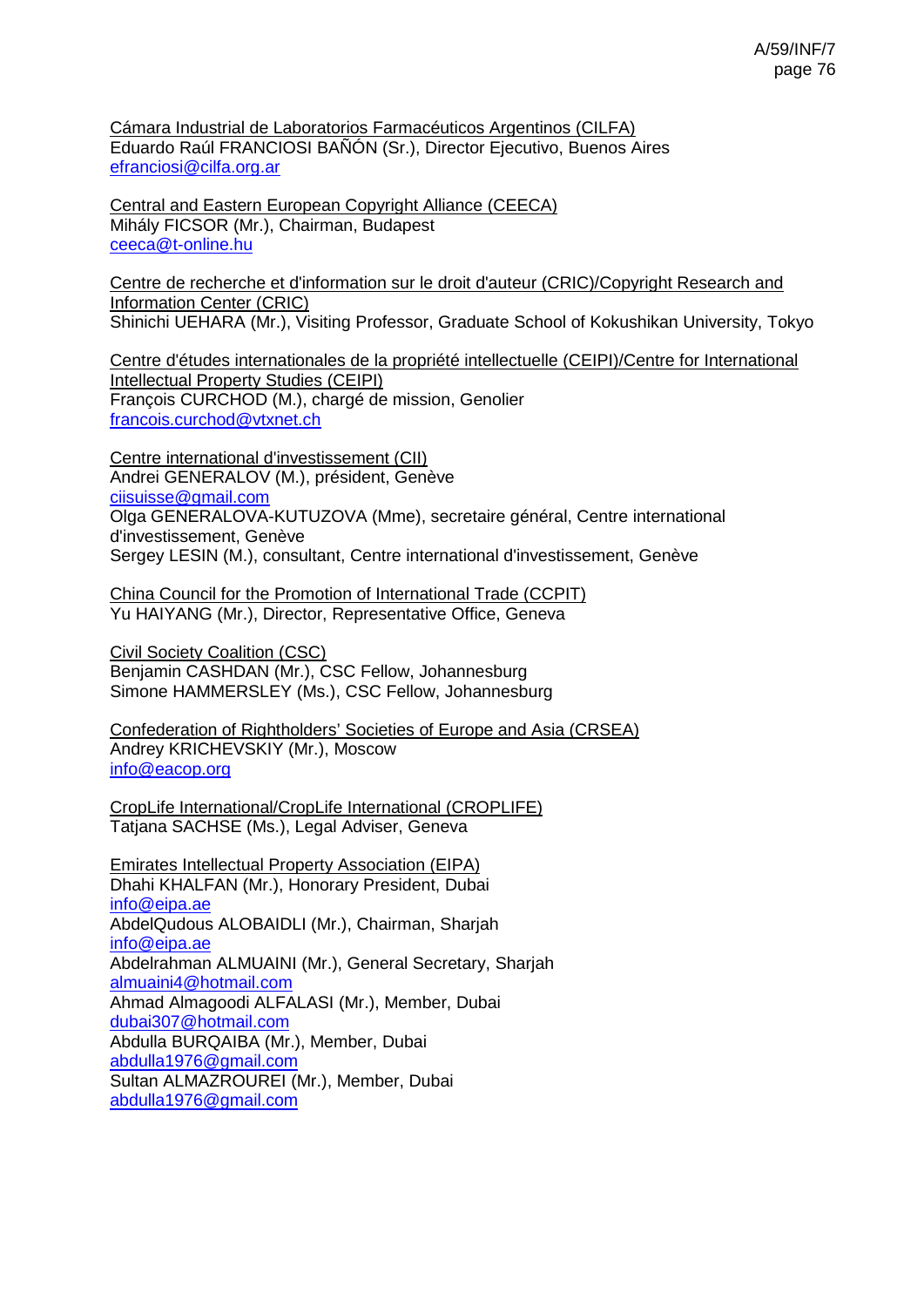Fédération internationale de l'industrie du médicament (FIIM)/International Federation of Pharmaceutical Manufacturers Associations (IFPMA) Komal KALHA (Ms.), Head of Intellectual Property Policy, Geneva [k.kalha@ifpma.org](mailto:k.kalha@ifpma.org) Grega KUMER (Mr.), Manager, Legal Issues, Geneva [g.kumer@ifpma.org](mailto:g.kumer@ifpma.org)

Fédération internationale des associations de bibliothécaires et des bibliothèques (FIAB)/International Federation of Library Associations and Institutions (IFLA) Dudley Stephen WYBER (Mr.), Policy and Research Officer, The Hague [stephen.wyber@ifla.org](mailto:stephen.wyber@ifla.org) Camille FRANÇOISE (Ms.), Policy and Research Officer, The Hague [camille.francoise@ifla.org](mailto:camille.francoise@ifla.org)

Fédération internationale des conseils en propriété intellectuelle (FICPI)/International Federation of Intellectual Property Attorneys (FICPI) Michael CAINE (Mr.), Vice President - Study Work Commission, Melbourne [mcaine@davies.com.au](mailto:mcaine@davies.com.au)

Fédération internationale des organismes gérant les droits de reproduction (IFRRO)/International Federation of Reproduction Rights Organizations (IFRRO) Pierre-Olivier LESBURGUERES (Mr.), Manager, Policy and Regional Development, Brussels [pierre-olivier.lesburgueres@ifrro.org](mailto:pierre-olivier.lesburgueres@ifrro.org)

Roanie LEVY (Ms.), Chief Executive Officer and President of Access Copyright, The Canadian Copyright Licensing Agency, Brussels

Fédération internationale des traducteurs (FIT)/International Federation of Translators (FIT) Olga EGOROVA (Ms.), Professor, Member of the Council, Chair of the External Partnerships Committee of the International Federation of Translators, Council of the International Federation of Translators, Moscow [egorovs.mail@gmail.com](mailto:egorovs.mail@gmail.com)

Federation of Indian Chamber of Commerce and Industry (FICCI) Vipul MAHESHWARI (Mr.), Co-Chair, IPR Committee, New Delhi [vm@maheshwariandco.com](mailto:vm@maheshwariandco.com)

Health and Environment Program (HEP) Madeleine SCHERB (Ms.), President, Geneva [madeleine@health-environment-program.org](mailto:madeleine@health-environment-program.org) Pierre SCHERB (M.), Counselor, Geneva [avocat@pierrescherb.ch](mailto:avocat@pierrescherb.ch)

Intellectual Property Owners Association (IPO) Thomas VALENTE (Mr.), Senior Counsel, International and Legal Affairs, Washington, D.C. [tvalente@ipo.org](mailto:tvalente@ipo.org)

International Intellectual Property Commercialization Council (IIPCC) Johnson KONG (Mr.), Board Member, Hong Kong SAR [johnson@iipcc.org](mailto:johnson@iipcc.org)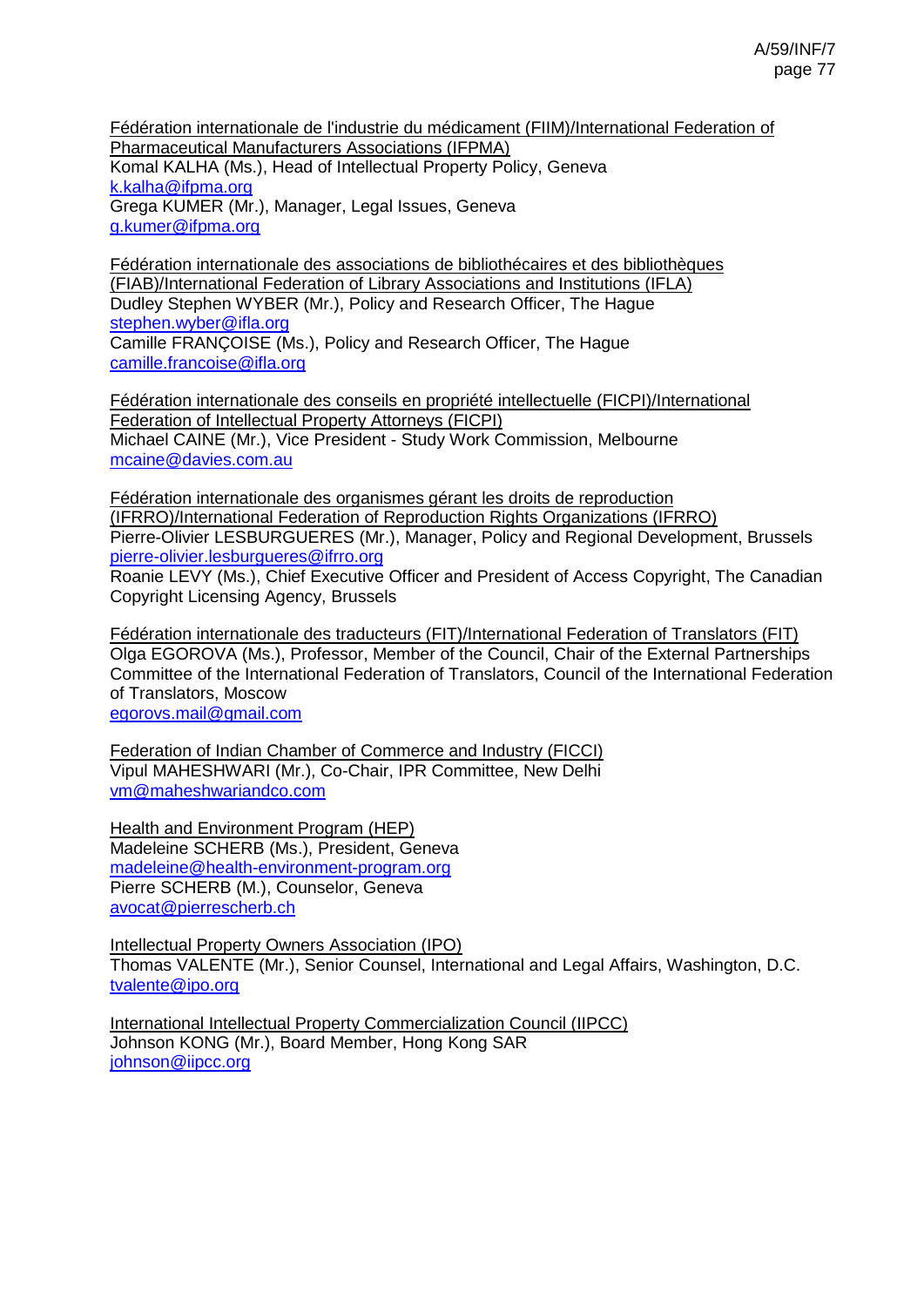International Trademark Association (INTA) David LOSSIGNOL (Mr.), President, New York [mlajara@inta.org](mailto:mlajara@inta.org) Tat-Tienne LOUEMBE (Mr.), Representative, Africa Middle East and Inter Governmental Organizations, New York [tlouembe@inta.org](mailto:tlouembe@inta.org) Bruno MACHADO (Mr.), Geneva Representative, Geneva Hélène NICORA (Ms.), Chief Representative Officer, Europe Office, Brussels [hnicora@inta.org](mailto:hnicora@inta.org) Jose Luis LONDONO (Mr.), Chief Representative Officer, Latin America Office, Santiago [jlondono@inta.org](mailto:jlondono@inta.org)

Japan Intellectual Property Association (JIPA) Takeshi UENO (Mr.), Former President, Tokyo

Knowledge Ecology International, Inc. (KEI) James LOVE (Mr.), Executive Director, Washington, D.C. [james.love@keionline.org](mailto:james.love@keionline.org) Thirukumaran BALASUBRAMANIAM (Mr.), Geneva Representative, Geneva

MALOCA Internationale Leonardo RODRÍGUEZ PEREZ (Sr.), Representante, Ginebra

Medicines Patent Pool (MPP) Liudmyla MAISTAT (Ms.), Advocacy and Policy Manager, Geneva [snaeye@medicinespatentpool.org](mailto:snaeye@medicinespatentpool.org) Amina MAILLARD (Ms.), Patent Information Manager, Geneva [snaeye@medicinespatentpool.org](mailto:snaeye@medicinespatentpool.org) Maria TRABANCO (Ms.), Associate Counsel, Geneva [snaeye@medicinespatentpool.org](mailto:snaeye@medicinespatentpool.org)

Médecins Sans Frontières (MSF) Yuanqiong HU (Ms.), Legal and Policy Advisor, Geneva Shailly GUPTA (Ms.), Communications Advisor, Geneva Manuel MARTIN (Mr.), Medical Innovation Access Policy Adviser, Geneva

Motion Picture Association (MPA) Vera CASTANHEIRA (Ms.), Legal Advisor, Geneva

Non-Commercial Foundation for Development of the Center for Elaboration and Commercialization of New Technologies (Skolkovo Foundation) Maxim PROKSH (Mr.), Advisor to the Chairman of the Board, Moscow

North American Broadcasters Association (NABA) Felipe SAONA (Mr.), Delegate, Zug [fsaona@mountrigi.com](mailto:fsaona@mountrigi.com)

Organisation pour un réseau international des indications géographiques (ORIGIN)/Organization for an International Geographical Indications Network (ORIGIN) Massimo VITTORI (Mr.), Managing Director, Geneva [massimo@origin-gi.com](mailto:massimo@origin-gi.com) Ida PUZONE (Ms.), Project Manager, Geneva [ida@origin-gi.com](mailto:ida@origin-gi.com)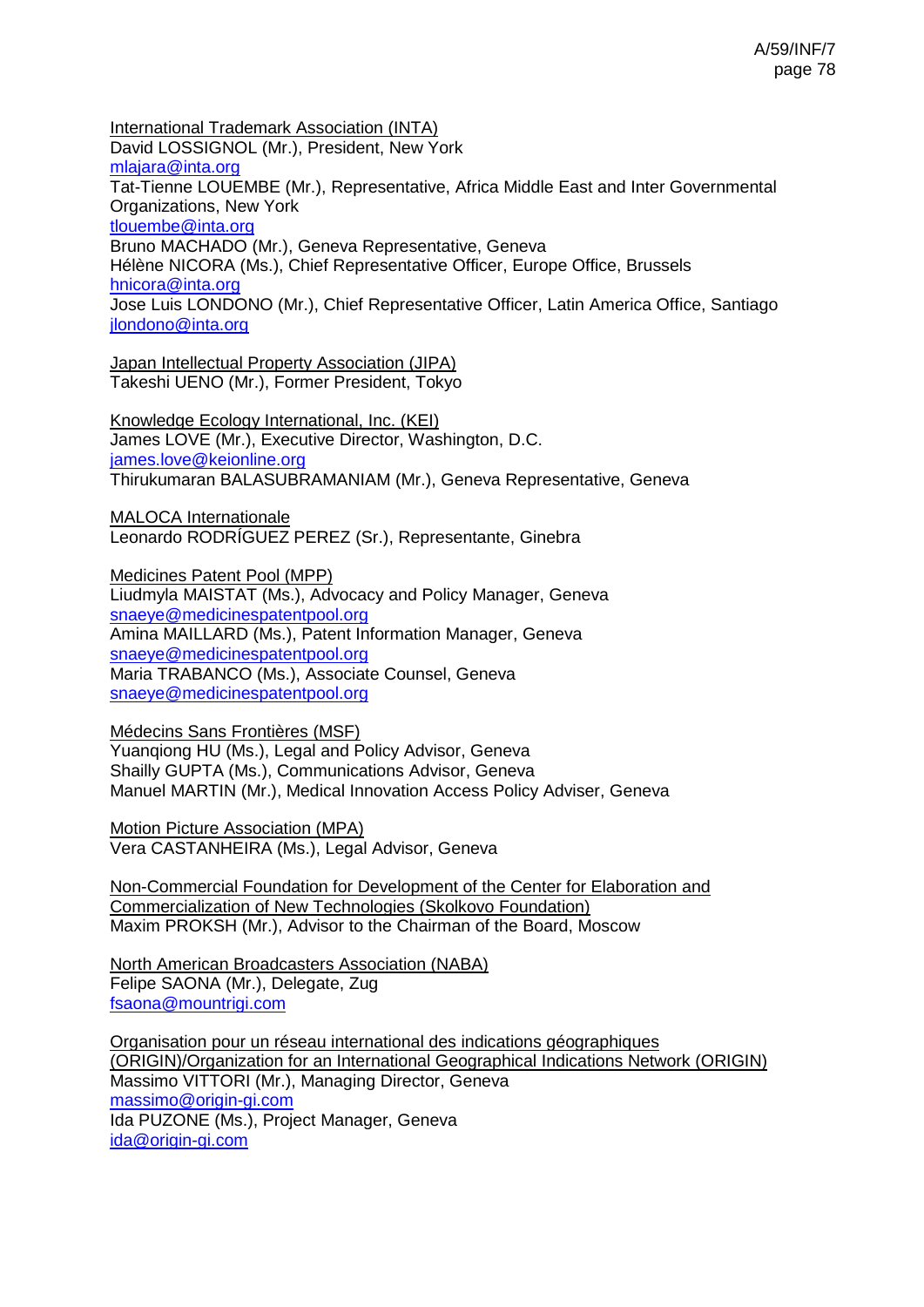Third World Network Berhad (TWN) Sangeeta SHASHIKANT (Ms.), Legal Advisor, Penang

Union européenne de radio-télévision (UER)/European Broadcasting Union (EBU) Heijo RUIJSENAARS (Mr.), Head, Intellectual Property, Legal Department, Geneva Anne-Sarah SKREBERS (Ms.), Senior IP Counsel, Legal Department, Geneva

Union internationale des éditeurs (UIE)/International Publishers Association (IPA) James TAYLOR (Mr.), Director of Communications and Freedom to Publish, Geneva [taylor@internationalpublishers.org](mailto:taylor@internationalpublishers.org)

World Women Inventors and Entrepreneurs Association (WWIEA) Mi-Young HAN (Ms.), President, Seoul [wwiea@wwiea.org](mailto:wwiea@wwiea.org)

### **V. ORGANE CONSULTATIF INDÉPENDANT DE SURVEILLANCE (OCIS)/ INDEPENDENT ADVISORY OVERSIGHT COMMITTEE (IAOC) VÉRIFICATEUR EXTERNE DES COMPTES/EXTERNAL AUDITOR**

Maria VICIEN-MILBURN (Ms.), Chair, Independent Advisory Oversight Committee (IAOC)

Tatiana VASILEVA (Ms.), Vice-Chair, Independent Advisory Oversight Committee (IAOC)

Damian BREWITT (Mr.), External Auditor

Simon IRWIN (Mr.), External Auditor

### **VI. SECRÉTARIAT DE L'ORGANISATION MONDIALE DE LA PROPRIÉTÉ INTELLECTUELLE (OMPI)/SECRETARIAT OF THE WORLD INTELLECTUAL PROPERTY ORGANIZATION (WIPO)**

Francis GURRY (M./Mr.), directeur général/Director General

Sylvie FORBIN (Mme/Ms.), vice-directrice générale /Deputy Director General

Mario MATUS (M./Mr.), vice-directeur général/Deputy Director General

John SANDAGE (M./Mr.), vice-directeur général/Deputy Director General

WANG Binying (Mme/Ms.), vice-directrice générale/Deputy Director General

Minelik Alemu GETAHUN (M./Mr.), sous-directeur général/Assistant Director General

Naresh PRASAD (M./Mr.), sous-directeur général et Chef de Cabinet/Assistant Director General and Chief of Staff

Ambi SUNDARAM (M./Mr.), sous-directeur général/Assistant Director General

Yoshiyuki TAKAGI (M./Mr.), sous-directeur général/Assistant Director General

Frits BONTEKOE (M./Mr.), conseiller juridique/Legal Counsel